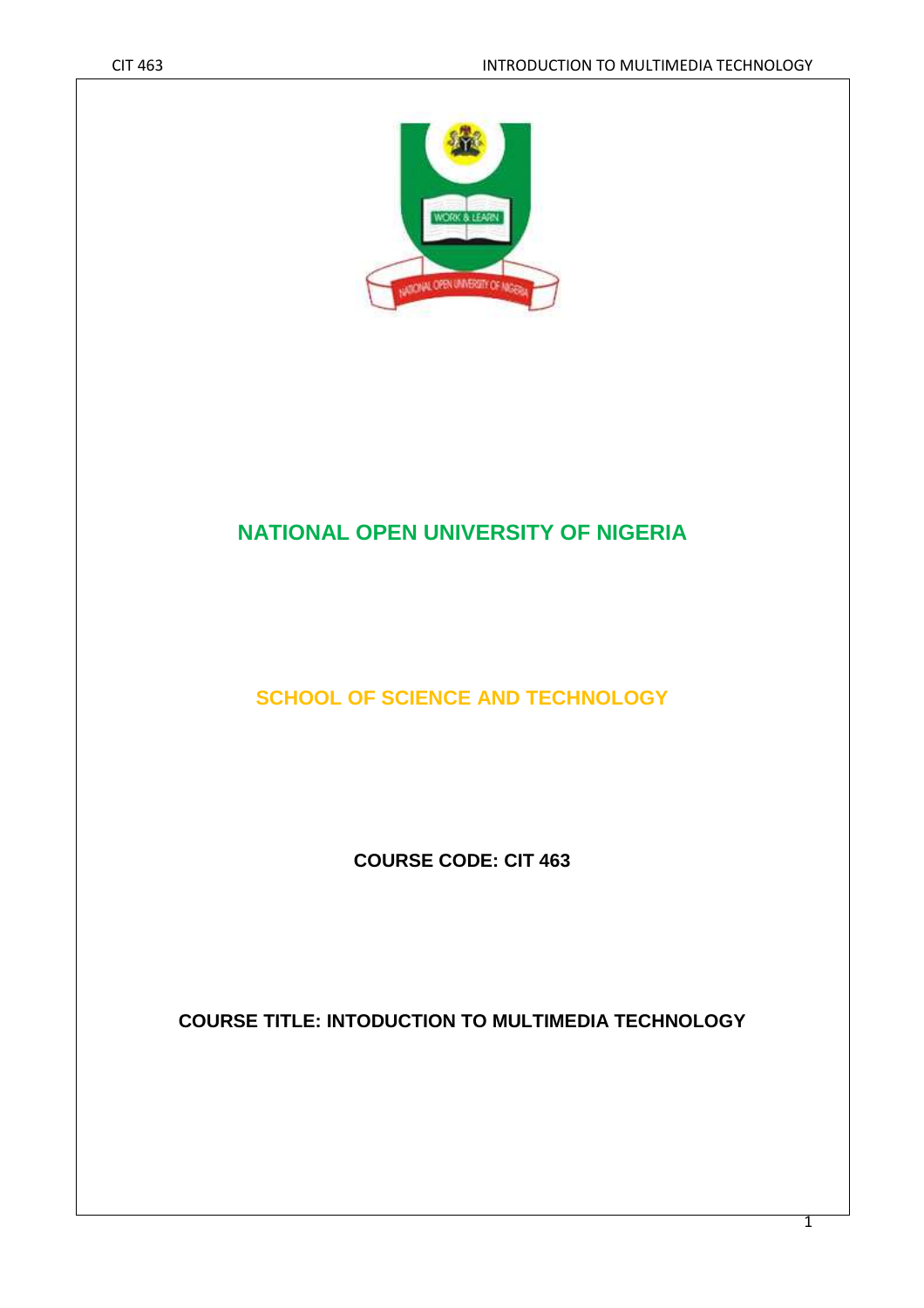|                           | <b>CIT 463 COURSE GUIDE</b><br><b>INTODUCTION TO MULTIMEDIA TECHNOLOGY</b> |
|---------------------------|----------------------------------------------------------------------------|
| Course Writer:            | Edeama O. Onwuchekwa                                                       |
|                           | National Open University of Nigeria                                        |
|                           | Lagos                                                                      |
| Programme Leader          | Prof. Kehinde Obidairo                                                     |
|                           | National Open University of Nigeria                                        |
|                           | Lagos                                                                      |
| <b>Course Coordinator</b> | Vivian Nwaocha                                                             |
|                           | National Open University of Nigeria                                        |
|                           | Lagos                                                                      |
| <b>Content Editor</b>     | Dr. Francis Bakpo                                                          |

| <b>WORK &amp; LEARN</b>             |
|-------------------------------------|
| NATIONAL OPEN UNIVERSITY OF NIGERIA |

University of Nigeria, Nsukka

# **NATIONAL OPEN UNIVERSITY OF NIGERIA**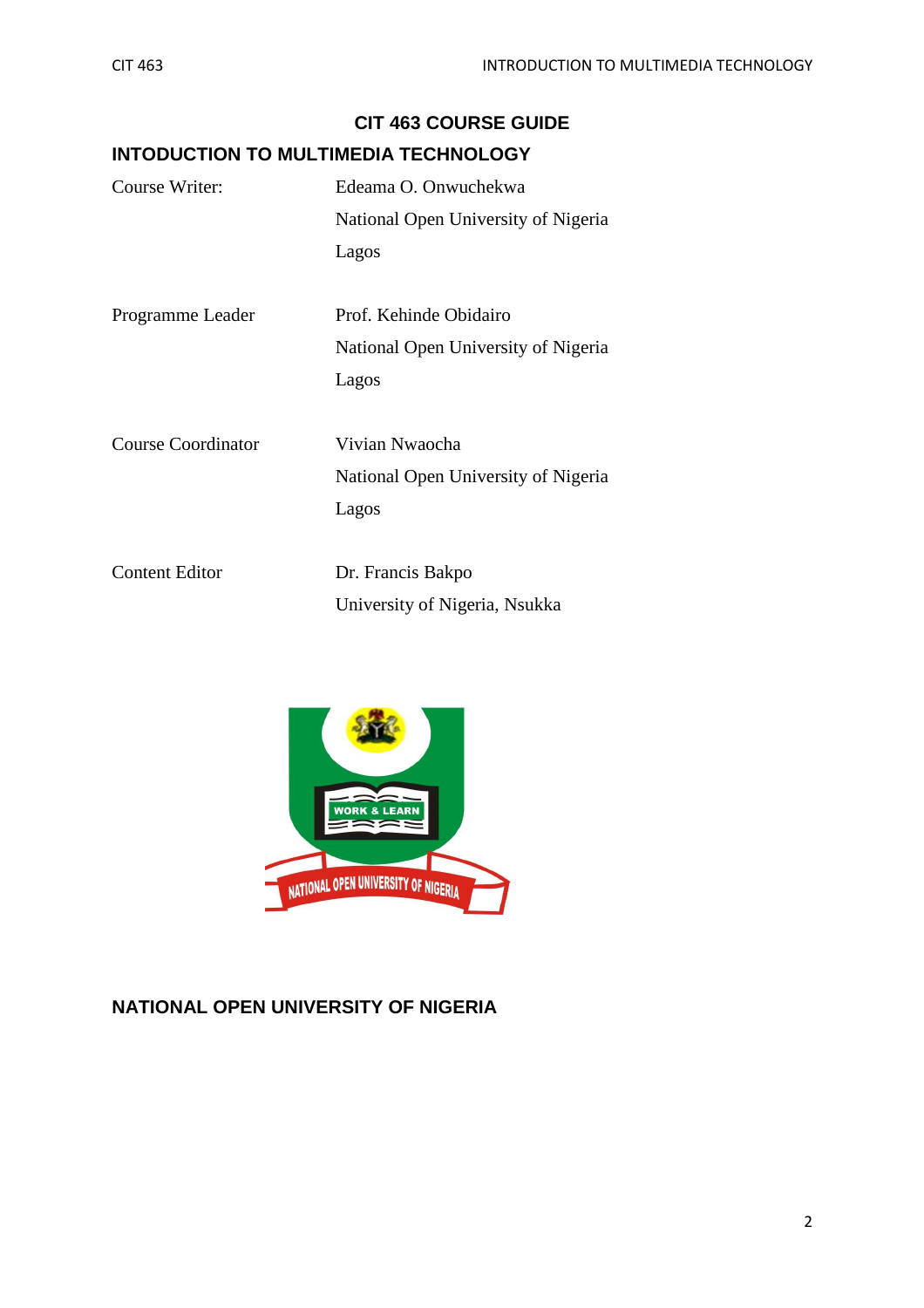National Open University of Nigeria Headquarters 14/16 Ahmadu Bello Way Victoria Island Lagos

Abuja Office No. 5 Dar es Salaam Street Off Aminu Kano Crescent Wuse II, Abuja Nigeria E-mail: centralinfo@nou.edu.ng URL: www.nou.edu.ng

Published by

National Open University of Nigeria

Printed

ISBN

All Rights Reserved

## **CONTENTS PAGE**

Introduction……………………………………………….….. … What you will Learn in this Course……………….………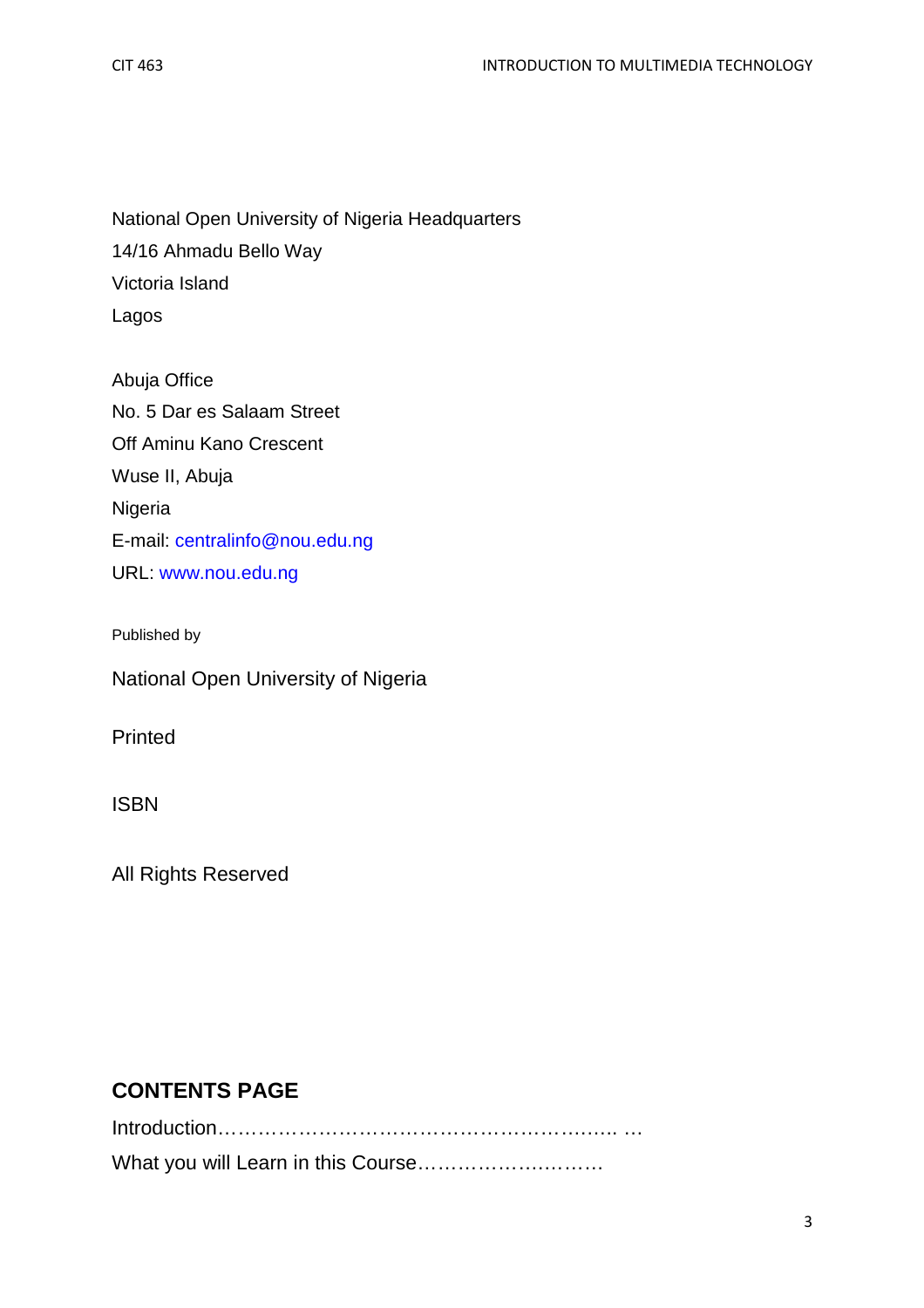## **Introduction**

The course guide provides you with the various topics on the introductory course in Multimedia Technology. In this course, we will study the basics of the multimedia system and of the different elements of the multimedia system. The theories of Authoring systems, its tools and development areas have also been discussed in this course. This course also considers the concept of Video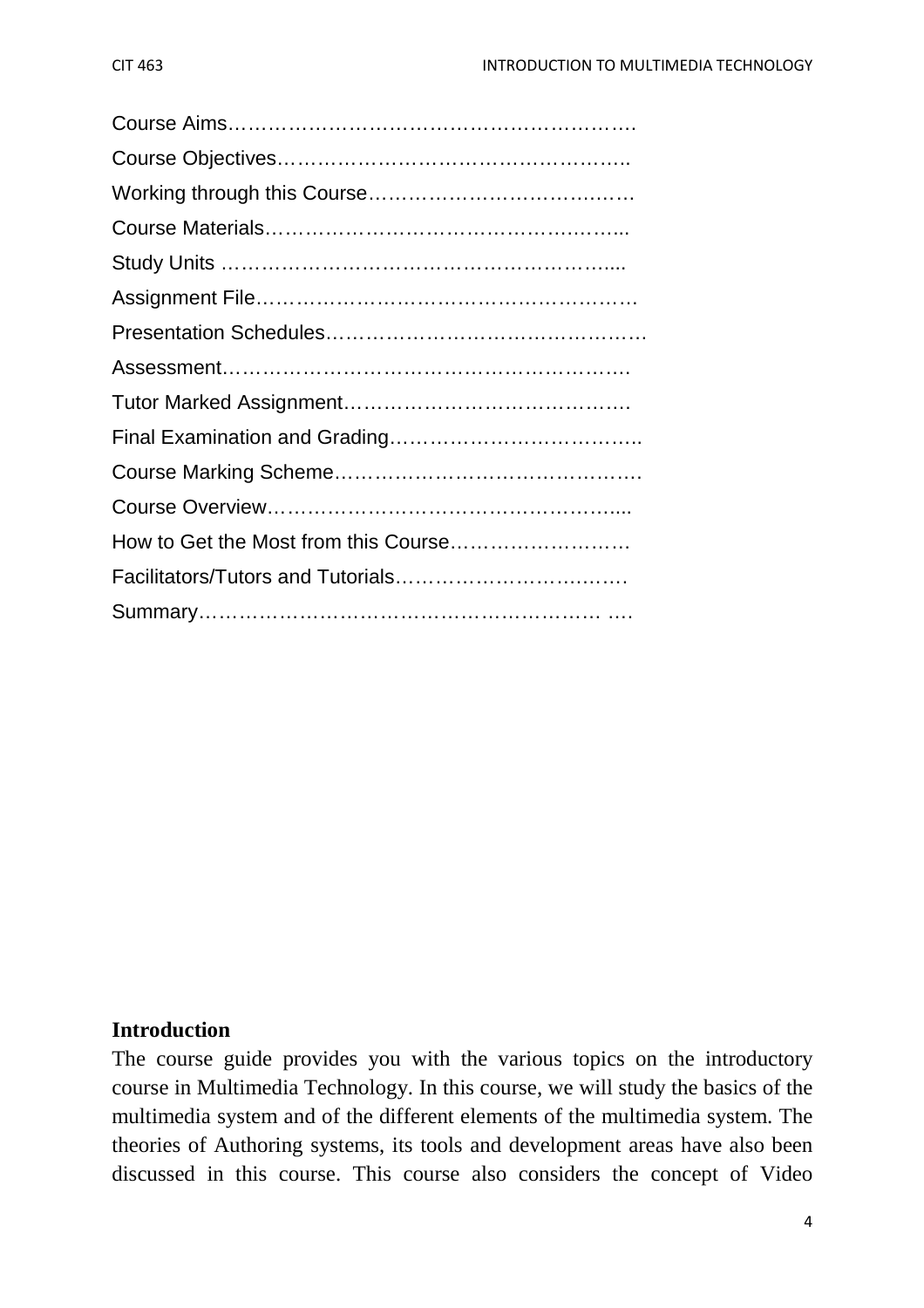Conferencing and the protocols in Multimedia such as the real time transfer protocol, session control protocol etc. It goes beyond the traditional access network processes to discuss technological developments such as Cable Television, Digital Subscriber lines, digital television etc.

The overall aims of this course are to introduce you to the history and components of the Multimedia Technology. The fundamentals of Digital audio, video, images and colours are equally discussed.

There are five modules in this course; each module consists of at least 4 units of topics that you are expected to complete in 2 hours. The five modules and their units are listed below.

## **What You will Learn in this Course**

The overall aims and objectives of this course are to provide guidance on what you should be achieving in the course of your studies. Each unit also has its own unit objectives which state specifically what you should achieve in the corresponding unit. To evaluate your progress continuously, you are expected to refer to the overall course aims and objectives as well as the corresponding unit objectives upon the completion of each.

## **Course Aims**

The overall aims and objectives of this course will help you to:

- 1. Develop your knowledge and understanding of the underlying concepts and theories of the Multimedia System.
- 2. To outline and critically analyze the different elements of the Multimedia System.
- 3. Develop your competence in understanding the concept and developing applications of Multimedia Technology.
- 4. Provide the necessary details on how multimedia data are represented, stored, compressed and used;

## **Course Objectives**

It is pertinent to note that each unit has precise objectives. Students should learn them carefully before proceeding to subsequent units. Therefore, it may be useful to refer to these objectives in the course of your study of the unit to assess your progress. You should always look at the unit objectives after completing a unit. In this way, you can be sure that you have done what is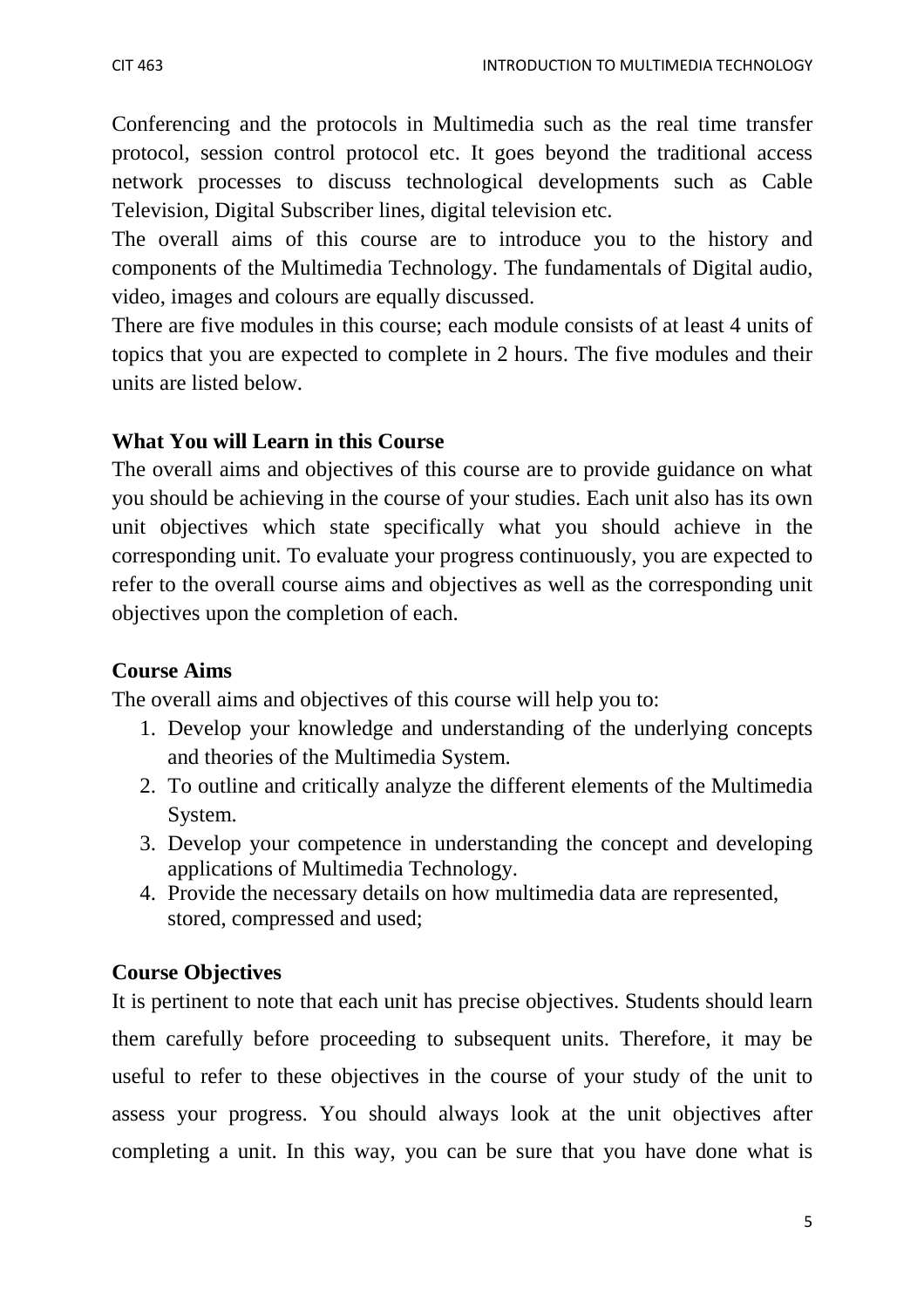required of you by the end of the unit. However, below are overall objectives of this course. On successful completion of this course, you should be able to:

- Discuss the history of Multimedia
- Give a concise definition of Multimedia
- Identify the desired features of the Multimedia System
- Explain the term "Multimedia Hardware "
- Outline the types of Multimedia Hardware.
- Explain what the Software is
- State the significance of a software in Multimedia System
- Explain the concept of Digital Audio
- Identify the difference between a digital and analogue audio system
- Explain the principles of Video compression
- Identify ways to create digital images
- Explain the Basics of Color
- Discover the benefits and challenges of using Colors
- Define the term Authoring System
- Outline and state the features of an Asynchronous Transfer Mode(ATM)
- Describe the Routing process
- Explain the concept of Video Conferencing
- Describe the Internet Telephony Service and the Computer Telephony Integration
- Discuss the concept and features of a Digital Subscriber Lines

# **Working through this Course**

We designed this course in a systematic way, so you need to work through it from Module one, Unit 1 through to Module five, Unit four. This will enable you appreciate the course better.

# **Course Materials**

For this course, you will require the following materials:

- 1) The course guide :
- 2) Study units which are twenty-one (21) in number
- 3) Textbooks recommended at the end of the units and
- 4) The presentation schedule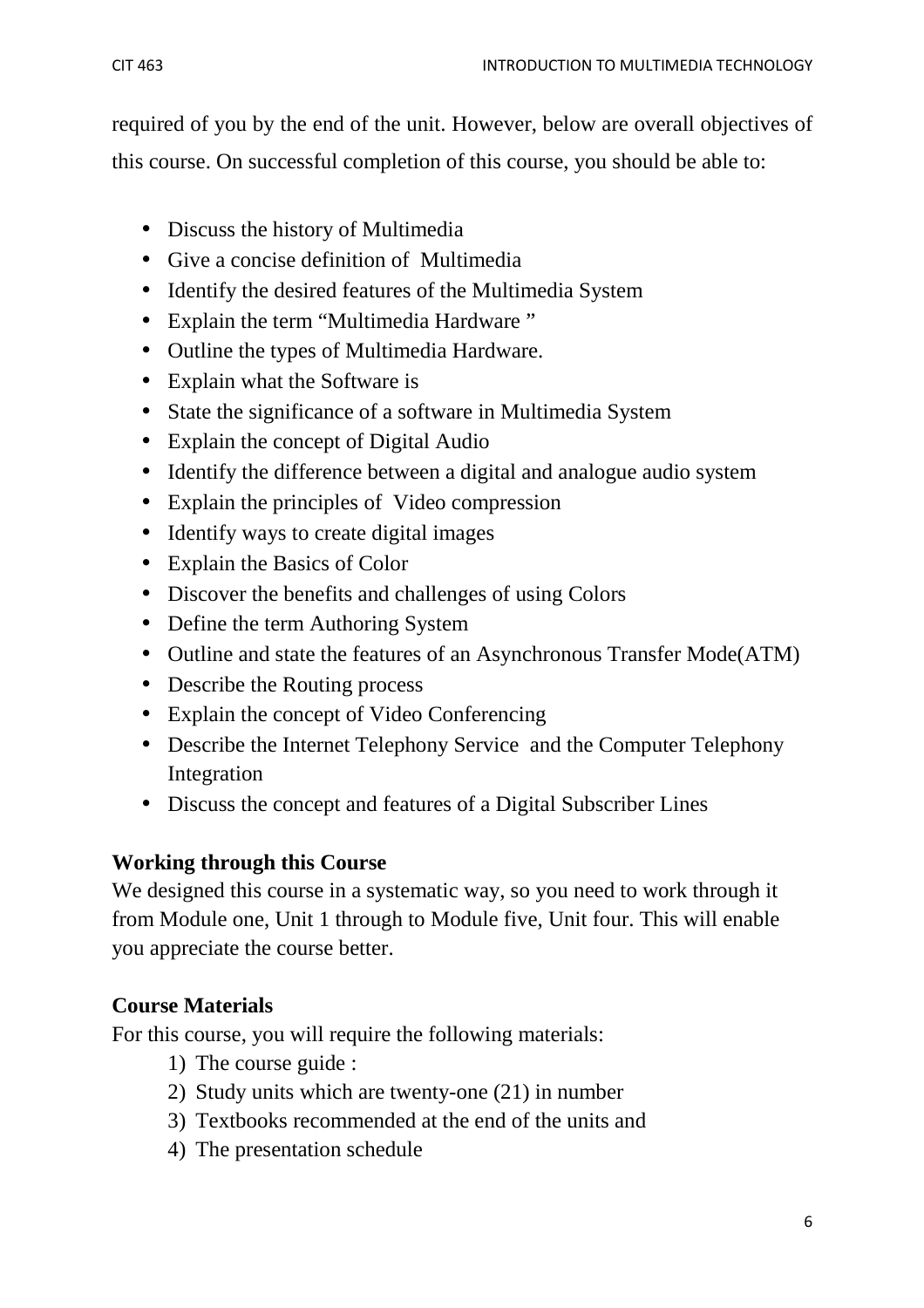# **Study Unit**

There are twenty-one study units in this course broken into five modules. They are as follows:

## **MODULE 1 INTRODUCTION TO MULTIMEDIA**

Unit 1 Overview of Multimedia Unit 2 Multimedia Hardware Unit 3 Multimedia Software Unit 4 Server Unit 5 Networks **MODULE 2 ELEMENTS OF MULTIMEDIA SYSTEM**  Unit 1 Digital Audio Unit 2 Digital Images Unit 3 Video Unit 4 Color **MODULE 3 MULTIMEDIA SYSTEMS TECHNOLOGY**  Unit 1 Multimedia Compression Unit 2 Authoring System Unit 3 Communication Networks Unit 4 ATM **MODULE 4 MULTIMEDIA APPLICATION DEVELOPMENT**  Unit 1Multicast Unit 2 Routing Unit 3 Protocols Unit 4 Video Conference **MODULE 5 ACCESS NETWORKS**  Unit 1Internet Telephony Unit 2 Computer Telephony Integration Unit 3 Digital Subscriber Line Unit 4 Digital Television and Cable Television

Each unit contains some exercises on the topics covered and you will be required to attempt the exercises. These will enable you evaluate your progress as well as reinforce what you have learnt so far. The exercises, together with the tutor-marked assignments will help you in achieving the stated learning objectives of the individual units and the course.

# **Assignment File**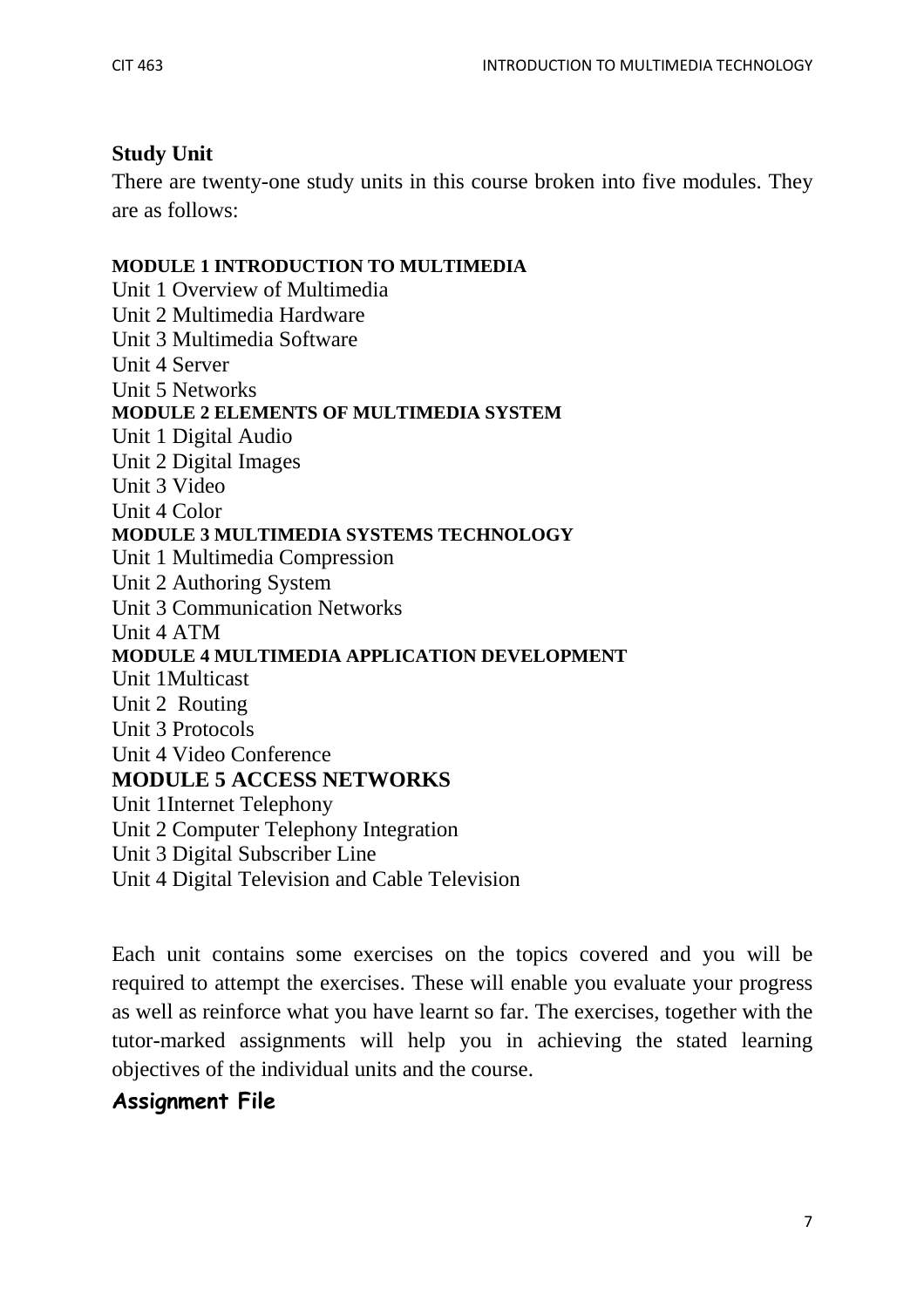The assignment file will be given to you in due course. In this file, you will find all the details of the work you must submit to your tutor for marking. The marks you obtain for these assignments will count towards the final mark for the course. Altogether, there are 21 tutor marked assignments for this course.

# **Presentation Schedule**

The presentation schedule included in this course guide provides you with important dates for completion of each tutor marked assignment. You should therefore endeavor to meet the deadlines.

## **Assessment**

The course, Introduction to Multimedia Technology entails attending a twohour final examination which contributes 50% to your final grading. The final examination covers materials from all parts of the course with a style similar to the Tutor-marked assignments.

The examination is aimed at testing your ability to apply the knowledge you have learned throughout the course, rather than your ability to memorize the materials. In preparing for the examination, it is essential that you receive the activities and Tutor-marked assignments you have completed in each unit. The other 50% will account for all the TMAs at the end of each unit.

## **Tutor-Marked Assignment**

In this course, you will be required to study twenty-one (21) units, and complete Tutor-marked Assignments, provided at the end of each unit. The assignments carry 10% marks each, the best four of your assignments will constitute 40% of your final mark. At the end of the course, you will be required to write a final examination, which counts for 60% of your final mark.

You may wish to consult other related materials apart from your course material to complete your Tutor-marked Assignments. Ensure that your assignments reaches your tutor on or before the stipulated deadline .If for any reason you are unable to complete your assignment in time, contact your tutor before the date due to discuss the possibility of an extension. Note that extensions will not be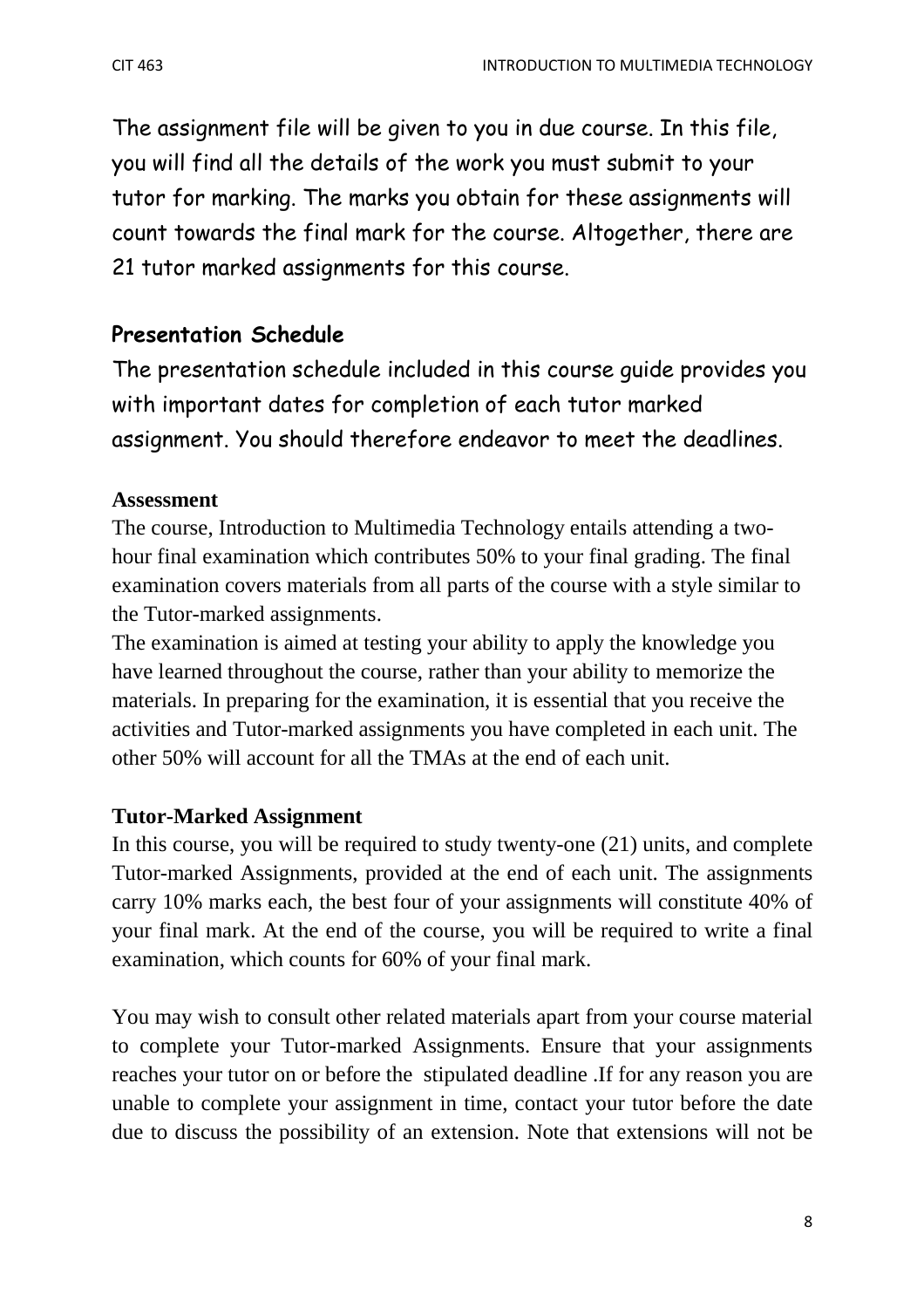granted after the due date for submission unless under exceptional circumstances.

## **Final Examination and Grading**

The final examination for CIT 463 will last for a period of 4 hours and have a value 60% of the total course grade. The examination will consist of questions which reflect the self assessment exercise and tutor marked assignments that you have previously encountered. Furthermore, all areas of the course will be examined. It would be better to use the time between finishing the last unit and sitting for the examination, to revise the entire course. You might find it useful to review your TMAs and comment on them before the examination. The final examination covers information from all parts of the course.

## **Course marking Scheme**

The following table includes the course marking scheme

### **Table 1 Course Marking Scheme**

| <b>ASSESSMENT</b>        | <b>MARKS</b>                      |
|--------------------------|-----------------------------------|
|                          |                                   |
|                          |                                   |
| Assignments 1-21         | 21 Assignments: 40% of the best 4 |
|                          | Total= $10\%$ X 4 = 40            |
| <b>Final Examination</b> | 60% of the overall course marks   |
| Total                    | 100% of Course Marks              |

## **Course Overview**

This table presents the units, the number of weeks required to complete each unit as well as the necessary assignments.

## **Table 2: Course Organizer**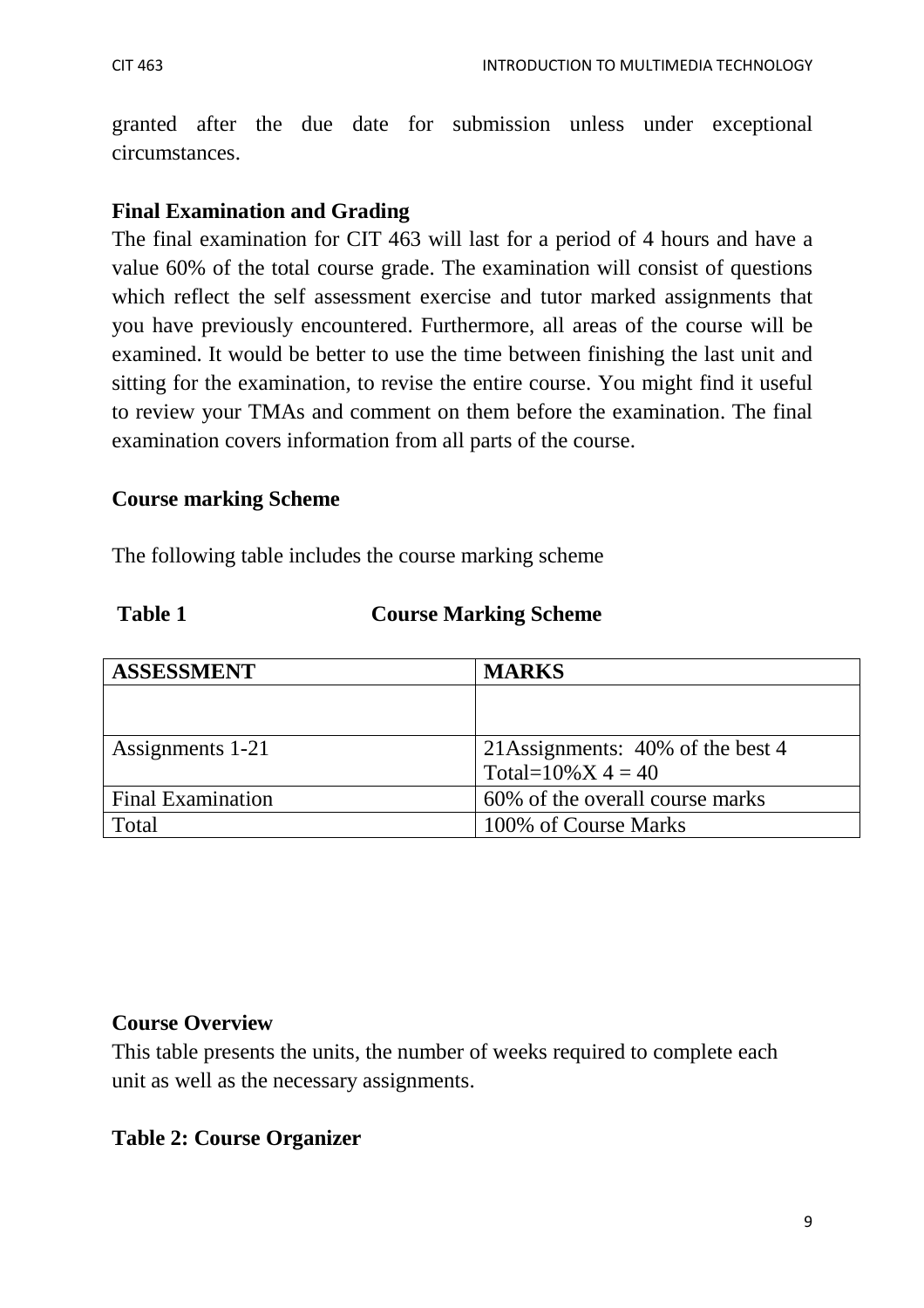| Unit         | Title of Work             | Weeks<br><b>Activit</b><br>Y         | Assessment (End of<br>Unit)   |
|--------------|---------------------------|--------------------------------------|-------------------------------|
| Course Guide |                           | Week 1                               |                               |
| Module 1     |                           | INTRODUCTION TO MULTIMEDIA           |                               |
| Unit 1       | Overview of<br>Multimedia | Week 1                               | Assignment 1                  |
| Unit 2       | Multimedia<br>Hardware    | Week 2                               | <b>Assignment 2</b>           |
| Unit 3       | Multimedia Software       | Week 2                               | Assignment 2                  |
| Unit 4       | Server                    | Week 3                               | Assignment 3                  |
| Unit 5       | Network                   | Week 4                               | Assignment 4                  |
| Module 2     |                           | <b>ELEMENTS OF MULTIMEDIA SYSTEM</b> |                               |
| Unit 1       | Digital Audio             | Week 4                               | Assignment 4                  |
| Unit 2       | Digital Images            | Week 4                               | Assignment 5                  |
| Unit 3       | Video                     | Week 5                               | Assignment 6                  |
| Unit 4       | Color                     | Week 5                               | Assignment 7                  |
| Module 3     |                           | <b>TECHNOLOGY</b>                    | <b>MULTIMEDIA SYSTEMS</b>     |
| Unit 1       | Multimedia<br>Compression | Week 6                               | Assignment 8                  |
| Unit 2       | Authoring System          | Week 6                               | Assignment 9                  |
| Unit 3       | Communication<br>Network  | Week 7                               | Assignment 10                 |
| Unit 4       | <b>ATM</b>                | Week 7                               | Assignment 10                 |
| Module 4     |                           | <b>DEVELOPMENT</b>                   | <b>MULTIMEDIA APPLICATION</b> |
| Unit 1       | Multicast                 | Week 8                               | Assignment 11                 |
| Unit 2       | Routers                   | Week 9                               | <b>Assignment 12</b>          |
| Unit 3       | Protocols                 | Week<br>10                           | Assignment 13                 |
| Unit 4       | Video Conference          |                                      |                               |
| Module 5     |                           | <b>SYSTEMS</b>                       | MULTIMEDIA ACCESS             |
| Unit 1       | Internet Telephony        | Week<br>11                           | <b>Assignment 14</b>          |
| Unit 2       | Computer<br>Telephony     | Week<br>12                           | Assignment 15                 |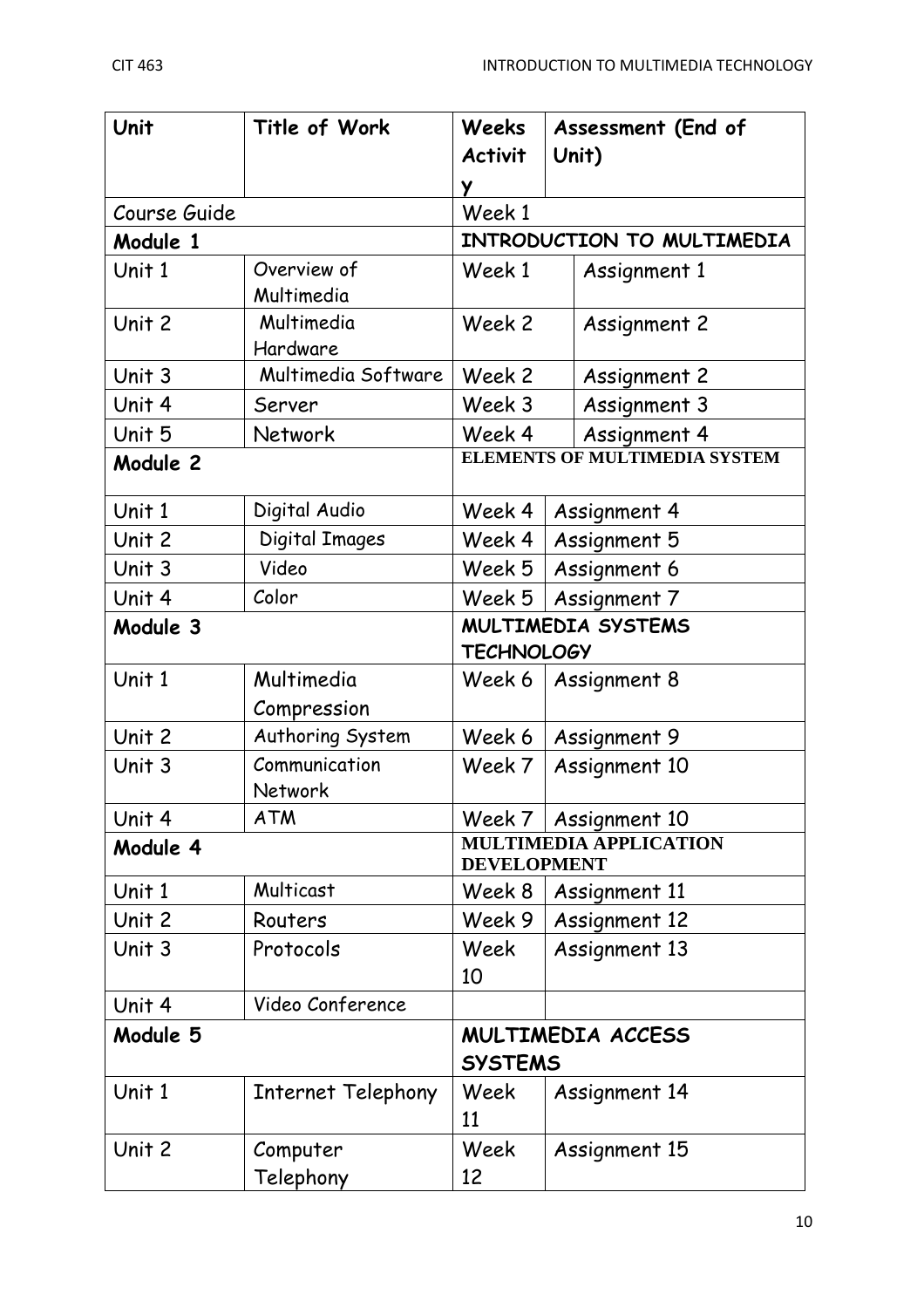|        | Integration         |      |               |
|--------|---------------------|------|---------------|
| Unit 3 | Digital Subscriber  | Week | Assignment16  |
|        | Line                | 13   |               |
| Unit 4 | Digital Television/ | Week | Assignment 17 |
|        | Cable Television    | 14   |               |

# **How to Get the Most from this Course**

In order for you to learn various concepts in this course, it is essential to practice. Independent activities and case activities which are based on a particular scenario are presented in the units. The activities include open questions to promote discussion on the relevant topics, questions with standard answers and program demonstrations on the concepts. You may try to delve into each unit adopting the following steps:

- 1. Read the study unit
- 2. Read the textbook, printed or online references
- 3. Perform the activities
- 4. Participate in group discussions
- 5. Complete the tutor-marked assignments
- 6. Participate in online discussions

There are also optional readings in the units. You may wish to read these to

extend your knowledge beyond the required materials. They will not be assessed.

## **Facilitators/Tutors and Tutorials**

About 13 hours of tutorials will be provided in support of this course. You will be notified of the dates, time and location for these tutorials, together with the name and phone number of your tutor as soon as you are allotted a tutorial group.

Your tutor will mark and comment on your assignments, keep a close watch on your progress and on any difficulties you might encounter and provide assistance to you during the course. You must mail your TMAs to your tutor well before the due date (at least two working days are required). They will be marked by your tutor and returned to you as soon as possible.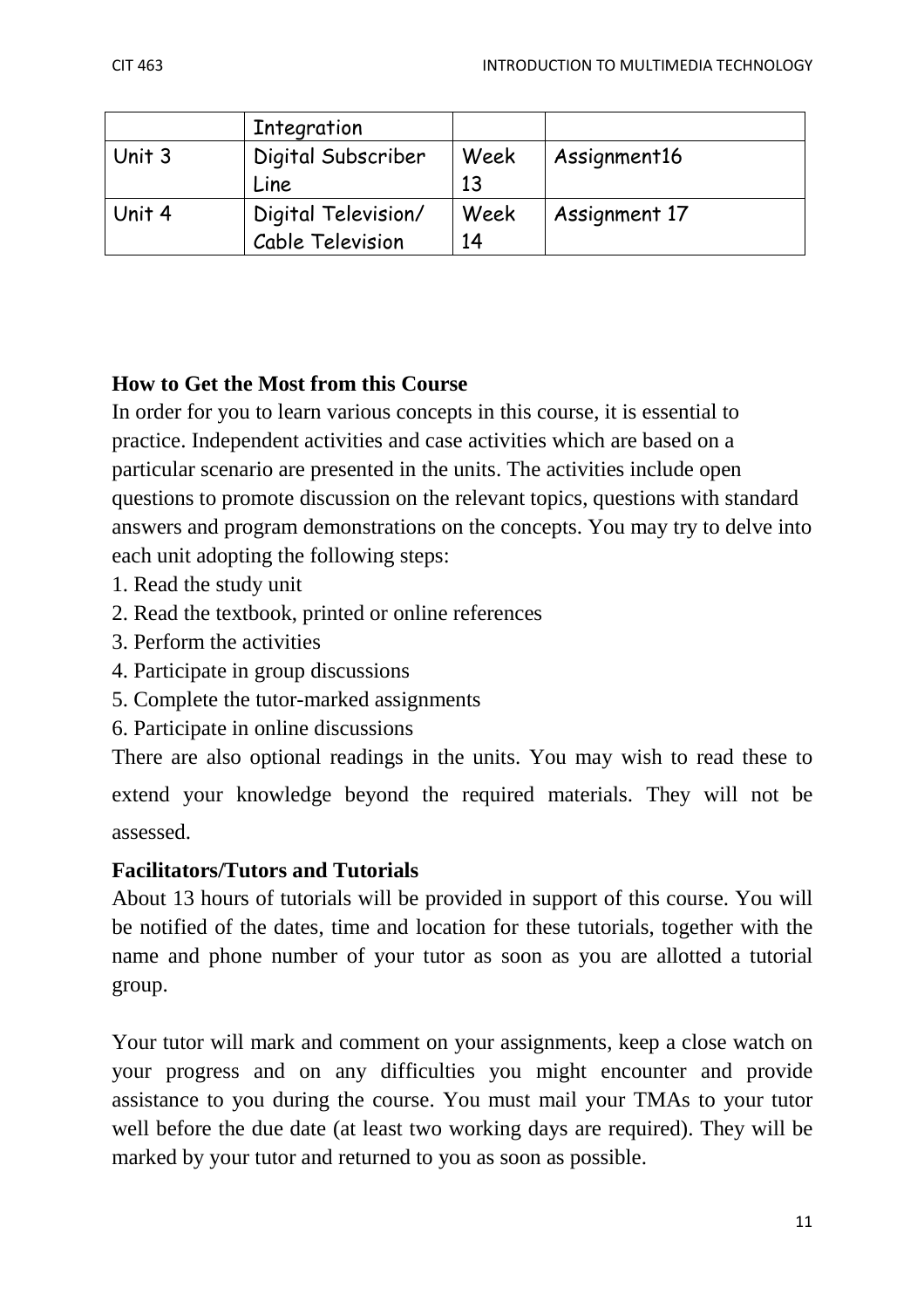Do not hesitate to contact your tutor by phone, or e-mail if you need help. The following might be circumstances in which you would find help necessary. You can also contact your tutor if:

i. You do not understand any part of the study units or the assigned readings

- ii. You have difficulty with the TMAs
- iii. You have a question or problem with your tutor's comments on an assignment or with the grading of an assignment.

You should try your best to attend tutorials, since it is the only opportunity to have an interaction with your tutor and to ask questions which are answered instantly. You can raise any problem encountered in the course of your study. To gain maximum benefit from the course tutorials, you are advised to prepare a list of questions before attending the tutorial. You will learn a lot from participating in discussions actively.

## **Summary**

The course, Introduction to Multimedia Technology is intended to develop your understanding of the basics of the Multimedia System, thus enabling you understand the Multimedia processes. This course also provides you with an understanding of the developing applications of the Multimedia System. We hope that you will find the course enlightening, interesting and useful. In the longer term, we hope you will get acquainted with the National Open University of Nigeria and we wish you every success in your future.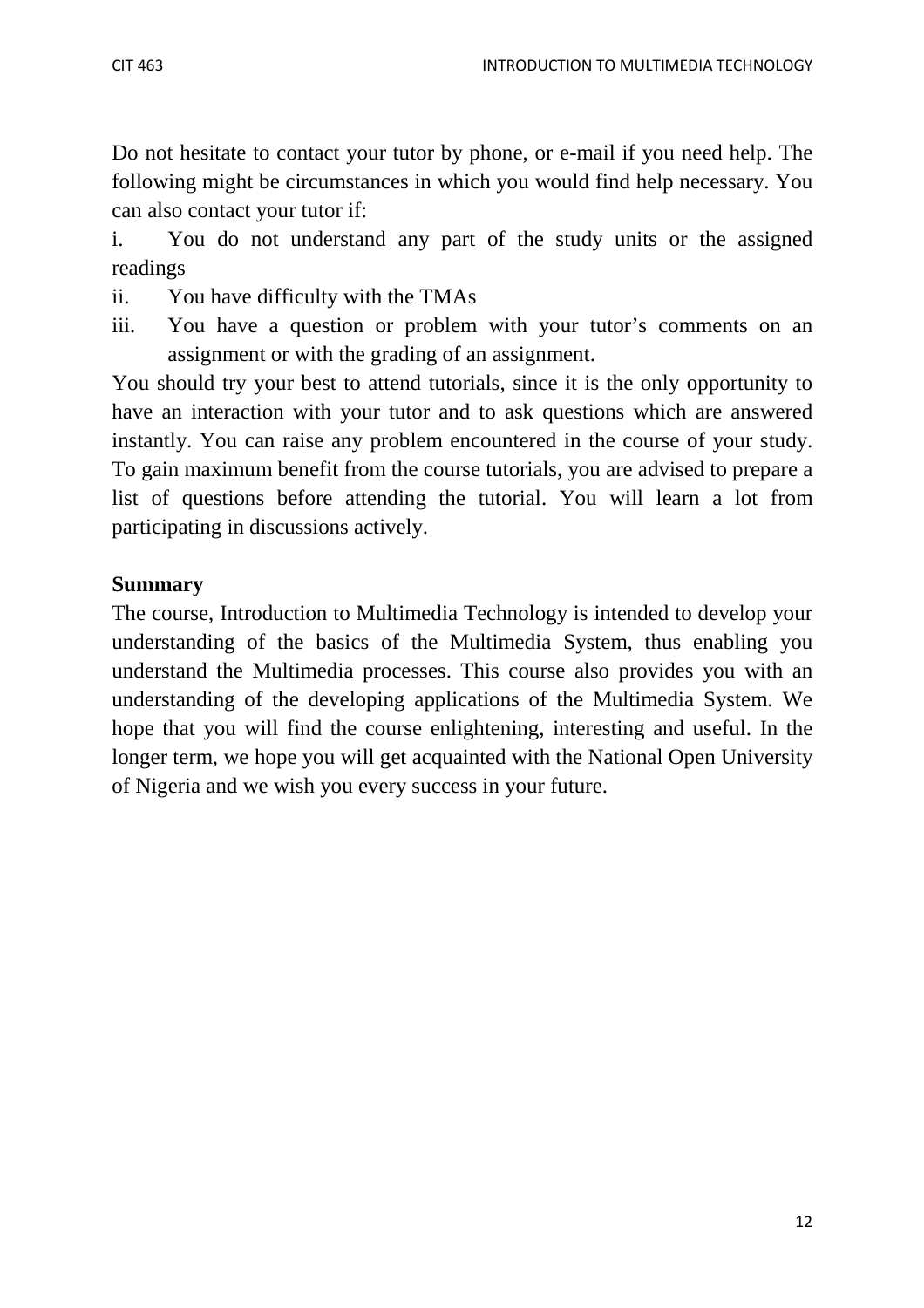| <b>CIT 463</b>                             |                                     |
|--------------------------------------------|-------------------------------------|
| <b>INRODUCTION TO MUTIMEDIA TECHNOLOGY</b> |                                     |
| Course Writer:                             | Edeama O. Onwuchekwa                |
|                                            | National Open University of Nigeria |
|                                            | Lagos                               |
| Programme Leader                           | Prof. Kehinde Obidairo              |
|                                            | National Open University of Nigeria |
|                                            | Lagos                               |
| <b>Course Coordinator</b>                  | Vivian Nwaocha                      |
|                                            | National Open University of Nigeria |
|                                            | Lagos                               |
| <b>Content Editor</b>                      | Dr. Francis Bakpo                   |
|                                            | University of Nigeria, Nsukka       |

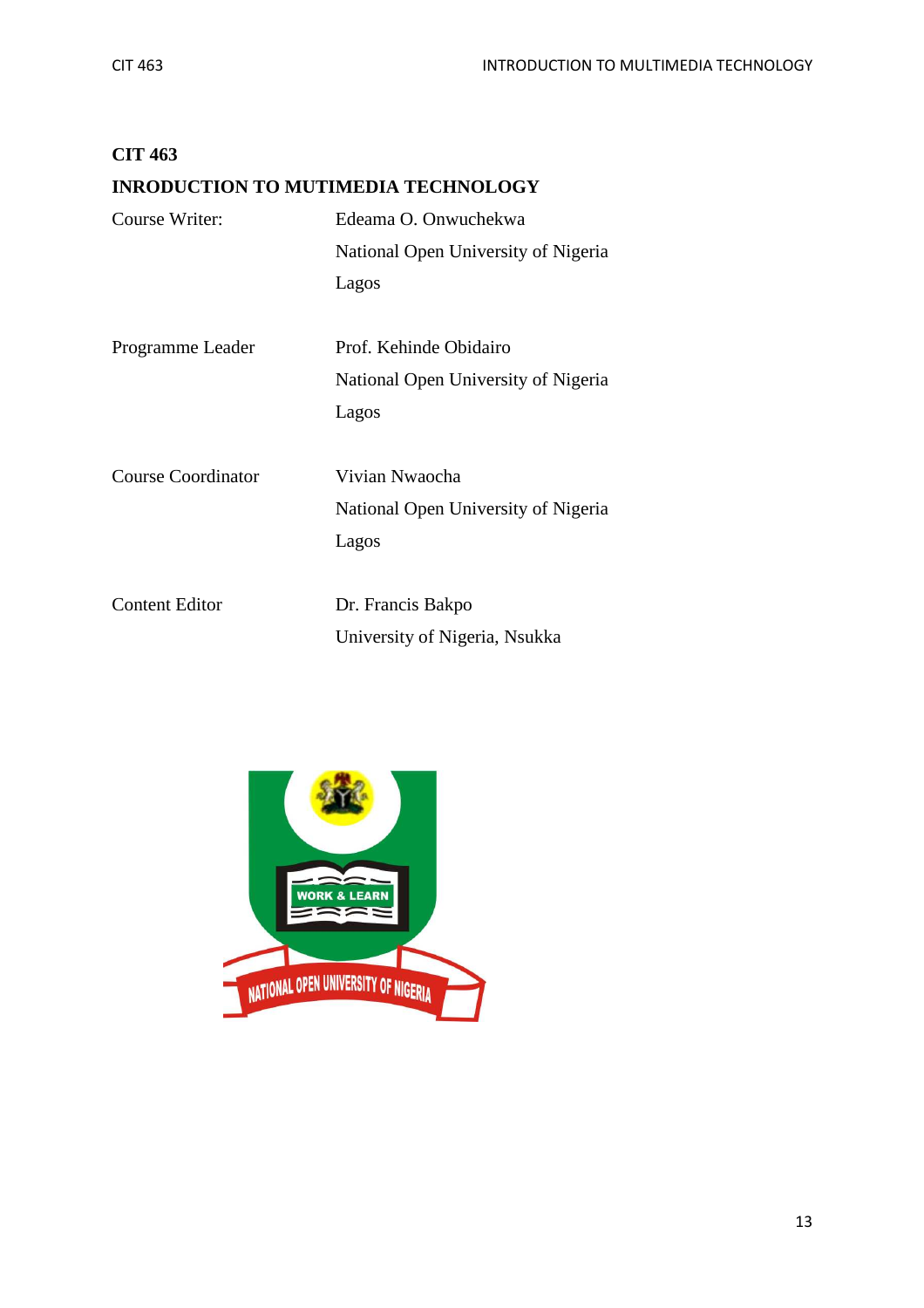## **NATIONAL OPEN UNIVERSITY OF NIGERIA**

National Open University of Nigeria Headquarters 14/16 Ahmadu Bello Way Victoria Island Lagos Abuja Annex Abuja e-mail: centralinfo@nou.edu.ng URL: www.nou.edu.ng

National Open University of Nigeria First Printed ISBN: All Rights Reserved Printed by …………….. For National Open University of Nigeria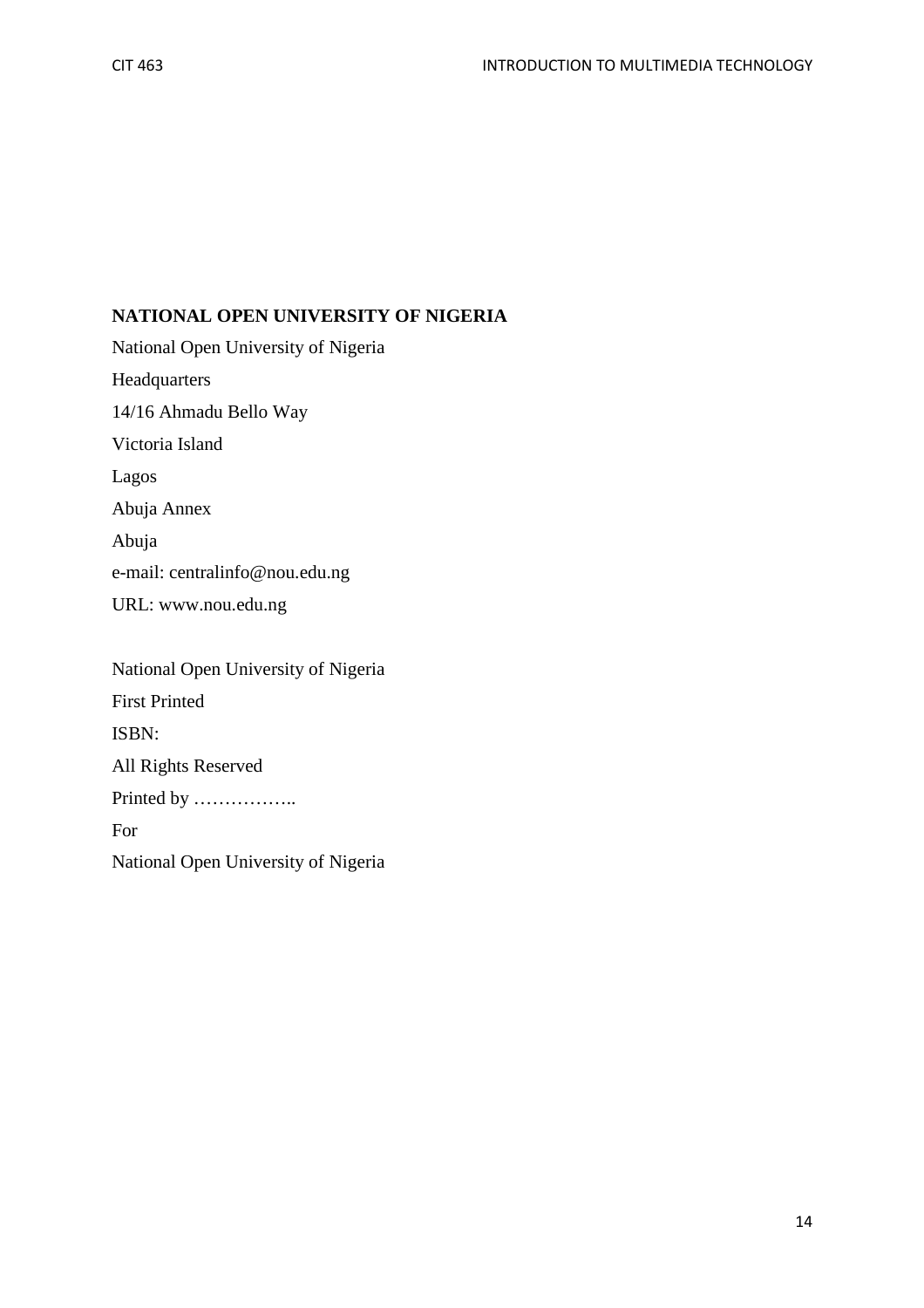## **TABLE OF CONTENTS**

### MODULE 1 INTRODUCTION TO MULTIMEDIA

| <b>MODULE 2 ELEMENTS OF MULTIMEDIA</b>      |
|---------------------------------------------|
|                                             |
|                                             |
|                                             |
|                                             |
| MODULE 3 MULTIMEDIA SYSTEM TECHNOLOGY       |
|                                             |
|                                             |
|                                             |
|                                             |
| MODULE 4 MULTIMEDIA APPLICATION DEVELOPMENT |
|                                             |
|                                             |
|                                             |
|                                             |
| <b>MODULE 5 MULTIMEDIA ACCESS SYSTEMS</b>   |
|                                             |
|                                             |
|                                             |
|                                             |
|                                             |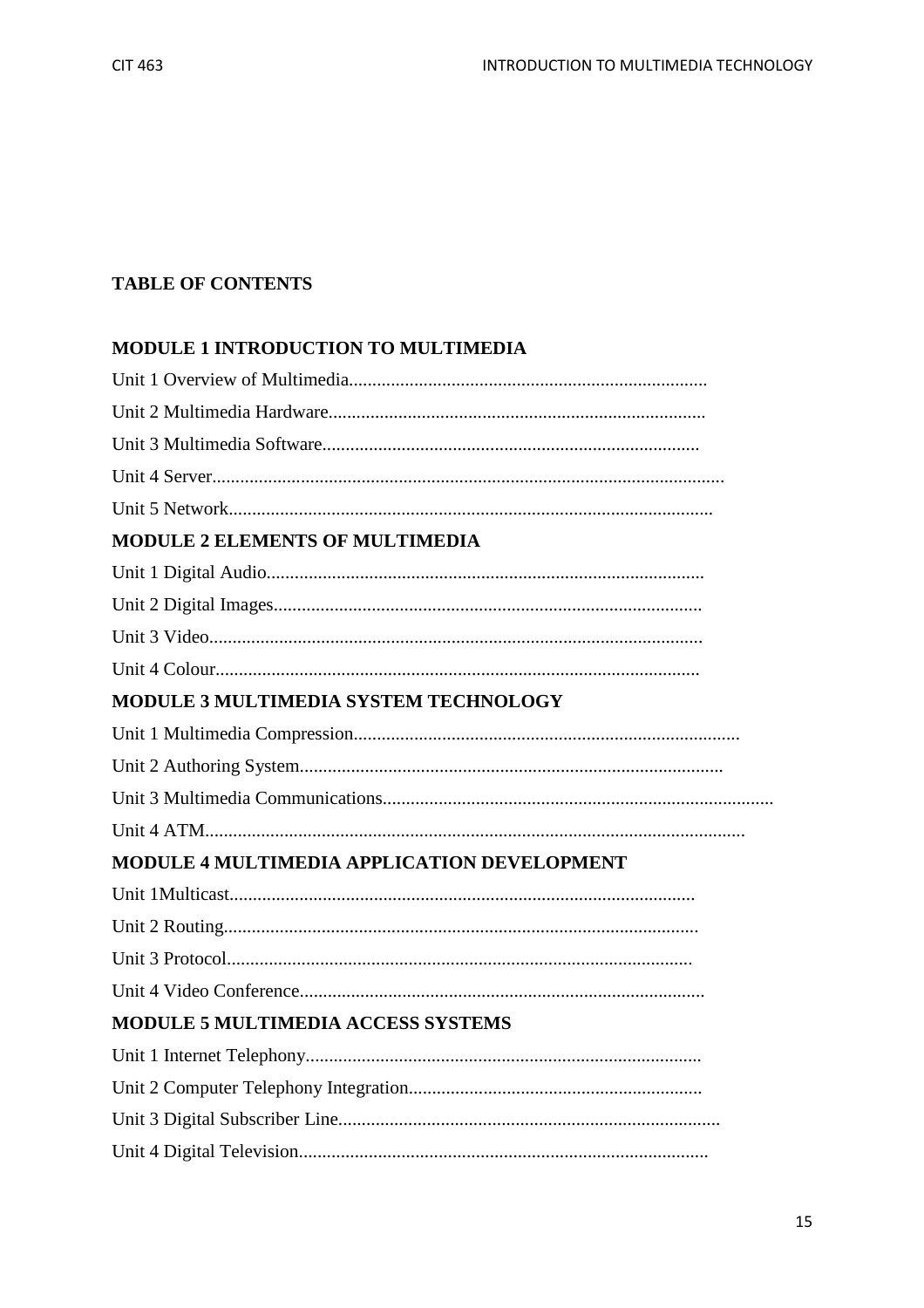## **MODULE 1 INTRODUCTION TO MULTIMEDIA**

Unit 1 Overview of Multimedia Unit 2 Multimedia Hardware Unit 3 Multimedia Software Unit 4 Server Unit 5 Network

# **UNIT 1 OVERVIEW OF MULTIMEDIA TECHNOLOGY CONTENTS**

- 1.0 Introduction
- 2.0 Objectives
- 3.0 Main Content
	- 3.1 History of Multimedia
- 3.2 Definition of Multimedia
- 3.3 Desirable Features of a Multimedia System
- 3.4 Multimedia Applications
- 4.0 Conclusion
- 5.0 Summary
- 6.0 Tutor Marked Assignment
- 7.0 References/Further Readings

### **1.0 INTRODUCTION**

The term "multimedia" describes a new application-oriented technology that is based on the multisensory nature of humans and the evolving ability of computers to convey diverse types of information. Fundamental to this technology is the ability to manipulate digital forms of audio and video information in the realm of the computer.

Multimedia requires integrating storage, communication and presentation mechanisms for diverse data types in a single technology. This unit will introduce you to the multimedia basics. It will also provide an overview of the essential aspects of multimedia. Thus, it is recommended that you go through the entire module systematically to gain some insight of the course.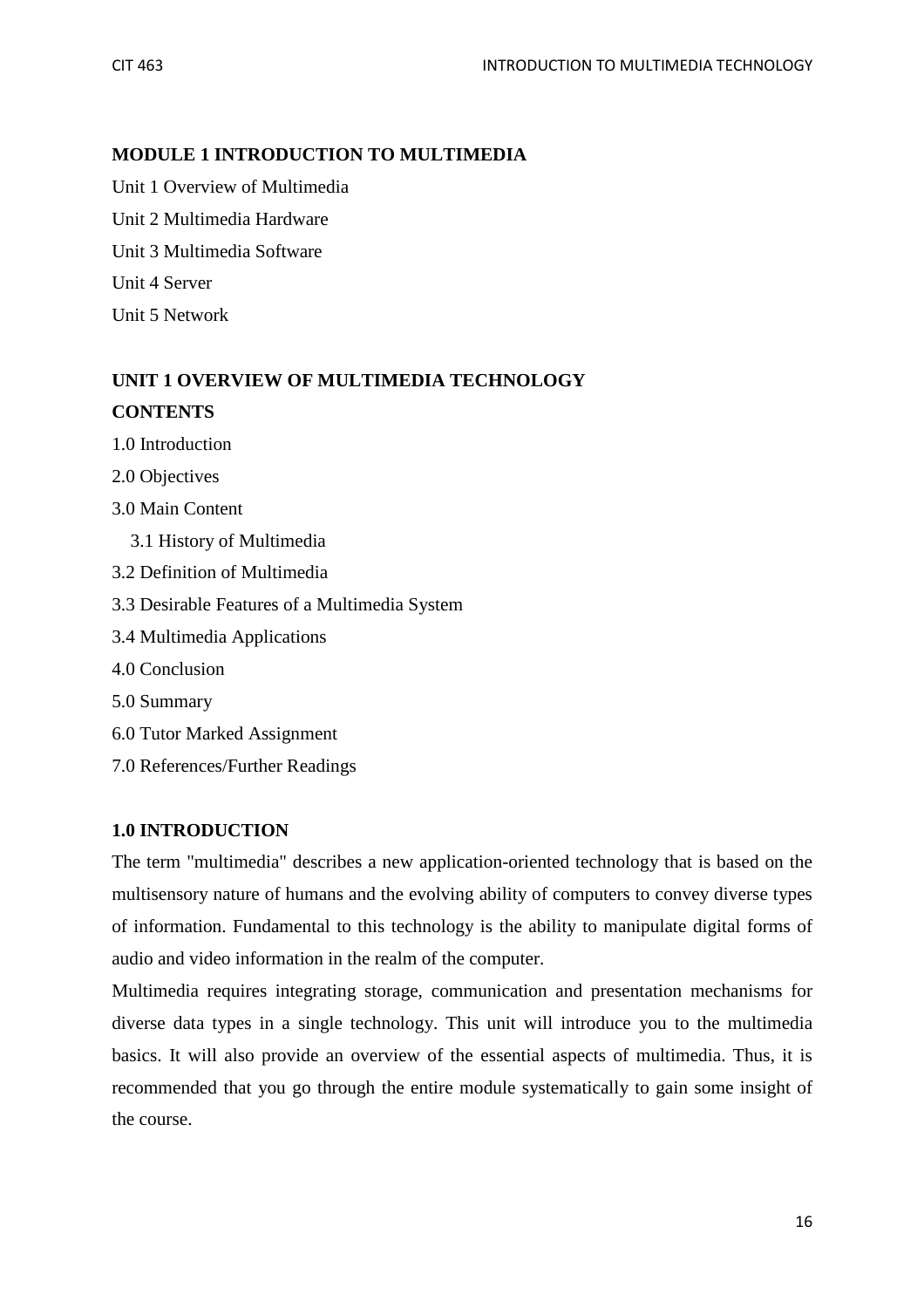### **2.0 OBJECTIVES**

At the end of this unit, you should be able to:

- Give a concise definition of multimedia
- Discuss the history of multimedia technology
- Identify the desired features of a multimedia System.

### **3.0 MAIN CONTENT**

### **3.1 HISTORY OF MUTLMEDIA**

The term "multimedia" was first coined by Bob Goldstein to promote the July 1966 opening of his "LightWorks at L'Oursin" show at Southampton, Long Island. In the late 1970s the term was used to describe presentations consisting of multi-projector slide shows timed to an audio track.

However, by the 1990s 'multimedia' took on its current meaning. In the 1998 fourth edition of McGraw-Hill's *Multimedia: Making It Work*, Tay Vaughan declared, "Multimedia is any combination of text, graphic art, sound, animation, and video that is delivered by computer or other electronic means. When you allow the user – the viewer of the project – to control what and when these elements are delivered, it is *interactive multimedia*.

Some computers which were marketed in the 1990s were called "multimedia" computers because they incorporated a CD-ROM drive, which allowed for the delivery of several hundred megabytes of video, picture, and audio data.

### **3.2 DEFINTION OF MULTIMEDIA**

Several authors have defined multimedia in different ways. Essentially, it can be described as the integration of sound, animation, and digitized video with more traditional types of data such as text. It is also seen as an application-oriented technology that is used in a variety of ways, for example, to enhance presentations, and is based on the increasing capability of computers to store, transmit, and present many types of information.

 A general definition is: *Multimedia* is the field concerned with the computer-controlled integration of text, graphics, drawings, still and moving images (Video), animation, audio,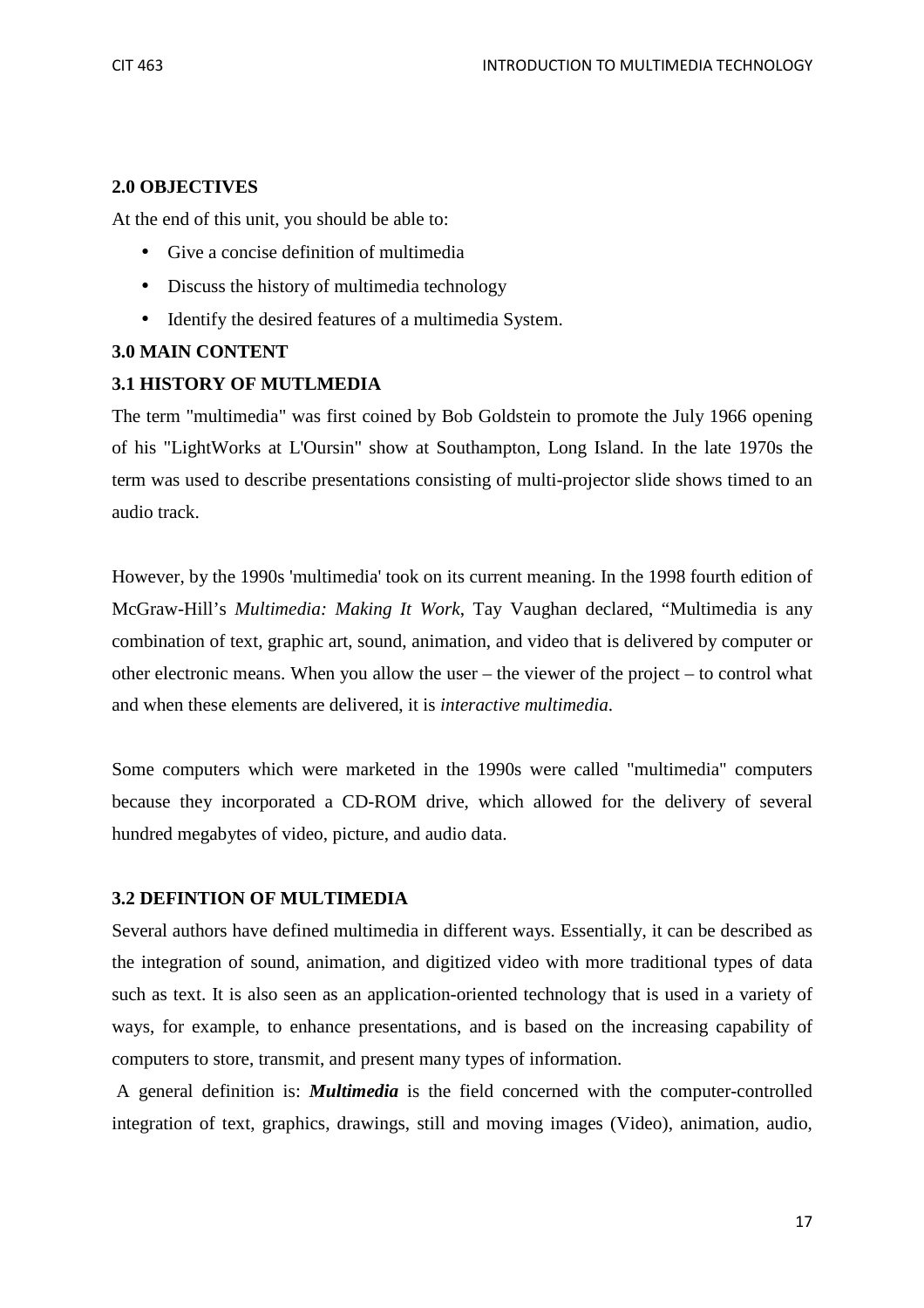and any other media where every type of information can be represented, stored, transmitted and processed digitally.

For the purpose of this course, we will consider some definition from the CEMCA & COL (2003) and some others. According to Fenrich (1997) "Multimedia" is the existing combination of computer hardware and software that allows you to integrate video, animation, audio, graphics, and test resources to develop effective presentations on an affordable desktop computer"

Phillips, (1997) also states that "Multimedia is characterized by the presence of text, pictures, sound, animation and video; some or all of which are organized into some coherent program"

From all we have seen, Multimedia is an inter-disciplinary subject because it involves a variety of different theories and skills: these include computer technology, hardware and software; arts and design, literature, presentation skills; application domain knowledge. It is a woven combination of text, graphic art, sound, animation, video and other kinds of elements.

#### **3.3 DESIRABLE FEATURES FOR A MULTIMEDIA SYSTEM**

The word multimedia in a computer environment implies that many media are under computer control. Thus a multimedia computer is a system capable of processing multimedia data and applications. A multimedia computer should support more than one of the following media types: text, images, video, audio and animation. However, that means that a computer which manipulates only text and images would qualify as a multimedia computer. A Multimedia System is characterized by its capability to process, store, generate, manipulate and render multimedia information. The following features are desirable for a multimedia System:

**Very High Processing Power:** This is a requirement for dealing with large data processing and real time delivery of media.

- **Multimedia Capable File System:** This feature is essential for delivering real-time media - - *e.g.* Video/Audio Streaming. Special Hardware/Software needed *e.g.* RAID technology.

- **Data Representations/File formats that support multimedia:** Data representations/file formats should be easy to handle yet allow for compression/decompression in real-time.

- **Efficient and High I/O:**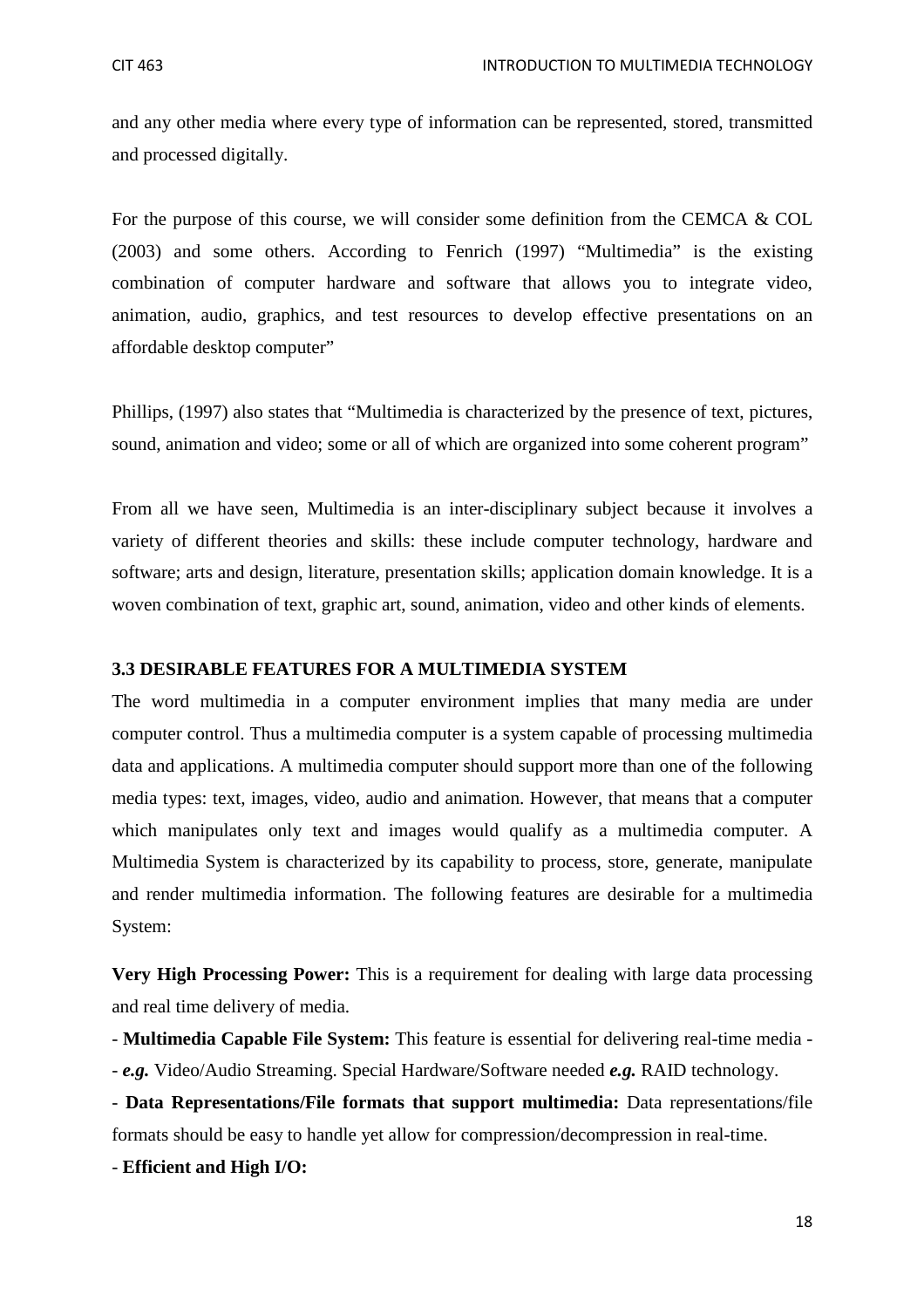Input and output to the file subsystem needs to be efficient and fast. It is necessary to allow for real-time recording as well as playback of data. *e.g.* Direct to Disk recording systems.

#### - **Special Operating System:**

A special operating system is required to provide access to file system and process data efficiently and quickly. Consequently, the multimedia system needs to support direct transfers to disk, real-time scheduling, fast interrupt processing, I/O streaming *etc.*

#### - **Storage and Memory:**

Large storage units (of the order of 50-100 Gb or more) and large memory (50 -100 Mb or more) are needed. Large Caches are also required and frequently those of Level 2 and 3 hierarchy for efficient management.

#### - **Network Support:**

Client-server systems commonly known as distributed systems.

#### - **Software Tools:**

User friendly tools are needed to handle media, design and develop applications, deliver media.

#### **3.4 MULTIMEDIA APPLICATIONS**

In recent times, multimedia applications use a collection of multiple media sources e.g. text, graphics, images, sound/audio, animation and/or video. Some examples of multimedia applications are: business presentations, online newspapers, distance education, and interactive gaming, advertisements, art, entertainment, engineering, medicine, mathematics, business, scientific research and spatial temporal applications. Other examples of Multimedia Applications include:

- World Wide Web (WWW)
- Hypermedia courseware
- Video-on-demand
- Interactive TV
- Computer Games
- Virtual reality
- Digital video editing and production systems
- Multimedia Database systems
- Video conferencing and Teleconferencing
- Groupware
- Home shopping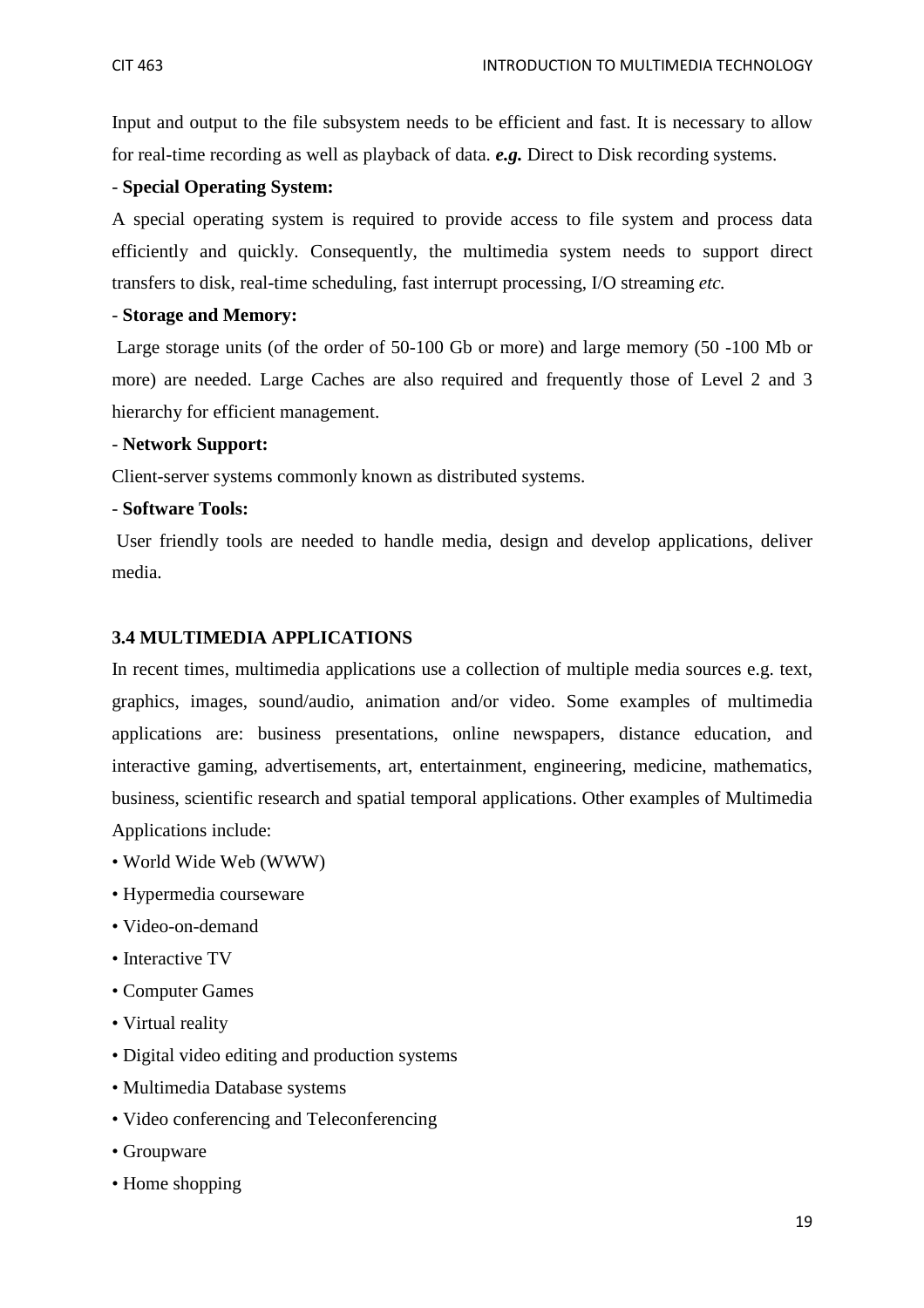- Games
- · Virtual reality
- · Digital video editing and production systems
- · Multimedia Database systems

#### **SELF ASSESSMENT EXERCISE**

Mention the essential features for a Multimedia system

\_\_\_\_\_\_\_\_\_\_\_\_\_\_\_\_\_\_\_\_\_\_\_\_\_\_\_\_\_\_\_\_\_\_\_\_\_\_\_\_\_\_\_\_\_\_\_\_\_\_\_\_\_\_\_\_\_\_

\_\_\_\_\_\_\_\_\_\_\_\_\_\_\_\_\_\_\_\_\_\_\_\_\_\_\_\_\_\_\_\_\_\_\_\_\_\_\_\_\_\_\_\_\_\_\_\_\_\_\_\_\_\_\_\_\_\_

\_\_\_\_\_\_\_\_\_\_\_\_\_\_\_\_\_\_\_\_\_\_\_\_\_\_\_\_\_\_\_\_\_\_\_\_\_\_\_\_\_\_\_\_\_\_\_\_\_\_\_\_\_\_\_\_\_\_

\_\_\_\_\_\_\_\_\_\_\_\_\_\_\_\_\_\_\_\_\_\_\_\_\_\_\_\_\_\_\_\_\_\_\_\_\_\_\_\_\_\_\_\_\_\_\_\_\_\_\_\_\_\_\_\_\_\_

#### **4.0 CONCLUSION**

In this unit, we highlighted the history of the Multimedia Technology. We learnt that Multimedia is the field concerned with the computer-controlled integration of text, graphics, drawings, still and moving images (Video), animation, audio, and any other media where every type of information can be represented, stored, transmitted and processed digitally.

 We equally considered the essential features of the multimedia and the different multimedia applications such as World Wide Web (WWW),Hypermedia courseware, Video-on-demand, Interactive TV, Computer Games, Virtual reality etc

### **5.0 SUMMARY**

This unit provided an overview of the history of multimedia, the definitions of multimedia, its features and applications. Now, let us attempt the questions below.

### **6.0 TUTOR MARKED ASSIGNMENT**

- 1) Give a concise definition of multimedia?
- 2) What is a multimedia application?
- 3) State at least 3 examples of a Multimedia Application?

### **7.0 REFERENCES/FURTHER READINGS**

Buford.J.F.K (1994). Multimedia Systems, ACM Press, (ISBN 0-201-53258-1).

Chellis, James et.al (1997) MSCE: Networking Essentials Study Guide Sybex Network Press, San Francisco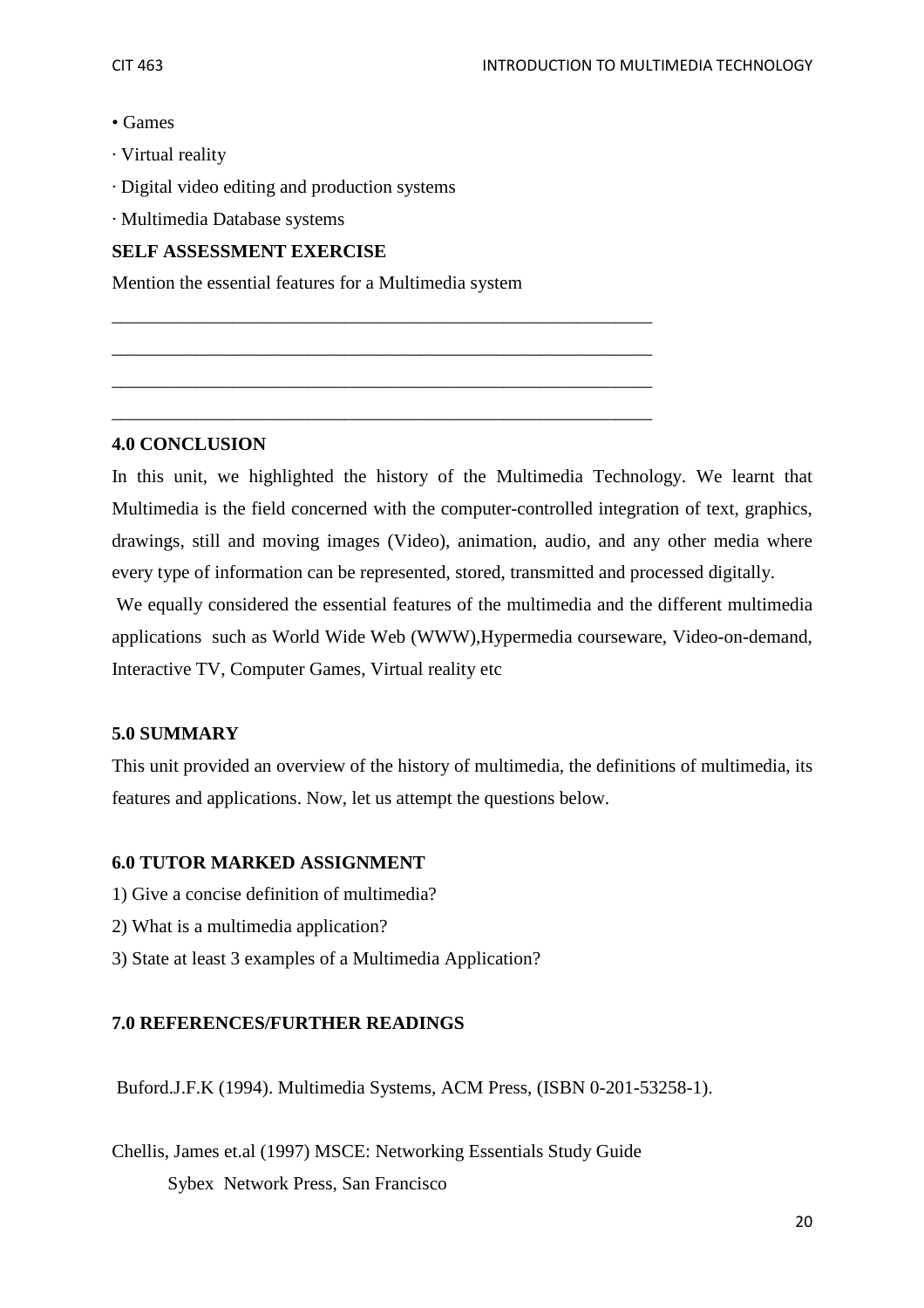Usha V. R, Director (2003). Commonwealth Educational Media Centre for Asia (CEMCA), New Delhi.

Fluckiger. (1994). Understanding Networked Multimedia, Prentice Hall.

Boyle. (1998).Design for Multimedia Learning, Prentice Hall, (ISBN 0-13-242155-8)

Agnew, P.W. and Kellerman, A.S. (1996). Distributed Multimedia: Technologies, Applications, and Opportunities in the Digital Information Industry (1st Edition) Addison Wesley.

Sloane, McGraw Hill. (2002). Multimedia Communication, (ISBN 0-077092228)

- Vaughan, Tay, 1998, Multimedia: Making It Work (first edition) Osborne/McGraw-Hill, Berkeley.
- Shuman, J. G. (2002). Multimedia Elements. *Multimedia in Action.* Vikas Publishing House Pvt Ltd.
- Maurer H, (1996). Hyperwave: The Next Generation Web Solution, Addison Wesley, (ISBn 0-201-40346).
- Watkinson, (2004). The Art of Digital Audio, -Heinmann. Synthesizer Basics, GPI Publications.
- Murray James D. Van Ryper,W (1996). Encyclopaedia of Graphics File Formats, Second Edition, O'Reilly & Associates.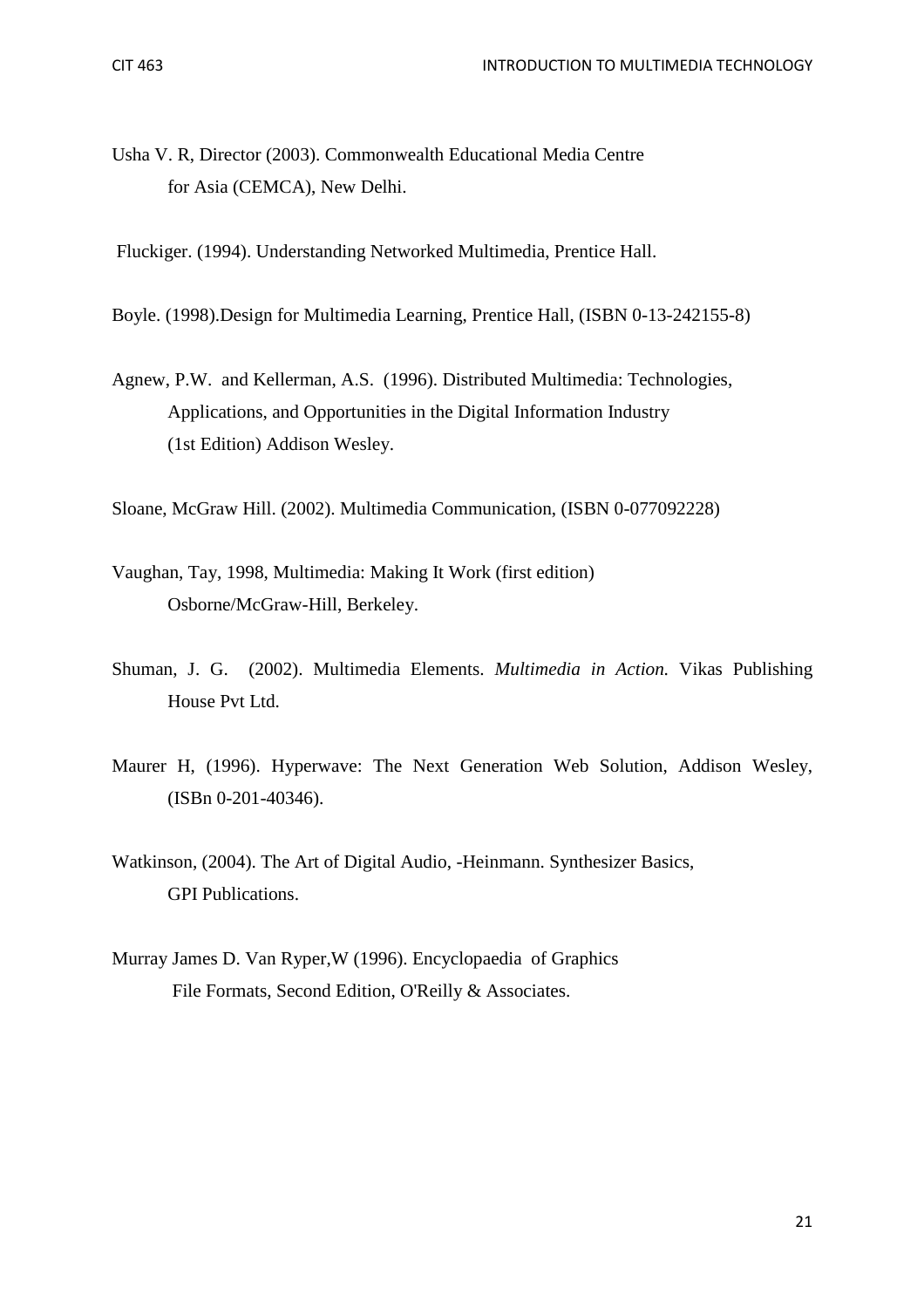## **UNIT 2 MULTIMEDIA HARDWARE**

## **CONTENTS**

1.0 Introduction

2.0 Objectives

3.0 Main Content

- 3.1 Hardware
- 3.1.1 Compact Disc
- 3.1.2 DVD
- 3.1.3 USB
- 3.1.4 DirectX
- 3.1.5 Active Movie
- 4.0 Conclusion

5.0 Summary

- 6.0 Tutor Marked Assignment
- 7.0 References/Further Readings

### **1.0 INTRODUCTION**

A multimedia system is not different from any other type of computer system except for its ability to process multimedia data. Thus, it should have features that can process audio, video, graphics and animation. In this Unit and the following, we will be considering the components (Hardware and Software) required for a multimedia system

### **2.0 OBJECTIVES**

At the end of this unit, you should be able to:

- Explain the term "Multimedia Hardware"
- Outline the different types of Multimedia Hardware
- Describe the difference between the types of multimedia systems

### **3.0 MAIN CONTENT**

### **3.1 HARDWARE**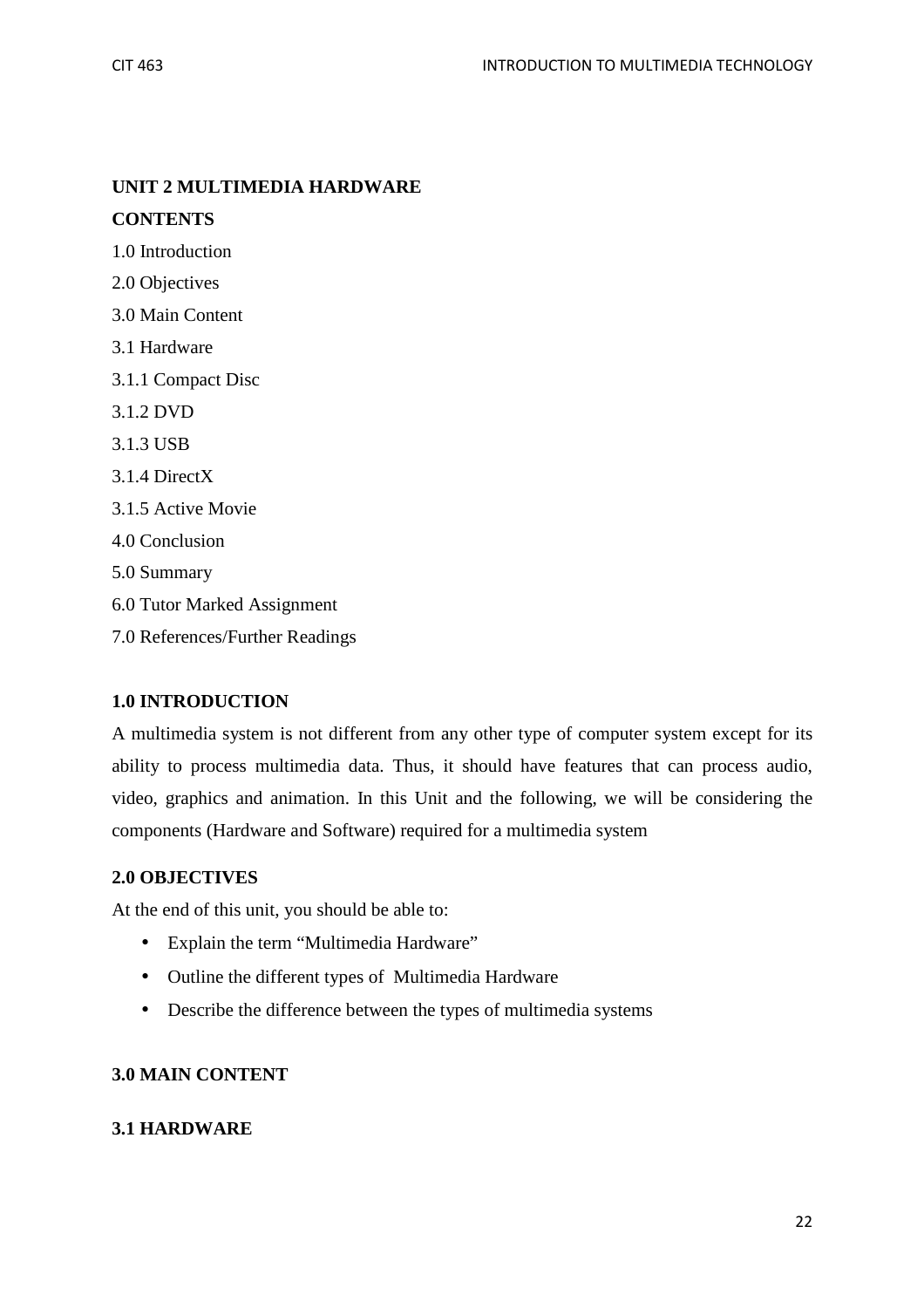Hardware is a general term for the physical artefacts of a technology. It may also mean the physical components or items of a computer system that you can see or touch. The major forms of multimedia Hardware are discussed below:

#### **3.1.1 CD STORAGE**

A compact disc, or CD, is a thin wafer of clear polycarbonate plastic and metal measuring 4.75 inches (120mm) in diameter, with a small hole, or hub, in its centre. The metal layer is usually pure aluminium, sputtered onto the polycarbonate surface in a thickness measureable in molecules. As the disc spins in the CD player, the metal reflects light from a tiny infrared laser into a light-sensitive receiver diode. These reflections are transformed onto an electrical signal and then further converted to meaningful bits and bytes for use in digital equipment.

CDs (compact discs) are used to store data for use in a variety of devices, including computers and CD players. The main or standard type of CD is called a CD-ROM; ROM means read-only memory. It can be played back or read by just any CD player as well as most computers that have CD drives. One is the CD-R, which is the typical choice for an individual who only wants to add data files or music to a CD once. An individual uses a CD burner, which is a component of many modern computer systems, to record to these discs.

Some recordable CDs are classified as CD+R. This type of disc allows consumers to record music or data to it, but provides nearly twice the amount of space that is available with a CD-R. A CD-RW also has a place among the recordable CDs. This one is a bit different, because it allows consumers to erase it and record over it again. Otherwise, it can be used in the same manner as CD-Rs and CD+Rs.



**Diagram of different types of Compact Disc.**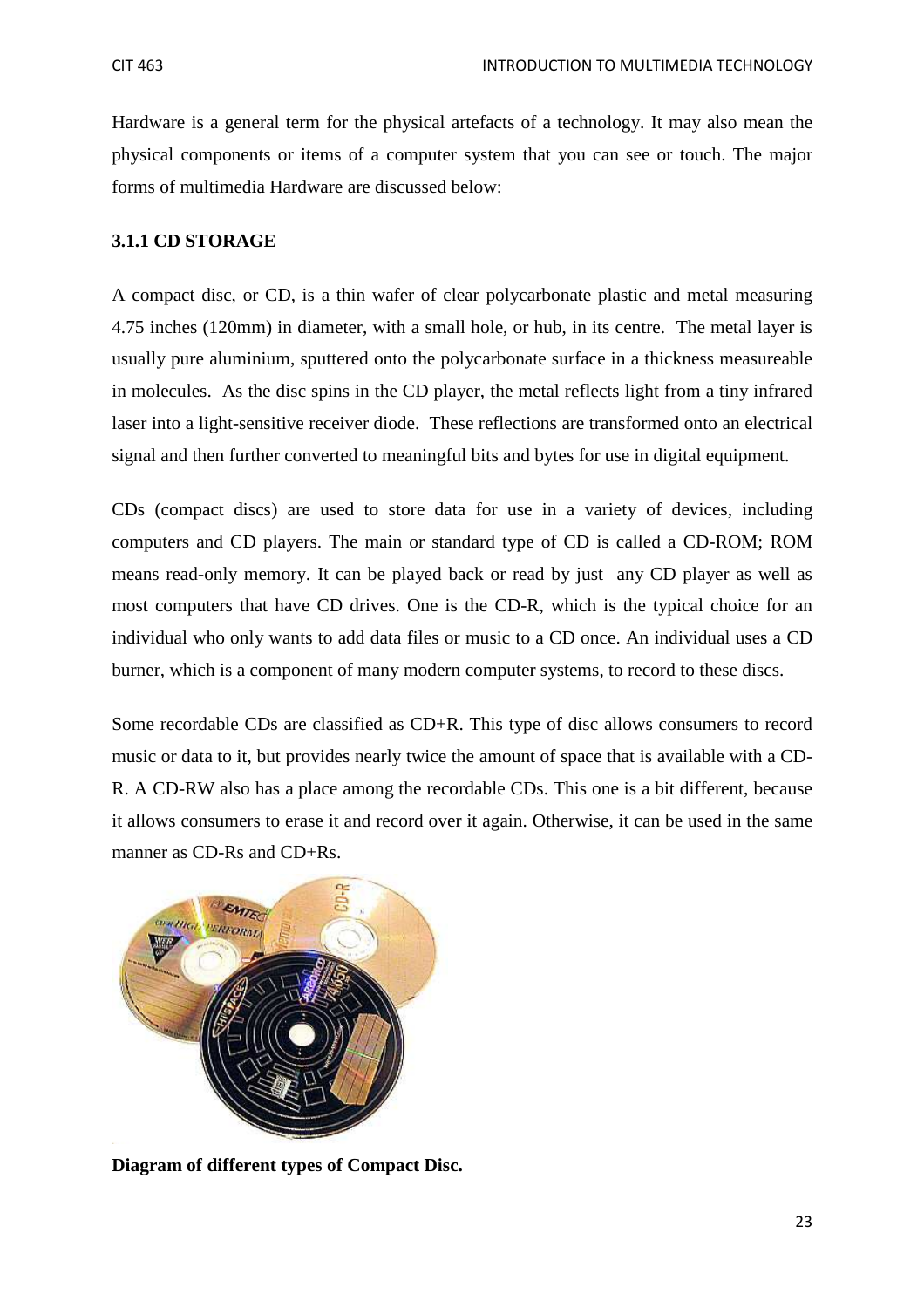#### **3.1.2 DVD**

DVD, which stands for *Digital Video Disc*, *Digital Versatile Disc*, is the next generation of optical disc storage technology. This disc has become a major new medium for a whole host of multimedia system: It's essentially a bigger, faster CD that can hold video as well as audio and computer data. DVD aims to encompass home entertainment, computers, and business information with a single digital format, eventually replacing audio CD, videotape, laserdisc, CD-ROM, and perhaps even video game cartridges. DVD has widespread support from all major electronics companies and all major computer hardware companies.

 It's important to understand the difference between DVD-Video and DVD-ROM. DVD-Video (often simply called DVD) holds video programs and is played in a DVD player hooked up to a TV. DVD/ROM holds computer data and is read by a DVD-ROM drive hooked up to a computer. The difference is similar to that between Audio CD and CD-ROM. DVD-ROM also includes future variations that are recordable one time (DVD-R) or many times (DVD-RAM). Most new computers with DVD-ROM drives will also be able to play DVD-Videos.

**3.1.3 UNIVERSAL SERIAL BUS** (**USB**) USB has effectively replaced a variety of interfaces such as serial and parallel ports. It can connect computer peripherals such as mice, keyboards, digital cameras, printers, personal media players, flash drives, Network Adapters, and external hard drives. For many of those devices, USB has become the standard connection method. USB was designed for personal computers, but it has become commonplace on other devices such as smart phones, PDAs and video game consoles, and as a power cord.

USB devices are linked in series through *hubs*. There always exists one hub known as the root hub, which is built into the host controller. So-called *sharing hubs*, which allow multiple computers to access the same peripheral device(s), also exist and work by switching access between PCs, either automatically or manually. Sharing hubs are popular in small-office environments.

A physical USB device may consist of several logical sub-devices that are referred to as *device functions*. A single device may provide several functions, for example, a webcam (video device function) with a built-in microphone (audio device function). Such a device is called a *compound device* in which each logical device is assigned a distinctive address by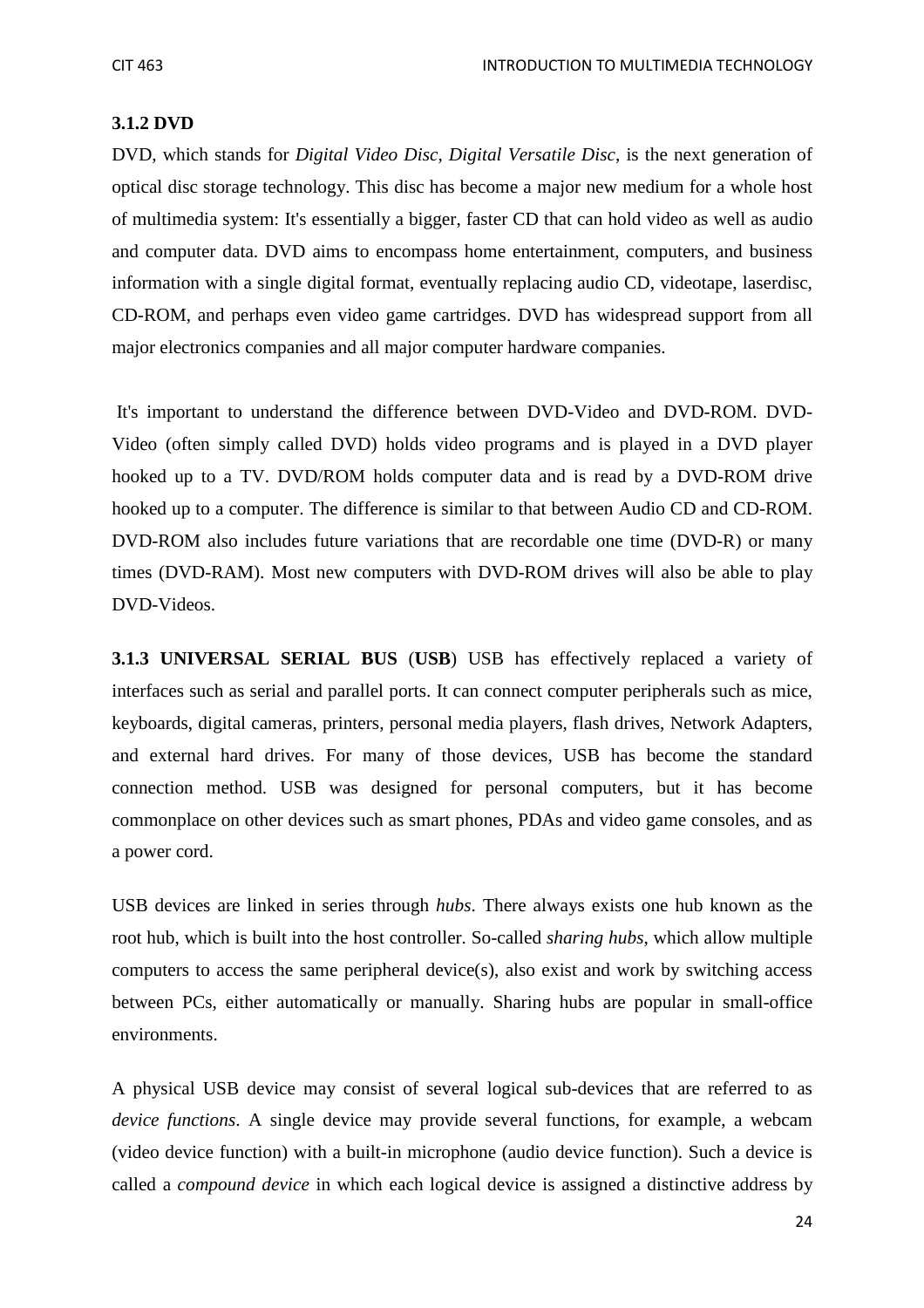the host and all logical devices are connected to a built-in hub to which the physical USB wire is connected.



Diagram of Universal Serial Bus

## **3.1.4 MICROSOFT DIRECTX**

Microsoft DirectX is a collection of application programming interfaces (APIs) for handling tasks related to multimedia, especially game programming and video, on Microsoft platforms. Originally, the names of these APIs all began with Direct, such as Direct3D, DirectDraw, DirectMusic, DirectPlay, DirectSound, and so forth. The name Direct*X* was coined as shorthand term for all of these APIs (the X standing in for the particular API names) and soon became the name of the collection.

Direct3D (the 3D graphics API within DirectX) is widely used in the development of video games for Microsoft Windows, Microsoft Xbox, and Microsoft Xbox 360. Direct3D is also used by other software applications for visualization and graphics tasks such as CAD/CAM engineering. As Direct3D is the most widely publicized component of DirectX, it is common to see the names "DirectX" and "Direct3D" used interchangeably.

The components of DirectX are

- DirectDraw: for drawing 2D Graphics (raster graphics).
- Direct3D (D3D): for drawing 3D graphics.
- DXGI: for enumerating adapters and monitors and managing swap chains for Direct3D 10 and up.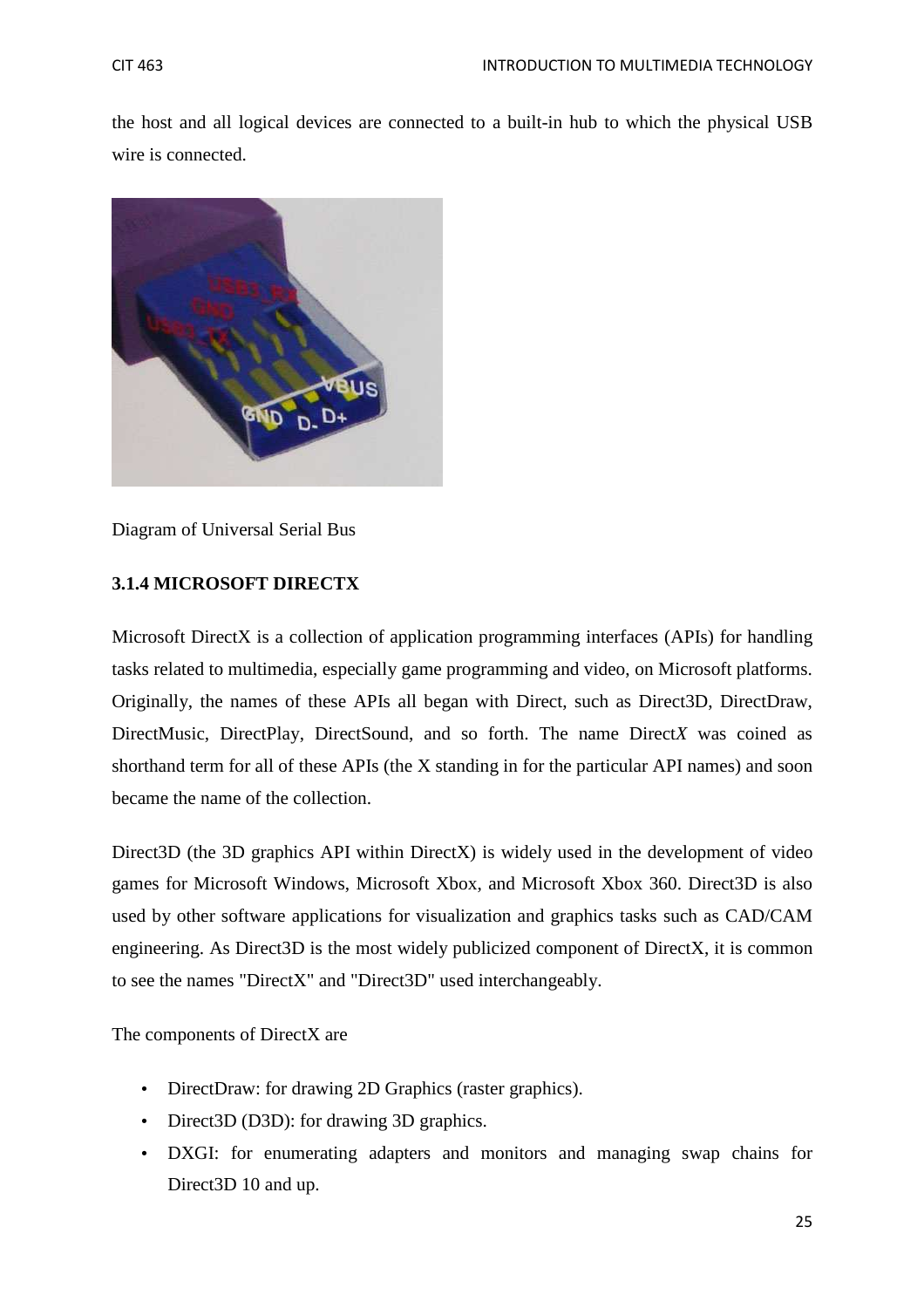- Direct2D for 2D Graphics
- Direct Write for Fonts
- Direct Compute for GPU Computing
- DirectInput: for interfacing with input devices including keyboards, mice, joysticks, or other game controllers.
- DirectPlay: for communication over a local-area or wide-area network.
- DirectSound: for the playback and recording of waveform sounds.
	- o DirectSound3D (DS3D): for the playback of 3D sounds.
- DirectMusic: for playback of soundtracks authored in DirectMusic Producer.
- DirectX Media: comprising DirectAnimation for 2D/3D web animation, DirectShow for multimedia playback and streaming media, DirectX Transform for web interactivity, and Direct3D Retained Mode for higher level 3D graphics. DirectShow contains DirectX plugins for audio signal processing and DirectX Video Acceleration for accelerated video playback.
- DirectX Diagnostics (DxDiag): a tool for diagnosing and generating reports on components related to DirectX, such as audio, video, and input drivers.
- DirectX Media Objects: support for streaming objects such as encoders, decoders, and effects.

## **3.1.5 ACTIVE MOVIE**

Active Movie is a streaming media technology now known as DirectShow, developed by Microsoft to replace Video for Windows. ActiveMovie allows users to view media streams, whether distributed via the Internet, an Intranet or CD-ROMs.

When ActiveMovie was installed, an option was added to the Start Menu to launch the *ActiveMovie Control*. This allowed users to play multimedia files and thus was a rudimentary media player. In March 1997, Microsoft announced that ActiveMovie was going to become part of the DirectX set of technologies, and by July it was being referred to as DirectShow.

### **SELF ASSESSMENT EXERCISE**

Identify four types of multimedia hardware systems

\_\_\_\_\_\_\_\_\_\_\_\_\_\_\_\_\_\_\_\_\_\_\_\_\_\_\_\_\_\_\_\_\_\_\_\_\_\_\_\_\_\_\_\_\_\_\_\_\_\_\_\_\_\_\_\_\_\_

\_\_\_\_\_\_\_\_\_\_\_\_\_\_\_\_\_\_\_\_\_\_\_\_\_\_\_\_\_\_\_\_\_\_\_\_\_\_\_\_\_\_\_\_\_\_\_\_\_\_\_\_\_\_\_\_\_\_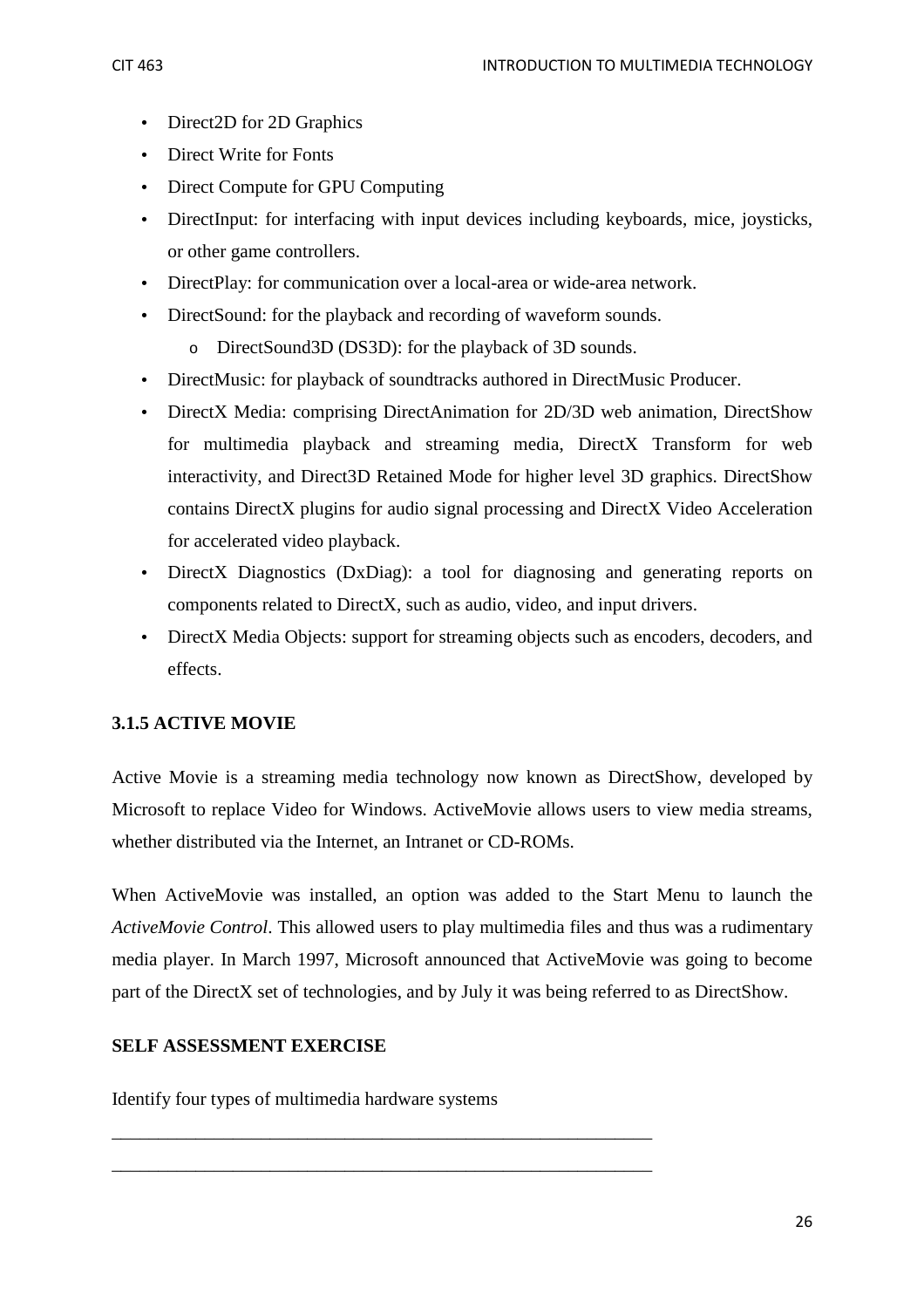#### **4.0 CONCLUSION**

From our studies in this unit, we have seen that there are different types of multimedia hardware systems. It is equally pertinent to note that the hardware system cannot function effectively without the software component of multimedia systems.

\_\_\_\_\_\_\_\_\_\_\_\_\_\_\_\_\_\_\_\_\_\_\_\_\_\_\_\_\_\_\_\_\_\_\_\_\_\_\_\_\_\_\_\_\_\_\_\_\_\_\_\_\_\_\_\_\_\_

\_\_\_\_\_\_\_\_\_\_\_\_\_\_\_\_\_\_\_\_\_\_\_\_\_\_\_\_\_\_\_\_\_\_\_\_\_\_\_\_\_\_\_\_\_\_\_\_\_\_\_\_\_\_\_\_\_\_

#### **5.0 SUMMARY**

A multimedia system is not different from any other type of computer system except for its ability to process multimedia data. Thus, it should have features that can process audio, video, graphics and animation. In this unit, we looked at the fundamental types of multimedia hardware systems such as CDs, DVD, USBs, Microsoft DirectX and the Active Movie. We hope you found the unit enlightening. To assess your comprehension, attempt the questions below.

#### **6.0 TUTOR MARKED ASSIGNMENT**

1). List the types of multimedia systems?

2). Explain the difference between the types of multimedia hardware systems you have studied?

#### **7.0 REFERENCES/FURTHER READINGS**

Buford. J.F.K, (1994). Multimedia Systems, ACM Press, 1994 (ISBN 0-201-53258-1).

Fluckiger. (1994). Understanding Networked Multimedia, Prentice Hall.

Boyle. (1998).Design for Multimedia Learning, Prentice Hall, (ISBN 0-13-242155-8)

Chellis, James et.al (1997) MSCE: Networking Essentials Study Guide Sybex Network Press, San Francisco

Agnew P.W. and Kellerman. A.S. (1996). Distributed Multimedia: Technologies, Applications, and Opportunities in theDigital Information Industry (1st Edition) Addison Wesley.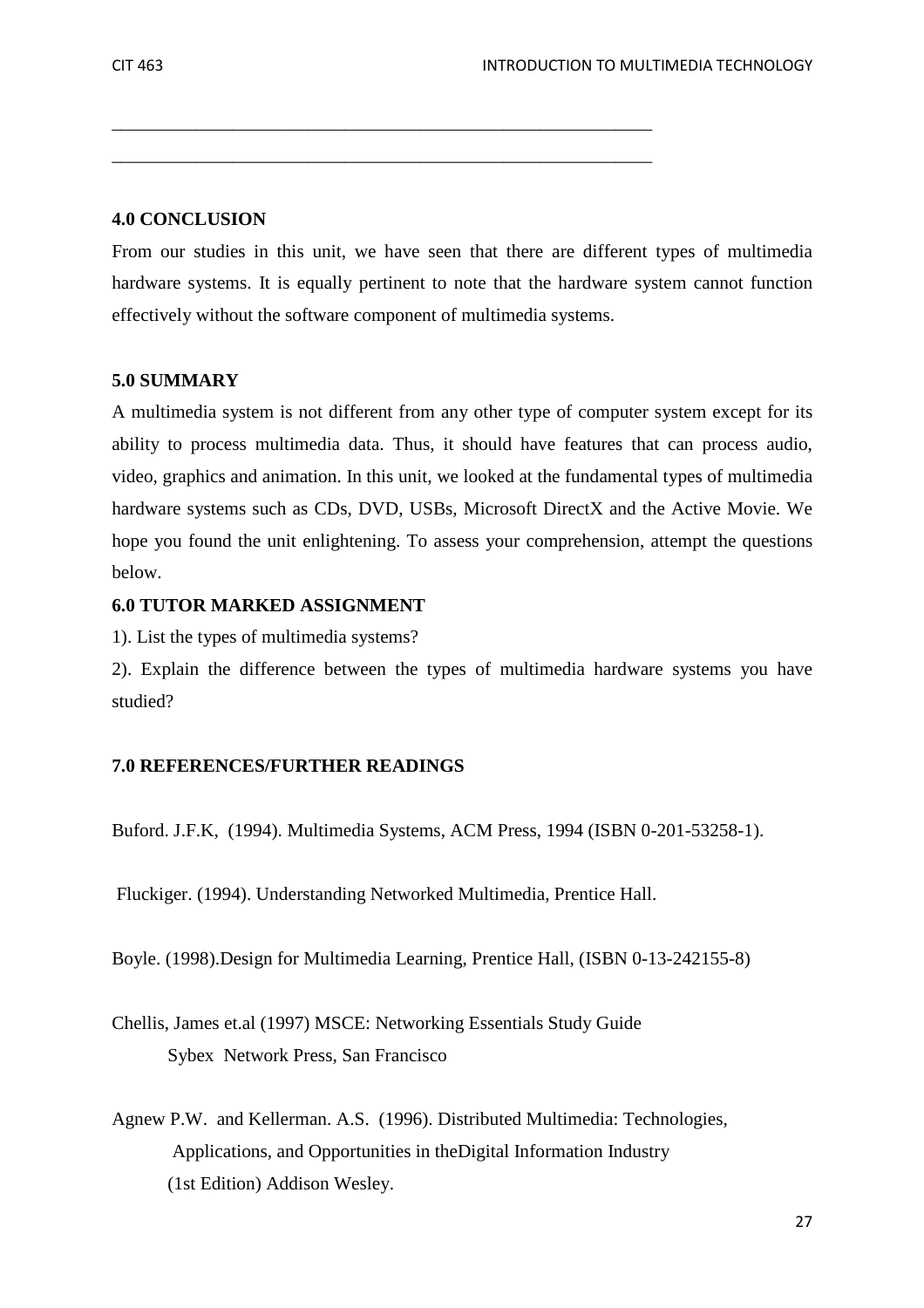Sloane,. (2002). Multimedia Communication, McGraw Hill (ISBN 0-077092228)

- Vaughan, Tay, 1998, Multimedia: Making It Work (first edition) Osborne/McGraw-Hill, Berkeley.
- Shuman, J. G. (2002). Multimedia Elements. *Multimedia in Action.* Vikas Publishing House Pvt Ltd.
- Murray J.D. and Van Ryper, W (1996). Encyclopaedia of Graphics File Formats, Second Edition, O'Reilly & Associates.

## **UNIT 3 MULTIMEDIA SOFTWARE CONTENTS**

- 1.0 Introduction
- 2.0 Objectives
- 3.0 Main Content
- 3.1 System Software.
- 3.2 Classes of Software
- 3.2.1 System Software
- 3.2.2 Programming Software
- 3.2.3 Application Software
- 4.0 Conclusion
- 5.0 Summary
- 6.0 Tutor Marked Assignment
- 7.0 References/Further Readings

#### **1.0 INTRODUCTION**

Computer software, or just software, is a collection of computer programs and related data that provide the instructions telling a computer what to do and how to do it. Software is, in a way invisible, and therefore not recognized as important in an electronic imaging system. Software is just as important as hardware, however, because the hardware will not function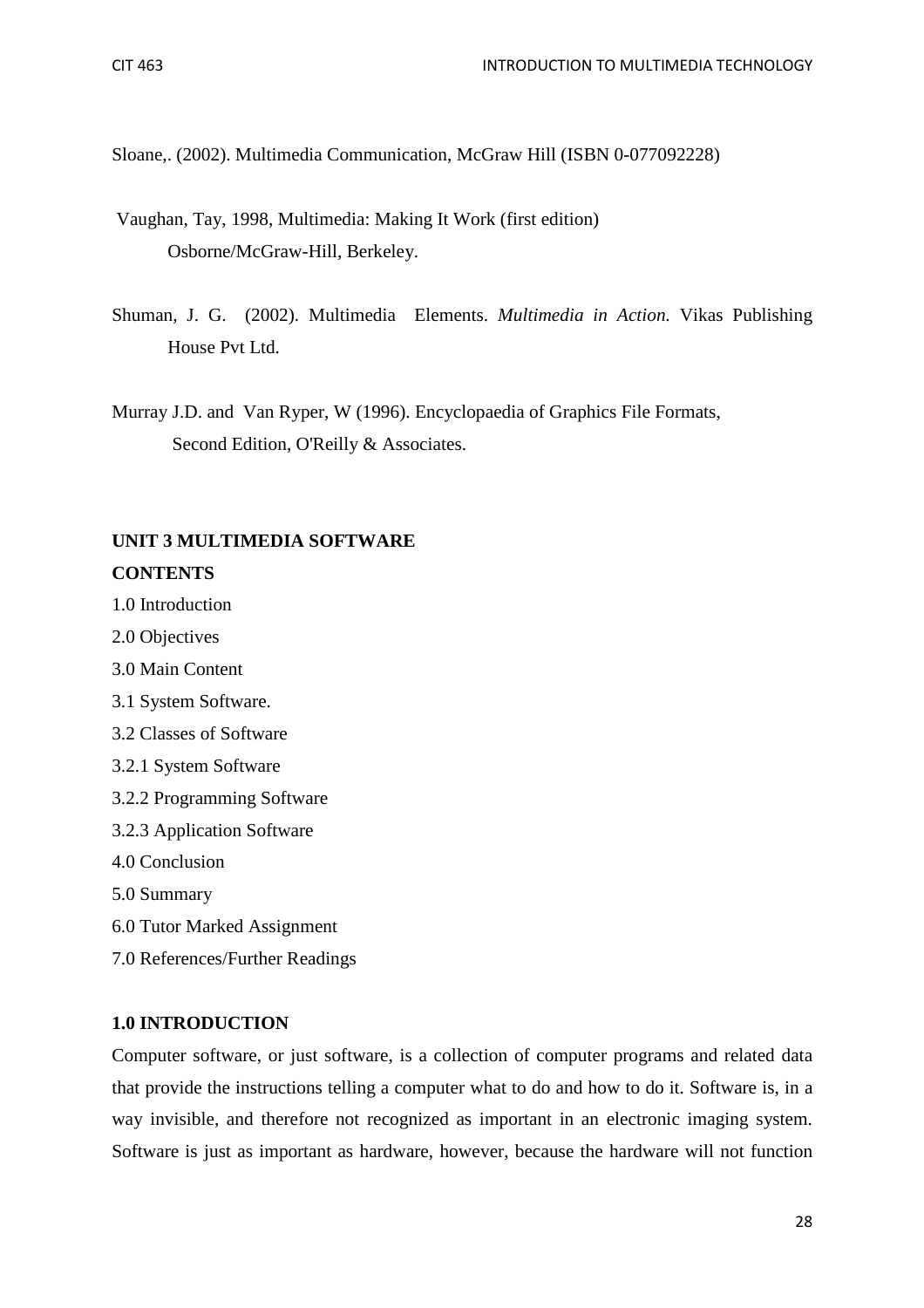without it. The "brains" of the system, software includes the instructions, procedures, and system supervisor in an electronic form.

## **2.0 OBJECTIVES**

By the end of this unit, you should be able to:

- ·Explain what software is
- State the significance of software in the multimedia system
- List the functions of a Software

### **3.0 MAIN CONTENT**

#### **3.1 SOFTWARE**

Software refers to one or more computer programs and data held in the storage of the computer for some purposes. In other words software is a set of programs, procedures, algorithms and its documentation. Program software performs the function of the program it implements, either by directly providing instructions to the computer hardware or by serving as input to another piece of software. The term was coined to contrast the old term hardware (meaning physical devices).

Software performs the following functions:

- Interfaces between the operator, peripheral components, and the control computer's processor
- Regulates the flow of information among the components and the central processing unit
- Translates commands from the operator into specific hardware instructions
- Allocates hardware resources for specific tasks
- Indexes and cross-references
- Produces workflow scripts for routing, document flow, and processing
- Provides administration, statistics, and reports

#### **3.2 CLASSES OF SOFTWARES**

Practical computer systems divide software systems into three major classes system software, programming software and application software, although the distinction is arbitrary, and often blurred.

### **3.2.1 SYSTEM SOFTWARE**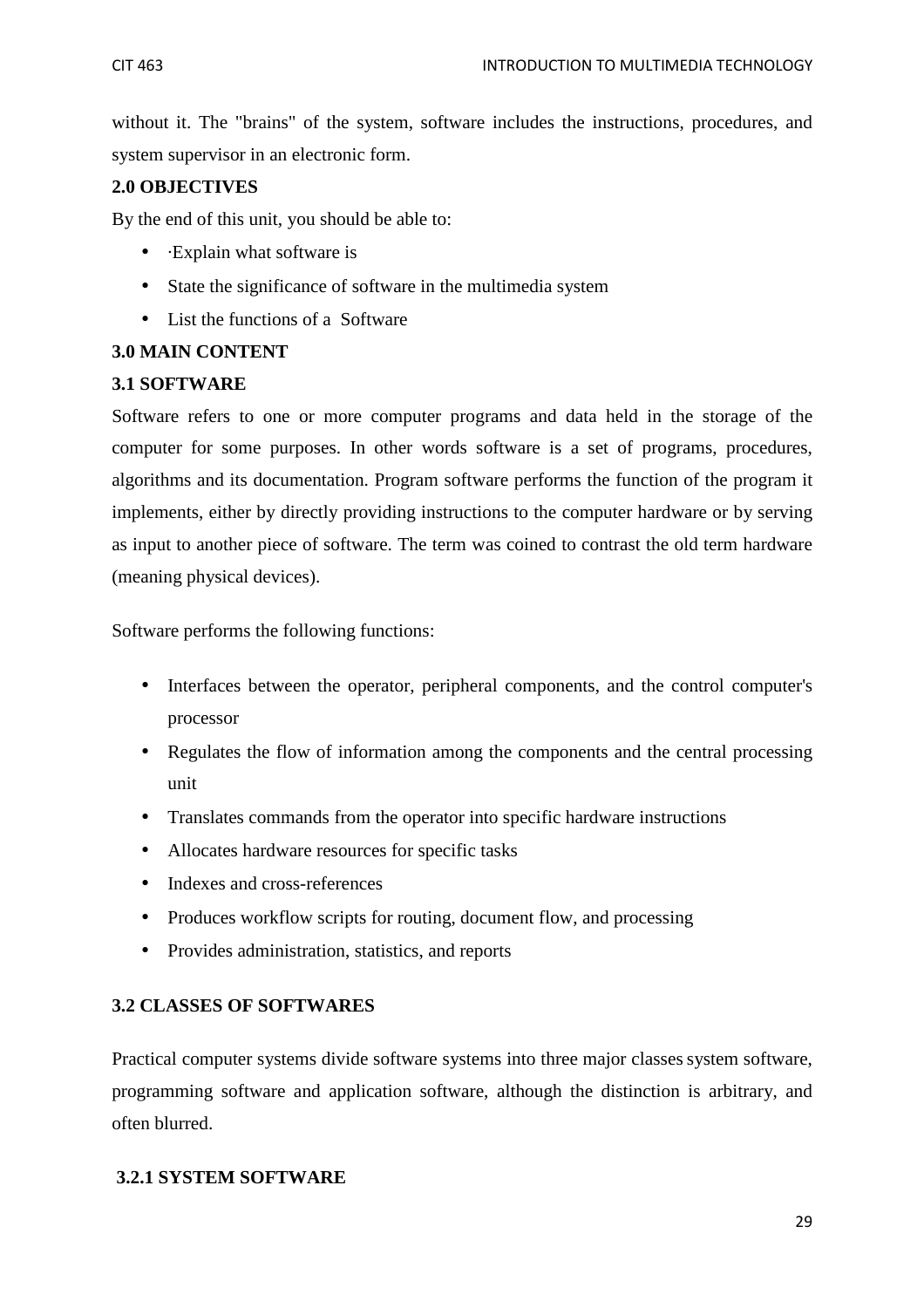System software provides the basic functions for computer usage and helps run the computer hardware and system. It includes a combination of the following:

- Device drivers
- Operating systems
- Servers
- Utilities
- Window systems

System software is responsible for managing a variety of independent hardware components, so that they can work together harmoniously. Its purpose is to unburden the application software programmer from the often complex details of the particular computer being used, including such accessories as communications devices, printers, device readers, displays and keyboards, and also to partition the computer's resources such as memory and processor time in a safe and stable manner.

## **3.2.2 PROGRAMMING SOFTWARE**

Programming software usually provides tools to assist a programmer in writing computer programs, and software using different programming languages in a more convenient way. The tools include:

- Compilers
- Debuggers
- Interpreters
- Linkers
- Text editors

An Integrated development environment (IDE) is a single application that attempts to manage all these functions.

## **3.3.3 APPLICATION SOFTWARE**

Application software is developed to aid in any task that benefits from computation. It is a broad category, and encompasses software of many kinds, including the internet browser being used to display this page. This category includes: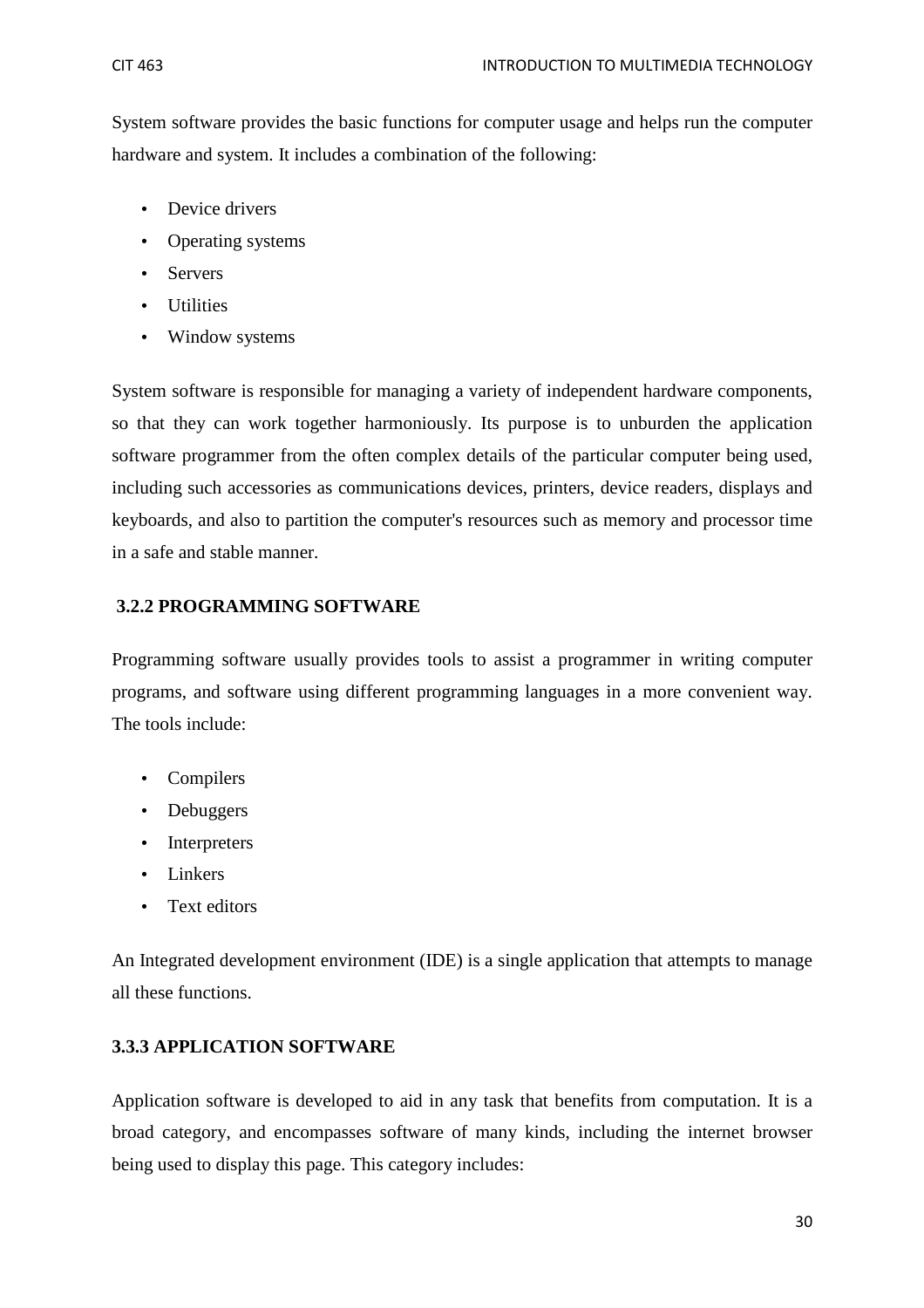- Business software
- Databases
- Decision making software
- Educational software
- Image editing
- Industrial automation
- Mathematical software
- Medical software
- Molecular modelling software
- Quantum chemistry and solid state physics software
- Simulation software
- Spreadsheets
- Telecommunications (i.e., the Internet and everything that flows on it)
- Video games
- Word processing

### **SELF ASSESSMENT EXERCISE**

What is the significance of software in a multimedia computer system?

### **4.0 CONCLUSION**

Software is in a way invisible, and therefore not recognized as important in an electronic imaging system. Software is just as important as hardware, however, because the hardware will not function without it. The "brains" of the system, software includes the instructions, procedures, and system supervisor in an electronic form.

### **5.0 SUMMARY**

In this unit, we considered the Software system. We equally looked at some functions of multimedia software .We also discovered that computer systems divide software systems into three major classessystem software, programming software and application software.

### **6.0 TUTOR MARKED ASSIGNMENT**

- 1). Explain the term "software"
- 2). Describe the different feature of the different classes of Software.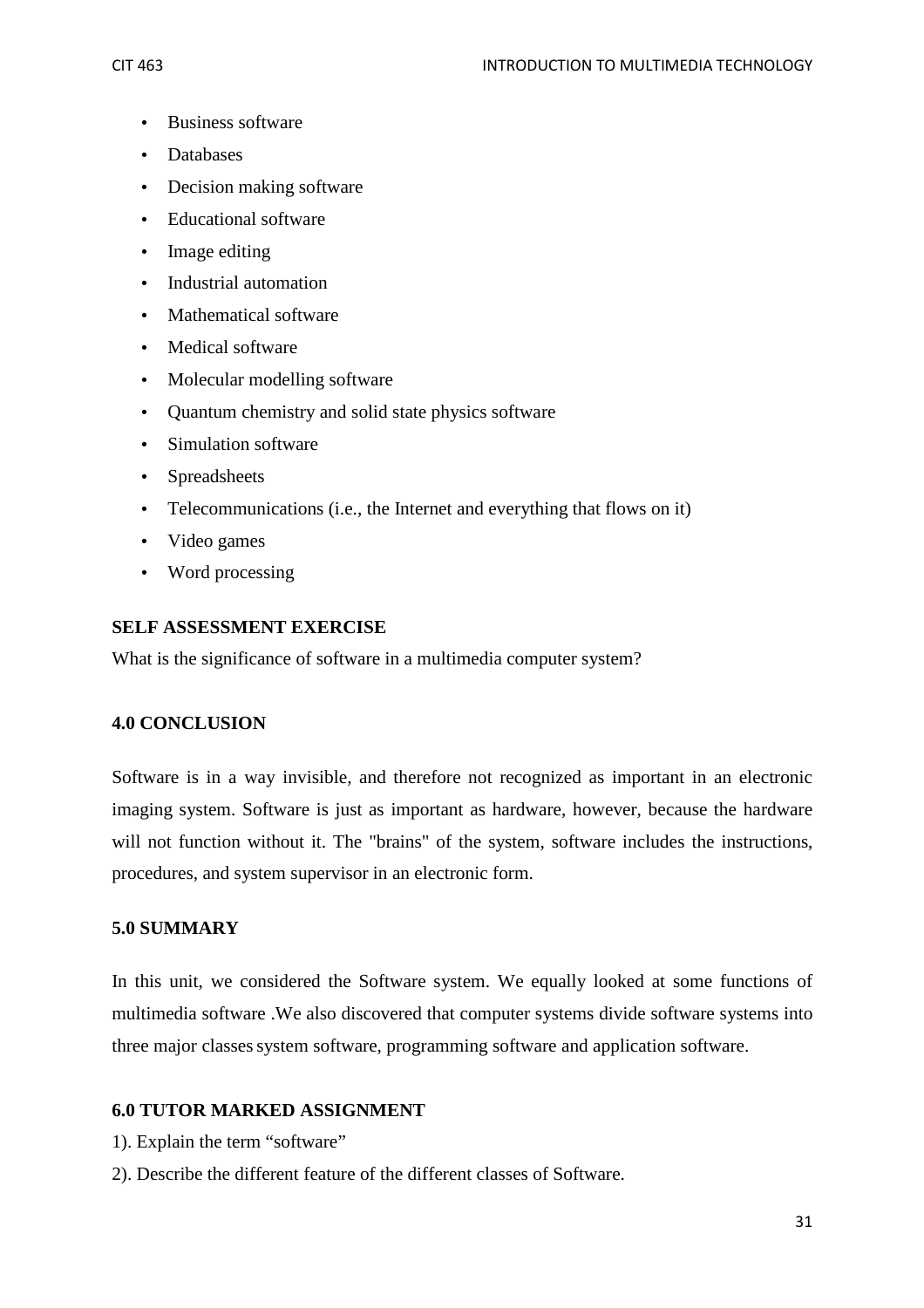3). Discuss the functions of system software

#### **7.0 REFERENCES/FURTHER READINGS**

- Comer, Douglas E.; Stevens, David L. (1993). *Vol III: Client-Server Programming and Applications*. Internetworking with TCP/IP. Department of Computer Sciences, Purdue University, West Lafayette, IN 47907.
- Don M. (1995) Indexing, Compression.ARMA Records Management Quarterly.

Volume: 29. Issue: 1. 32

Chellis, James et.al (1997) MSCE: Networking Essentials Study Guide Sybex Network Press, San Francisco

Buford. J.F.K, (1994). Multimedia Systems, ACM Press,

Gary, B.S et.al (2007) Discovery Computers 2007:A gateway to Information. Thomson, Australia

Fluckiger. (1994). Understanding Networked Multimedia, Prentice Hall.

- Agnew, P.W. and Kellerman, A.S. (1996). Distributed Multimedia: Technologies, Applications, and Opportunities in the Digital Information Industry (1st Edition) Addison Wesley.
- Murray, J.D and Van Ryper.W(1996), Encyclopedia of Graphics File Formats, Second Edition O'Reilly & Associates. (ISBN: 1-56592-161-5)
- Parsons, J and Dan O (2004) Computer Concepts  $7<sup>TH</sup>$  edition. Thomson Learning Inc. Australia.
- Vaughan, Tay ( 1993), Multimedia: Making It Work (first edition, Osborne/ McGraw-Hill, Berkeley, pg. 3.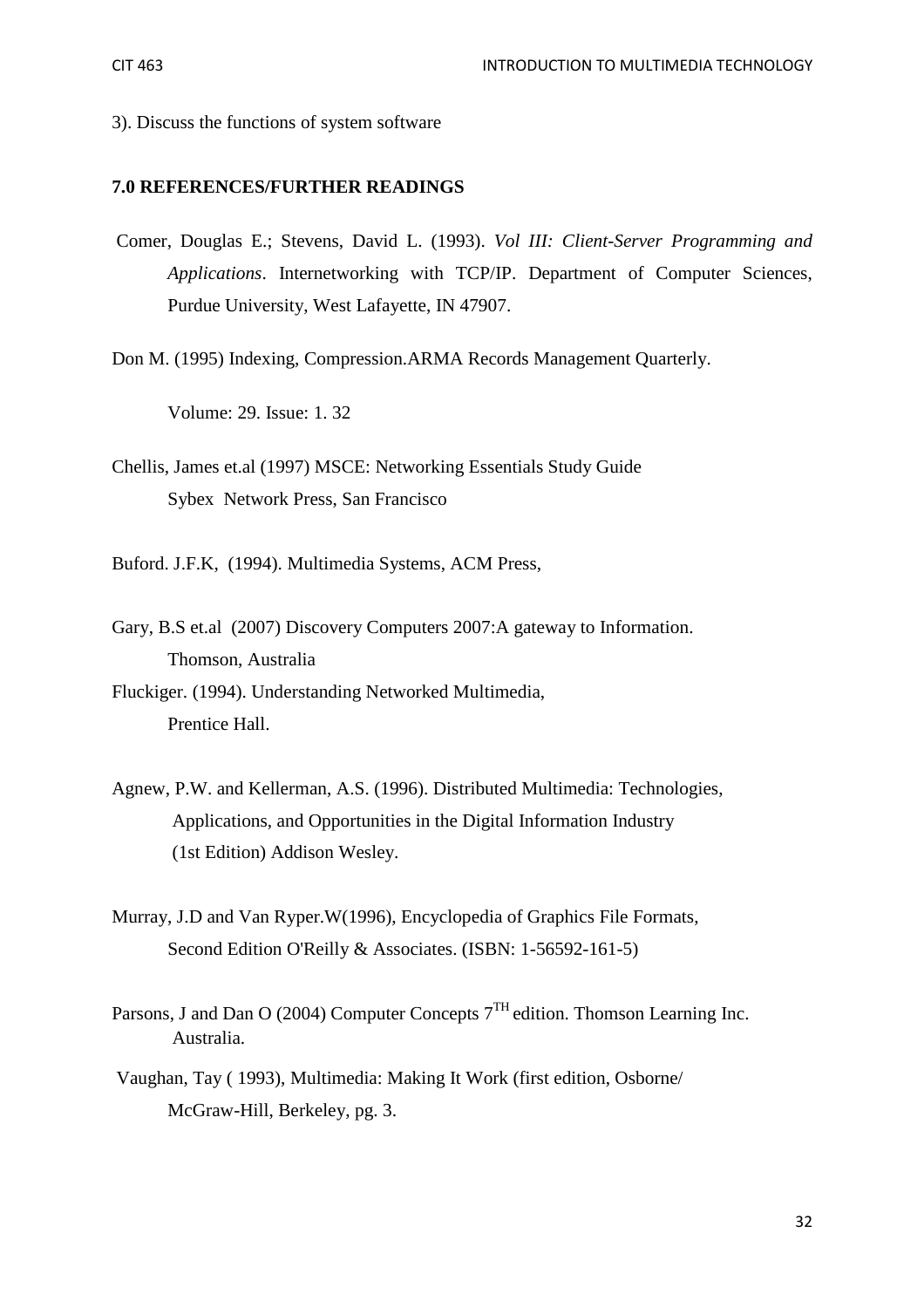Shuman, J. G. (2002). Multimedia Elements. *Multimedia In Action.* Vikas Publishing House Pvt Ltd.

## **UNIT 4 SERVER COMPUTER**

- 1.0 Introduction
- 2.0 Objectives
- 3.0 Main Content
- 3.1 Server
- 3.2 Specialised Server
- 3.2.1 Application Server
- 3.2.2 Fax Server
- 3.2.3 File and Print Server
- 3.2.4 Mail Server
- 3.2.5 Web Server
- 4.0 Conclusion
- 5.0 Summary
- 6.0 Tutor Marked Assignment
- 7.0 References/Further Readings

### **1.0 INTRODUCTION**

In this unit, we shall focus on the definition of a computer server. We will equally consider the different types of the specialised server.

### **2.0 OBJECTIVES**

At the end of this unit, you should be able to:

- Identify what a Server is
- List and explain the different types of specialised Server.
- Differentiate between the different types of servers listed below.

### **3.0 MAIN CONTENT**

### **3.1 SERVER**

A Server is a computer, or series of computers, that link other computers or electronic devices together. They often provide essential services across a network, either to private users inside a large organization or to public users via the internet. For example, when you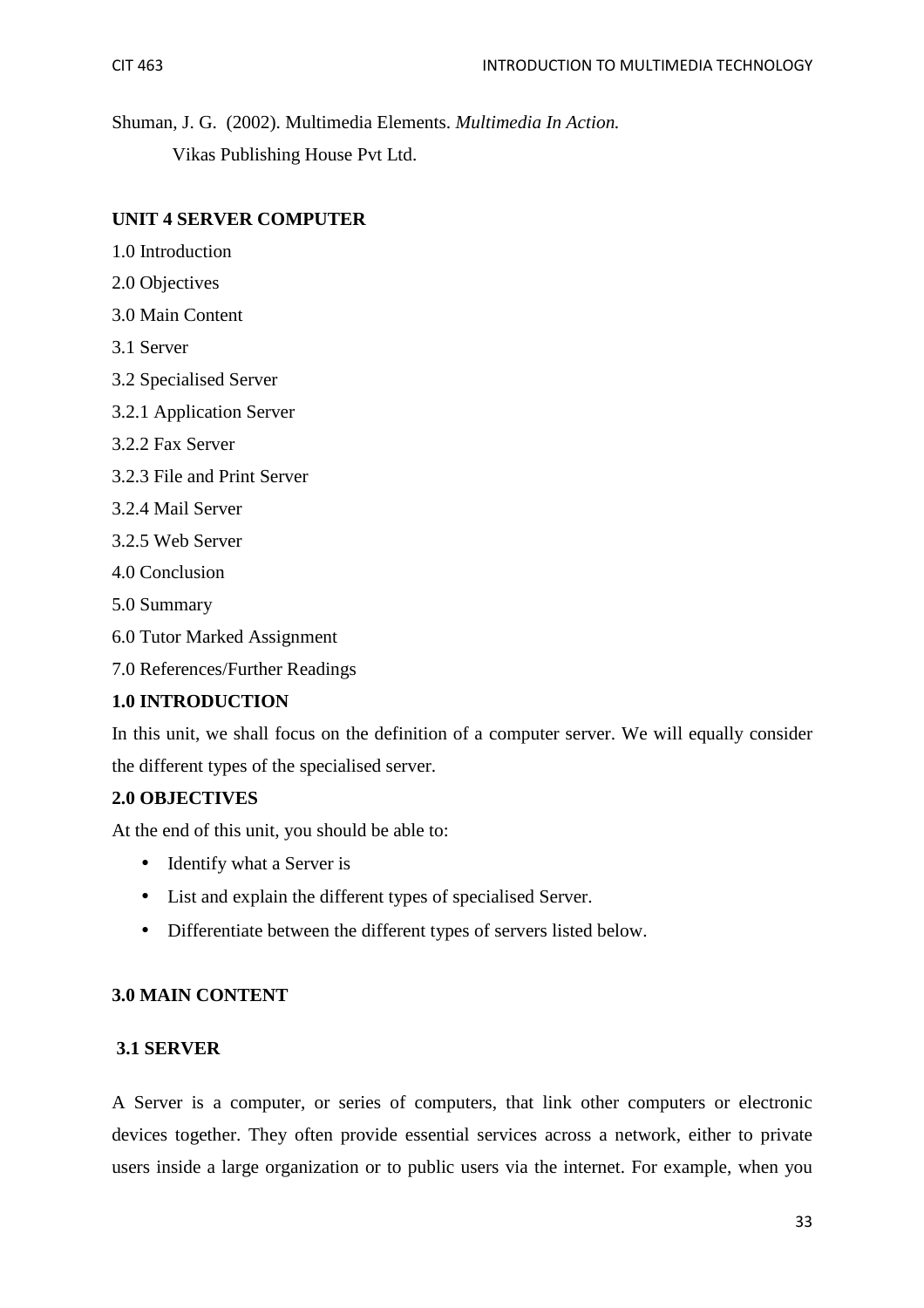enter a query in a search engine, the query is sent from your computer over the internet to the servers that store all the relevant web pages. The results are sent back by the server to your computer.

In computing, the term **server** is used to refer to one of the following:

- A computer program running as a service, to serve the needs or requests of other programs (referred to in this context as "clients") which may or may not be running on the same computer.
- A physical computer dedicated to running one or more such services, to serve the needs of programs running on other computers on the same network.
- A software/hardware system (i.e. a software service running on a dedicated computer) such as a database server, file server, mail server, or print server.

Many servers have dedicated functionality such as web servers, print servers, and database servers. While nearly any personal computer is capable of acting as a network server, a dedicated server will contain features making it more suitable for production environments. These features may include a faster CPU, increased high-performance RAM, and typically more than one large hard drive. More obvious distinctions include marked redundancy in power supplies, network connections, and even the servers themselves.

#### **3.2 SPECIALIZED SERVERS**

Within the broad classification of machines that functions as network servers, it's possible to assign a variety of specialty roles, depending on the services that such servers provide. On large networks, in particular, servers with specialized roles to play will often be deployed. Specialized server types typically include application servers, communication servers, domain controllers/directory servers, fax server, file and print servers, mail servers, and Web servers.

#### **3.2.1 APPLICATION SERVERS**

Application servers supply the server side of client/server applications, and often the data that goes along with them, to network clients. A database server, for instance, not only supplies the query processing and data analysis facilities; it also acts as the repository for the huge amount of data that often reside within a database.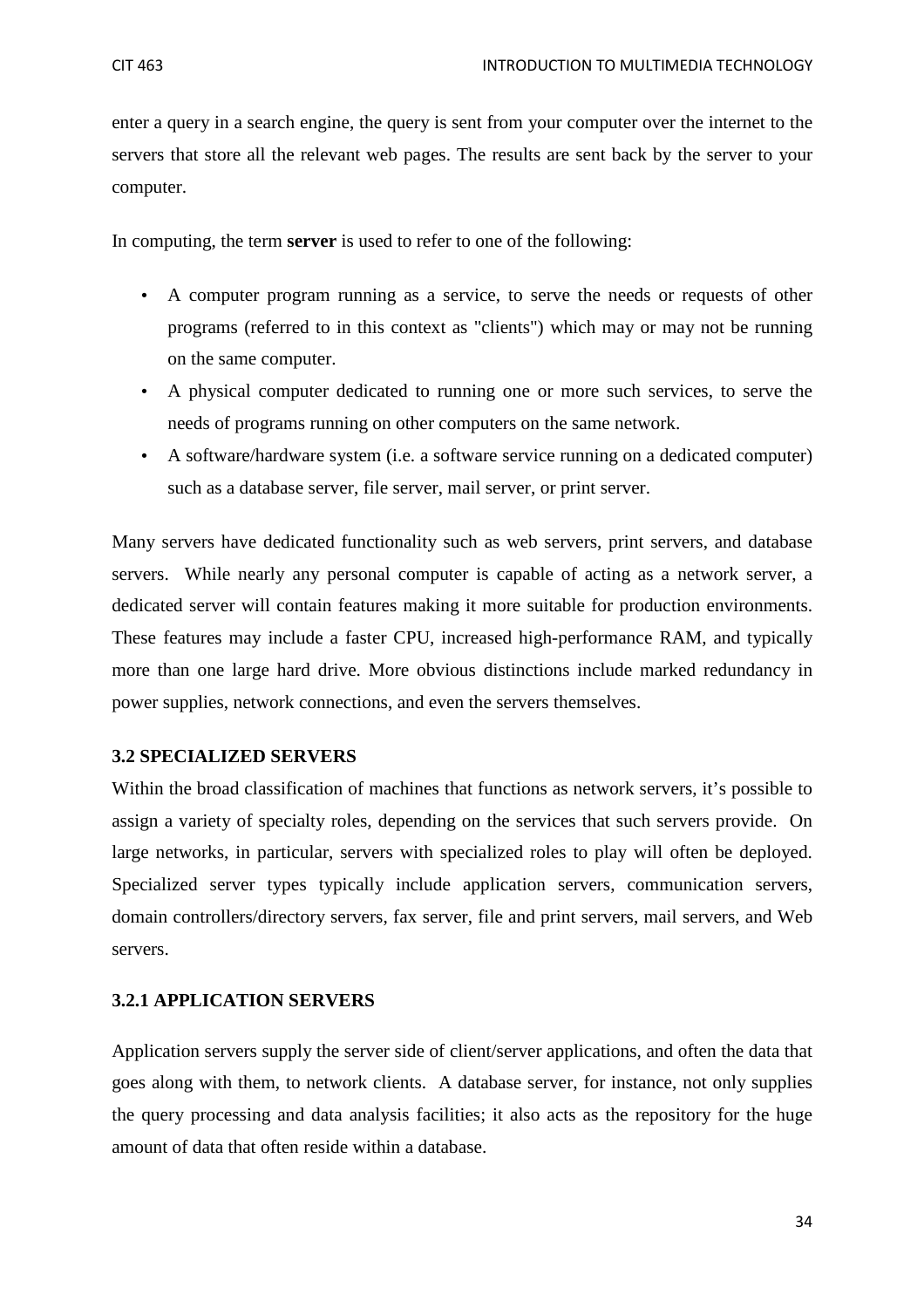Application servers differ from basic file and print servers in that they provide processing services as well as handling requests for file or print services, where the client does its own file handling and print processing. Clients generally must run specialized client side applications (or plug-ins to other applications) to enable them to communicate with an application server. For such applications, the client-side typically formulates request and ships them off to the application server, which handles all the background processing of the request and then delivers the result back to the client-side part. The client-side then formats and displays those results to the user.

#### **3.2.2 FAX SERVERS**

Fax servers manages fax traffic for a network, receiving incoming faxes via telephone and distributing them to their recipients over the network and collecting outgoing faxes across the network before sending them via telephone. Such servers typically use one or more fax modem interfaces (often referred to more simply as fax modem) to perform these tasks.

#### **3.2.3 FILE AND PRINT SERVERS**

File and print servers is the mainstay of the server world in that they provide basic networked file storage and retrieval services, and access to networked printers – functions that define the fundamental uses of most business networks. Such servers let users run applications locally but keep their data files on the server (and print these file when they want hardcopy output).

#### **3.3.4 MAIL SERVERS**

Mail servers handle e-mail messages on behalf of network users, which may involve simply acting as a clearinghouse for a local exchange of message. But mail servers also commonly provide "store-and-forward" services, where incoming e-mail messages are held at the server while waiting for users to access them. Likewise outgoing messages can be stored on the server until a connection to an appropriate external mail server is established, so that they can be forwarded to their intended destinations.

#### **3.2.5 WEB SERVERS**

As companies increasingly turn to software using the TCP/IP protocol (the one used on the Internet) to distribute information, no one service has gained popularity as quickly as the **World Wide Web (www)**. Many organizations intranets (in-house TCP/IP-based networks)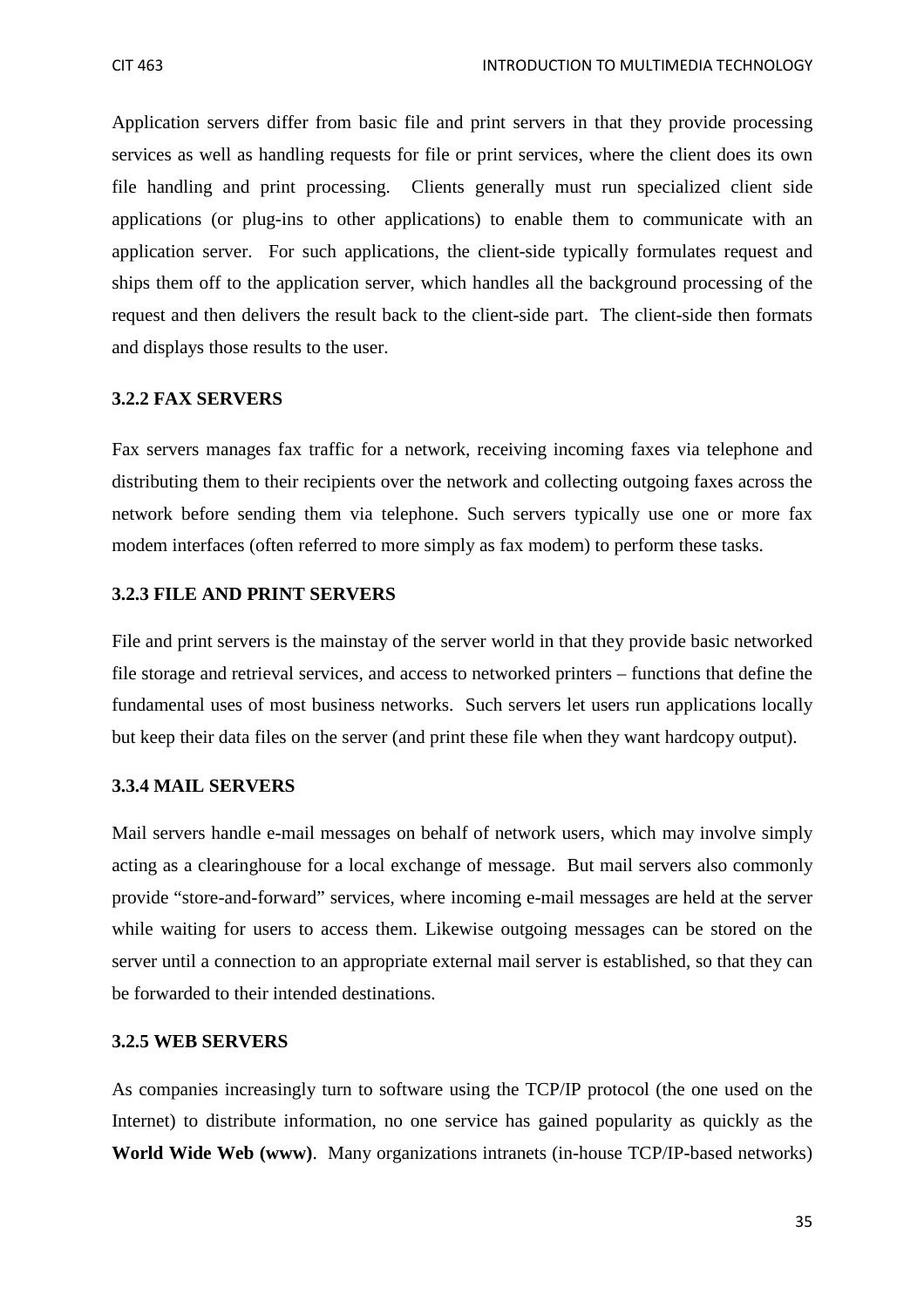are taking great advantage of IIS (internet Information Server) for their organisational services. Windows remains Microsoft's primary operating system software offering designed to handle this broad range of needs.

#### **SELF ASSESSMENT EXERCISE**

What do you understand by a computer Server?

#### **4.0 CONCLUSION**

In this unit you have learnt about the server and its features. You have also learnt that there are different specialised servers that are used for institutional purposes.

#### **5.0 SUMMARY**

A Server is a computer, or series of computers, that link other computers or electronic devices together. They often provide essential services across a network, either to private users inside a large organization or to public users via the internet.

#### **6.0 TUTOR MARKED ASSIGNMENT**

- 1).Distinguish between the file and print server and a fax server?
- 2).Explain what you understand by the term server
- 3) List and explain the different types of specialised servers.

#### **7.0 REFERENCES/FURTHER READINGS**

- Chellis, James et.al (1997) MSCE: Networking Essentials Study Guide Sybex Network Press, San Francisco
- Ifeachor, E. C., and Jervis, B. W,( 2002) *Digital Signal Processing: A Practical Approach* (Harlow, England: Pearson Education Limited)
- Rabiner, L.R., and Gold, B., (1975): *Theory and Application of Digital Signal Processing* (Englewood Cliffs, New Jersey: Prentice-Hall, Inc.)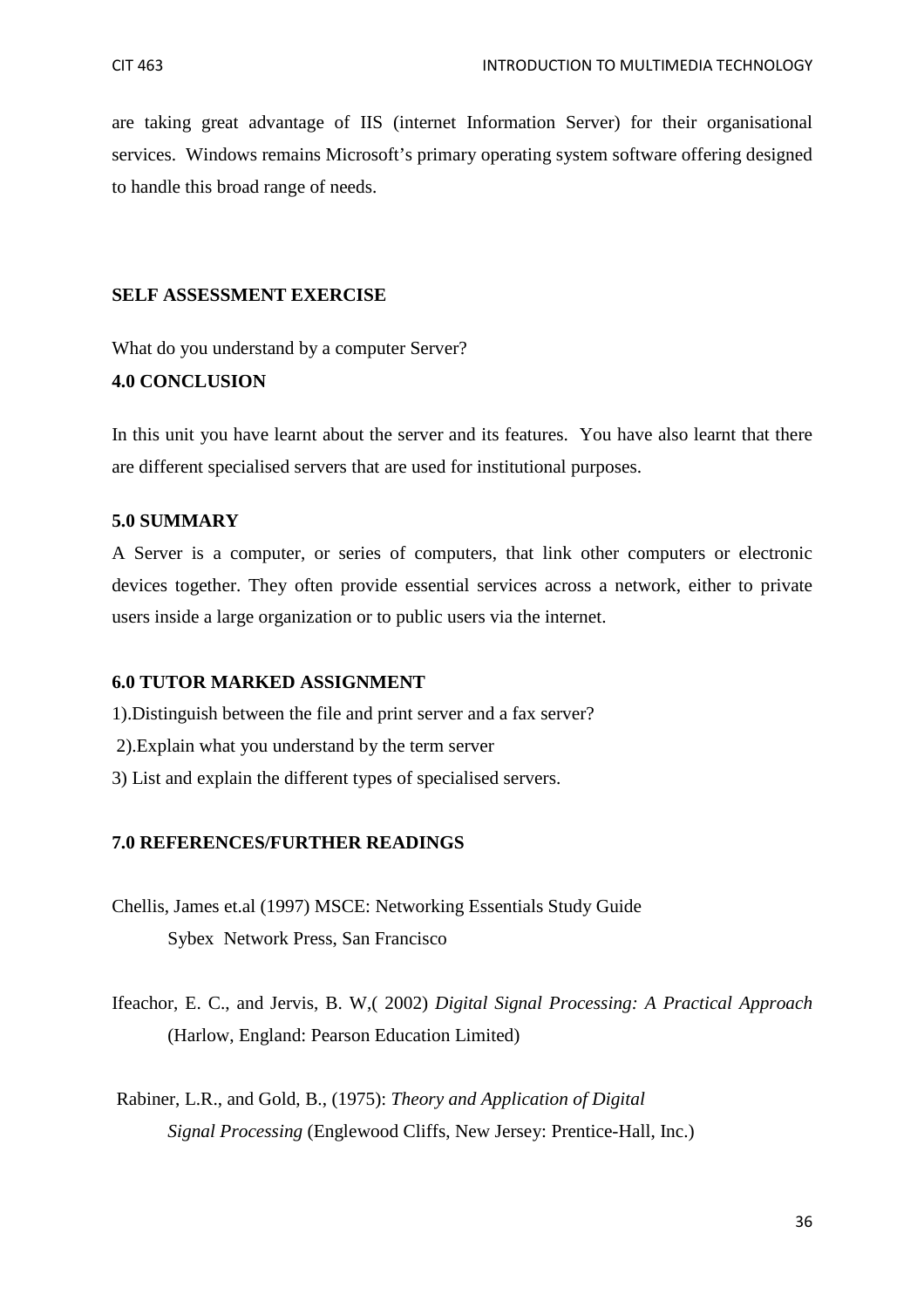Watkinson, John, (1994): *The Art of Digital Audio* (Oxford: Focal Press)

- Bosi, Marina, and Goldberg, Richard E., (2003) *Introduction to Digital Audio Coding and Standards* .Springer
- E. Larsen and R.M. Aarts (2004), Audio Bandwidth extension. Application of Psychoacoustics, Signal Processing and Loudspeaker Design. J. Wiley.
- Larsen E., Aarts R.M. (March 2002). "Reproducing low-pitched signals through small loudspeakers" (PDF). *J. Audio Eng. Soc.* **50** (3): 147–164. http://www.extra.research.philips.com/hera/people/aarts/papers/aar02n4.pdf.
- Oohashi T., Kawai N, et.al (2006). "The Role of Biological System other than auditory air-conduction in the emergence of the hypersonic effect". *Brain Research* 1073: 339–347. doi:10.1016/j.brainres.2005.12.096. PMID 16458271

#### **UNIT 5 NETWORK**

- 1.0 Introduction
- 2.0 Objectives
- 3.0 Main Content
- 3.1 Networking
- 3.2 Types of Networking
- 3.2.1 MAN (Metropolitan Area Network)
- 3.2.2 WAN (Wide Area Network)
- 3.2.3 LAN (Local Area Network)
- 3.3Network Topologies
- 3.3.1 Bus Topology
- 3.3.2 Star Topology
- 3.3.3 Ring Topology
- 3.3.4 Tree Topology
- 3.3.5 Mesh Topology
- 3.4 Network Architecture
- 3.4.1 Client Server Architecture
- 3.4.2 Peer-Peer Architecture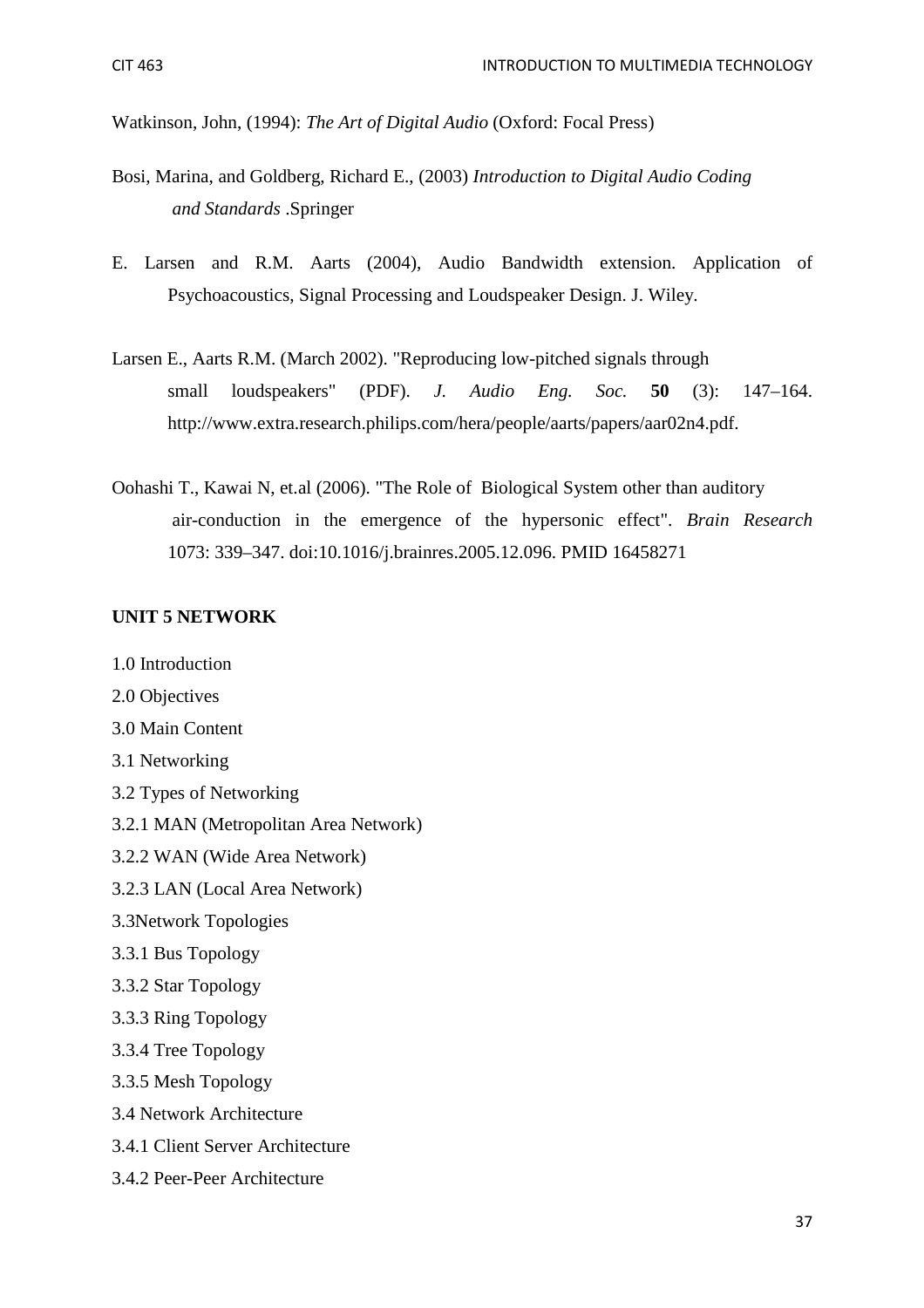- 4.0 Conclusion
- 5.0 Summary
- 6.0 Tutor Marked Assignment
- 7.0 References/Further Readings

## **1.0 INTRODUCTION**

Networking involves connecting computes to create a for the purpose of sharing information and resources. Even though the concept is basic, a great deal of technology is required to one computer to connect and communicate with another. In this unit, you learn about the fundamental concepts that drive all networks and understand why networking is so important in an organisation.

## **2.0 OBJECTIVES**

- Give a concise definition a network
- List and discuss the different topology of network
- Describe the characteristics of the different network topologies
- Differentiate between the client server and peer-to peer styles of network

## **3.0 MAIN CONTENT**

## **3.1 NETWORK**

In its simplest form, a network is a cluster of computers, with one computer acting as a server to provide network services such as file transfer, email and document printing to the client computers of that network. Using gateways and routers, a local area network (LAN) can be connected to other LANs to form a wide area network (WAN). These LANs and WANs can also be connected to the internet through a server that provides both the necessary software for the internet and the physical data connection (usually a high –bandwidth telephone line.) Individual computers not permanently part of a network (a home computer or a laptop) can dial up to one of these internet servers and , with proper identification and onboard client software, contain an IP address on the internet.

Computers connected over a network can make that information exchange easier and faster. The information moves directly from computer to computer rather than through a human intermediary.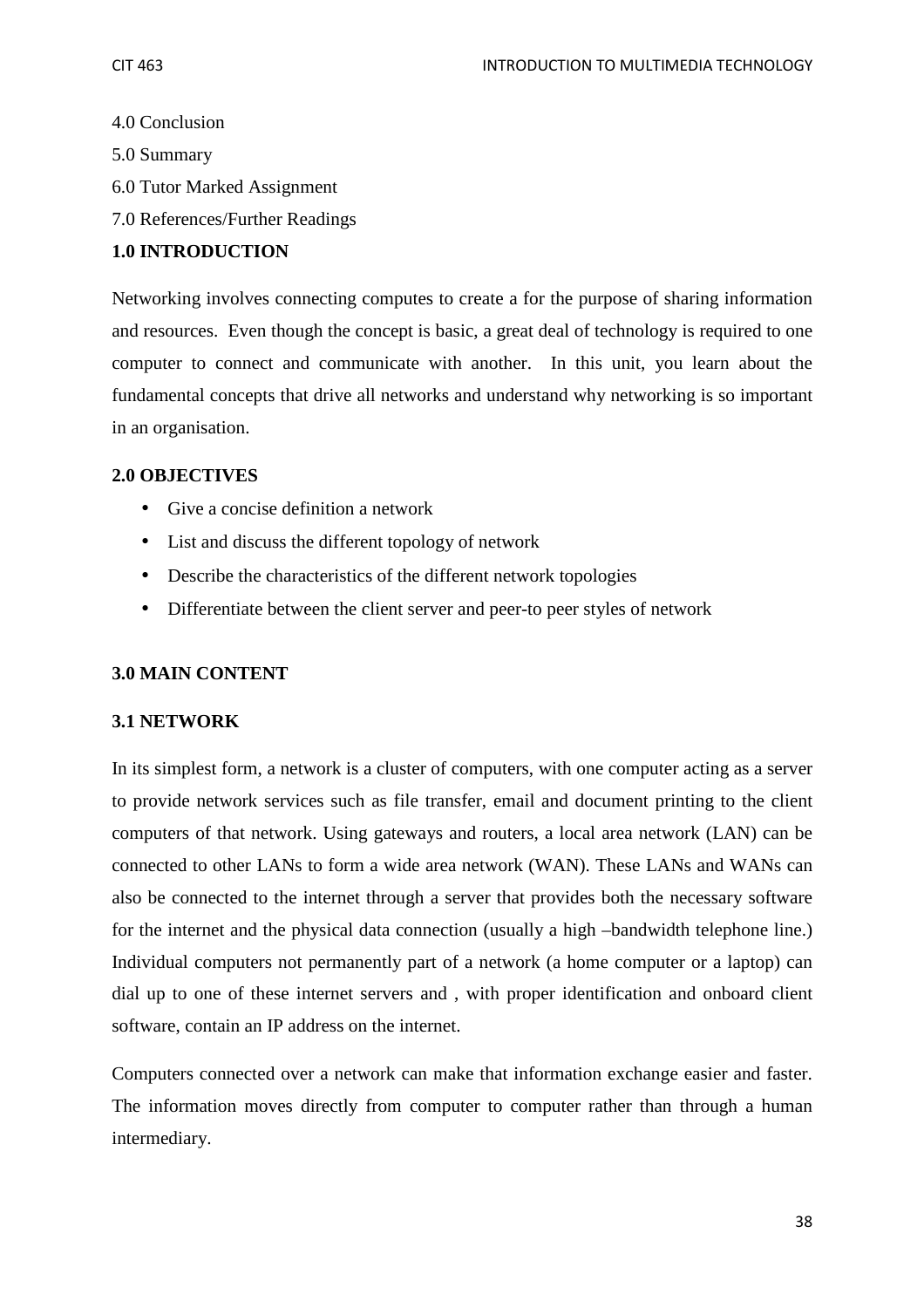## **3.1 TYPES OF NETWORK**

Computer Networks are mostly classified on the basis of the geographical area that the network covers, the topology used, the transmission media used and the computing model used. Based on the geographical area covered the networks may be LAN, MAN, WAN.

## **3.1.1 METROPOLITAN AREA NETWORK (MAN)**



**Diagram of a Metropolitan Area Network Connection** 

Metropolitan Area Network is a Computer network designed for a town or city. In terms of geographic area MAN's are larger than local-area networks (LANs), but smaller than widearea networks (WANs). MAN's are usually characterised by very high-speed connections using fibre optical cable or other digital media. It is designed for organisations who need a high – speed connectivity normally to the internet and have end point spread over a city or a part of the city.

Characteristics of a MAN are:

- Confined to a larger area than a LAN and can range from 10km to a few 100km in length.
- Slower than a LAN but faster than a WAN.
- Operates at a speed of 1.5 to 150 Mbps.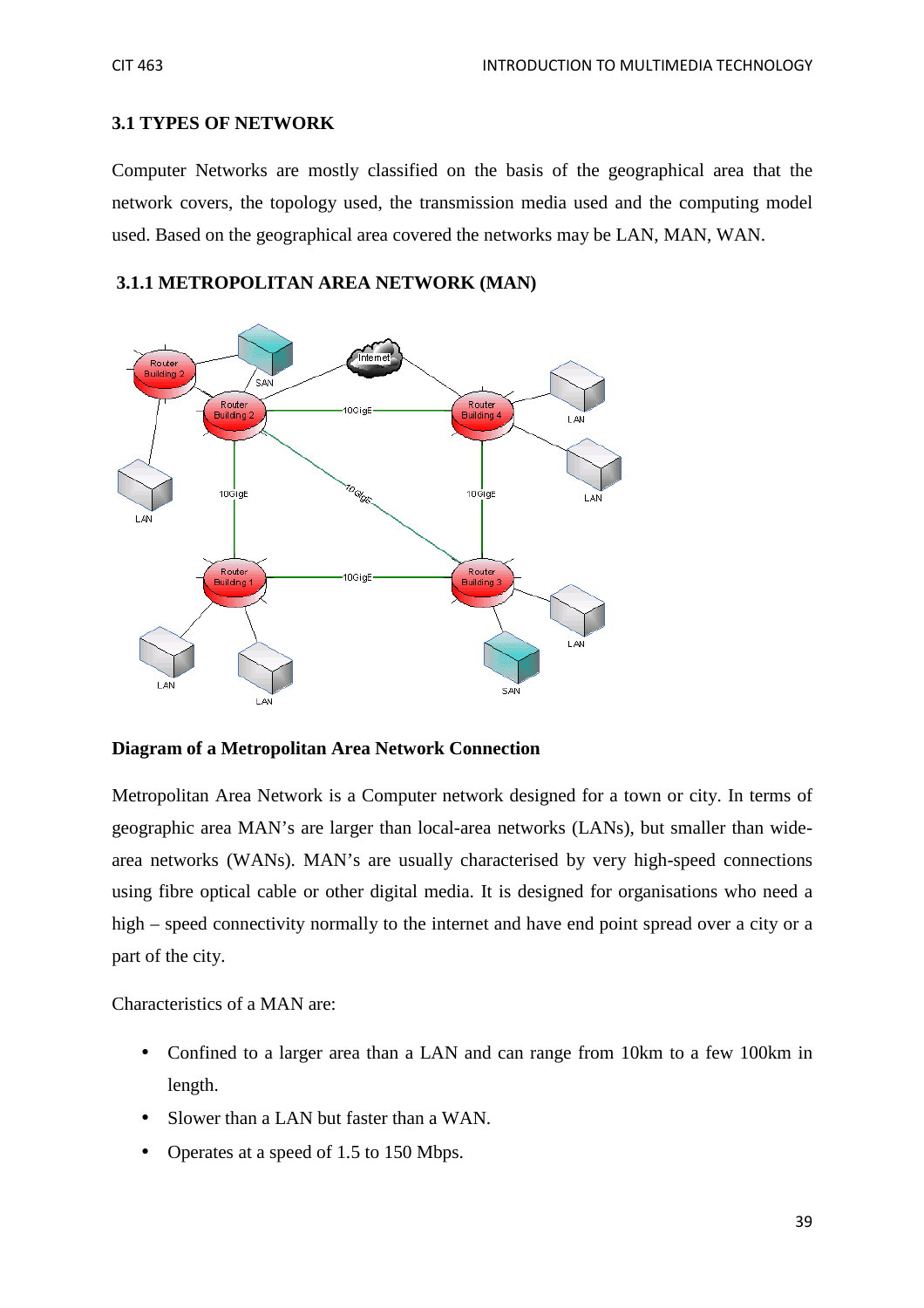- Expensive equipment.
- Moderate error rates.



# **3.1.2 WIDE AREA NETWORK (WAN)**

## **Diagram of a Wide Area Network Connection**

Wide Area Network is a computer network that spans a relatively large geographical area. Typically, a WAN consists of two or more local-area networks (LANs). It provides a long distance transmission of data, image, audio and video information over large geographic areas that may comprise a country, a continent or even the whole world.

Computers connected to a wide-area network are often connected through public networks, such as the telephone system. They can also be connected through leased lines or satellites.

Characteristics of a WAN are:

- A WAN can range from 100km to 1000km and the speed between cities can vary forml.5 Mbps to 2.4 Gbps.
- WAN supports large number of computers and multiple host machines.
- Various segments of network are interconnected using sophisticated support devices like routers and gateways.
- Usually the speed is much slower than LAN speed.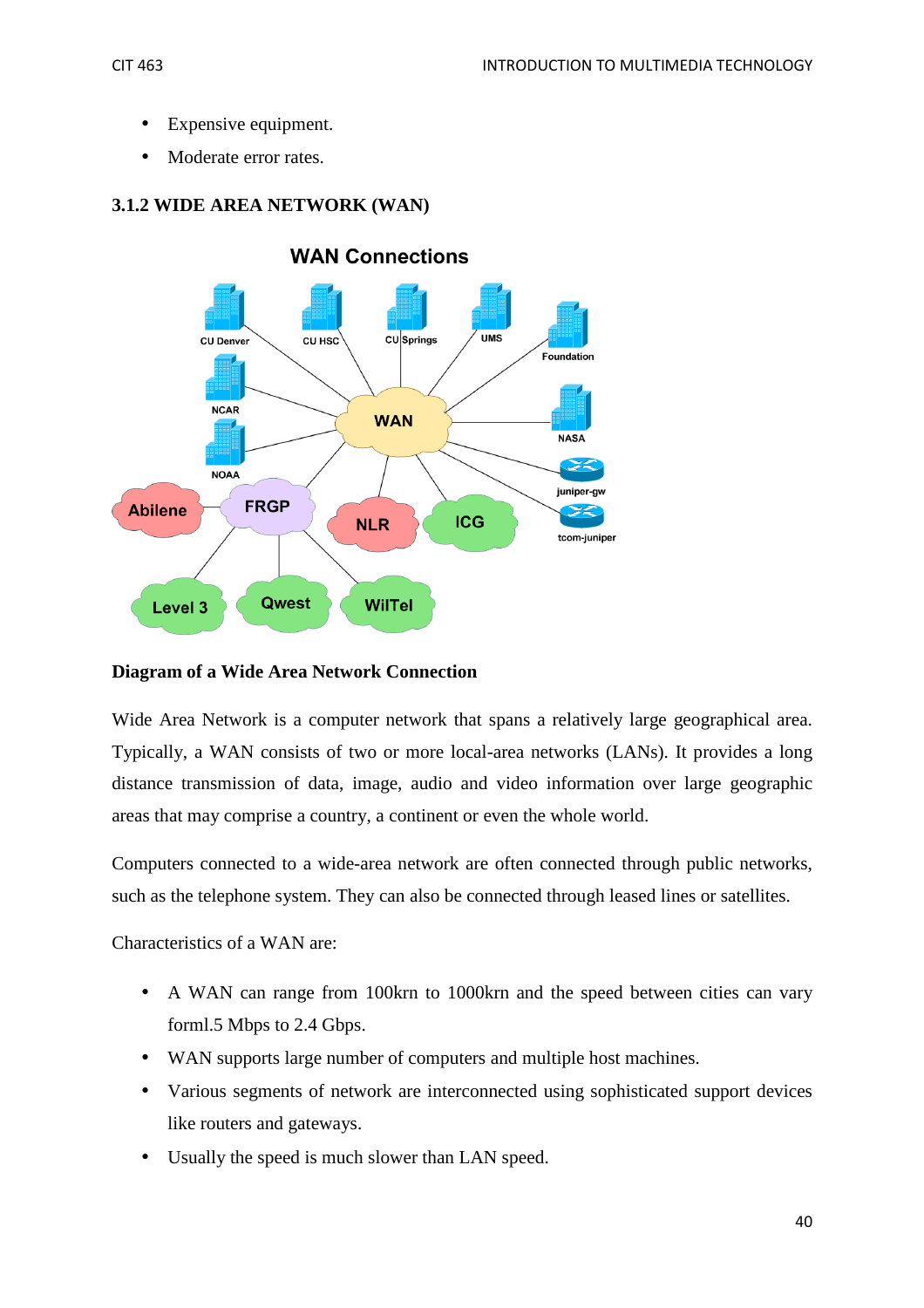• Highest possible error rate compared to LAN & MAN.



## **3.1.3 LOCAL AREA NETWORK (LAN)**

## **Diagram of a Local Area Network Connection**

A local Area network is usually privately owned and links the devices in a single office, building or campus. Depending o the needs of an organisation, and the type of technology used, a Local area network can be as simple as two PC or it can extend throughout a company and include audio and video peripherals.

LANS are designed to allow resources to be shared between personal computers or workstations. The resources to be shared can include hardware (e.g printer), software (e.g an application program) or data. A common example of a LAN, found in many business environment s, links a work group of task- related computers example engineering workstations or accounting PCs. One of the computers may be given a large capacity disk drive and may become a server to clients.

A local area network (LAN) is a number of computers connected to each other by cable in a single location , While local area network are perfect for sharing resources within a building or campus, they cannot be used to connect distant sites.

## **3.3 NETWORK TOPOLOGY**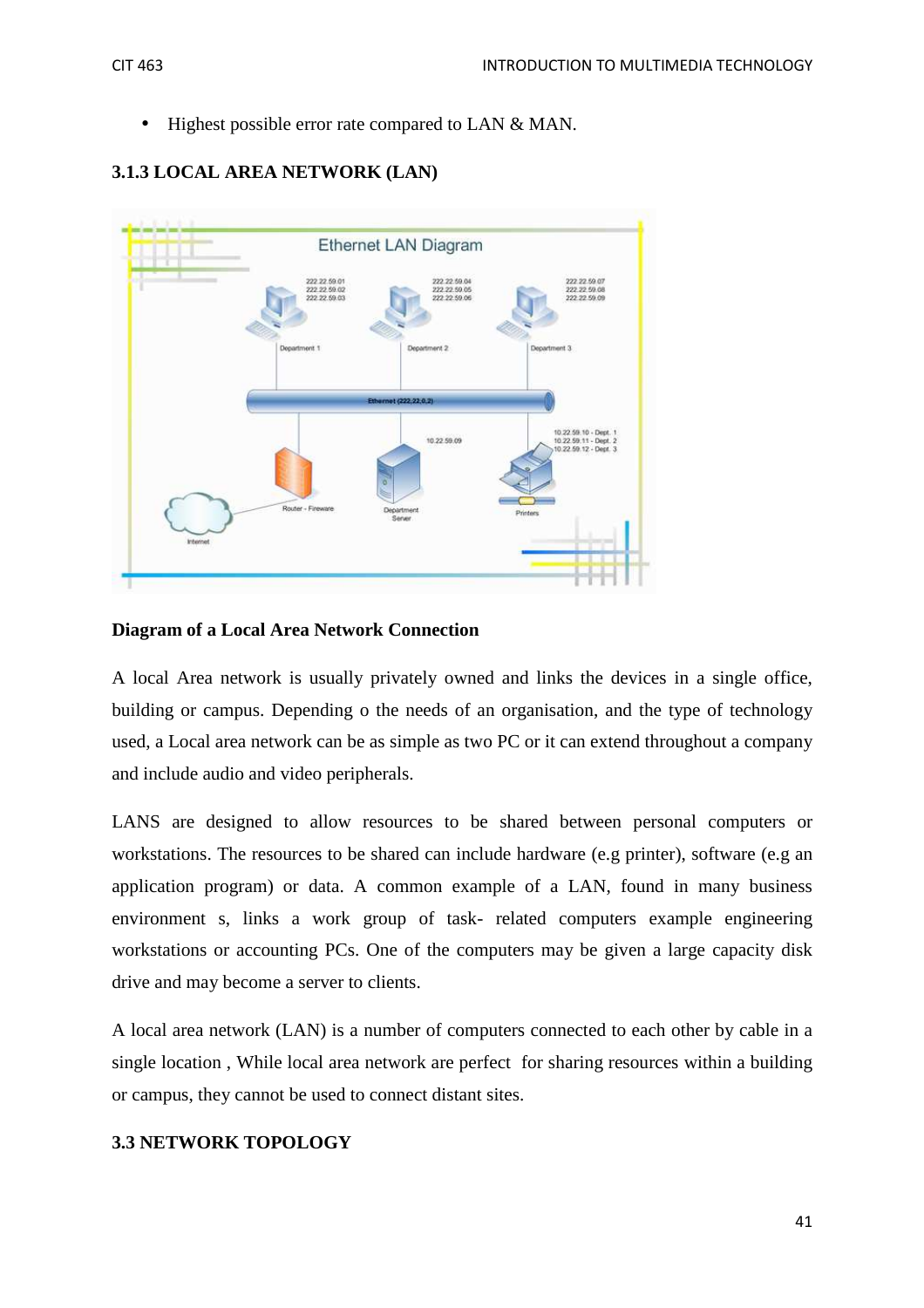Topology refers to the shape of a network, or the network's layout. How different nodes in a network are connected to each other and how they communicate with each other is determined by the network's topology. Topologies are either physical or logical.

Some of the most common network topologies are:

- Bus topology
- Star topology
- Ring topology
- Tree topology
- Mesh topology

## **3.2.1 BUS TOPOLOGY**



## **Diagram of a Bus Topology**

In Bus topology, all devices are connected to a central cable, called the bus or backbone. The bus topology connects workstations using a single cable. Each workstation is connected to the next workstation in a point-to- point fashion. Nodes are connected to the bus cable by drop lines and taps. A drop line is a connection running between the device and the main cable. A tap is a connector that either splices into the main cable or punctures the sheathing of a cable to create a contact with the metallic core.

In this type of topology, if one workstation goes faulty all workstations may be affected as all workstations share the same cable for the sending and receiving of information. The cabling cost of bus systems is the least of all the different topologies. Each end of the cable is terminated using a special terminator.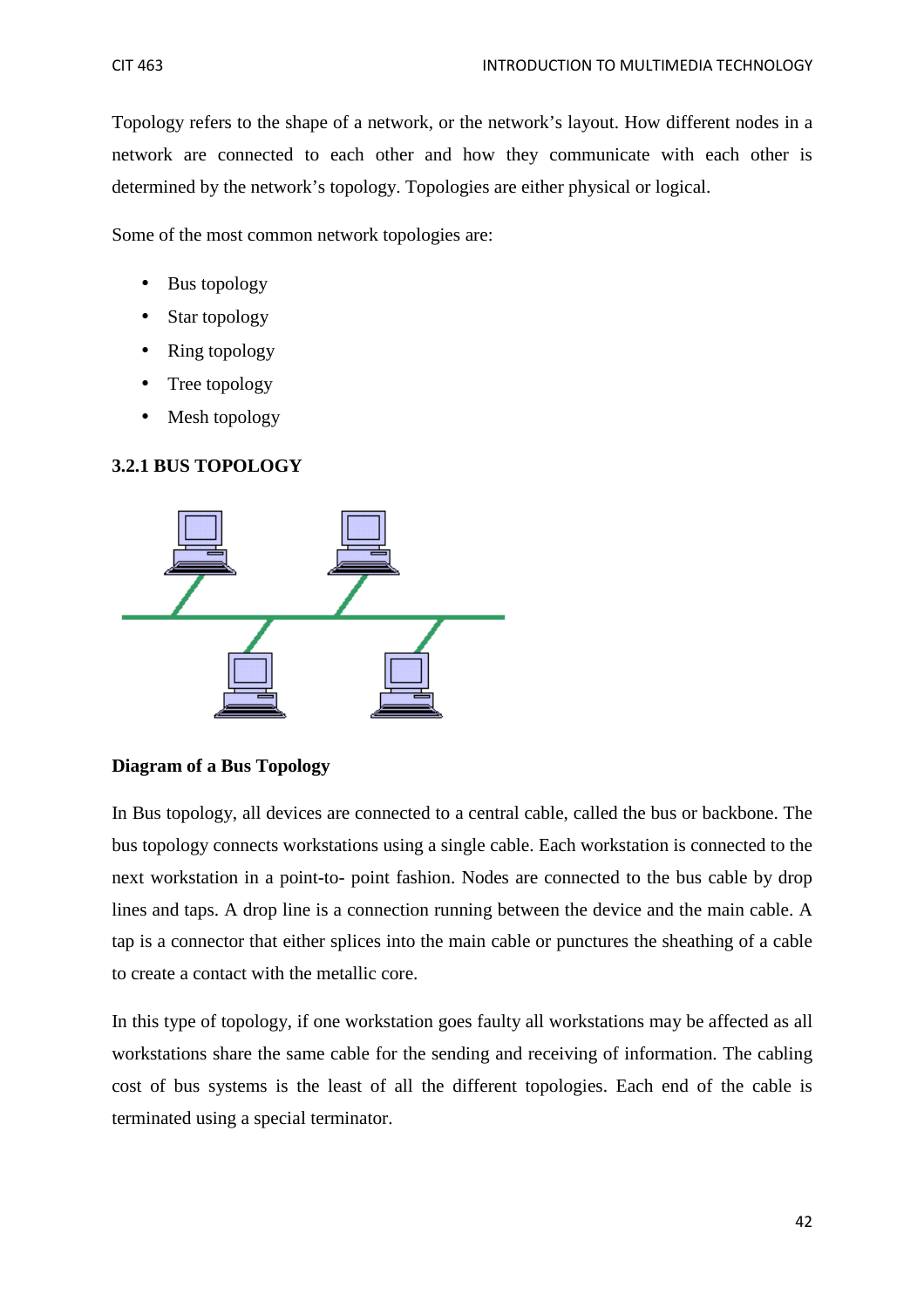The common implementation of this topology is Ethernet. Here, message transmitted by one workstation is heard by all the other workstations.

Advantages of Bus Topology

- Installation is easy and cheap when compared to other topologies
- Connections are simple and this topology is easy to use.
- Less cabling is required.

## Disadvantages of Bus Topology

- Used only in comparatively small networks.
- As all computers share the same bus, the performance of the network deteriorates when we increase the number of computers beyond a certain limit.
- **·Difficulty in reconnection and fault isolation.**
- A single fault in the cable stops all transmission.

## **3.2.2 STAR TOPOLOGY**



## **Diagram of a Star Topology**

Star topology uses a central hub through which, all components are connected. In a Star topology, the central hub is the host computer, and at the end of each connection is a terminal. Nodes communicate across the network by passing data through the hub. A star network uses a significant amount of cable as each terminal is wired back to the central hub, even if two terminals are side by side but several hundred meters away from the host. The central hub makes all routing decisions, and all other workstations can be simple.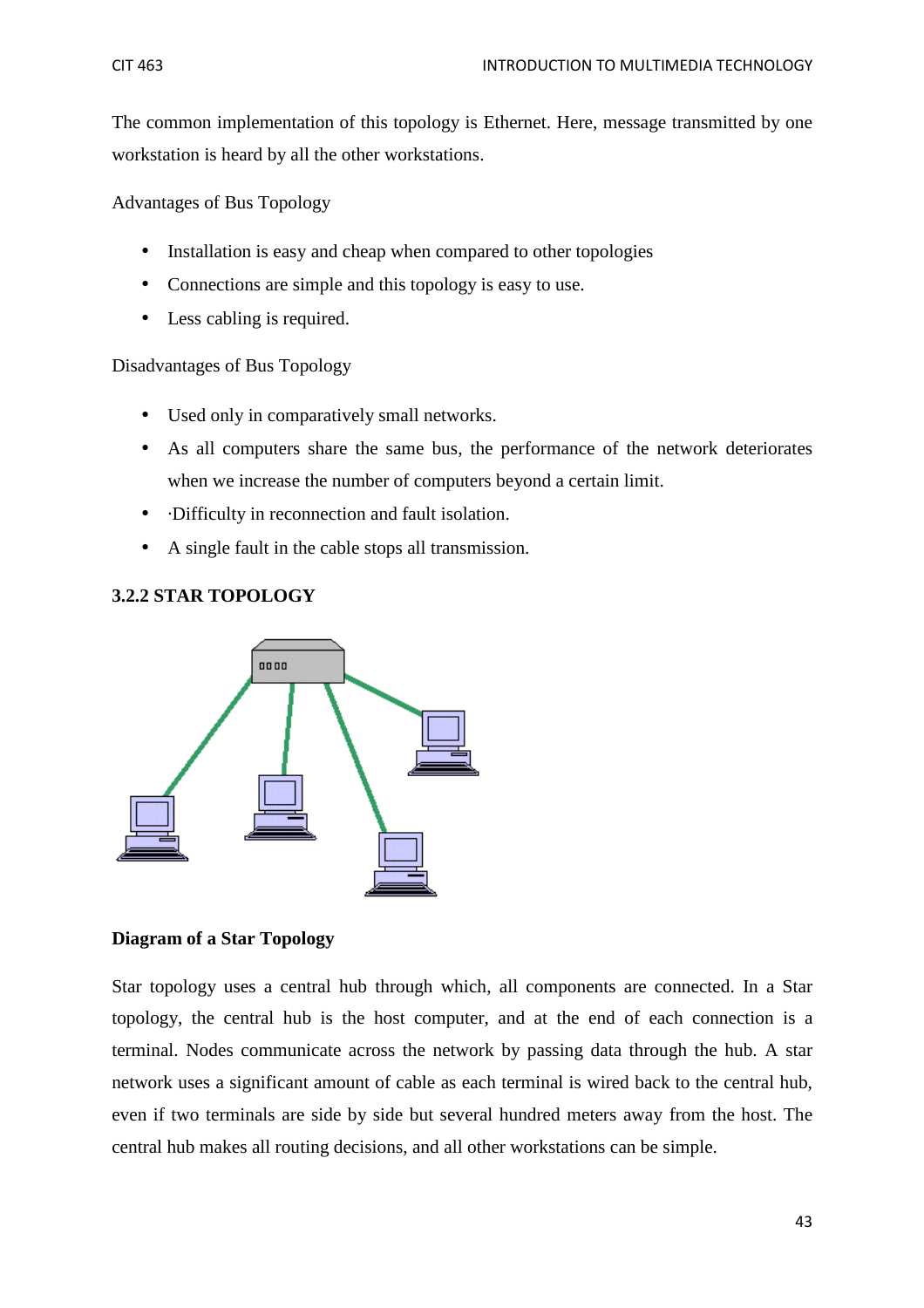An advantage of the star topology is that failure, in one of the terminals does not affect any other terminal; however, failure of the central hub affects all terminals. This type of topology is frequently used to connect terminals to a large time-sharing host computer.

Advantages of Star Topology

- Installation and configuration of network is easy.
- Less expensive when compared to mesh topology.
- Faults in the network can be easily traced.
- Expansion and modification of star network is easy.
- Single computer failure does not affect the network.
- Supports multiple cable types like shielded twisted pair cable, unshielded twisted pair cable, ordinary telephone cable etc.

Disadvantages of Star Topology

- Failure in the central hub brings the entire network to a halt.
- More cabling is required in comparison to tree or bus topology because each node is connected to the central hub.

## **3.2.3 RING TOPOLOGY**



## **Diagram of a Ring Topology**

In Ring Topology all devices are connected to one another in the shape of a closed loop, so that each device is connected directly to two other devices, one on either side of it, i.e., the ring topology connects workstations in a closed loop, Each terminal is connected to two other terminals (the next and the previous), with the last terminal being connected to the first. Data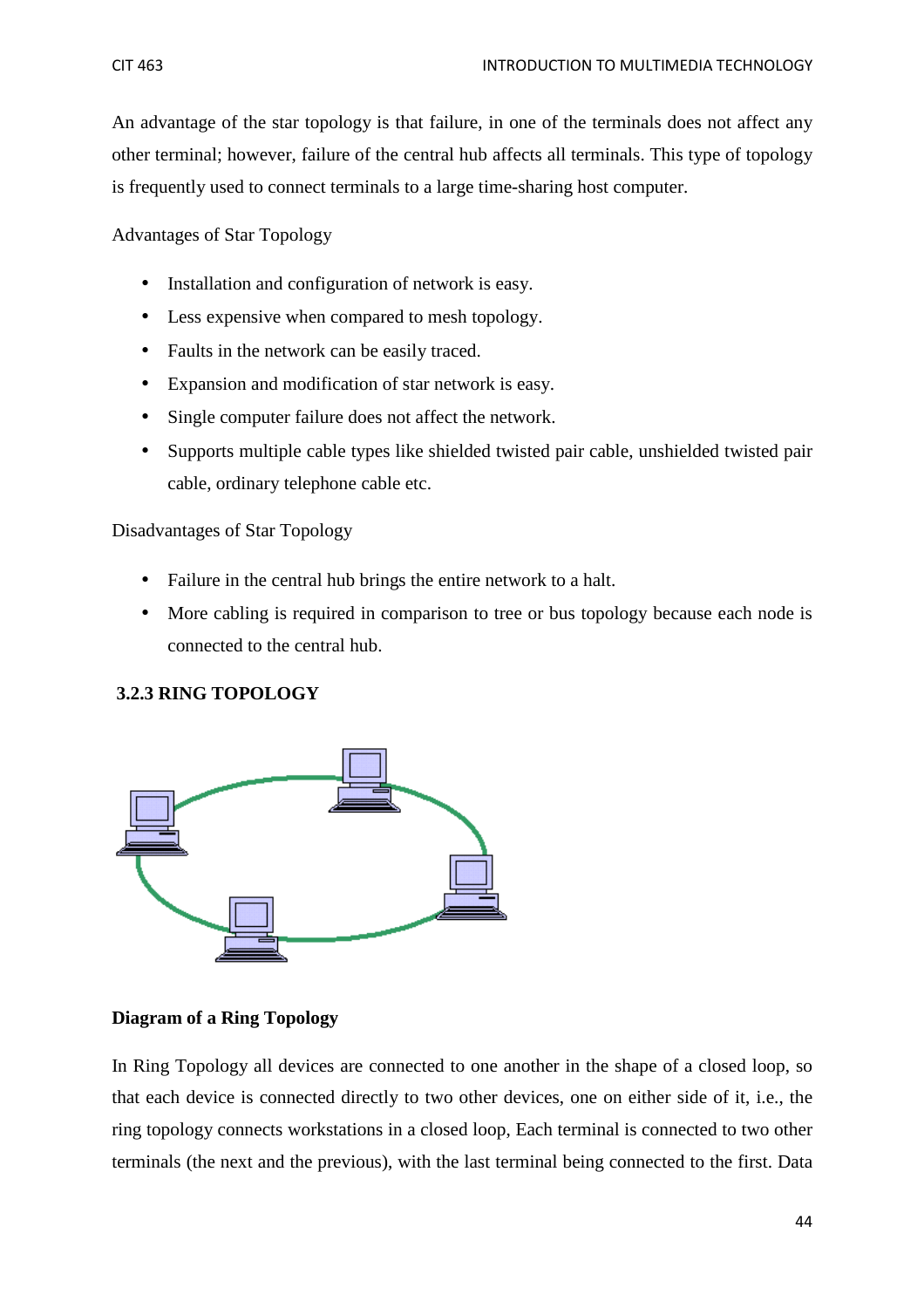is transmitted around the ring in one direction only; each station passing on the data to the next station till it reaches its destination.

Information travels around the ring from one workstation to the next. Each packet of data sent on the ring is prefixed by the address of the station to which it is being sent. When a packet of data arrives, the workstation checks to see if the packet address is the same as its own, if it is, it grabs the data in the packet. If the packet does not belong to it, it sends the packet to the next workstation in the ring.

Faulty workstations can be isolated from the ring. When the workstation is powered on, it connects itself to the ring. When power is off, it disconnects itself from the ring and allows the information to bypass the workstation.

The common implementation of this topology is token ring. A break in the ring causes the entire network to fail. Individual workstations can be isolated from the ring.

Advantages of Ring Topology

- Easy to install and modify the network.
- Fault isolation is simplified.
- Unlike Bus topology, there is no signal loss in Ring topology because the tokens are data packets that are re-generated at each node.

Disadvantages of Ring Topology

- Adding or removing computers disrupts the entire network.
- A break in the ring can stop the transmission in the entire network.
- Finding fault is difficult.
- Expensive when compared to other topologies.

## **3.2.4 TREE TOPOLOGY**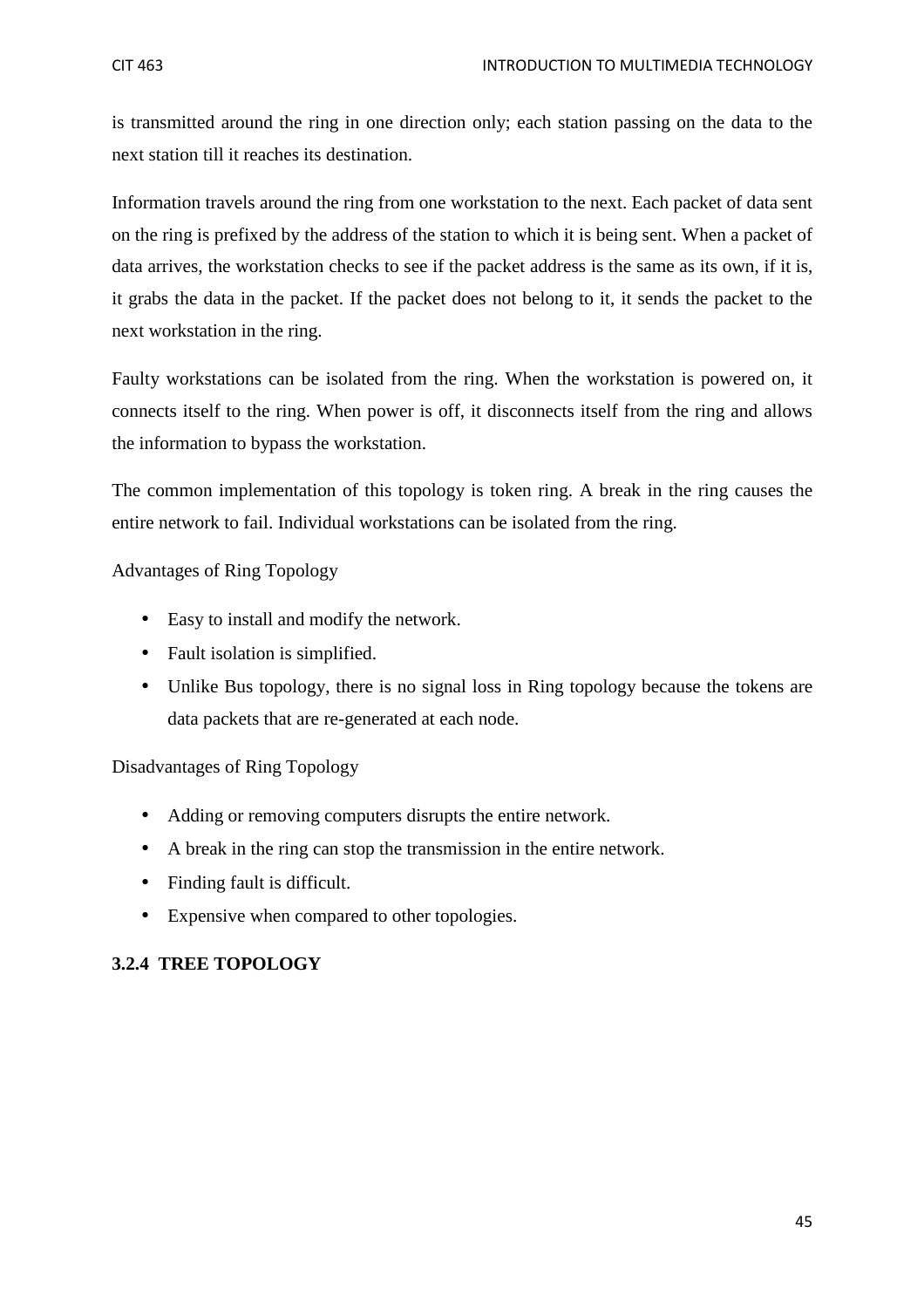

## **Diagram of a Tree Topology**

Tree topology is a LAN topology in which only one route exists between any two nodes on the network. The pattern of connection resembles a tree in which all branches spring from one root. Tree topology is a hybrid topology, it is similar to the star topology but the nodes are connected to the secondary hub, which in turn is connected to the central hub. In this topology groups of star-configured networks are connected to a linear bus backbone.

Advantages of Tree Topology

- Installation and configuration of network is easy.
- Less expensive when compared to mesh topology.
- Faults in the network can be detected traced.
- The addition of the secondary hub allows more devices to be attached to the central hub.
- Supports multiple cable types like shielded twisted pair cable, unshielded twisted pair cable, ordinary telephone cable etc.

Disadvantages of Tree Topology

- Failure in the central hub brings the entire network to a halt.
- More cabling is required when compared to bus topology because each node is connected to the central hub.

## **3.2.5 MESH TOPOLOGY**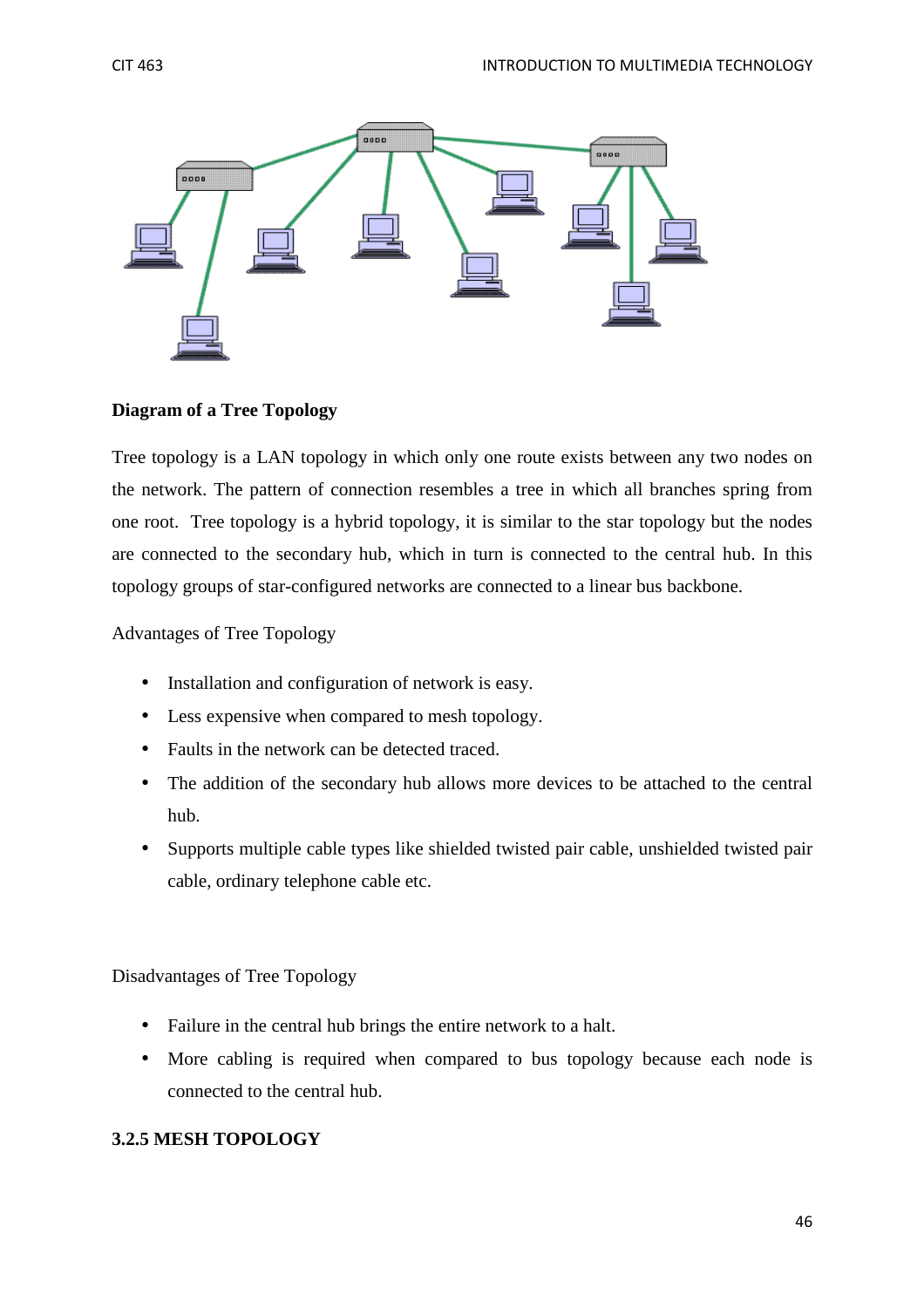

## **Diagram of A Mesh Topology**

Devices are connected with many redundant interconnections between network nodes. In a well-connected topology, every node has a connection to every other node in the network. The cable requirements are high, but there are redundant paths built in. Failure in one of the computers does not cause the network to break down, as they have alternative paths to other computers.

Mesh topologies are used in critical connection of host computers (typically telephone exchanges). Alternate paths allow each computer to balance the load to other computer systems in the network by using more than one of the connection paths available. A fully connected mesh network therefore has n  $(n-1)/2$  physical channels to link n devices. To accommodate these, every device on the network must have (n-l) input/output ports.

Advantages of Mesh Topology

- Use of dedicated links eliminates traffic problems.
- Failure in one of the computers does not affect the entire network.
- Point-to-point link makes fault isolation easy.
- It is robust.
- Privacy between computers is maintained as messages travel along dedicated path.

## Disadvantages of Mesh Topology

• The amount of cabling required is high.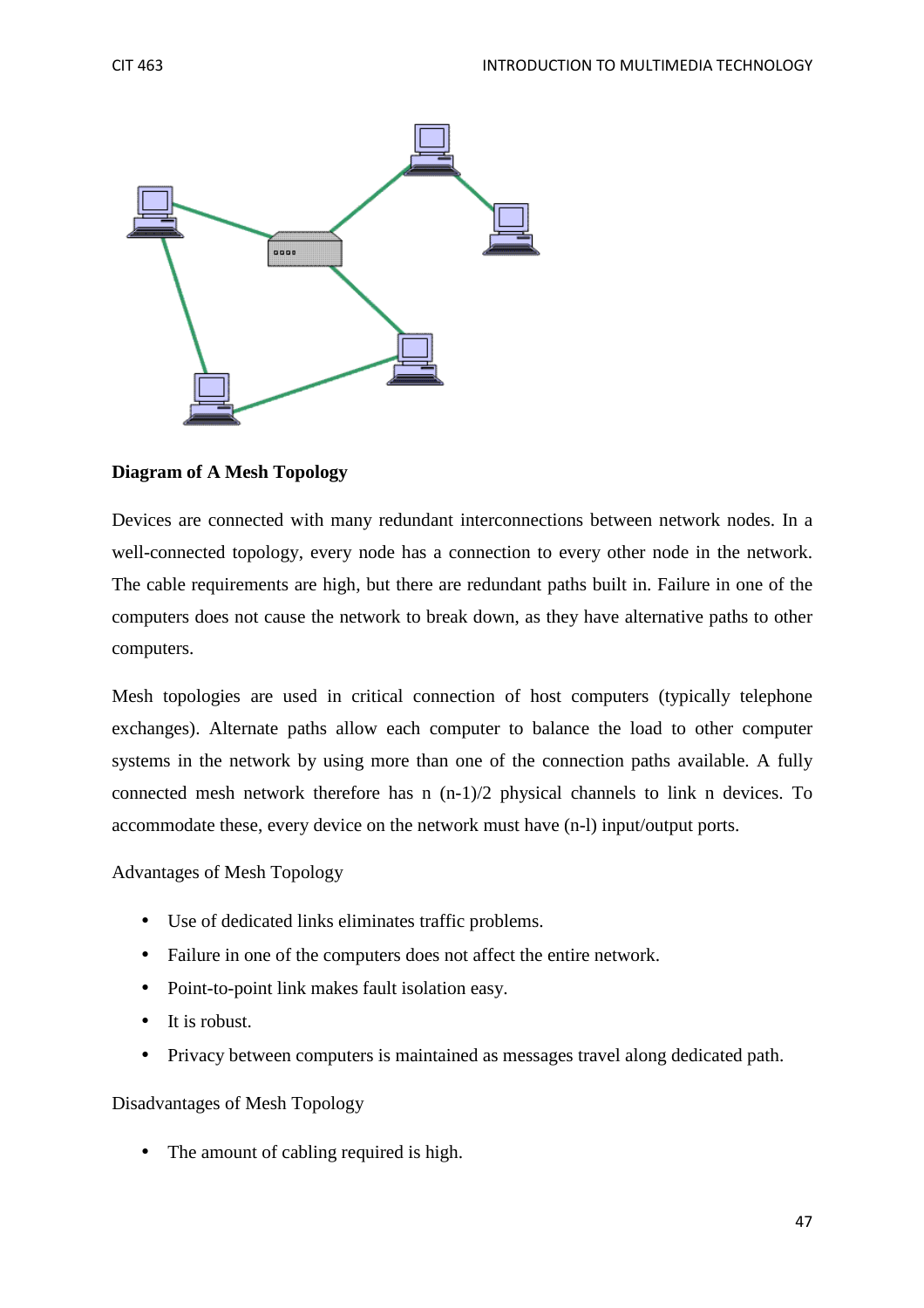• A large number of I/O (input/output) ports are required.

## **3.4 NETWORK ARCHITECTURE**

Depending on the architecture used Networks can be classified as Client/Server or Peer-to-Peer Networks. Sever-based networks are the most typical in most organizations and represent the primary focus of the discussion here. It is essential to understand both types, especially as they compare and contrast with one another.

## **3.4.1 CLIENT/SERVER ARCHITECTURE**

Client/Server Architecture is one in which the client (personal computer or workstation) is the requesting machine and the server is the supplying machine, both of which are connected via a local area network (LAN) or wide area network (WAN). Since the early 1990s, client/server has been the buzzword for building applications on LANs in contrast to centralised minis and mainframes with dedicated terminals. A client/server network is called Centralised or Server based network.

The client contains the user interface and may perform some or all of the application processing. Servers can be high-speed microcomputers, minicomputers or even mainframes. A database server maintains the databases and processes requests from the client to extract data from or update the database. An application server provides additional business processing for the clients.

The term client/server is sometimes used to contrast a peer-to-peer network, in which any client can also act as a server. In that case, a client/server entails having a dedicated server.

However, client/server architecture means more than dedicated servers. Simply downloading files from or sharing programs and databases on a server is not true client/server either. True client/server implies that the application was originally designed to run on a network and that the network infrastructure provides the same quality of service as traditional mini and mainframe information systems.

The network operating system (NOS) together with the database management system (DBMS) and transaction monitor (TP monitor) are responsible for integrity and security of these types of networks. Some of these products have gone through many client/server versions by now and have finally reached industrial strength.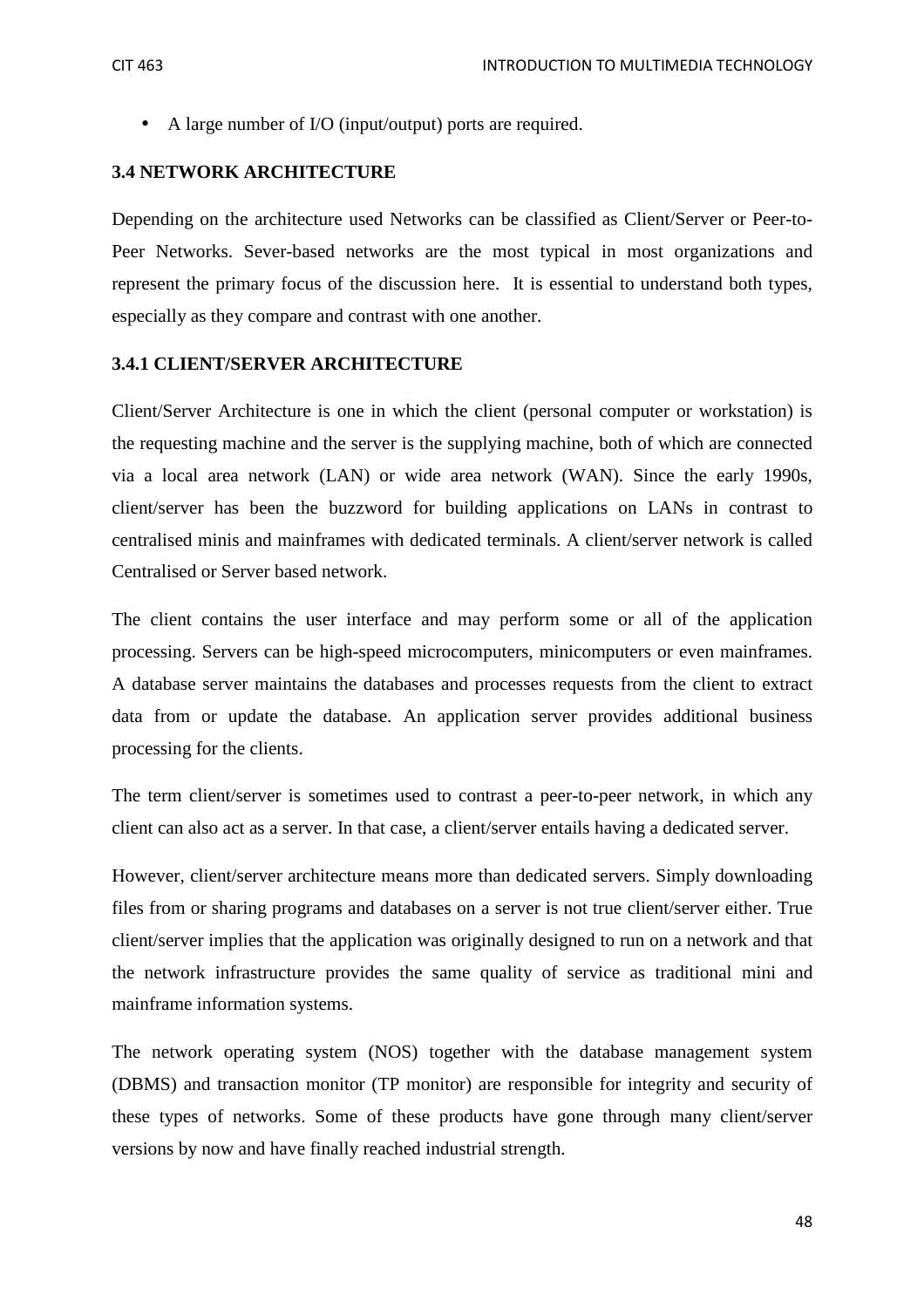#### **3.4.2 PEER-TO-PEER ARCHITECTURE**

A type of network in which each workstation has equal capabilities and responsibilities is called peer-to-peer network. Here each workstation acts as both a client and a server. There is no central repository for information and there is no central server to maintain.

Data and resources are distributed throughout the network, and each user is responsible for sharing data and resources connected to their system. This differs from client/server architectures, in which some computers are dedicated to serving the others. Peer-to-peer networks are generally simpler and less expensive, but they usually do not offer the same performance under heavy loads. A peer-to-peer network is also known as a Distributed network.

#### **SELF ASSESSMENT EXERCISE**

Identify the differences between the client Server and Peer-to-Peer network Architecture

#### **6.0 CONCLUSION**

In this unit you have learnt about networking and the different types of networks. You have also learnt that the primary motivation for networking arises from a need for individuals and programs to share data quickly and efficiently. How different nodes in a network are connected to each other and how they communicate with each other is determined by the network's topology. Topologies are either physical or logical. Some of the most common network topologies are: Bus topology, Star topology, Ring topology, Tree topology and the Mesh topology

#### **5.0 SUMMARY**

The most elementary of all networks consists of two computers, each connected to the other using some kind of cable to permit information exchange. No matter how many computers may be interlinked, or what kinds of connections may be in use, all networking derives from this basic description. In fact, when computers communicate, they frequently do so in pairs, with one machine sending information and the other receiving the information. Even though this may seem elementary, the introduction of computer networks represents significant step up from what any single computer can do alone.

#### **6.0 TUTOR MARKED ASSIGNMENT**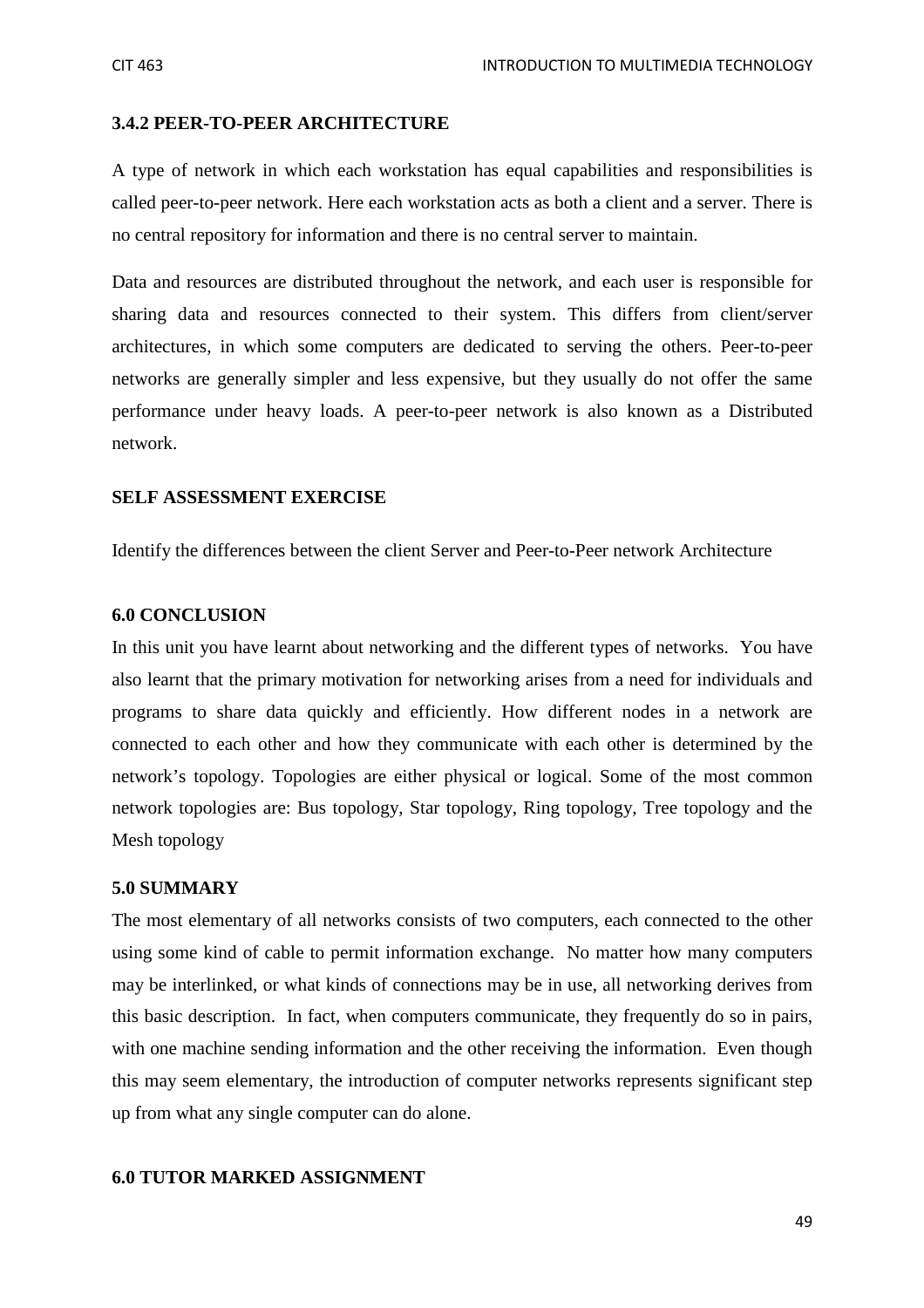- 1).Distinguish between the different types of network
- 2) Describe the two types of network Architecture.
- 2).State three advantages and disadvantages of the WAN, LAN &MAN Networks

## **7.0 REFERENCES/FURTHER READINGS**

Fluckiger. (1994). Understanding Networked Multimedia, Prentice Hall.

Boyle. (1998).Design for Multimedia Learning, Prentice Hall, (ISBN 0-13-242155-8)

Behouz, F.A (2007) Data Communucations and Networks. Mc Graw Hill. Boston.

Chellis, James et.al (1997) MSCE: Networking Essentials Study Guide Sybex Network Press, San Francisco

- David , J. (1998) Networking Essentials: Examination Prep. Certification Insider Press. Cambridge.
- Agnew P.W. and Kellerman. A.S. (1996). Distributed Multimedia: Technologies, Applications, and Opportunities in theDigital Information Industry (1st Edition) Addison Wesley.

Sloane, (2002). Multimedia Communication, McGraw Hill (ISBN 0-077092228)

- Vaughan, Tay, 1998, Multimedia: Making It Work (first edition) Osborne/McGraw-Hill, Berkeley.
- Shuman, J. G. (2002). Multimedia Elements. *Multimedia in Action.* Vikas Publishing House Pvt Ltd.

#### **MODULE 2 ELEMENTS OF MULTIMEDIA**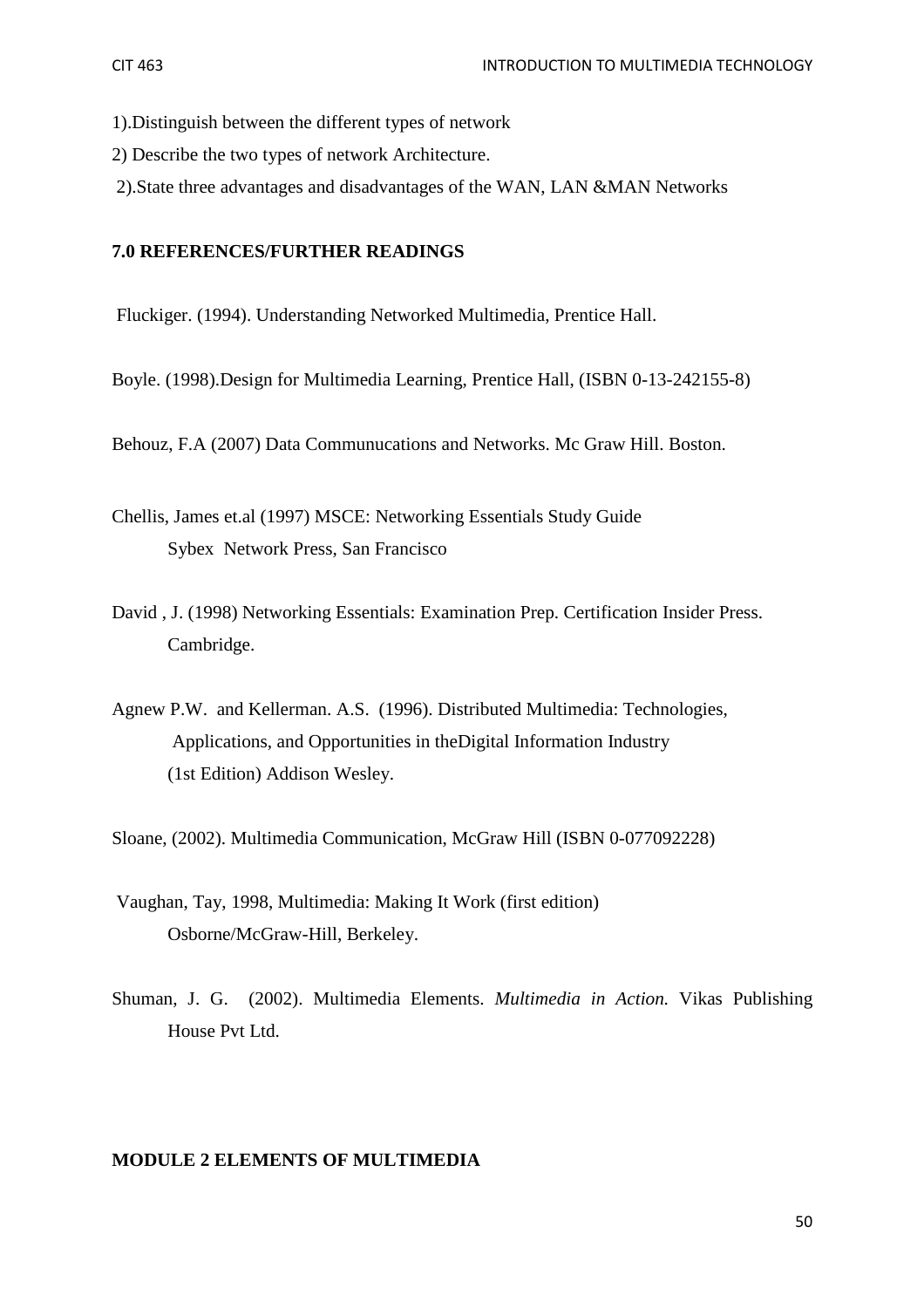Unit 1 Digital Audio Unit 2 Video Unit 3 Image Unit 4 Colour

## **UNIT 1 DIGITAL AUDIO**

## **CONTENTS**

1.0 Introduction

2.0 Objectives

3.0 Main Content

3.1 Digital Audio

- 3.1.1 Psychoacoustics
- 3.1.1.1Psychoacoustic Model
- 4.0 Conclusion

5.0 Summary

- 6.0 Tutor Marked Assignment
- 7.0 References/Further Readings

## **1.0 INTRODUCTION**

In this unit, we shall treat the concepts of digital audio distinctly to facilitate a deeper understanding of the different elements of the Multimedia system.

## **2.0 OBJECTIVES**

At the end of this unit, you should be able to:

- Explain the concept of digital Audio
- Identify the differences between a digital audio and an analogue audio.

## **3.0 MAIN CONTENT**

## **3.1 DIGITAL AUDIO**

Digital audio is the result of sound reproduction, using pulse-code modulation and digital signals. This includes analogue-to-digital conversion (ADC), digital-to-analogue conversion (DAC), storage, and transmission. In effect, the system commonly referred to as digital is in fact a discrete-time, discrete-level while analogue is a continuously varying electrical analogue.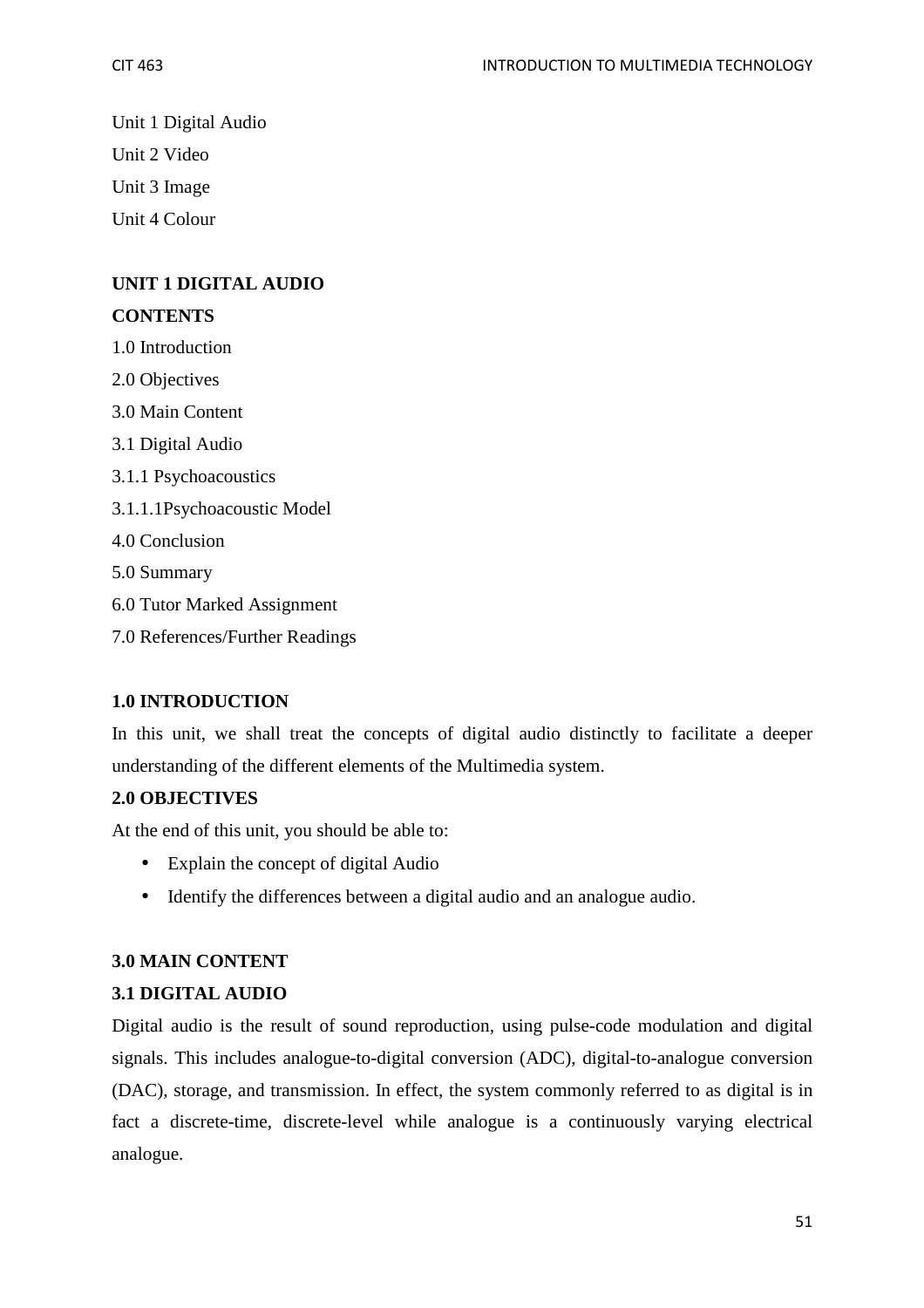Digital audio has emerged because of its usefulness in the recording, manipulation, massproduction, and distribution of sound. Modern distribution of music across the Internet via on-line stores depends on digital recording and digital compression algorithms. Distribution of audio as data files rather than as physical objects has significantly reduced the cost of distribution. While modern systems can be quite subtle in their methods, the primary usefulness of a digital system is the ability to store, retrieve and transmit signals without any loss of quality.

The digital audio signal may be stored or transmitted. Digital audio storage can be on a CD, a digital audio player, a hard drive, USB flash drive, Compact Flash, or any other digital data storage device. Audio data compression techniques — such as MP3, Advanced Audio Coding— are commonly employed to reduce the file size. Digital audio can be streamed to other devices.

The digital audio chain begins when an analogue audio signal is first sampled, and then (for pulse-code modulation, the usual form of digital audio) it is converted into binary signals— 'on/off' pulses—which are stored as binary electronic, magnetic, or optical signals, rather than as continuous time, continuous level electronic or electromechanical signals. This signal may then be further encoded to allow correction of any errors that might occur in the storage or transmission of the signal; however this encoding is for error correction, and is not strictly part of the digital audio process.

The last step is for digital audio to be converted back to an analogue signal with a DAC. Like ADCs, DACs run at a specific sampling rate and bit resolution but through the processes of oversampling, up sampling, and down sampling, this sampling rate may not be the same as the initial sampling rate.

## **3.1.1 PSYCHOACOUSTICS**

Psychoacoustics is the scientific study of sound perception. More specifically, it is the branch of science studying the psychological and physiological responses associated with sound (including speech and music).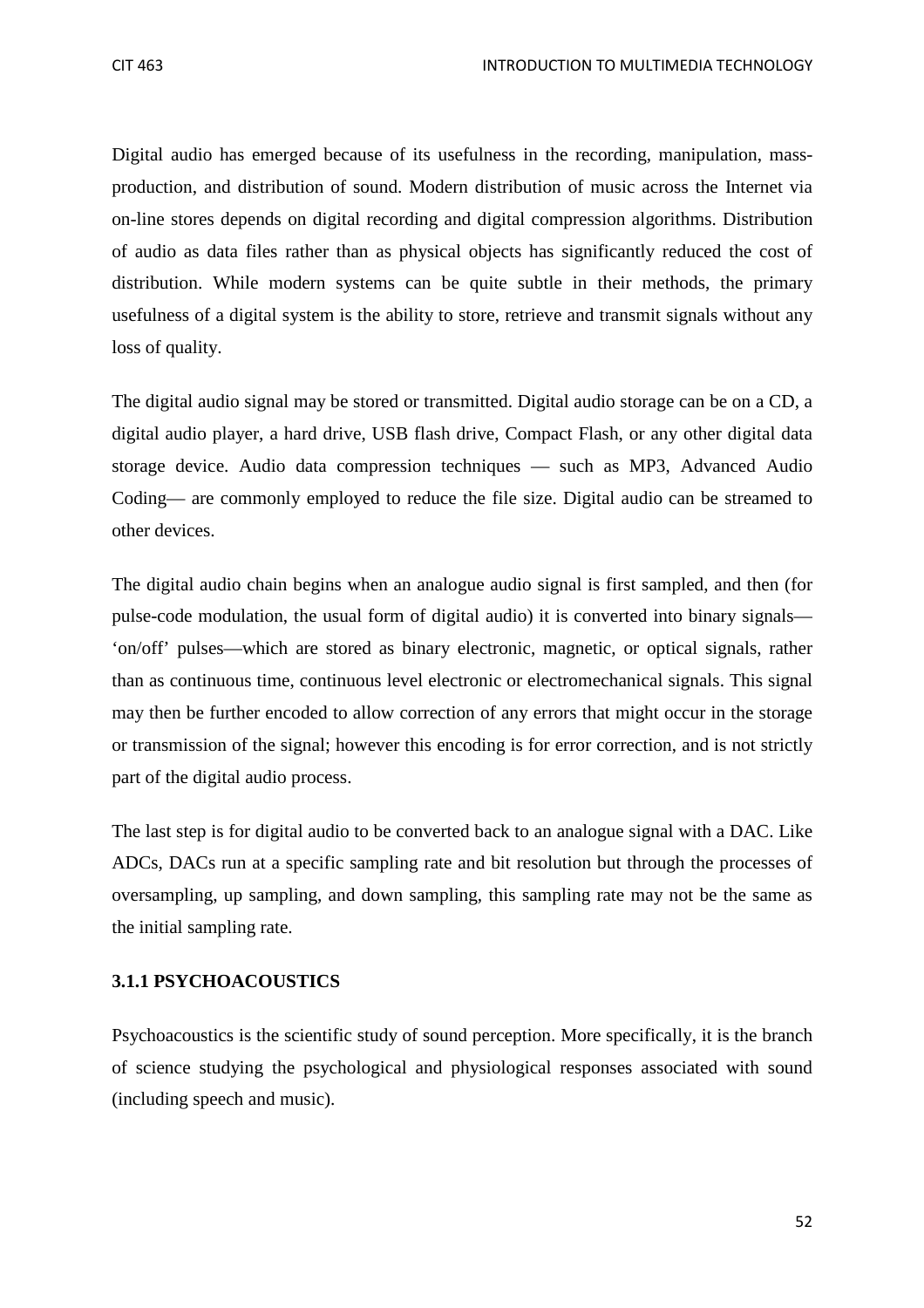Hearing is not a purely mechanical phenomenon of wave propagation, but is also a sensory and perceptual event; in other words, when a person hears something, it arrives the ear as a mechanical sound wave travelling through the air, but within the ear it is transformed into neural action potentials. These nerve pulses then travel to the brain where they are perceived. Hence, in many problems in acoustics, such as for audio processing, it is advantageous to take into account not just the mechanics of the environment, but also the fact that both the ear and the brain are involved in a person's listening experience.

 Audio compression techniques, such as MP3, make use of this fact. In addition, the ear has a nonlinear response to sounds of different loudness levels. Telephone networks and audio noise reduction systems make use of this fact by nonlinearly compressing data samples before transmission, and then expanding them for playback. Another effect of the ear's nonlinear response is that sounds that are close in frequency produce phantom beat notes, or inter modulation distortion products.

## **3.1.1.1 PSYCHOACOUSTIC MODEL**

The **psychoacoustic model** provides for high quality lossy signal compression by describing which parts of a given digital audio signal can be removed (or aggressively compressed) safely — that is, without significant losses in the (consciously) perceived quality of the sound. Psychoacoustics is based heavily on human anatomy, especially the ear's limitations in perceiving sound as outlined previously. To summarize, these limitations are:

- High frequency limit
- Absolute threshold of hearing
- Temporal masking
- Simultaneous masking

Given that the ear will not be at peak perceptive capacity when dealing with these limitations, a compression algorithm can assign a lower priority to sounds outside the range of human hearing. By carefully shifting bits away from the unimportant components and toward the important ones, the algorithm ensures that the sounds a listener is most likely to perceive are of the highest quality

## **SELF ASSESSMENT EXERCISE**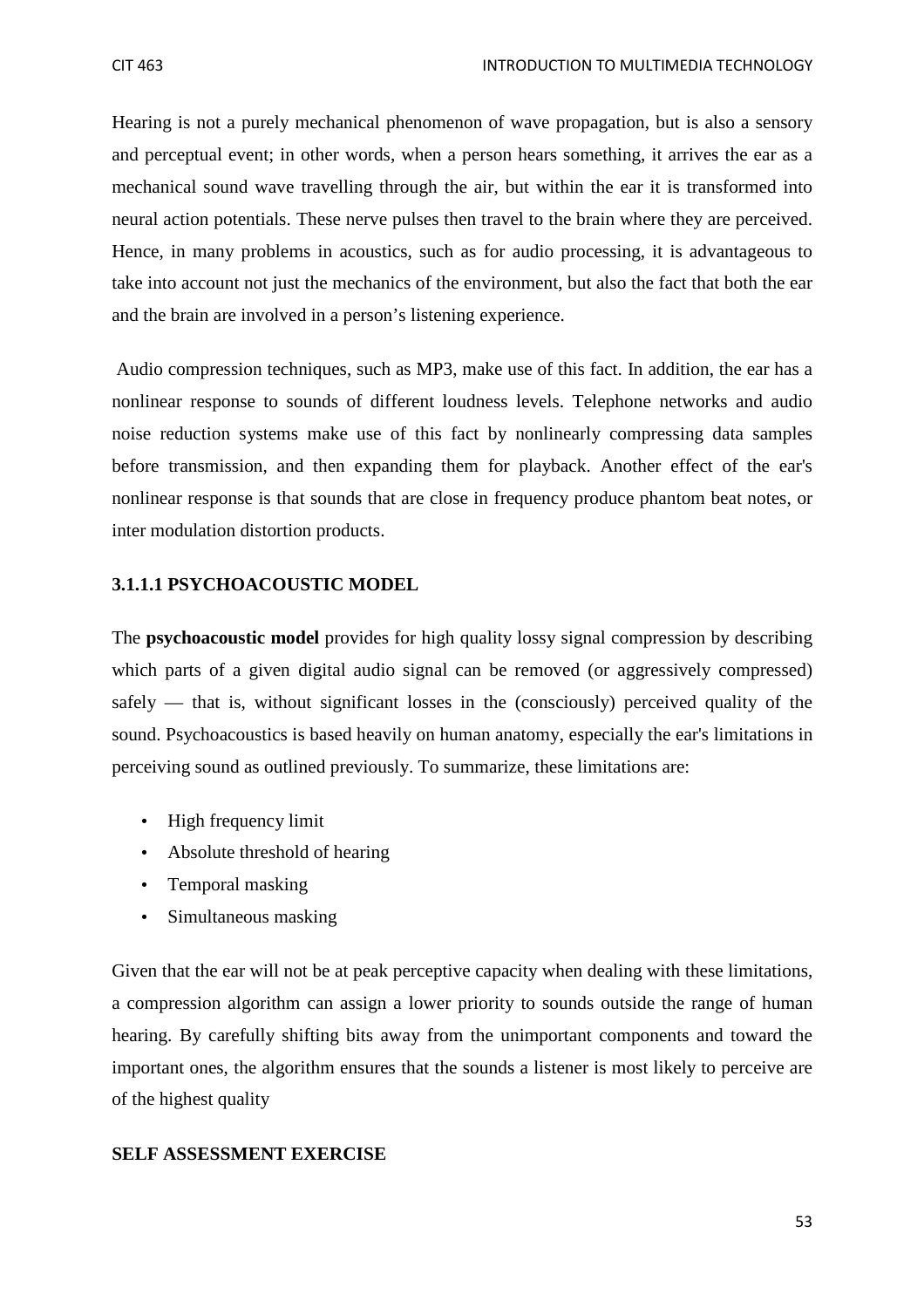What do you understand by Psychoacoustics?

## **7.0 CONCLUSION**

In this unit you have learnt about the digital audio and its features. You have also learnt that Psychoacoustics is the branch of science studying the psychological and physiological responses associated with sound (including speech and music). Psychoacoustics is based heavily on human anatomy, especially the ear's limitations in perceiving sound . Some of its limitations are High frequency limit, absolute threshold of hearing, temporal masking and simultaneous masking

## **5.0 SUMMARY**

Digital audio is the result of sound reproduction, using pulse-code modulation and digital signals. What you have learned in this unit concerns the features of the digital audio and sheds light on psychoacoustics. The units that follow shall give more information on other elements of multimedia.

## **6.0 TUTOR MARKED ASSIGNMENT**

1).Distinguish between the digital audio and analogue audio 2).Explain what you understand by "Psychoacoustics"

## **7.0 REFERENCES/FURTHER READINGS**

- Chellis, James et.al (1997) MSCE: Networking Essentials Study Guide Sybex Network Press, San Francisco
- Ifeachor, E. C., and Jervis, B. W.,( 2002) *Digital Signal Processing: A Practical Approach* (Harlow, England: Pearson Education Limited)
- Rabiner, L.R., and Gold, B., (1975): *Theory and Application of Digital Signal Processing* (Englewood Cliffs, New Jersey: Prentice-Hall, Inc.)

Watkinson, John, (1994): *The Art of Digital Audio* (Oxford: Focal Press)

Bosi, Marina, and Goldberg, Richard E., (2003)*Introduction to Digital Audio Coding and Standards* (Springer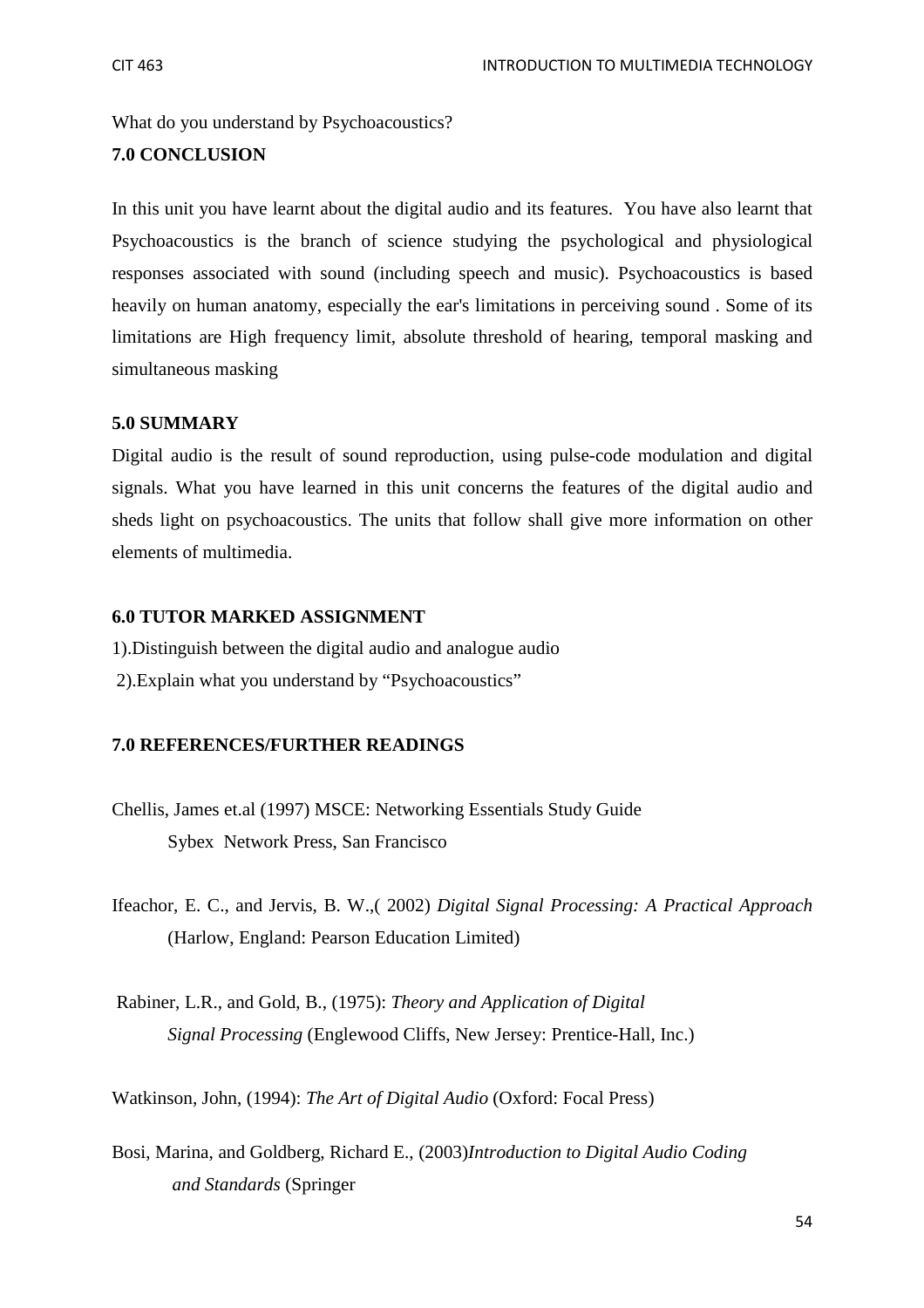- E. Larsen and R.M. Aarts (2004), Audio Bandwidth extension. Application of Psychoacoustics, Signal Processing and Loudspeaker Design., J. Wiley.
- Larsen E., Aarts R.M. (March 2002). "Reproducing low-pitched signals through small loudspeakers" (PDF). *J. Audio Eng. Soc.* **50** (3): 147–164. http://www.extra.research.philips.com/hera/people/aarts/papers/aar02n4.pdf.
- Oohashi T., Kawai N, et.al (2006). "The Role of Biological System other than auditory air-conduction in the emergence of the hypersonic effect". *Brain Research* 1073: 339–347. doi:10.1016/j.brainres.2005.12.096. PMID 16458271

## **UNIT 2 VIDEO**

#### **CONTENTS**

- 1.0 Introduction
- 2.0 Objectives
- 3.0 Main Content
- 3.1 Video
- 4.0 Conclusion
- 5.0 Summary
- 6.0 Tutor Marked Assignment
- 7.0 References/Further Readings

#### **1.0 INTRODUCTION**

A still image is a spatial distribution of intensity that is constant with respect to time.

Video, on the other hand, is a spatial intensity pattern that changes with time. Another common term for video is image sequence, since video can be represented by a time sequence of still images. Video has traditionally been captured, stored and transmitted in analog form. The term analog video signal refers to a one-dimensional (1-D) electrical signal of time that is obtained by sampling the video intensity pattern in the vertical and temporal coordinates and converting intensity to electrical representation. The unit will equally analyse the principles and application of video.

## **2.0 OBJECTIVES**

At the end of this unit, you should be able to:

• Describe the features of a Video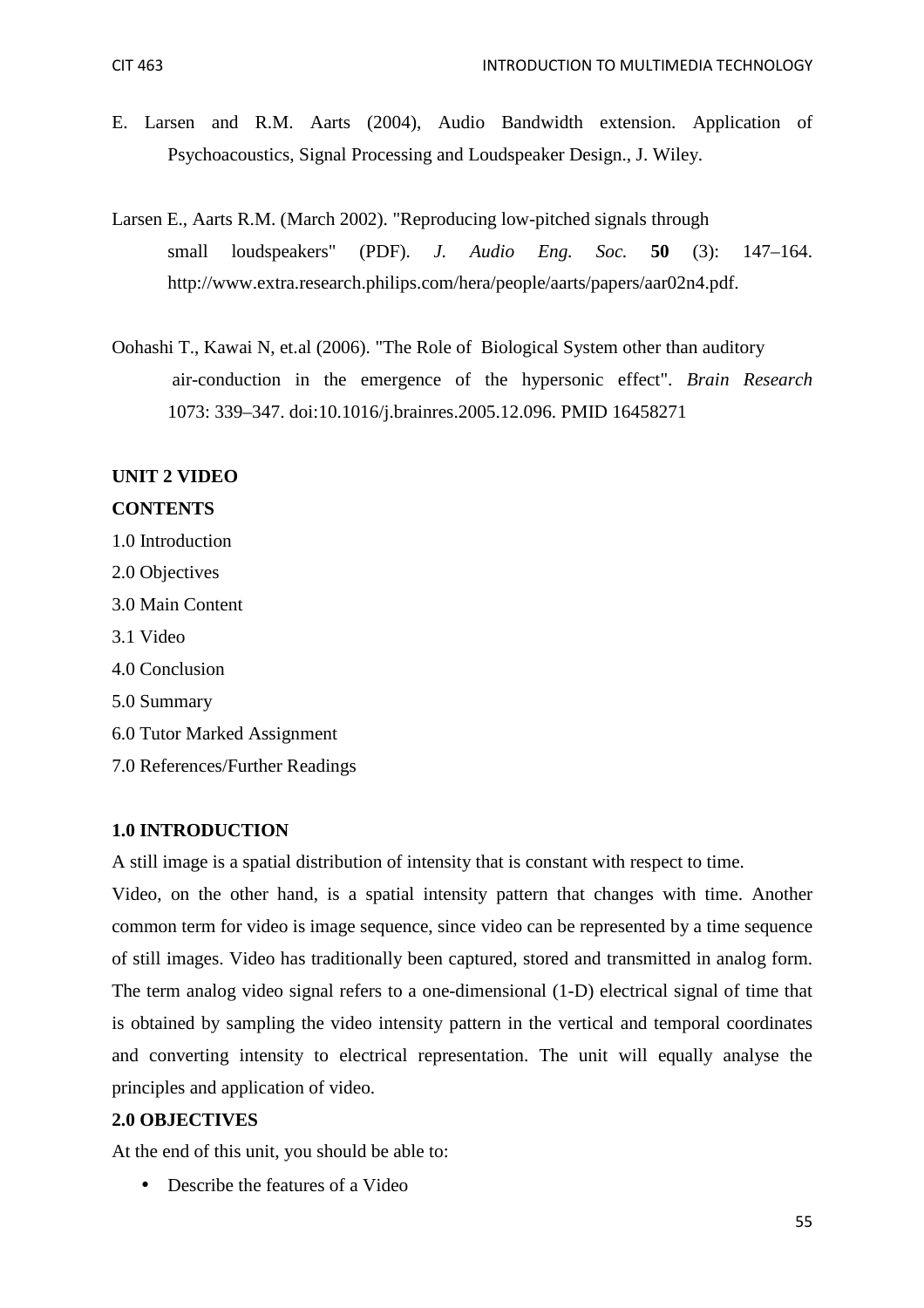• Explain the need of a Video in the Multimedia System

## **3.0 MAIN CONTENT**

## **3.1 VIDEO**

A still image is a spatial distribution of intensity that is constant with respect to time. Video, on the other hand, is a spatial intensity pattern that changes with time. Another common term for video is image sequence, since video can be represented by a time sequence of still images. Video is simply a sequence of digitized picture. Video can also be referred to as moving picture. The terms "frame" and "pictures" are also used interchangeably in relation to video.

The term *video* ("video" meaning "I see", from the Latin verb "videre") commonly refers to several storage formats for moving pictures: digital video formats, including Blu-ray Disc, DVD, QuickTime, and MPEG-4; and analogue videotapes, including VHS and Betamax. Video can be recorded and transmitted in various physical media: in magnetic tape when recorded as PAL or NTSC electric signals by video cameras, or in MPEG-4 or DV digital media when recorded by digital cameras. Quality of video essentially depends on the capturing method and storage used. Digital television *(DTV)* is a relatively recent format with higher quality than earlier television formats and has become a standard for television video.

The size of a video image is measured in pixels for digital video, or horizontal scan lines and vertical lines of resolution for analogue video. In the digital domain (e.g. DVD) standarddefinition television (SDTV) is specified as *720/704/640×480i60* for NTSC and *768/720×576i50* for PAL or SECAM resolution. However in the analogue domain, the number of visible scan lines remains constant (486 NTSC/576 PAL) while the horizontal measurement varies with the quality of the signal: approximately 320 pixels per scan line for VCR quality, 400 pixels for TV broadcasts, and 720 pixels for DVD sources. Aspect ratio is preserved because of non-square "pixels".

New high-definition televisions (HDTV) are capable of resolutions up to *1920×1080p60*, i.e. 1920 pixels per scan line by 1080 scan lines, progressive, at 60 frames per second.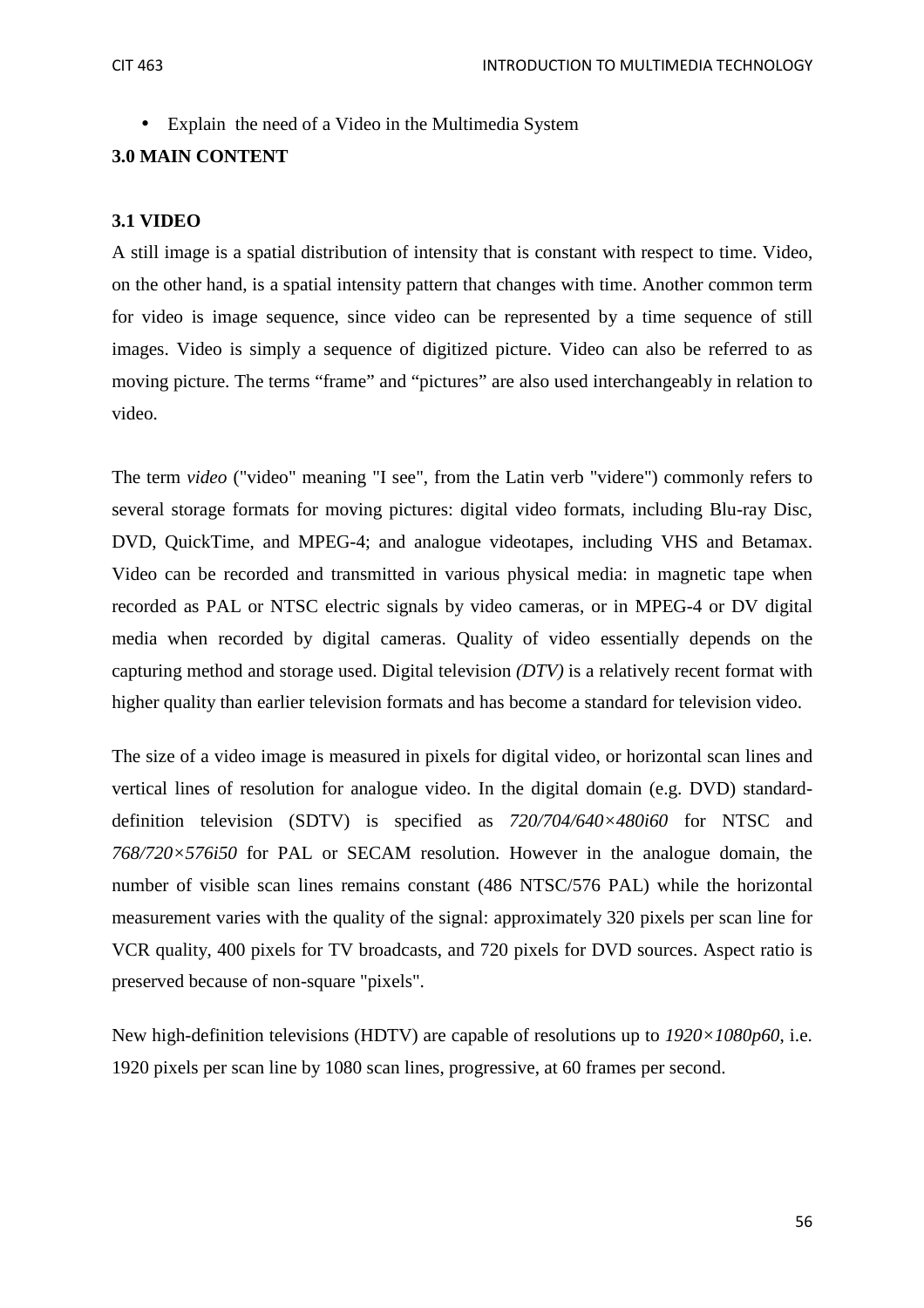Video resolution for 3D-video is measured in voxels (*volume picture element*, representing a value in three dimensional spaces). For example  $512\times512\times512$  voxels resolution, now used for simple 3D-video, can be displayed even on some PDAs.

Pixels on computer monitors are usually square, but pixels used in digital video often have non-square aspect ratios, such as those used in the PAL and NTSC variants of the CCIR 601 digital video standard, and the corresponding anamorphic widescreen formats. Therefore, an NTSC DV image which is 720 pixels by 480 pixels is displayed with the aspect ratio of 4:3 (which is the traditional television standard) if the pixels are thin and displayed with the aspect ratio of 16:9 (which is the anamorphic widescreen format) if the pixels are fat.

## **SELF ASSESSMENT EXERCISE**

Explain the principles of Video

## **4.0 CONCLUSION**

We have introduced to you that a Video is simply sequence of digitized picture.

**\_\_\_\_\_\_\_\_\_\_\_\_\_\_\_\_\_\_\_\_\_\_\_\_\_\_\_\_\_\_\_\_\_\_\_\_\_\_\_\_\_\_\_\_\_\_\_\_\_\_\_\_\_\_\_\_\_\_** 

**\_\_\_\_\_\_\_\_\_\_\_\_\_\_\_\_\_\_\_\_\_\_\_\_\_\_\_\_\_\_\_\_\_\_\_\_\_\_\_\_\_\_\_\_\_\_\_\_\_\_\_\_\_\_\_\_\_\_** 

**\_\_\_\_\_\_\_\_\_\_\_\_\_\_\_\_\_\_\_\_\_\_\_\_\_\_\_\_\_\_\_\_\_\_\_\_\_\_\_\_\_\_\_\_\_\_\_\_\_\_\_\_\_\_\_\_\_\_** 

## **5.0 SUMMARY**

In summary, this unit looked at the basic information about the video as an element of a multimedia system. You can now attempt the questions below.

## **6.0 TUTOR MARKED ASSIGNMENT**

- 1). State 2 reasons for video in the Multimedia System
- 2). Explain the features of a Video

## **7.0 REFERENCES/FURTHER READINGS**

Buford. J.F.K, (1994). Multimedia Systems, ACM Press, (ISBN 0-201-53258-1).

Fluckiger. (1994). Understanding Networked Multimedia, Prentice Hall.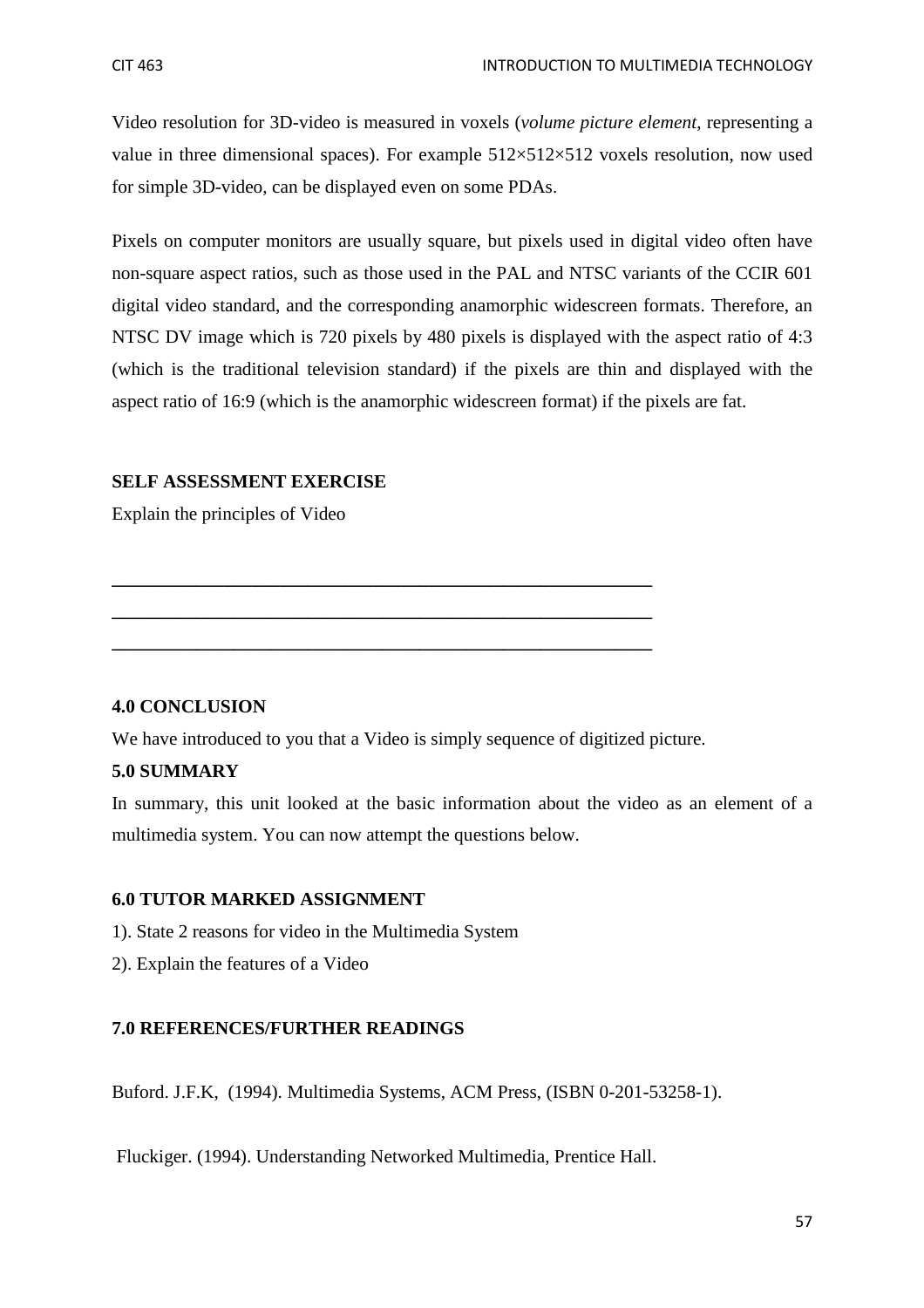Chellis, James et.al (1997) MSCE: Networking Essentials Study Guide Sybex Network Press, San Francisco

Boyle. (1998).Design for Multimedia Learning, Prentice Hall, (ISBN 0-13-242155-8)

Agnew, P.W. and. Kellerman, A.S (1996). Distributed Multimedia: Technologies, Applications, and Opportunities in theDigital Information Industry (1st Edition) Addison Wesley.

Sloane, (2002). Multimedia Communication, McGraw Hill. (ISBN 0-077092228) Murray J.D. and Van Ryper, W (1996). Encyclopaedia of Graphics File Formats, Second Edition, O'Reilly & Associates.

- Vaughan, Tay, (1998), Multimedia: Making It Work (first edition) Osborne/McGraw-Hill, Berkeley, pg. 3.
- Shuman, J. G. (2002). Multimedia Elements. *Multimedia in Action.* Vikas Publishing House Pvt Ltd.
- H. Maurer, Addison Wesley, (1996). Hyperwave: The Next Generation Web Solution, (ISBn 0-201-40346).
- Kientzle, T.(1997). A programmer's Guide to Sound, Addison Wesley, (ISBN 0-201-41972-6)
- Watkinson, (2004). The Art of Digital Audio, -Heinmann. Synthesizer Basics, GPI Publications.
- Brook and Wynne, Hodder and Stoughton (2001).Signal Processing: Principles and Applications.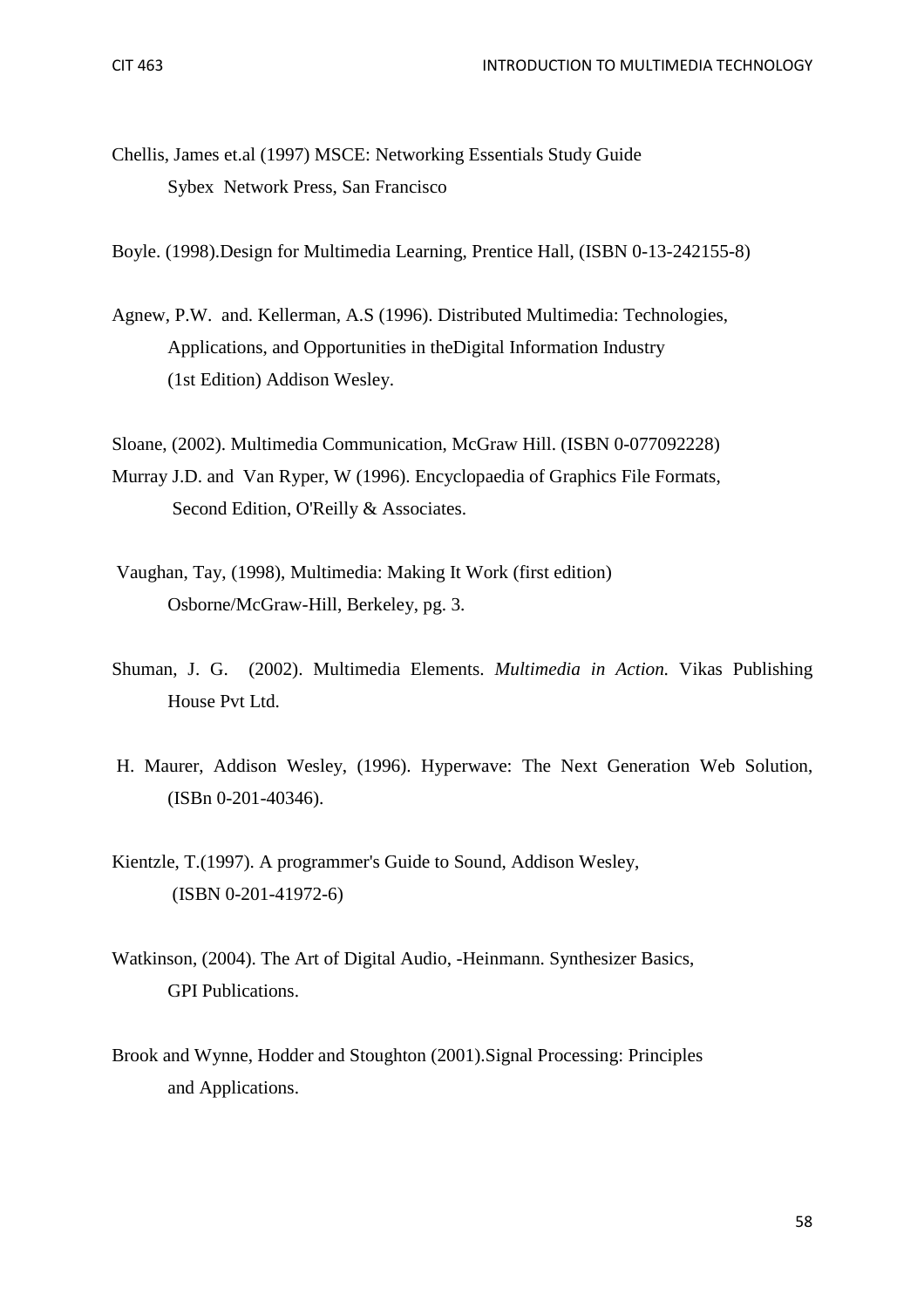## **UNIT 3 IMAGE CONTENTS**

- 1.0 Introduction
- 2.0 Objectives
- 3.0 Main Content
- 3.1 Images
- 3.1.1 Digital Image Creation
- 3.1.2 Digital Image Processing
- 4.0 Conclusion
- 5.0 Summary
- 6.0 Tutor Marked Assignment
- 7.0 References/Further Readings

## **1.0 INTRODUCTION**

Now that you've been introduced to two elements of the multimedia system, we will now consider Images as another element of the multimedia systems.

## **2.0 OBJECTIVES**

At the end of this unit, you should be able to:

- Describe what a digital Image is?
- Identify the ways to create digital Images
- State the difference between an image and a digital Image
- List the ways to process the Digital Image.

## **3.0 MAIN CONTENT**

## **3.1 IMAGES**

An image is a spatial representation of an object, a two-dimensional or three-dimensional scene or another image. Often the images reflect the intensity of lights. Most photographs are called continuous-tone images because the method used to develop the photograph creates the illusion of perfect continuous tone throughout the image.

Images stored and processed by computers, displayed on computer screens, are called digital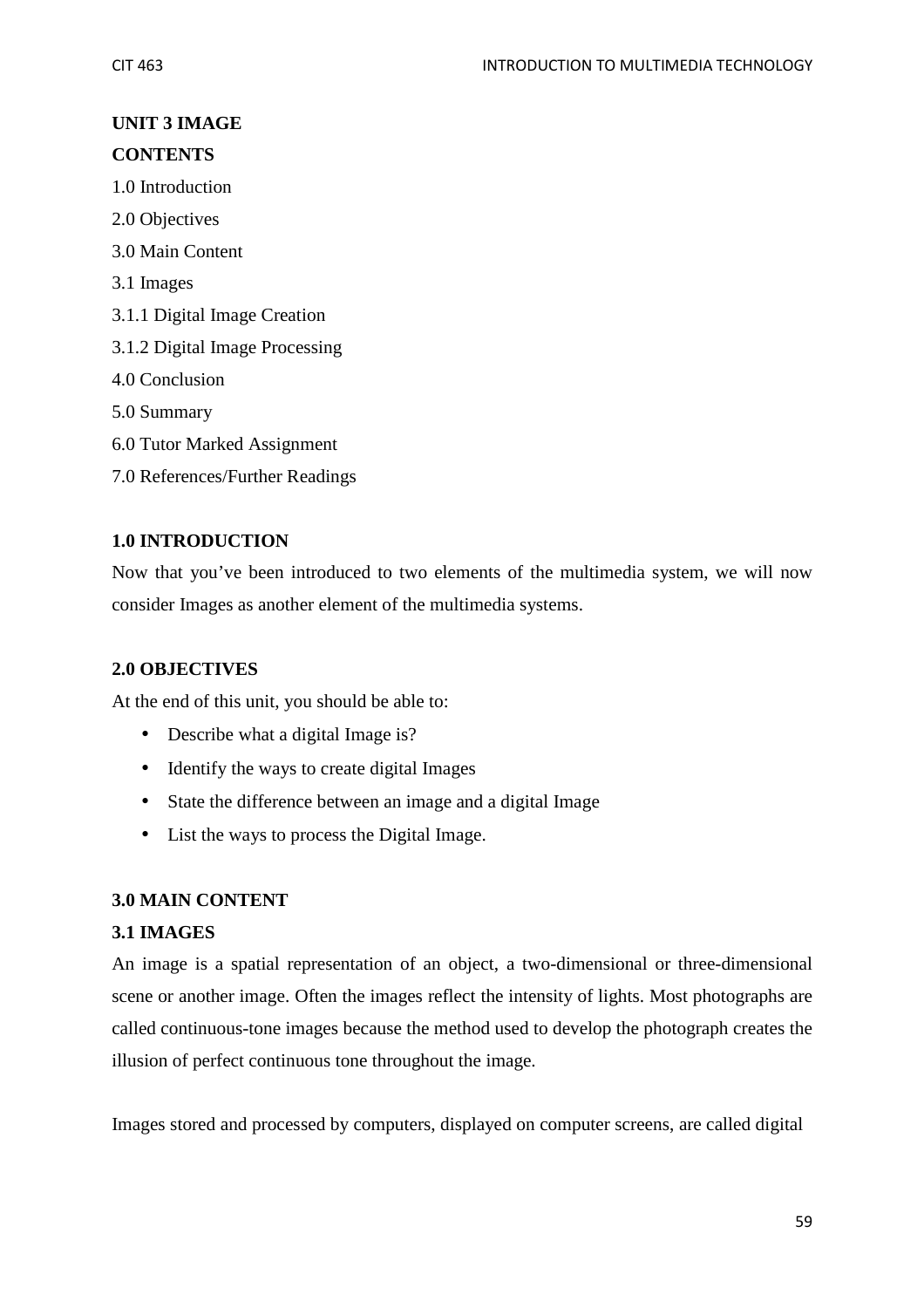Images, though they often look like continuous-tone. This is because they are represented by a matrix of numeric values each representing a quantised intensity values. The smallest element on a digital image is known as a pixel — a picture element.

The word pixel is based on a contraction of pix ("pictures") and el (for "element"); thus a 'pixel' refers to the smallest addressable screen element; it is the smallest unit of picture that can be controlled. Each pixel has its own address. The address of a pixel corresponds to its coordinates.

Pixels are normally arranged in a two-dimensional grid, and are often represented using dots or squares. Each pixel is a sample of an original image; more samples typically provide more accurate representations of the original. The intensity of each pixel is variable.

A digital image consists of many picture elements (pixels). The number of pixels that compose a monitors' image determines the quality of the image (resolution). Higher resolution always yields better quality. A bit-map representation stores the graphic/image data in the same manner that the computer monitor contents are stored in video memory.

## **3.1.1 DIGITAL IMAGE CREATION**

There are many ways to create or get digital images. Some of the most common ways are:

- Make an image from scratch with a paint program. A good program will allow you to choose the depth, resolution and size.
- Grab an image of a screen. The depth, resolution and size are determined by the screen. Capture an image from a digital camera or a camcorder. The depth, resolution and size are determined by the camera or the camcorder. The popular depth is 24-bit. The commonly used resolution is 320 \_ 240, 640 \_ 480 and 800 \_ 600.
- Scan a photograph or a print using a scanner. You can select from a range of different depths and resolution. The choice should be determined by the type of original and the final output form.
- Convert from existing digital media— e.g., photo CD. The attribute is determined by the original image.
- Synthesize an image from numerical data.

## **3.1.2 DIGITAL IMAGE PROCESSING**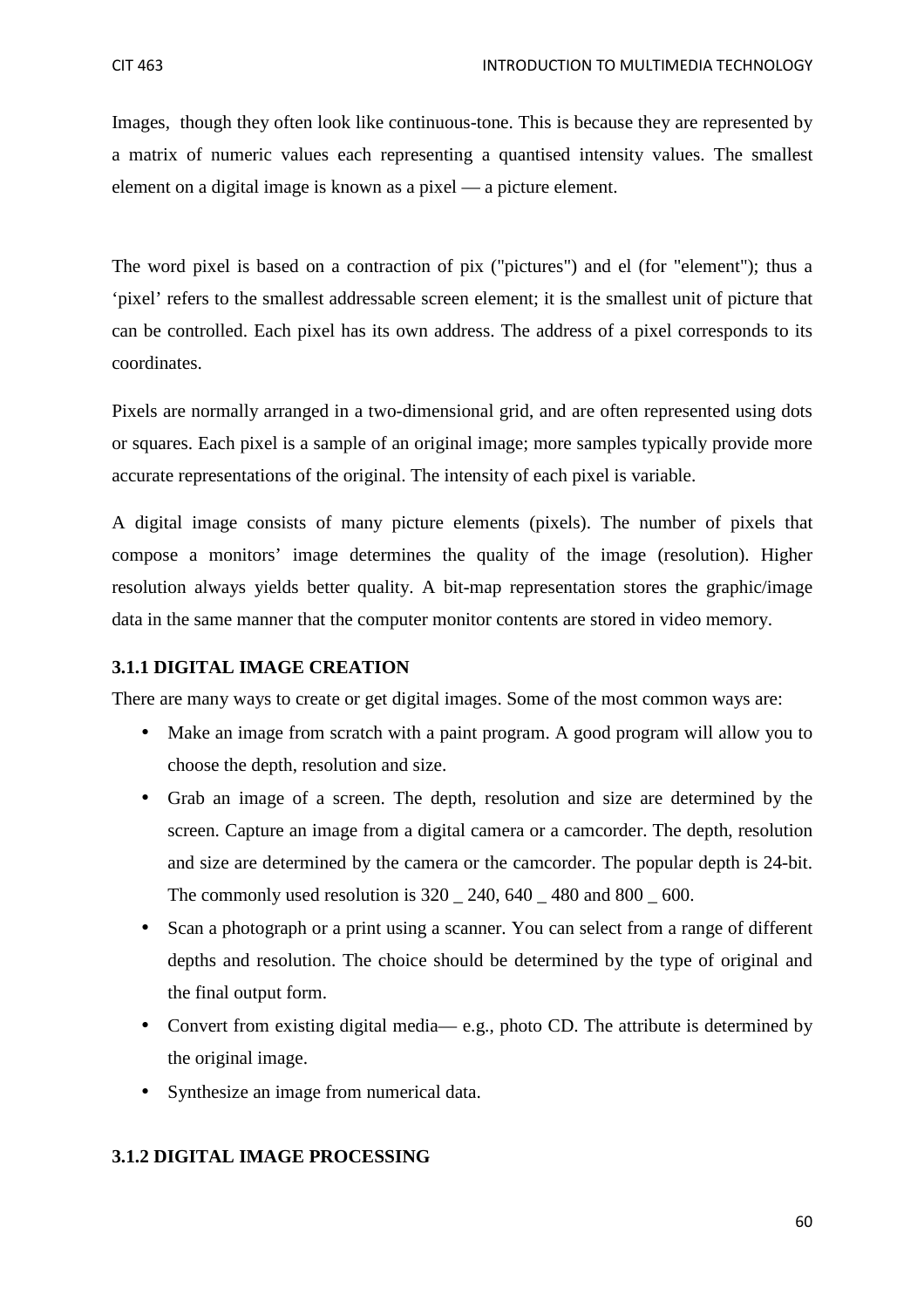Digital Image Processing is very large area but it contains the following sub-areas:

- *Image analysis* is concerned with techniques for extracting descriptions from images that are necessary for higher-level scene analysis methods.
- *Image recognition* is concerned with the techniques for recovering information about objects in the image. A sub-area is character recognition.
- *Image enhancement* is concerned with the technique to improve the image and to correct some defects, such as, colour and tonal adjustment, transformations, e.g., scale, rotate, Special effects, e.g., texture, stylize, blur, and sharpen etc

## **SELF ASSESSMENT EXERCISE**

Explain some of the ways to create a Digital Image

**\_\_\_\_\_\_\_\_\_\_\_\_\_\_\_\_\_\_\_\_\_\_\_\_\_\_\_\_\_\_\_\_\_\_\_\_\_\_\_\_\_\_\_\_\_\_\_\_\_\_\_\_\_\_\_\_\_\_** 

**\_\_\_\_\_\_\_\_\_\_\_\_\_\_\_\_\_\_\_\_\_\_\_\_\_\_\_\_\_\_\_\_\_\_\_\_\_\_\_\_\_\_\_\_\_\_\_\_\_\_\_\_\_\_\_\_\_\_** 

**\_\_\_\_\_\_\_\_\_\_\_\_\_\_\_\_\_\_\_\_\_\_\_\_\_\_\_\_\_\_\_\_\_\_\_\_\_\_\_\_\_\_\_\_\_\_\_\_\_\_\_\_\_\_\_\_\_\_** 

## **4.0 CONCLUSION**

In this unit you have learnt that Images stored and processed by computers, displayed on computer screens, are called digital Images. You should also have learnt about the different ways to create and process digital images.

## **5.0 SUMMARY**

We highlighted the difference between an image and a digital image, the ways to create digital images and the different areas in processing.

## **6.0 TUTOR MARKED ASSIGNMENT**

- 1).List and explain the different areas of digital image processing
- 2).List at least 4 ways to create a digital image
- 3). Identify the key feature of a digital image.

## **7.0 REFERENCES/FURTHER READINGS**

Gonzalez, Rafael, C; Woods, Richard E (2008). *Digital Image Processing, 3rd Edition*. Pearson Prentice Hall. pp. 577. ISBN 013168728.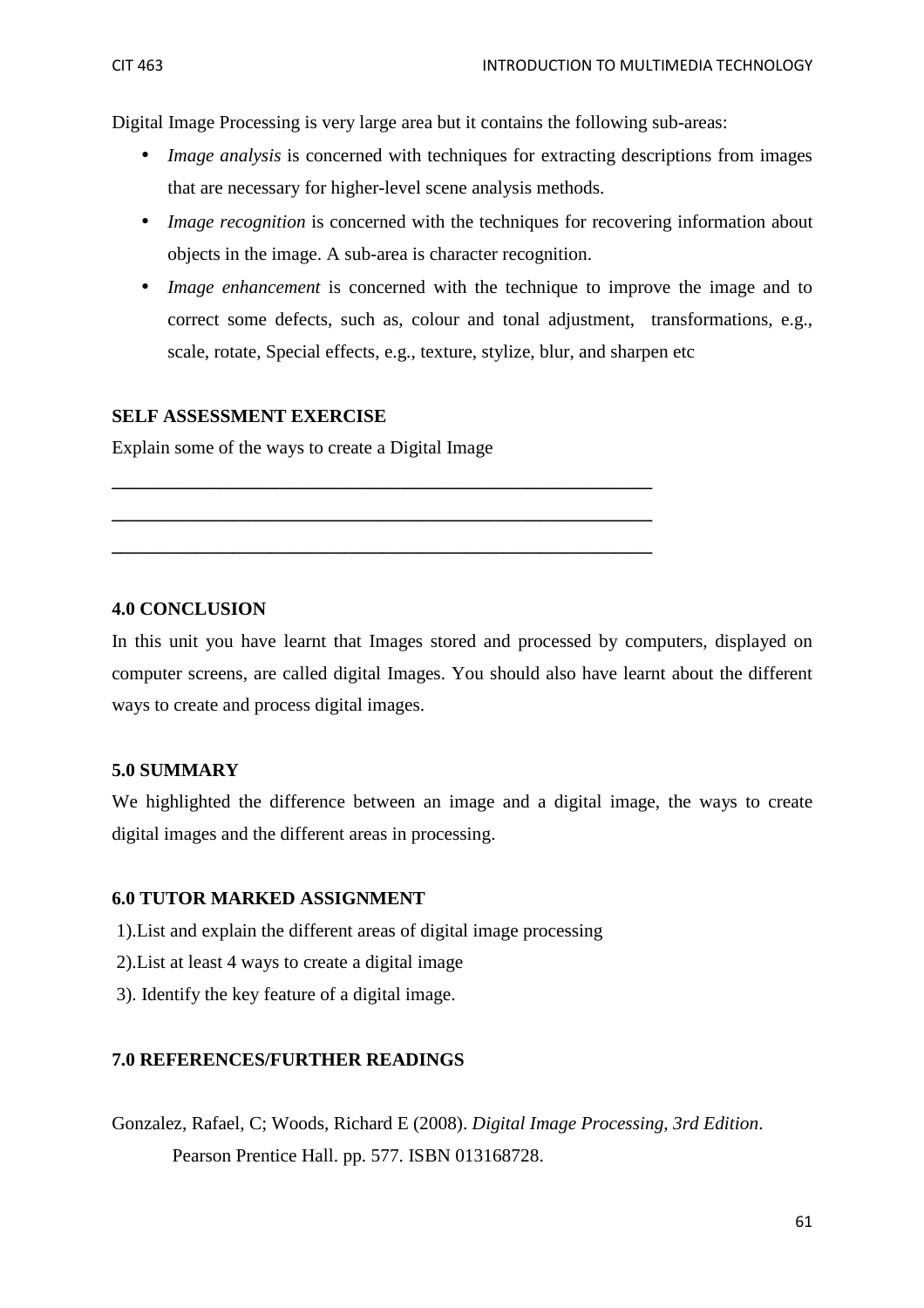Jähne, Bernd (1993). Spatio-temporal image processing, Theory and Scientific Applications. Springer Verlag. pp. 208. ISBN 3540574182

## **UNIT 4 COLOUR**

## **CONTENTS**

- 1.0 Introduction
- 2.0 Objectives
- 3.0 Main Content
- 3.1 Basics of Colour
- 3.2 Colour Representation
- 3.3 Benefits and Challenges of using colour
- 4.0 Conclusion
- 5.0 Summary
- 6.0 Tutor Marked Assignment
- 7.0 References/Further Readings

## **1.0 INTRODUCTION**

In this unit we will be learning about the basics of colour. We would also bring to light the benefits and challenges of using colour as well as the guidelines for using colours. Hope you will be able to grasp the key points.

## **2.0 OBJECTIVES**

What you would study in this unit, would enable you to:

- Explain the basics of Colours
- Discover the science of Colours
- Discuss the benefits and challenges of using Colour

## **3.1 BASICS OF COLOR**

Colour is a vital component of multimedia. Colour management is both a subjective and a technical exercise, because:

- Colour is a physical property of light
- Colour perception is a human physiological activity.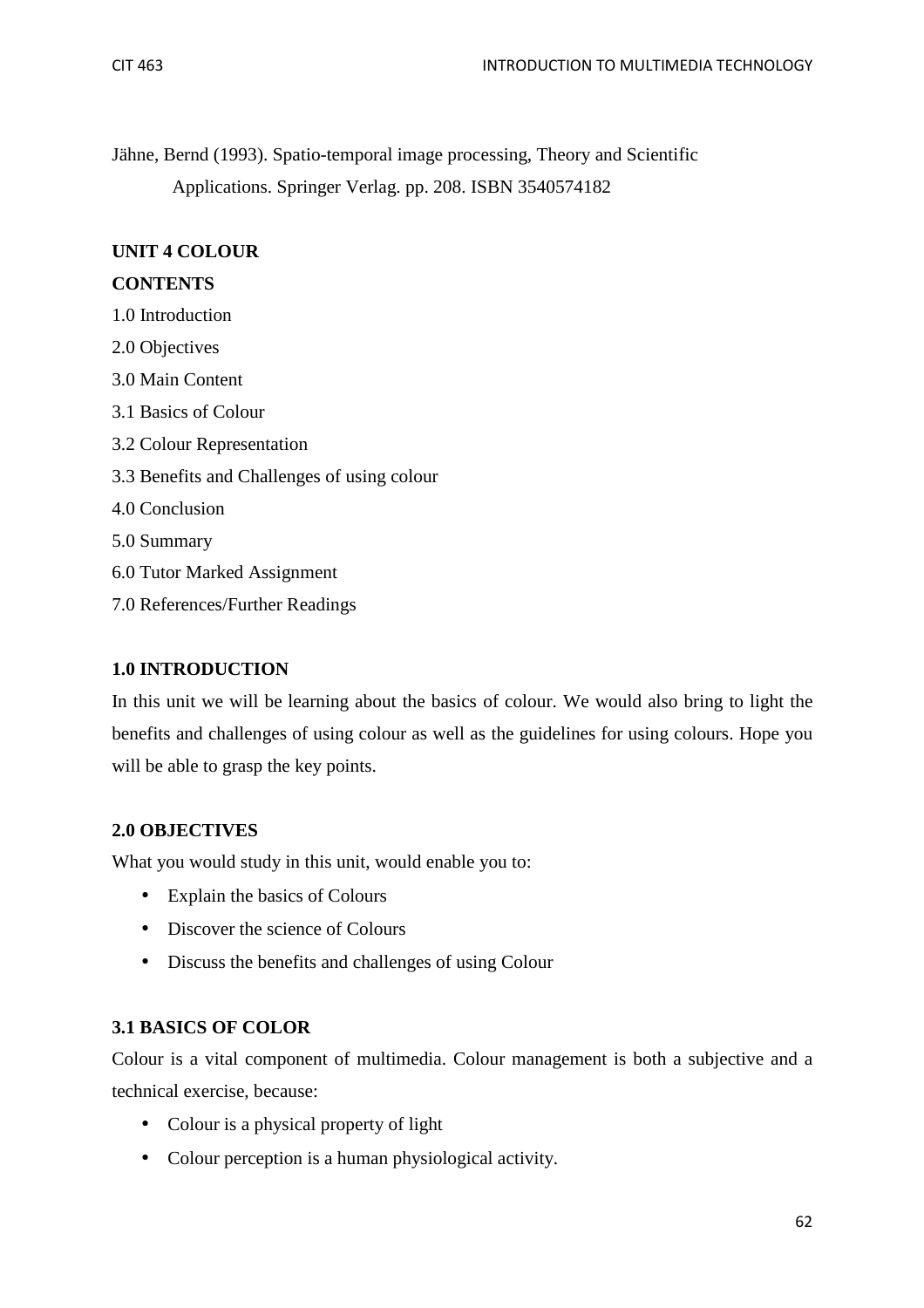- Choosing a right colour or colour combination involves many trials and aesthetic judgement.
- Colour is the frequency/wave-length of a light wave within the narrow band of the electromagnetic spectrum (380 – 760nm) to which the human eye responds.

Colour is the visual perceptual property corresponding in humans to the categories called red, green, blue and others. Colour derives from the *spectrum* of light (distribution of light energy versus wavelength) interacting in the eye with the spectral sensitivities of the light receptors. Colour categories and physical specifications of colour are also associated with objects, materials, light sources, etc., based on their physical properties such as light absorption, reflection, or emission spectra. By defining a colour space, colours can be identified numerically by their coordinates.

Because perception of colour stems from the varying sensitivity of different types of cone cells in the retina to different parts of the spectrum, colours may be defined and quantified by the degree to which they stimulate these cells. These physical or physiological quantifications of colour, however, do not fully explain the psychophysical perception of colour appearance.

The science of colour is sometimes called *chromatics*. It includes the perception of colour by the human eye and brain, the origin of colour in materials, colour theory in art, and the physics of electromagnetic radiation in the visible range (that is, what we commonly refer to simply as light).

Colour space can be used as a model to identify colours numerically; for example, a colour can be specified by their unique RGB and HSV values.

## **3.2 BENEFITS AND CHALLENGES OF USING COLOUR**

#### **Benefits:**

Colour is important for effective display and hardware design because it makes the screen layout attractive; may reduce user's interpretation errors; emphasize logical organisation of the information; and is very efficient at drawing the user's attention to a given part of the screen.

#### **Challenges:**

However, Colour is difficult to use correctly. The environment affects human colour perception e.g. lighting conditions may change the colours seen to less effective ones in display terms. Annoying after-images may be produced if a block of saturated colour is on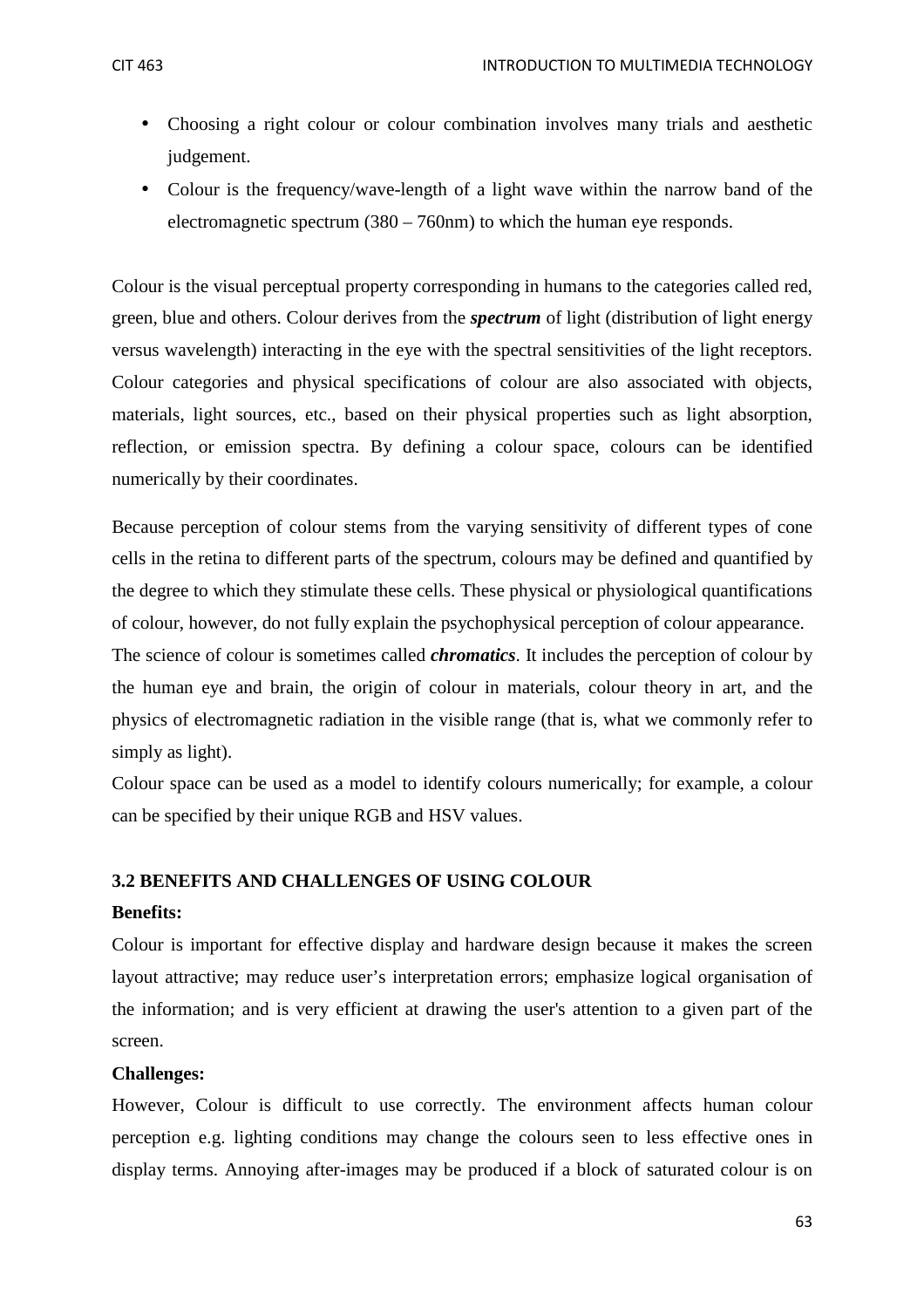display for a period of time. In addition, colour 'blindness' may significantly alter the appearance of a display for those affected by it, e.g. approximately 6% of men have difficulty distinguishing between shades of red and green.

## **4.0 CONCLUSION**

In this unit, we discovered that Colour is a vital component of multimedia. Management of colour is both a subjective and technical exercise. Colour is a frequency of a light wave within the narrow band of the electromagnetic spectrum to which the human eye responds.

Colour is important for effective display and hardware design because it makes the screen layout attractive; may reduce user's interpretation errors; emphasize logical organisation of the information; and is very efficient at drawing the user's attention to a given part of the screen.

## **5.0 SUMMARY**

This unit highlighted the rudiments of colour in multimedia. The benefits and challenges of using colour as well as the guidelines for using colour were equally presented. We hope you enjoyed your studies.

## **6.0 TUTOR MARKED ASSIGNMENT**

1) ·Give a concise explanation on the basics of Colour

**\_\_\_\_\_\_\_\_\_\_\_\_\_\_\_\_\_\_\_\_\_\_\_\_\_\_\_\_\_\_\_\_\_\_\_\_\_\_\_\_\_\_** 

**\_\_\_\_\_\_\_\_\_\_\_\_\_\_\_\_\_\_\_\_\_\_\_\_\_\_\_\_\_\_\_\_\_\_\_\_\_\_\_\_\_\_\_\_\_\_\_\_\_\_\_\_\_\_\_\_\_\_** 

**\_\_\_\_\_\_\_\_\_\_\_\_\_\_\_\_\_\_\_\_\_\_\_\_\_\_\_\_\_\_\_\_\_\_\_\_\_\_\_\_\_\_\_\_\_\_\_\_\_\_\_\_\_\_\_\_\_\_** 

**\_\_\_\_\_\_\_\_\_\_\_\_\_\_\_\_\_\_\_\_\_\_\_\_\_\_\_\_\_\_\_\_\_\_\_\_\_\_\_\_\_\_\_\_\_\_\_\_\_\_\_\_\_\_\_\_\_\_** 

- 2).Explain the concept of "Chromatics"
- 3).Describe the benefits of using colour
- 4). State the challenges of using colour.

## **SELF ASSESSMENT EXERCISE**

Explain the term Chromatics?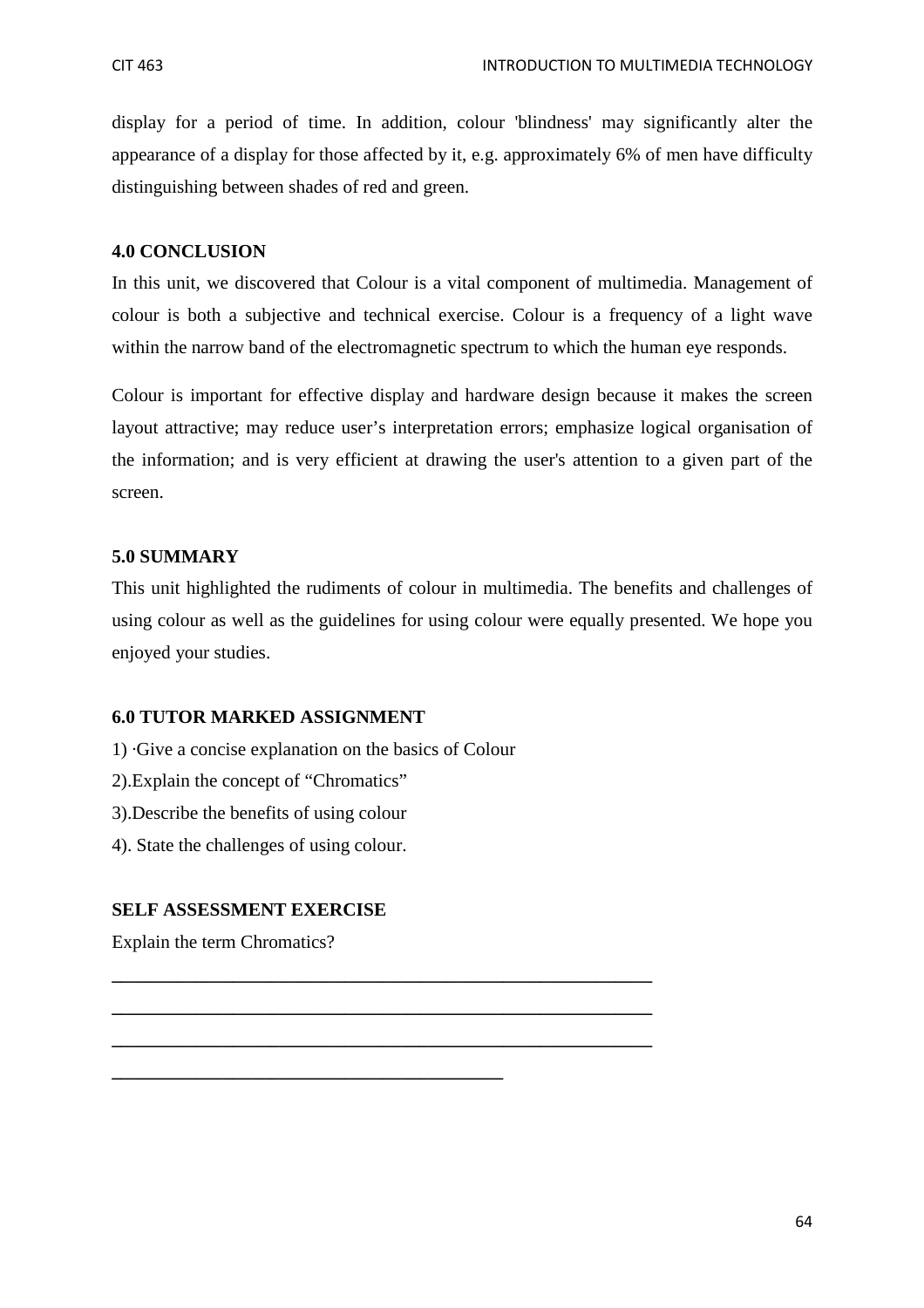#### **7.0 REFERENCES/FURTHER READINGS**

Buford. J.F.K, (1994). Multimedia Systems, ACM Press, (ISBN 0-201-53258-1).

Fluckiger. (1994). Understanding Networked Multimedia, Prentice Hall.

Boyle. (1998).Design for Multimedia Learning, Prentice Hall, (ISBN 0-13-242155-8)

Agnew, P.W. and. Kellerman, A.S (1996). Distributed Multimedia: Technologies, Applications, and Opportunities in theDigital Information Industry (1st Edition) Addison Wesley.

Sloane, (2002). Multimedia Communication, McGraw Hill. (ISBN 0-077092228)

- Murray J.D. and Van Ryper, W (1996). Encyclopaedia of Graphics File Formats, Second Edition, O'Reilly & Associates.
- Vaughan, Tay, (1998), Multimedia: Making It Work (first edition) Osborne/McGraw-Hill, Berkeley, pg. 3.
- Shuman, J. G (2002). Multimedia Elements. *Multimedia in Action.* Vikas Publishing House Pvt Ltd.
- Watkinson, (2004). The Art of Digital Audio, -Heinmann. Synthesizer Basics, GPI Publications.
- Brook and Wynne, Hodder and Stoughton (2001).Signal Processing: Principles and Applications.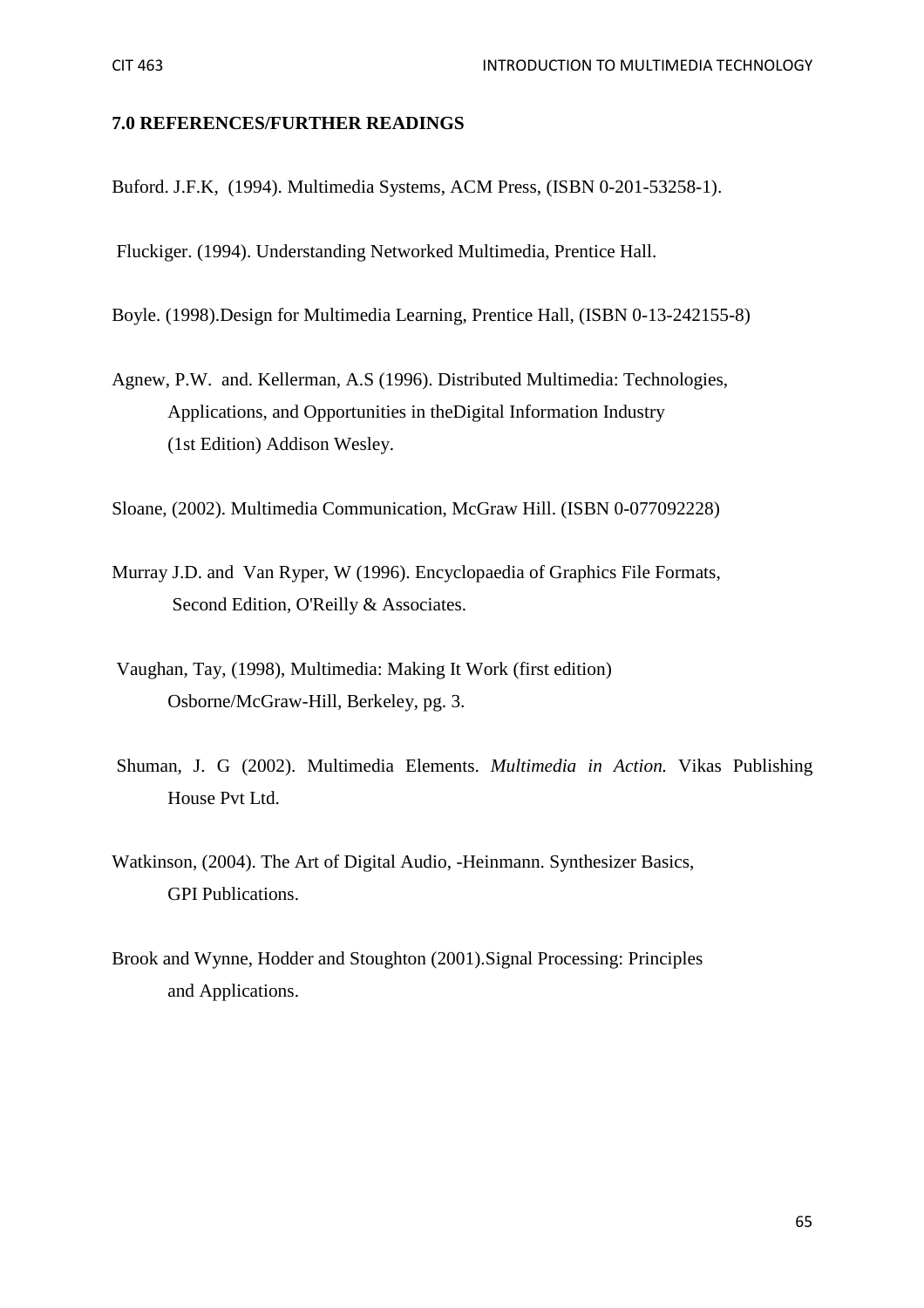## **MODULE 3 MULTIMEDIA SYSTEMS TECHNOLOGY**

Unit 1Multimedia Compression Unit 2 Authoring System

Unit 2 Multimedia Communications

Unit 3 ATM

## **UNIT 1 MULTIMEDIA COMPRESSION**

## **CONTENTS**

- 1.0 Introduction
- 2.0 Objectives
- 3.0 Main Content
- 3.1 Multimedia Compression
- 3.2 Categories of Multimedia Compression
- 3.2.1 Lossy Compression
- 3.2.2 Lossless Compression
- 3.3 Lossy versus Lossless Compression
- 3.4 Principles of Video Compression
- 3.5 Application of Multimedia Compression
- 4.0 Conclusion
- 5.0 Summary
- 6.0 Tutor Marked Assignment
- 7.0 References/Further Readings

## **1.0 INTRODUCTION**

Multimedia compression is a broad term that refers to the compression of any type of multimedia (i.e. combination of media and content forms), most notably graphics, audio, and video. In this unit, we shall treat the concepts of Multimedia Compression. We shall consider the different categories of compression and the similarities between them.

## **2.0 OBJECTIVES**

At the end of this unit, you should be able to:

- Describe the concept of Multimedia Compression
- Explain the differences in the different categories of Multimedia Compression
- Discuss the principle of video compression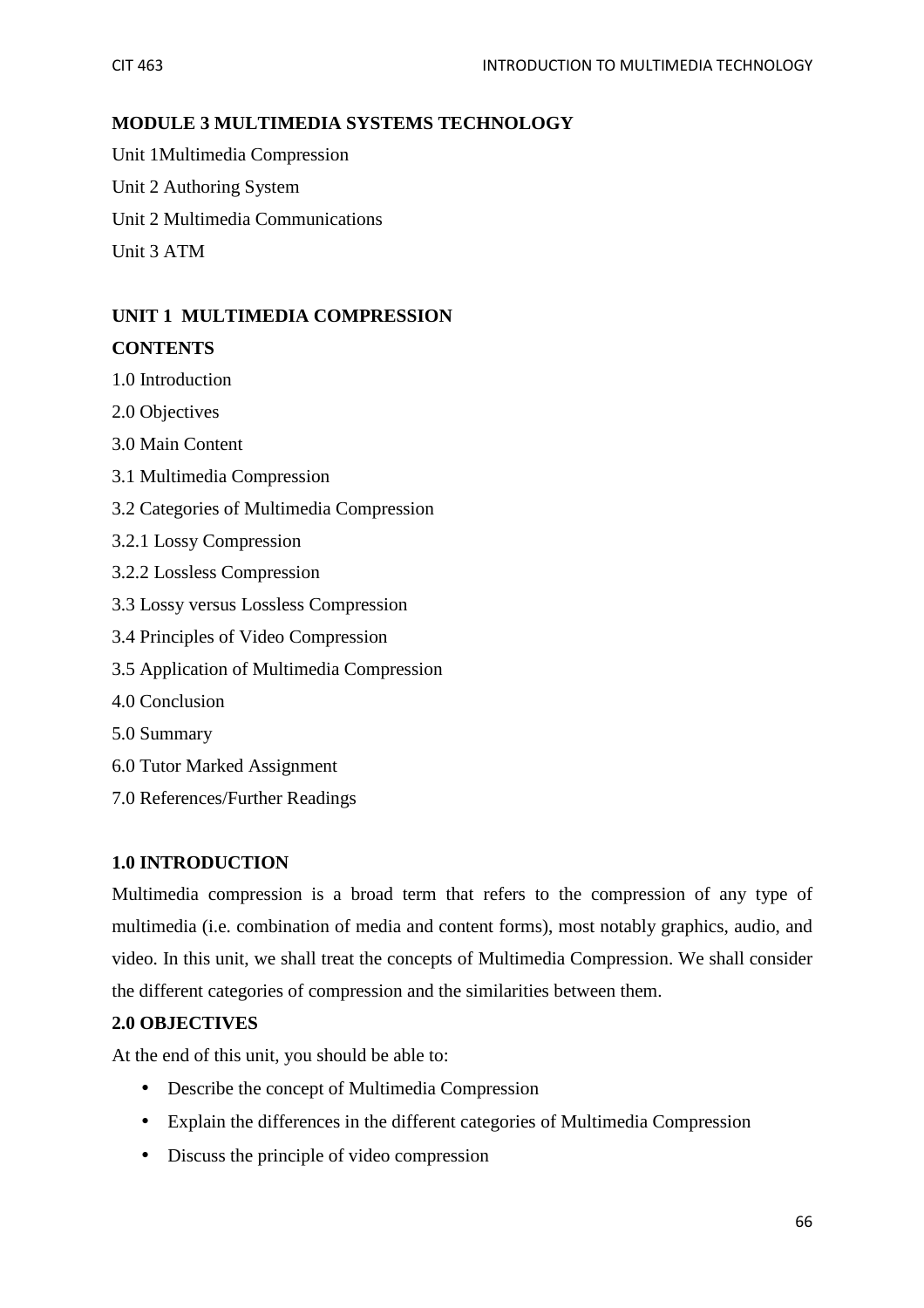## **3.0 MAIN CONTENT 3.1 MULTIMEDIA COMPRESSION**

Multimedia compression is a broad term that refers to the compression of any type of multimedia (i.e. combination of media and content forms), most notably graphics, audio, and video. Multimedia actually derives from data sampled by a device such as a camera or a microphone. Such data contains large amounts of random noise, thus, traditional lossless compression algorithms tend to do a poor job compressing multimedia. Multimedia compression algorithms, traditionally known as codecs, work in a lossy fashion and the entire process is known as transform coding.

The term Transform coding is a technique for compressing signals such as audio signals (1- D) or images (2-D). In transform coding, a frequency transform or other basic transformation is applied before entropy coding. The inverse transformation is applied after decoding. This has a considerable benefit since it produces coefficients that have a statistically significant distribution which can be modelled and compressed more easily.

## **3.2 CATEGORIES OF MULTIMEDIA COMPRESSION**

Multimedia compression can be broadly classified as Lossless and Lossy compression.

## **3.2.1 LOSSY COMPRESSION**

In information technology, "lossy" compression is a data encoding method which discards some of the data, in order to achieve its goal, with the result that decompressing the data yields content that is different from the original, though similar enough to be useful in some way.

Lossy compression is most commonly used to compress multimedia data (audio, video, still images), especially in applications such as streaming media and internet telephony. Lossy compression formats suffer from generation loss: repeatedly compressing and decompressing the file will cause it to progressively lose quality. Information theoretical foundations for lossy data compression are provided by rate distortion theory.

There are two basic lossy compression schemes: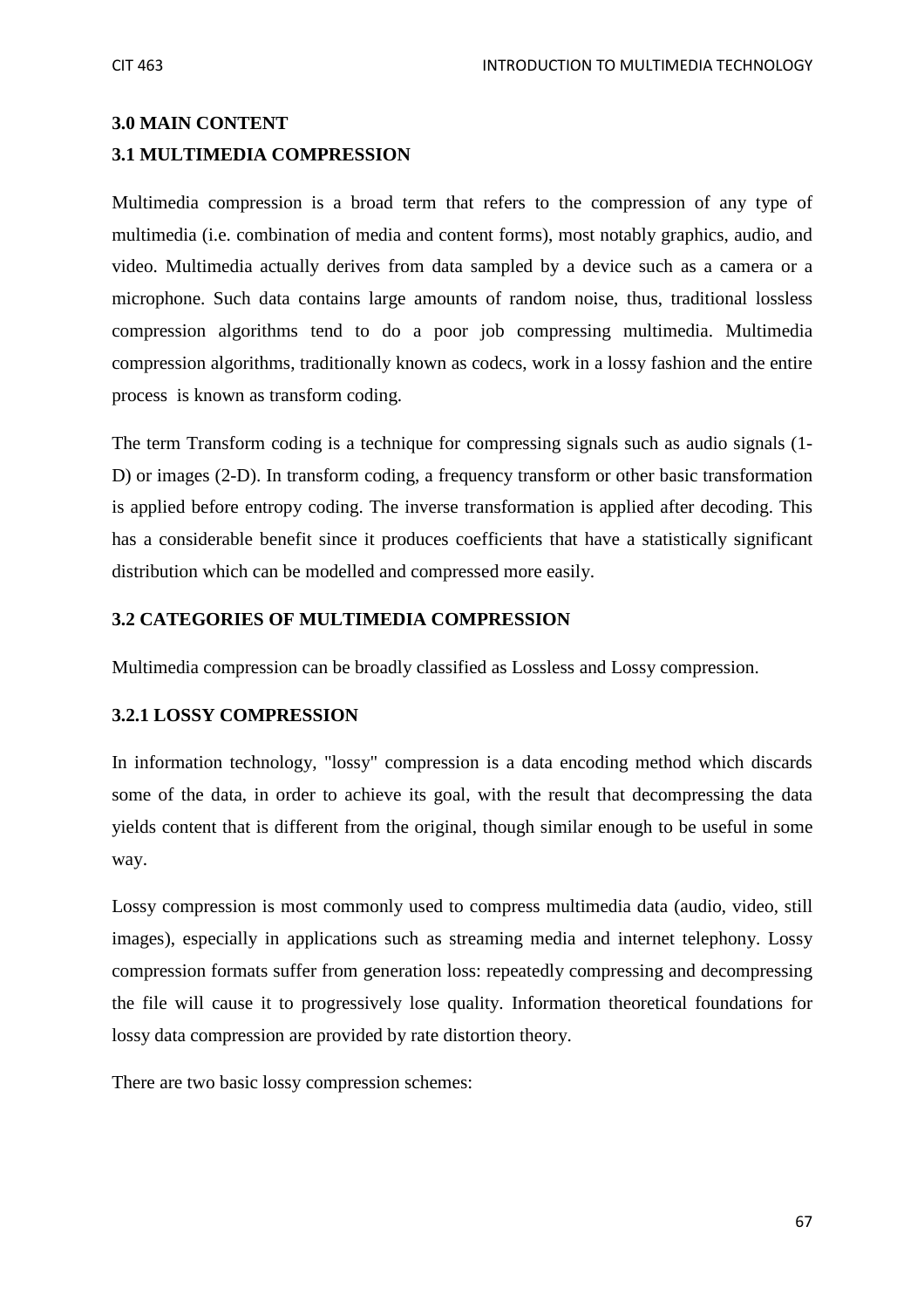- In lossy transform codecs, samples of picture or sound are taken, chopped into small segments, transformed into a new basis space, and quantized. The resulting quantized values are then entropy coded.
- In lossy predictive codecs, previous and/or subsequent decoded data is used to predict the current sound sample or image frame. The error between the predicted data and the real data, together with any extra information needed to reproduce the prediction, is then quantized and coded.

In some systems, the two techniques are combined, with transform codecs being used to compress the error signals generated by the predictive stage.

#### **3.2.2 LOSSLESS COMPRESSION**

Lossless compression is a compression technique that does not lose any data in the compression process. This compression "packs data" into a smaller file size by using a kind of internal shorthand to signify redundant data. If an original file is 1.5MB, lossless compression can reduce it to about half that size, depending on the type of file being compressed. This makes lossless compression convenient for transferring files across the Internet, as smaller files transfer faster.

Lossless compression is also handy for storing files as they take up less room. The zip convention, used in programs like WinZip, uses lossless compression. For this reason zip software is popular for compressing program and data files. That's because when these files are decompressed, all bytes must be present to ensure their integrity. If bytes are missing from a program, it won't run. If bytes are missing from a data file, it will be incomplete and garbled. GIF image files also use lossless compression.

Lossless compression has advantages and disadvantages. The advantage is that the compressed file will decompress to an exact duplicate of the original file, mirroring its quality. The disadvantage is that the compression ratio is not all that high, precisely because no data is lost are missing from a program, it won't run. If bytes are missing from a data file, it will be incomplete and garbled. GIF image files also use lossless compression.

## **3.3 LOSSY VERSUS LOSSLESS COMPRESSION**

Lossless and lossy compressions have become part of our every day vocabulary largely due to the popularity of MP3 music files. A standard sound file in WAV format, converted to an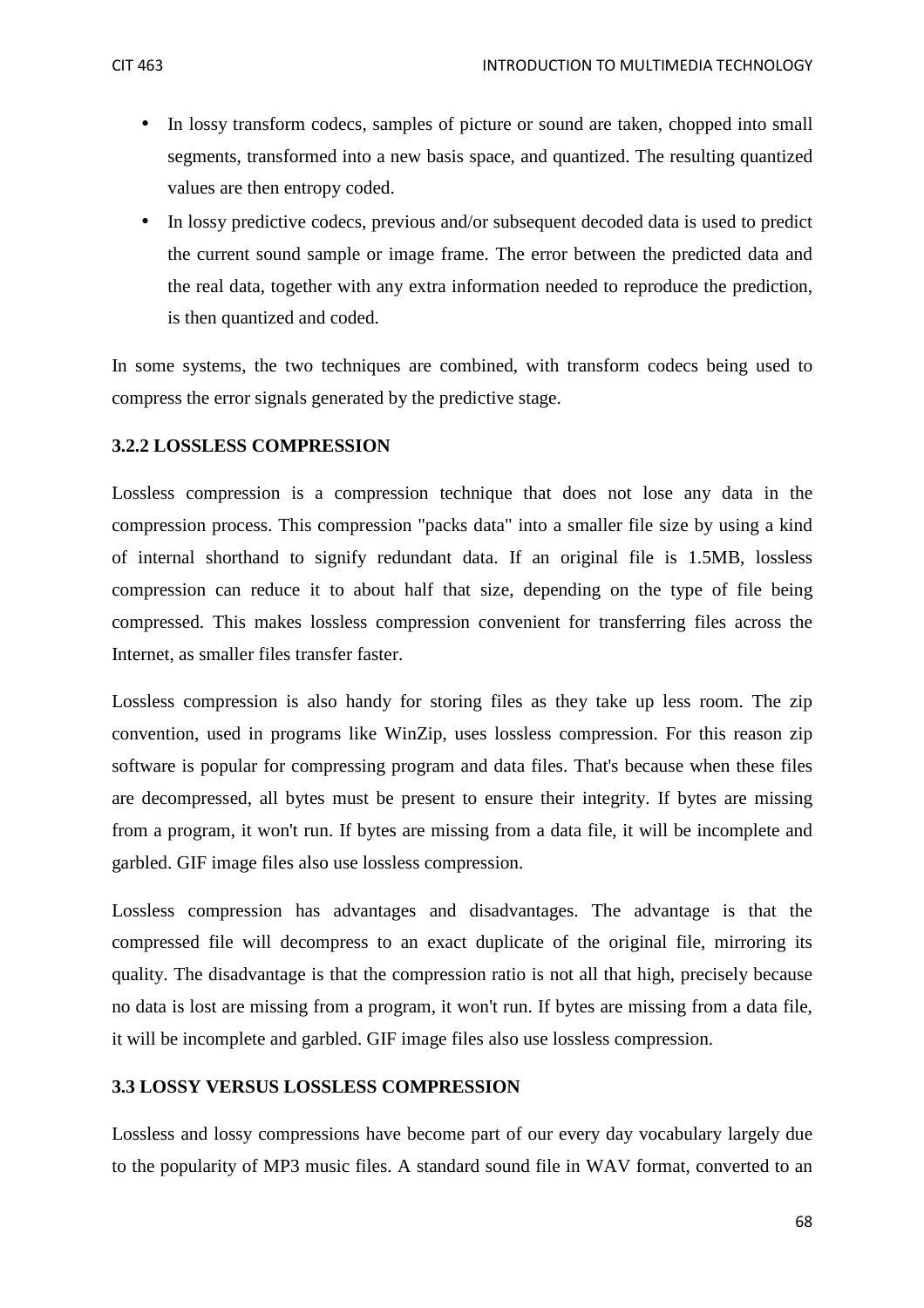MP3 file will lose much data as MP3 employs a lossy, high-compression algorithm that tosses much of the data out. This makes the resulting file much smaller so that several dozen MP3 files can fit, for example, on a single compact disk, verses a handful of WAV files. However the sound quality of the MP3 file will be slightly lower than the original WAV.

The advantage of lossy methods over lossless methods is that in some cases a lossy method can produce a much smaller compressed file than any lossless method, while still meeting the requirements of the application.

Lossy methods are most often used for compressing sound, images or videos. This is because these types of data are intended for human interpretation where the mind can easily "fill in the blanks" or see past very minor errors or inconsistencies – ideally lossy compression is transparent (imperceptible), which can be verified via an ABX test.

## **3.4 PRINCIPLES OF VIDEO COMPRESSION**



(a) Original image







A diagram of a video compression

The principle of still image compression is very similar to that of video compression. In principle, one way to compress video source is to apply any of the common algorithms such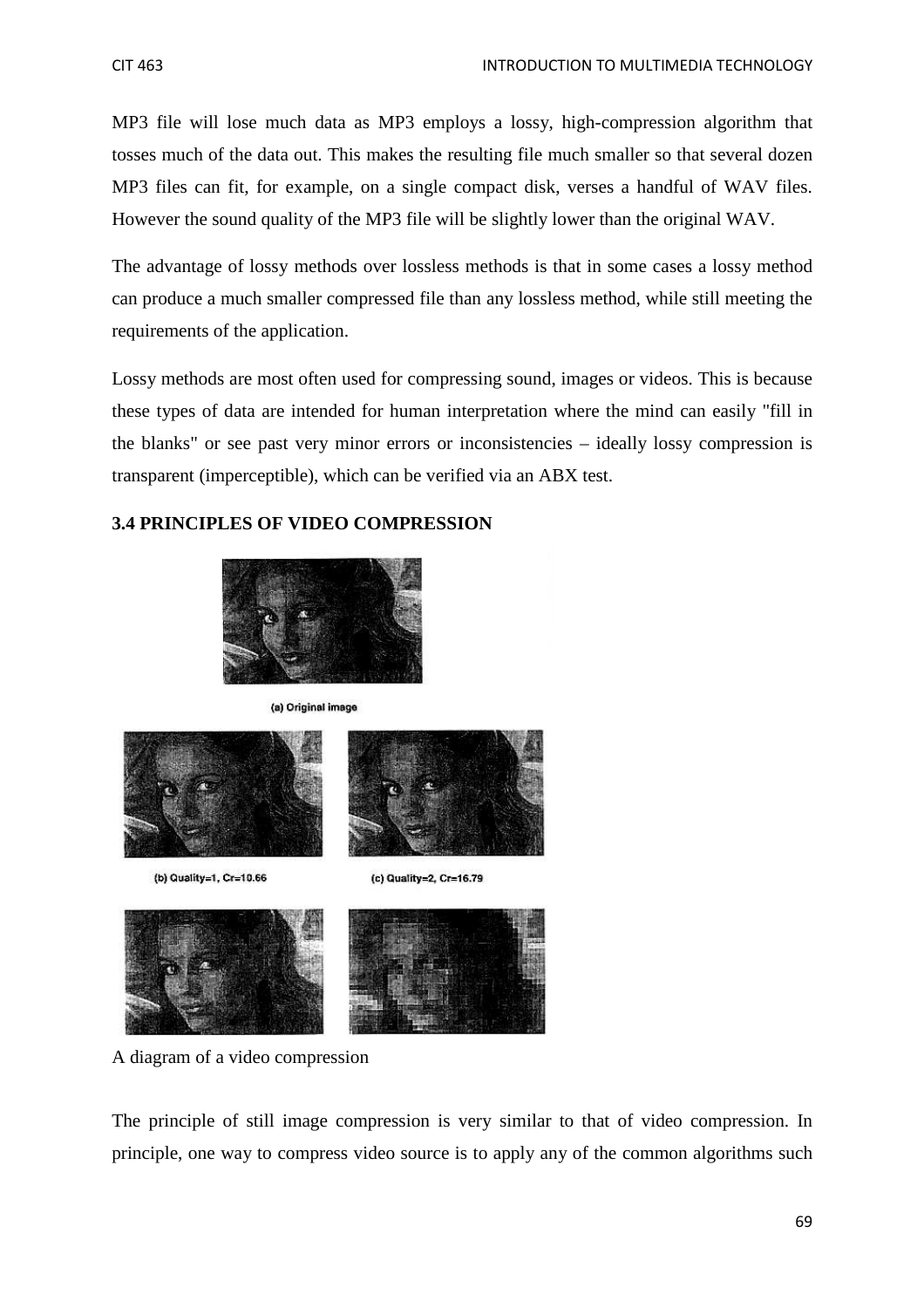as JPEG algorithm independently to each frame that makes up a video. This approach is also known as moving JPEG or MPEG. For now typical compression ratios of about 29:1 obtained with JPEG are not large enough to produce the compression ratio needed for multimedia applications.

In practice, in addition to the spatial redundancy present in each frame considerable redundancy is often present between a set of frame since only a small portion of each frame is involved with any motion that is taking place. For an example, consider the movement of a person's lip or eye in a video telephony application.

## **3.5 APPLICATION OF MULTIMEDIA COMPRESSION**

Video (and audio) need to be compressed in practice for the following reasons:

1. Uncompressed video (and audio) data are huge. In HDTV, the bit rate easily exceeds 1 Gbps and this poses a big problem for storage and network communications. As can be seen, restriction in data rate means that the original signal must be compressed. It is really impressive to note that the intent is to deliver very high quality video to the end user, with as few visible artefacts as possible.

**2.** Lossy methods have to be employed since the *compression ratio* of lossless methods is not high enough for image and video compression, especially when distribution of pixel values is relatively flat. The following compression types are commonly used in Video compression:

· Spatial Redundancy Removal - Intraframe coding (JPEG)

· Spatial and Temporal Redundancy Removal - Intraframe and Interframe coding (H.261, MPEG).

## **4.0 CONCLUSION**

Multimedia compression can be broadly classified as Lossless and Lossy compression. In information technology, "lossy" compression is a data encoding method which discards some of the data, in order to achieve its goal, with the result that decompressing the data yields content that is different from the original, though similar enough to be useful in some way while Lossless compression is a compression technique that does not lose any data in the compression process.

#### **SELF ASSESSMENT EXERCISE**

Discuss the advantage of a lossy method over the lossless method of compression.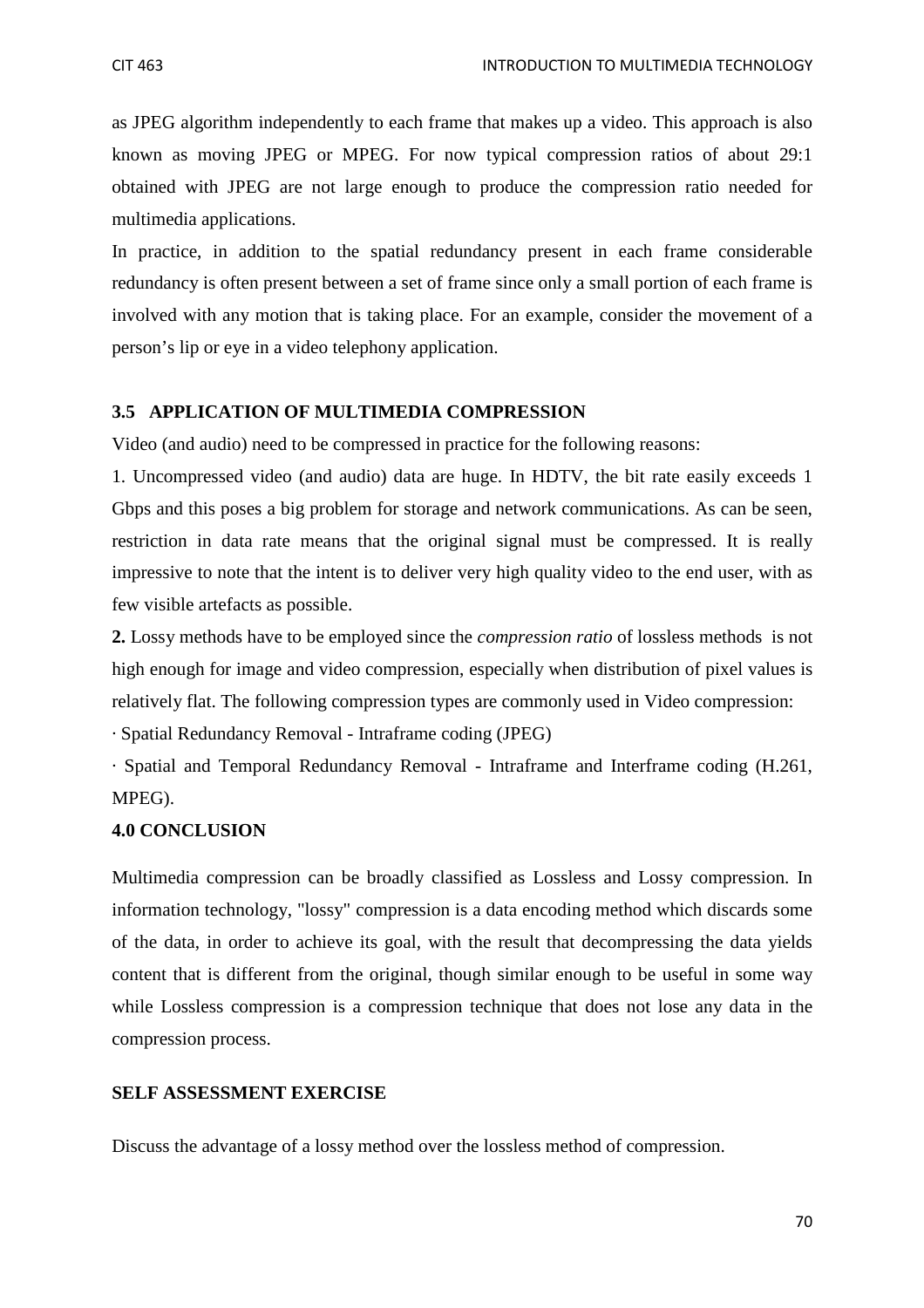## **5.0 SUMMARY**

In this unit you have learnt about Multimedia Compression and its features. You have also learnt that there different applications of multimedia compression.

## **6.0 TUTOR MARKED ASSIGNMENT**

1) What are the comparative features between the two categories of Multimedia Compression?

- 2) Explain the application of multimedia Compression.
- 3) What do you understand by the principle of Video Compression?

#### **7.0 REFERENCES/FURTHER READINGS**

- B. Furht, S. W. Smoliar, H-J, (1996) "Video and Image Processing in Multimedia Systems", Kluwer Academic Pub,
- Chellis, James et.al (1997) MSCE: Networking Essentials Study Guide Sybex Network Press, San Francisco
- Ifeachor, E. C., and Jervis, B. W.,( 2002) *Digital Signal Processing: A Practical Approach* (Harlow, England: Pearson Education Limited)
- Rabiner, L.R., and Gold, B., (1975): *Theory and Application of Digital Signal Processing* (Englewood Cliffs, New Jersey: Prentice-Hall, Inc.)

Watkinson, John, (1994): *The Art of Digital Audio* (Oxford: Focal Press)

- Bosi, Marina, and Goldberg, Richard E., (2003)*Introduction to Digital Audio Coding and Standards* (Springer
- E. Larsen and R.M. Aarts (2004), Audio Bandwidth extension. Application of Psychoacoustics, Signal Processing and Loudspeaker Design., J. Wiley.
- Larsen E., Aarts R.M. (March 2002). "Reproducing low-pitched signals through small loudspeakers" (PDF). *J. Audio Eng. Soc.* **50** (3): 147–164. http://www.extra.research.philips.com/hera/people/aarts/papers/aar02n4.pdf.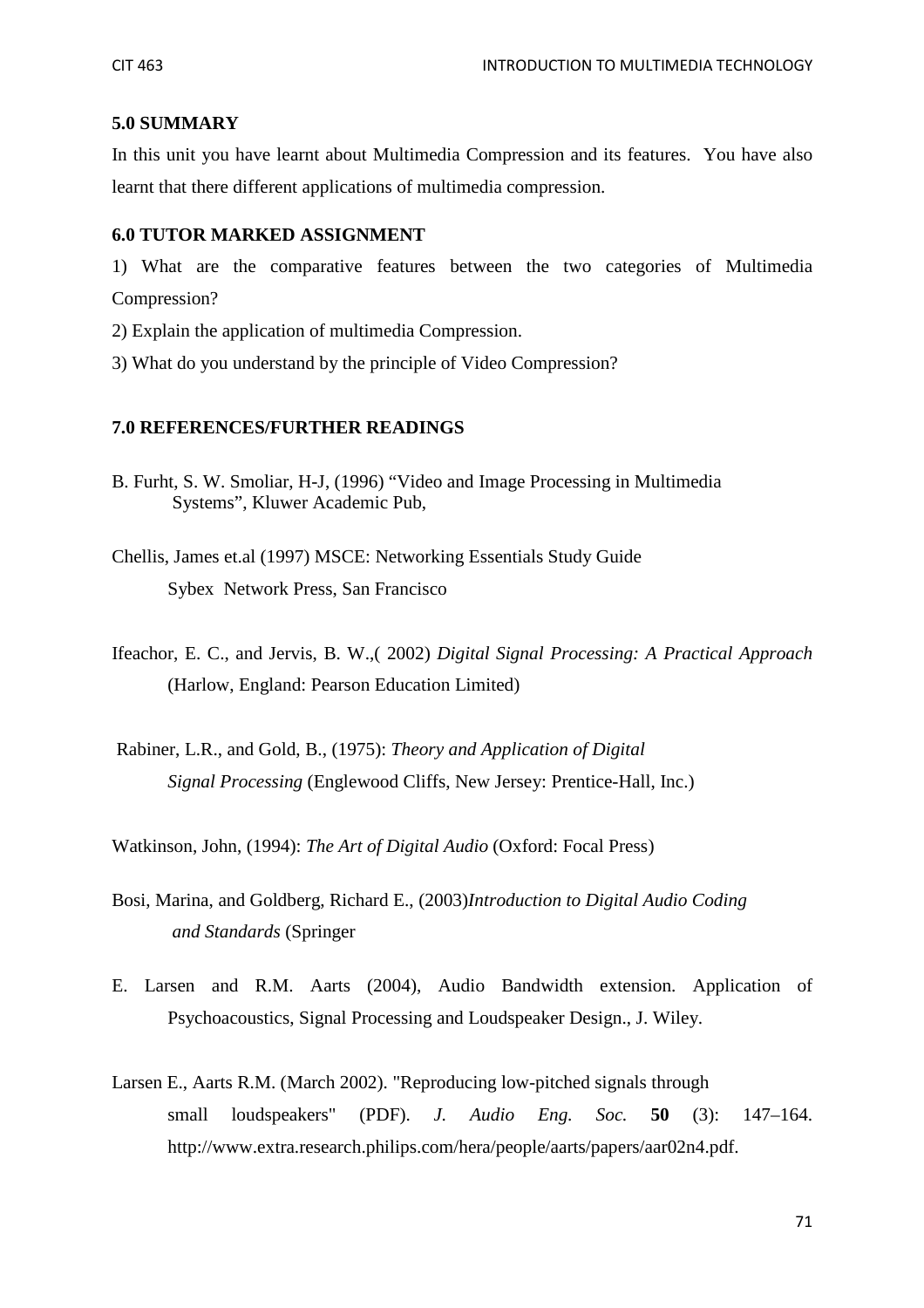Oohashi T., Kawai N, et.al (2006). "The Role of Biological System other than auditory air-conduction in the emergence of the hypersonic effect". *Brain Research* 1073: 339–347. doi:10.1016/j.brainres.2005.12.096. PMID 16458271

## **UNIT 2 AUTHORING SYSTEM**

## **CONTENTS**

- 1.0 Introduction
- 2.0 Objectives
- 3.0 Main Content
- 3.1 Authoring Systems
- 3.1.1Icon Based Authoring tool
- 3.1.2Card and Page Based Authoring tool
- 3.1.3 Author ware (Macintosh/Windows)
- 3.1.4 Time based Authoring tool
- 4.0 Conclusion
- 5.0 Summary
- 6.0 Tutor Marked Assignment
- 7.0 References/Further Readings

## **1.0 INTRODUCTION**

In this module, we will focus on the different media Systems technology. We will equally consider the authoring system and the different authoring tools.

## **2.0 OBJECTIVES**

What you will study in this unit, would enable you:

- Define the term Authoring System
- List the Authoring Tools
- Identify the key role of the authoring system in the multimedia technology.

## **3.0 MAIN CONTENT**

## **3.1 AUTHORING SYSTEM**

An Authoring System refers to a program which has pre-programmed elements for the development of interactive multimedia software titles. It generally takes about  $1/8<sup>th</sup>$  of the time to develop an interactive multimedia project, in an authoring system as opposed to programming it in compiled codes.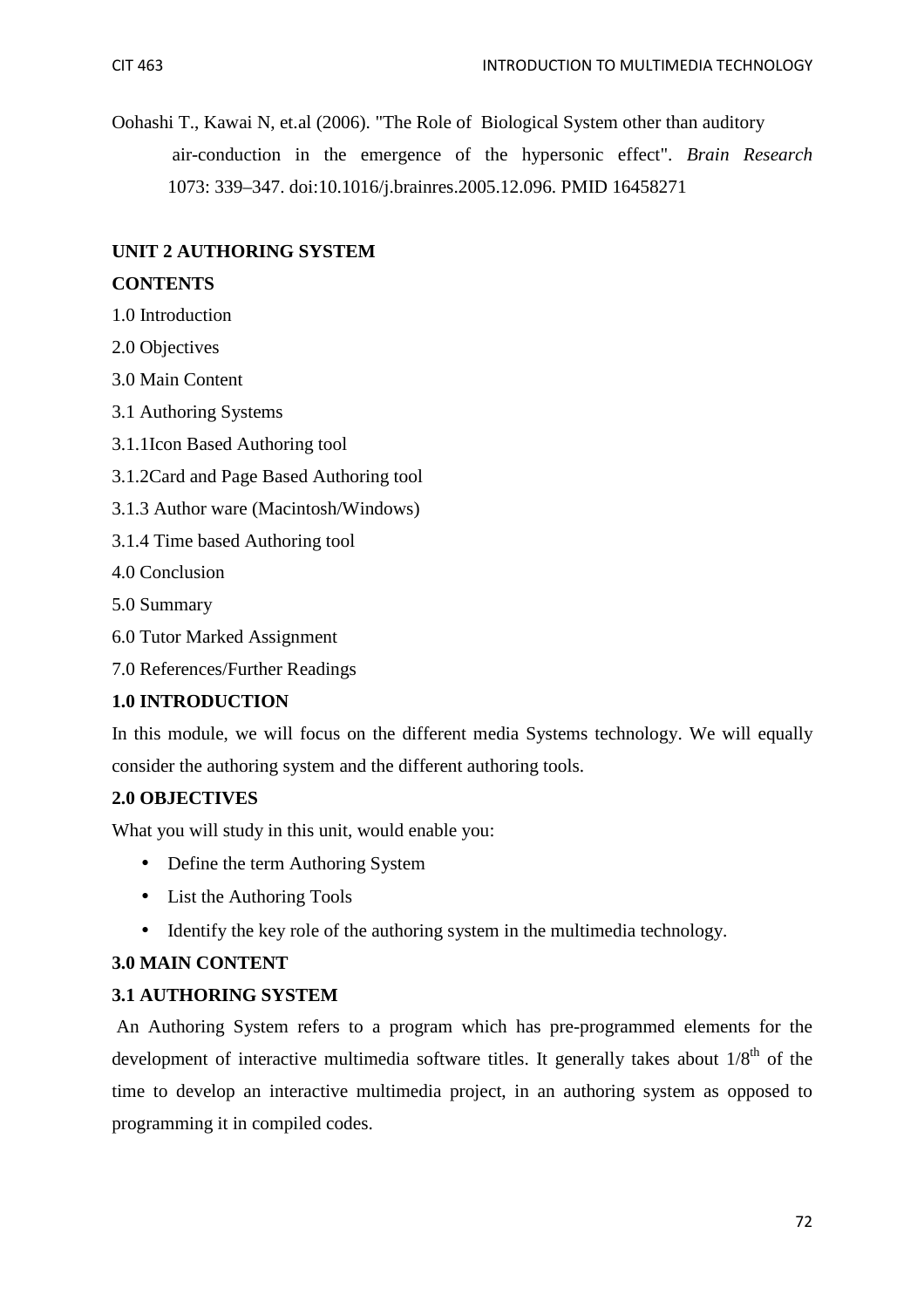Authoring systems vary widely in orientation, capabilities, and learning curve. There is no such thing as a completely point-and-click automated authoring system; some knowledge of heuristic thinking and algorithm design is necessary. Whether you realize it or not, authoring is actually just a speeded-up form of programming; you don't need to know the intricacies of a programming language, or worse, an API, but you do need to understand how programs work.

Authoring can be described as creating highly interactive applications in which the information can flow in both directions i.e., from application to user and from user to application. Multimedia authoring tools has helped in creating higher-quality audio and video applications with very little expertise.

Multimedia authoring tools can be evaluated by performing certain tests, which include the creation of non-interactive multimedia, computer-based training (CBT) applications, catalog creation and even authoring for the World Wide Web. The advantage of using object-oriented programming has been inculcated in the authoring products for example Everest Authoring System offers object instancing, while Media Verse and Oracle Media Objects allows one to add new methods and events to existing objects.

In order to create effective multimedia, one need tools that can handle a wide range of authoring tasks, including interactive title development, CBT, interactive catalogs /kiosks and web authoring. Authoring software provides an integrated environment for binding together the content and functions of your project. Authoring systems typically include the ability to create, edit, and import specific types of data; assemble raw data into a playback sequence or cue sheet; and provide a structured method or language for responding to user input. With multi-media authoring software, you can make.

- video productions
- **Animations**
- **Games**
- Demo disks and interactive guided tours
- **Presentations**
- $\blacksquare$  Interactive kiosk applications
- **I**nteractive training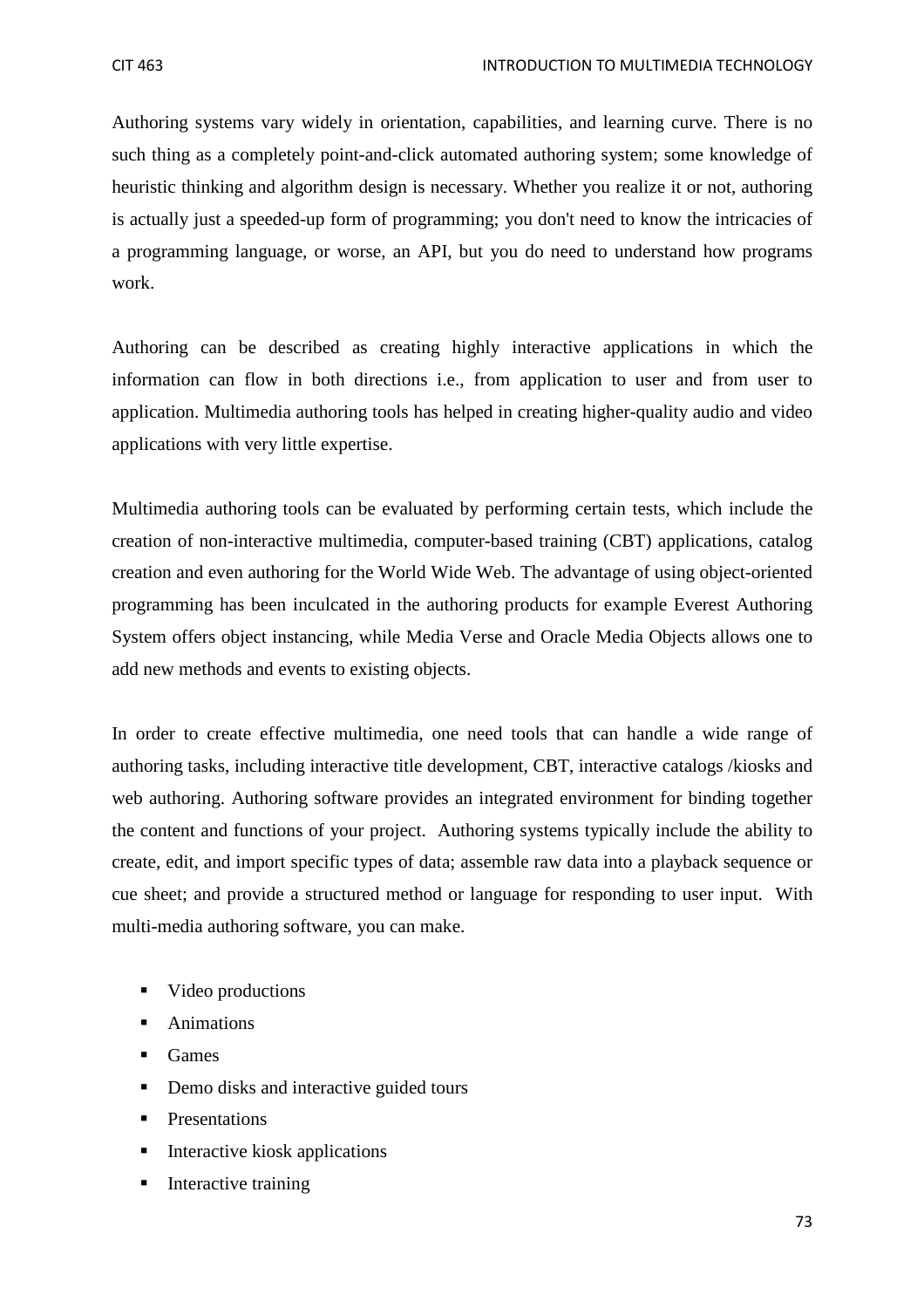Simulations, prototypes, and technical visualizations.

Multimedia authoring tools provide the important framework you need for organizing and editing the elements of your multimedia project, including graphics, sounds, animations, and video clips. Authoring tools are used for designing inter activity and user interface, for presenting your project on screen, and for assembling multimedia elements into a single, cohesive project.

Here are some authoring tools:

#### **3.1.1 ICON –BASED AUTHORING TOOL**

Icon Author is an authoring tool which requires the use of an icon-based flowchart for building an application. It maintains a strict separation between an application's structure and the actual content and still ships with a number of ancillary programs that helps to edit and manage content.

Icon-based Authoring tools are event-driven tools that provide a visual programming approach to organizing and presenting multimedia. First you build a structure or flow-chart of events, tasks, and decisions, by dragging appropriate icons from a library. These icons can include menu choices, graphics images, sounds, and computations. The flowchart graphically depicts the project's logic. When the structure is built, you can add your content: text, graphics, animation, sounds, and video movies. Then, to refine your project, you edit your logical structure by rearranging and fine-tuning the icons and their properties. This component is called Smart Object Editor.

The role of Smart Object editor has become central to the creation of Icon Author applications. Smart Object Editor assembles individual object such as imported pictures, sound files, video clips, animations, database links, text push buttons, tables and list boxes into coherent pages layouts. The appearance and behaviour of these objects can be controlled by changing the properties associated with each one.

#### **3.1.2 CARD-AND PAGE-BASED AUTHORING TOOLS**

Card-and page-based authoring tools` provide a simple and easily understood metaphor for organizing multimedia elements. Because graphic images typically form the backbone of a project, both as navigation menus and as content, many developers first arrange their images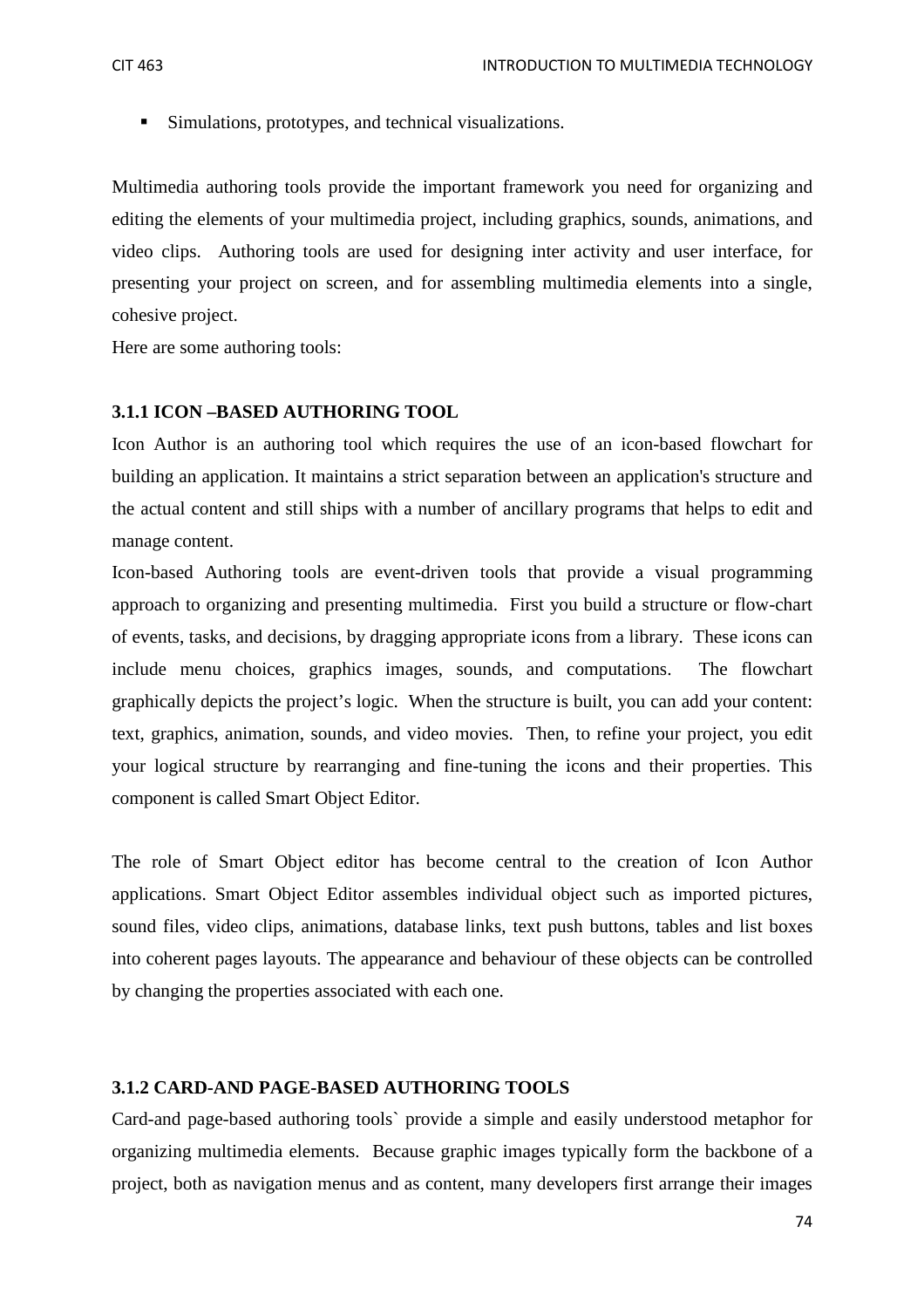into logical sequences or grouping similar to the chapters and pages of a book, or cards in a card catalog. Navigation routines become, then, simply directives to go to a page or card that contains appropriate images and text, and associated sounds, animations, and video clips.

Page-based authoring systems contain media objects: the objects are the buttons, text fields, graphic objects, backgrounds, pages or cards, and even the project itself. The characteristics of objects are defined by properties (highlighted, bold, red, hidden, active, locked, and so forth). Each object may contain programming script, usually a property of that object, that is activated when an event (such as a mouse click) related to that object occurs. Events cause messages to pass along the hierarchy of objects in your project; for example, a mouse-click message can be sent from a button to the background, to the page, and then to the project itself. As the message travels, it looks for handlers in the script of each object; if it finds a matching handler, the authoring system then executes the task specified by that handler.

Most page-based authoring systems provide a facility for linking objects to pages or cards (by automatically programming branching go-to statements for navigating by mouse clicks), but learning to write your own scripts and understanding the message-passing nature of these authoring tools is essential to making them perform well.

#### **3.1.3 AUTHORWARE (Macintosh/Windows)**

With Authorware from Macromedia, nontechnical multimedia authors can build sophisticated applications without scripting. Authorware is useful as a design tool for story boarding; because it lets you change sequences, add options, and restructure interactions by simply dragging and dropping icons. You can print out your navigation map or flowchart, an annotated project index with or without associated icons, design and presentation windows, and a cross-reference table of variables. Developers who use both Macintoshes and PCs can work with almost identical interfaces, authoring functions, media-editing capabilities, and data management on both platforms.

Authorware offers more than 200 system variables and functions for capturing, manipulating, and displaying data, and for controlling the operation of your project. Variables include interaction, decision, time, video, graphics, general, file, and user; functions include math, string time jump, video, graphics, general, file, and user. You can post variables and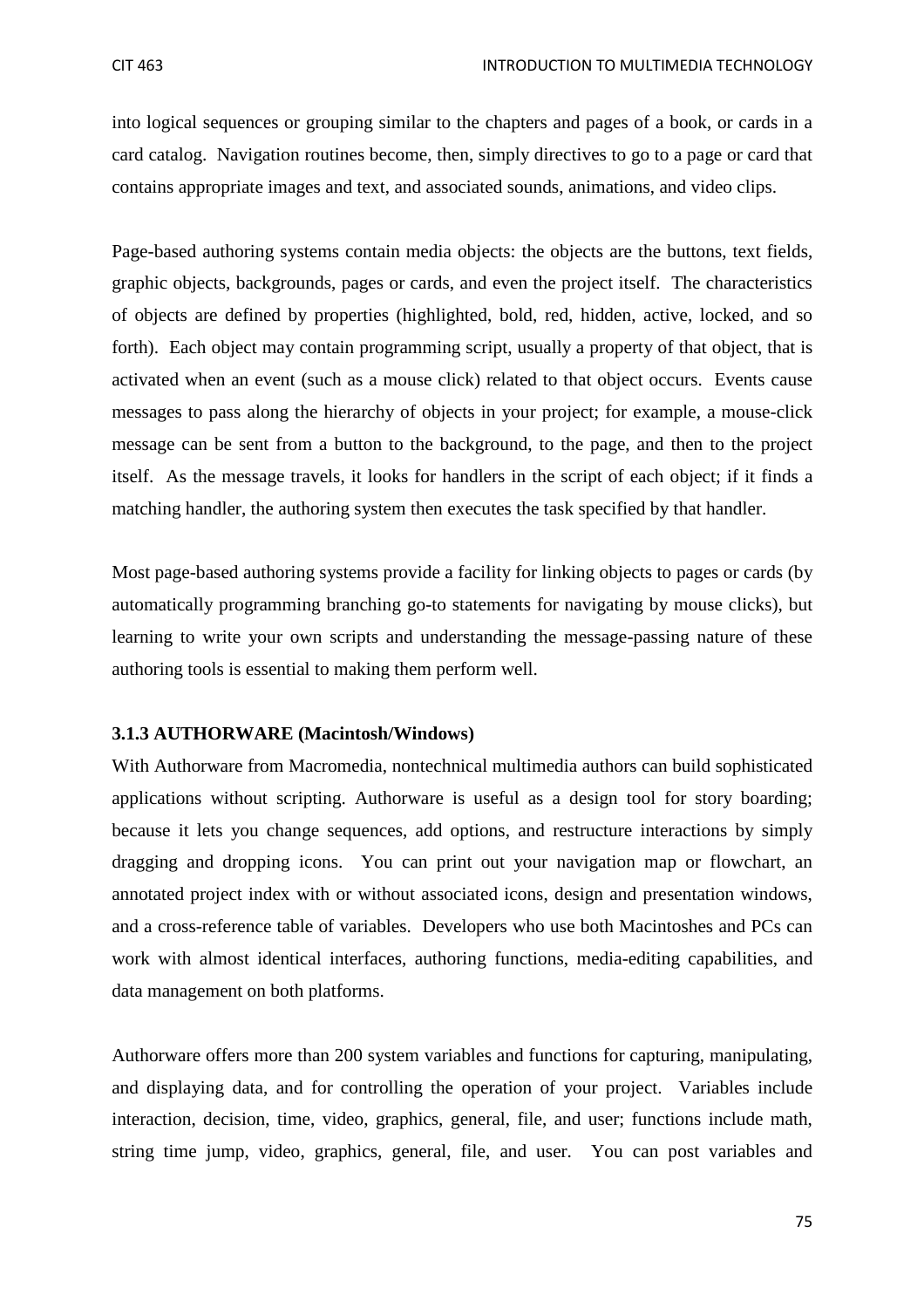functions into calculation windows, option slots, or presentation windows, and you can control the format of variables embedded in selected display text.

### **3.1.4 TIME-BASED AUTHORING TOOLS**

Time-based systems are popular multimedia authoring tools. Each uses its own distinctive approach and user interface for managing events over time. Many use a visual timeline for sequencing the events of a multimedia presentation, often displaying layers of various media elements or events alongside the scale in increments as precise as one second. Others arrange long sequences of graphic frames and add the time component by adjusting each frame's duration of play.

### **SELF ASSESSMENT EXERCISE**

Discuss the uses of Multimedia Authoring tools?

**\_\_\_\_\_\_\_\_\_\_\_\_\_\_\_\_\_\_\_\_\_\_\_\_\_\_\_\_\_\_\_\_\_\_\_\_\_\_\_\_\_\_** 

**\_\_\_\_\_\_\_\_\_\_\_\_\_\_\_\_\_\_\_\_\_\_\_\_\_\_\_\_\_\_\_\_\_\_\_\_\_\_\_\_\_\_\_\_\_\_\_\_\_\_\_\_\_\_\_\_\_\_** 

**\_\_\_\_\_\_\_\_\_\_\_\_\_\_\_\_\_\_\_\_\_\_\_\_\_\_\_\_\_\_\_\_\_\_\_\_\_\_\_\_\_\_\_\_\_\_\_\_\_\_\_\_\_\_\_\_\_\_** 

**\_\_\_\_\_\_\_\_\_\_\_\_\_\_\_\_\_\_\_\_\_\_\_\_\_\_\_\_\_\_\_\_\_\_\_\_\_\_\_\_\_\_\_\_\_\_\_\_\_\_\_\_\_\_\_\_\_\_** 

#### **4.0 CONCLUSION**

An Authoring System refers to a program which has pre-programmed elements for the development of interactive multimedia software titles. Multimedia authoring tools provide the important framework you need for organizing and editing the elements of your multimedia project, including graphics, sounds, animations, and video clips. Authoring tools are used for designing inter activity and user interface, for presenting your project on screen, and for assembling multimedia elements into a single, cohesive project.

#### **5.0 SUMMARY**

This unit provided an overview of the authoring system; we also considered the types of authoring tools and their unique features. Hope you have found this unit enlightening.

### **6.0 TUTOR MARKED ASSIGNMENT**

- 1). Describe the concept of Authoring System?
- 2).Identify 4 main types of an Authoring tool?
- 3).Explain the differences between these tools?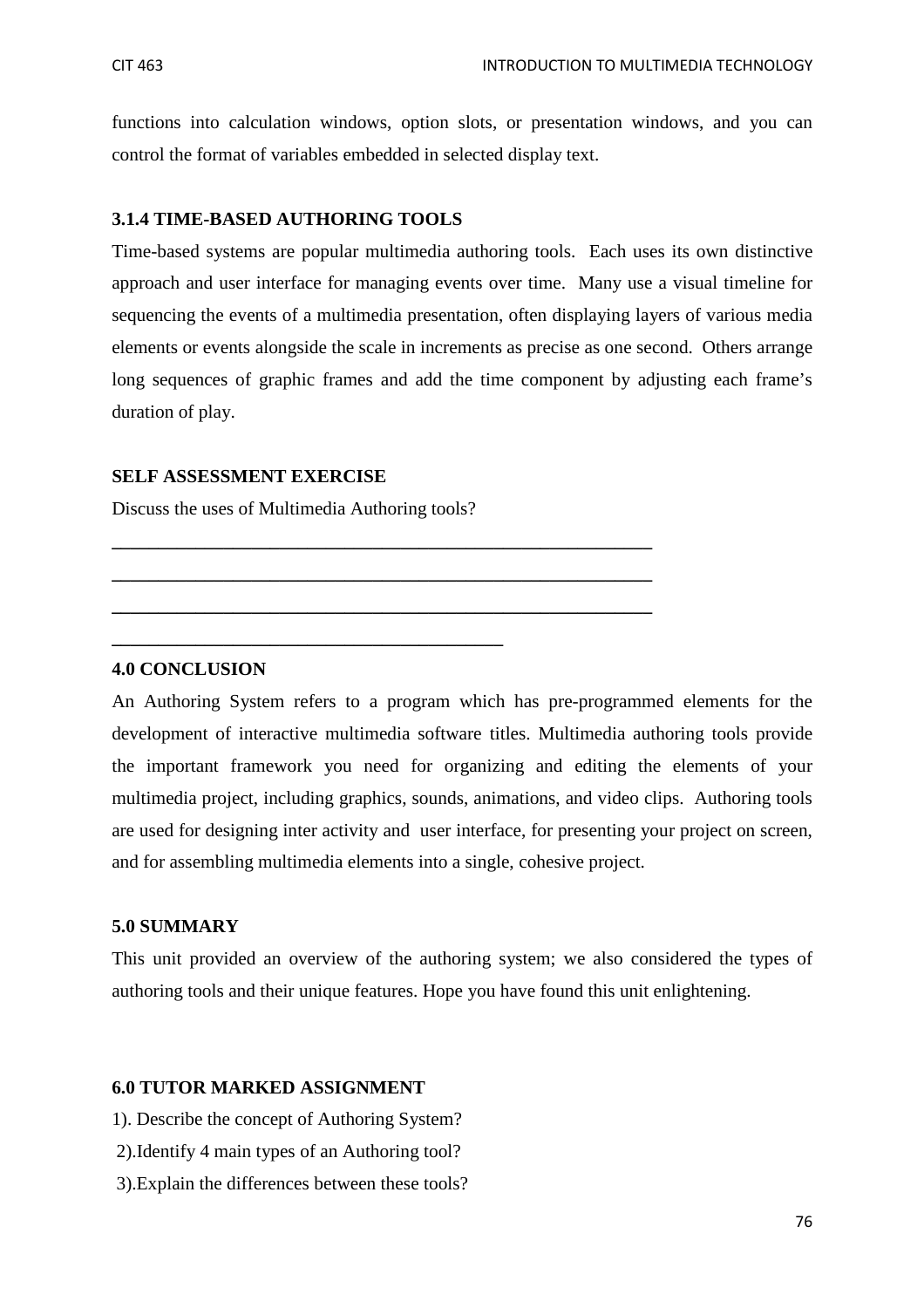#### **7.0 REFERENCES/FURTHER READINGS**

- Boyle. (1998).Design for Multimedia Learning, Prentice Hall, (ISBN 0-13-242155-8)
- Agnew, P.W. and Kellerman, A.S. (1996). Distributed Multimedia: Technologies, Applications, and Opportunities in the Digital Information Industry (1st Edition) Addison Wesley.
- Sloane, (2002). Multimedia Communication, McGraw Hill. (ISBN 0-077092228)
- J. Vince, (1995).Virtual Reality Systems, Addison Wesley, (ISBN 0-201-87687-6)
- Vaughan, Tay, 1998, Multimedia: Making It Work (fourth edition), Osborne/ McGraw-Hill, Berkeley.
- Shuman, J. G. (2002). Multimedia Elements. *Multimedia In Action.* Vikas Publishing House Pvt Ltd.
- Watkinson, (2004). The Art of Digital Audio, -Heinmann. Synthesizer Basics, GPI Publications.

# **UNIT 3 MULTIMEDIA COMMUNICATIONS CONTENTS**

- 1.0 Introduction
- 2.0 Objectives
- 3.0 Main Content
- 3.1 Qos (Quality of Service)
- 3.1.1 Integrated Services (InterServ)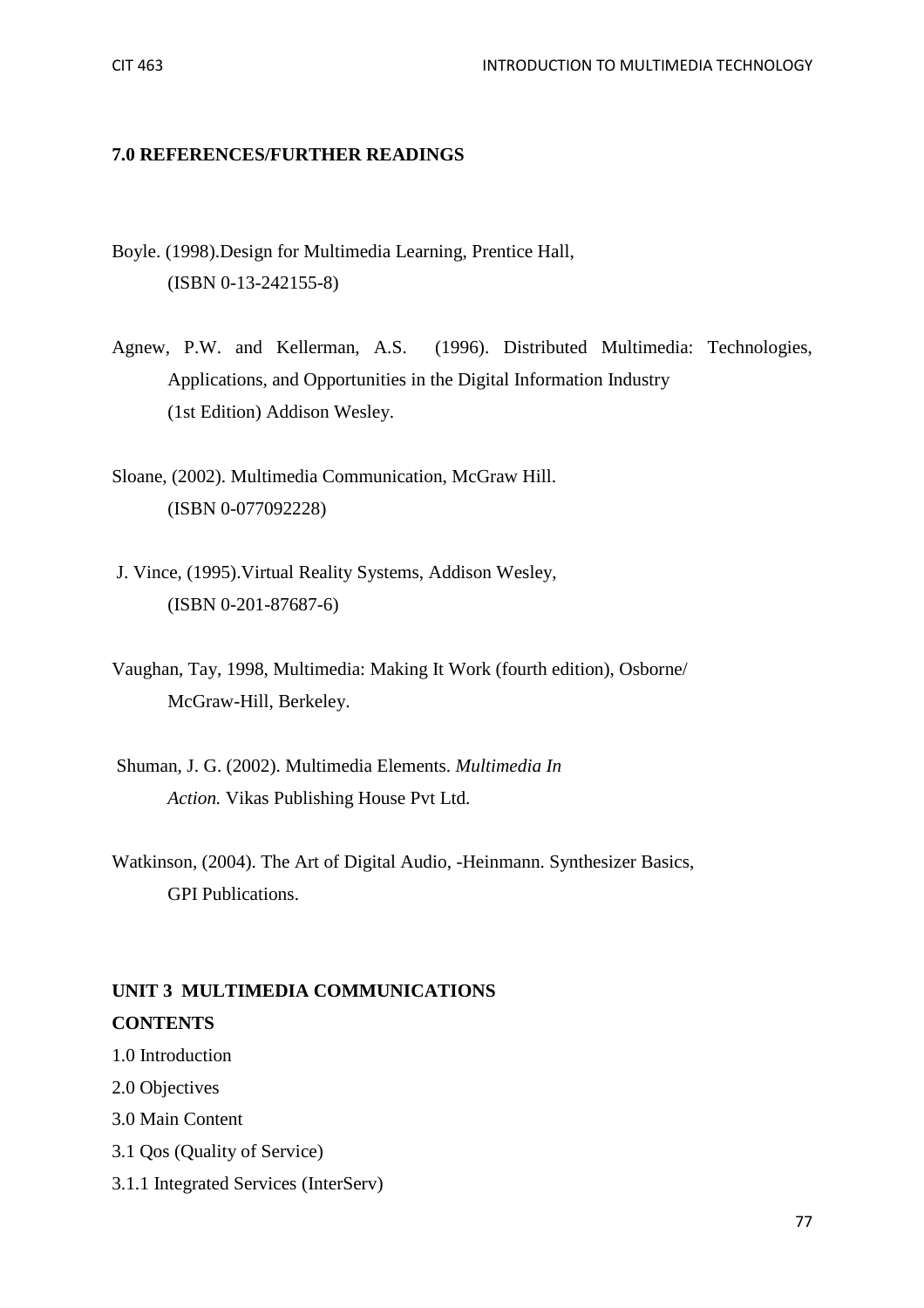- 3.1.2 Differentiated Services (DiffServ)
- 4.0 Conclusion
- 5.0 Summary
- 6.0 Tutor Marked Assignment
- 7.0 References/Further Readings

### **1.0 INTRODUCTION**

Within a communications network, multimedia applications require interactive or distribution services. Interactive services are divided into conversational, messaging and retrieval services. This unit presents the concept of Quality of Service and explains the types of services available within the quality of service.

### **2.0 OBJECTIVES**

What you would study in this unit, would make it possible for you to:

- Give a concise definition of a OoS
- State the advantages of a Differentiated Services
- Identify the features of an Integrated Services

### **3.0 MAIN CONTENT**

### **3.1 QoS**

In the field of computer networking and other packet-switched telecommunication networks, the traffic engineering term **quality of service** (*QoS*) refers to resource reservation control mechanisms rather than the achieved service quality. Quality of service is the ability to provide different priority to different applications, users, or data flows, or to guarantee a certain level of performance to a data flow. For example, a required bit rate, delay, jitter, packet dropping probability and/or bit error rate may be guaranteed. Quality of service guarantees are important if the network capacity is insufficient, especially for real-time streaming multimedia applications such as voice over IP, online games and IP-TV, since these often require fixed bit rate and are delay sensitive, and in networks where the capacity is a limited resource, for example in cellular data communication.

### **3.1.1 INTEGRATED SERVICES**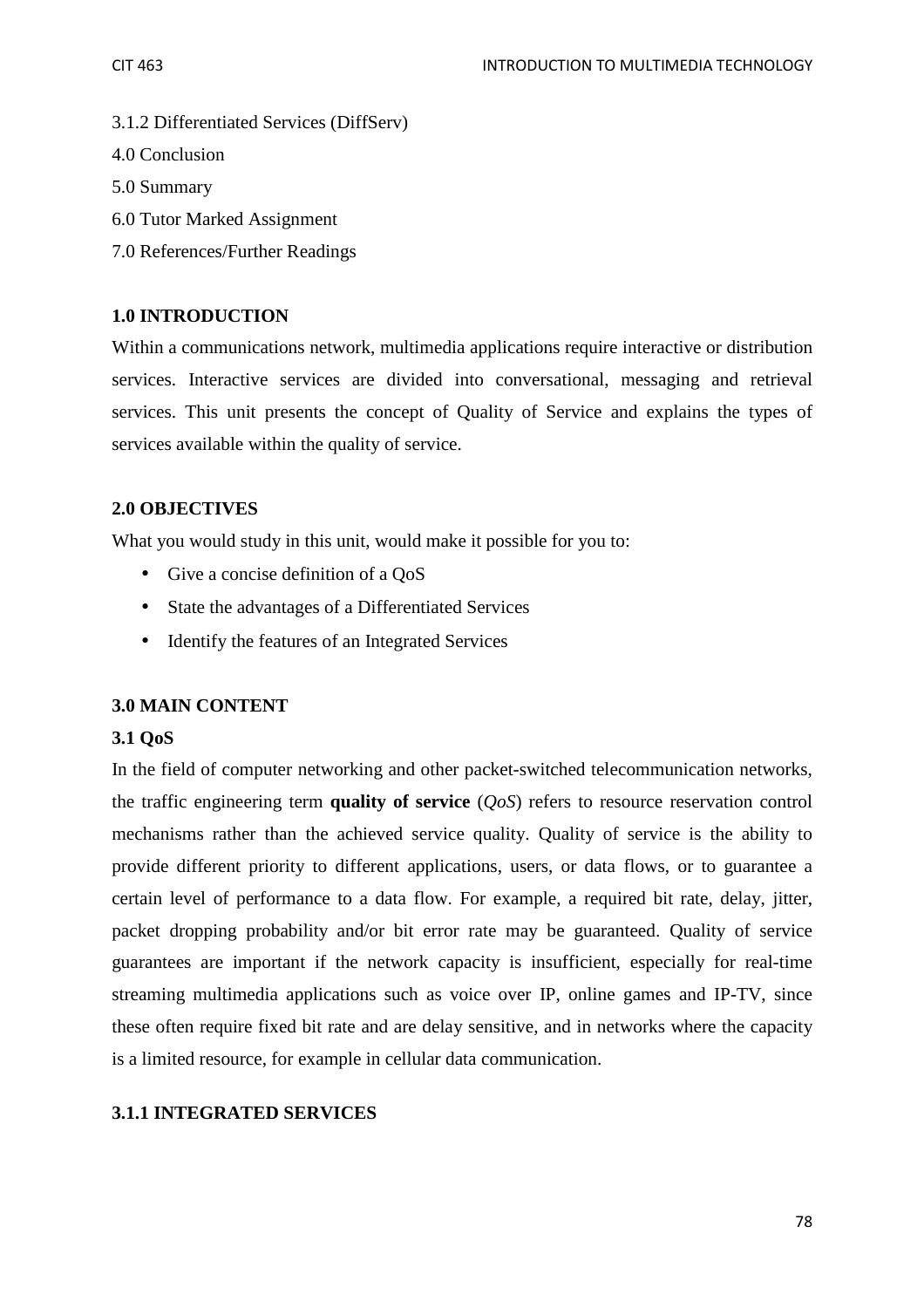In computer networking, **IntServ** or **integrated services** is an architecture that specifies the elements to guarantee quality of service (QoS) on networks. IntServ can for example be used to allow video and sound to reach the receiver without interruption. IntServ specifies a finegrained QoS system, which is often contrasted with DiffServ's coarse-grained control system.The idea of IntServ is that every router in the system implements IntServ, and every application that requires some kind of guarantees has to make an individual reservation.

The IntServ architecture model (RFC 1633, June 1994) was motivated by the needs of realtime applications such as remote video, multimedia conferencing, visualization, and virtual reality. It provides a way to deliver the end-to-end Quality of Service (QoS) that real-time applications require by explicitly managing network resources to provide QoS to specific user packet streams (flows). It uses "resource reservation" and "admission control" mechanisms as key building blocks to establish and maintain QoS.

IntServ uses Resource Reservation Protocol (RSVP) to explicitly signal the QoS needs of an application's traffic along the devices in the end-to-end path through the network. If every network device along the path can reserve the necessary bandwidth, the originating application can begin transmitting.

#### **3.1.2 DIFFERENTIATED SERVICES**

The second and currently accepted approach is "DiffServ" or differentiated services. In the DiffServ model, packets are marked according to the type of service they need. Routers supporting DiffServ use multiple queues for packets awaiting transmission from bandwidth constrained (e.g., wide area) interfaces. Router vendors provide different capabilities for configuring this behavior, to include the number of queues supported, the relative priorities of queues, and bandwidth reserved for each queue.

Differentiated Services or DiffServ is a computer networking architecture that specifies a simple, scalable and coarse-grained mechanism for classifying, managing network traffic and providing Quality of Service (QoS) guarantees on modern IP networks. DiffServ , for example, can be used to provide low-latency to critical network traffic such as voice or video while providing simple best-effort traffic guarantees to non-critical services such as web traffic or file transfers.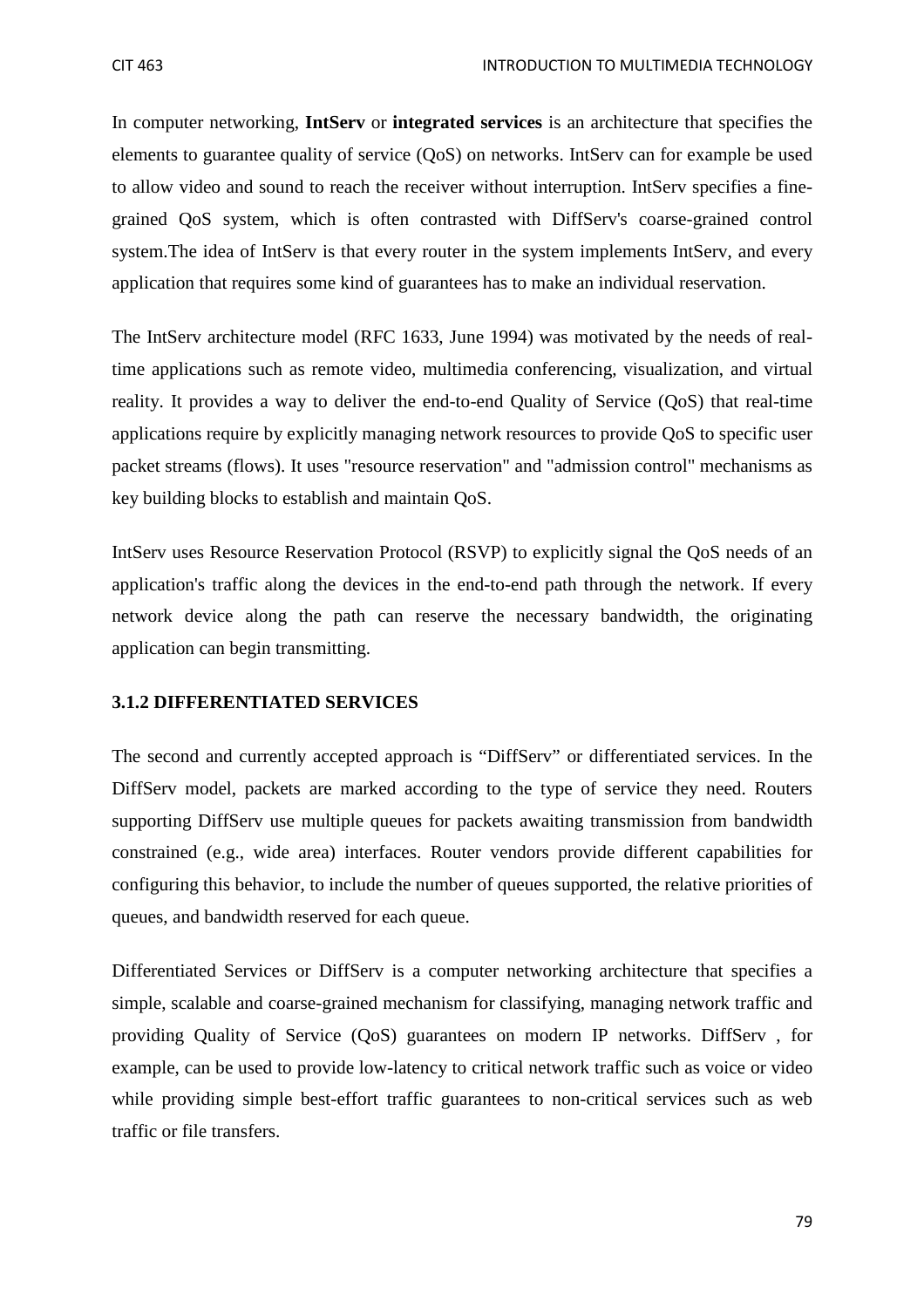DiffServ operates on the principle of *traffic classification*, where each data packet is placed into a limited number of traffic classes, rather than differentiating network traffic based on the requirements of an individual flow. Each router on the network is configured to differentiate traffic based on its class. Each traffic class can be managed differently, ensuring preferential treatment for higher-priority traffic on the network.

One advantage of DiffServ is that all the policing and classifying is done at the boundaries between DiffServ clouds. This means that in the core of the Internet, routers can get on with doing the job of routing, and not care about the complexities of collecting payment or enforcing agreements. That is, DiffServ requires no advance setup, no reservation, and no time-consuming end-to-end negotiation for each flow, as with integrated services. This leads DiffServ services to be relatively easy to implement.

#### **SELF ASSESSMENT EXERCISE**

What are the difference between the Integrated and Differentiated Services?

**\_\_\_\_\_\_\_\_\_\_\_\_\_\_\_\_\_\_\_\_\_\_\_\_\_\_\_\_\_\_\_\_\_\_\_\_\_\_\_\_\_\_\_\_\_\_\_\_\_\_\_\_\_\_\_\_\_\_** 

**\_\_\_\_\_\_\_\_\_\_\_\_\_\_\_\_\_\_\_\_\_\_\_\_\_\_\_\_\_\_\_\_\_\_\_\_\_\_\_\_\_\_\_\_\_\_\_\_\_\_\_\_\_\_\_\_\_\_** 

**\_\_\_\_\_\_\_\_\_\_\_\_\_\_\_\_\_\_\_\_\_\_\_\_\_\_\_\_\_\_\_\_\_\_\_\_\_\_\_\_\_\_\_\_\_\_\_\_\_\_\_\_\_\_\_\_\_\_** 

#### **4.0 CONCLUSION**

 Quality of service is the ability to provide different priority to different applications, users, or data flows, or to guarantee a certain level of performance to a data flow. It is important to note that IntServ specifies a fine-grained QoS system, which is often contrasted with DiffServ's coarse-grained control system.

#### **5.0 SUMMARY**

This unit provided an overview of the Quality of Service in Multimedia technology. It highlighted the two types of services available which are the IntServ and the DiffServ. We hope you found this unit enlightening.

### **6.0 TUTOR MARKED ASSIGNMENT**

- 1).Give a concise definition of Quality of Service (Qos)
- 2). List at least 4 features each of the Integrated Service and the differentiated Service.
- 3).What is the relevance of QoS in Multimedia Technology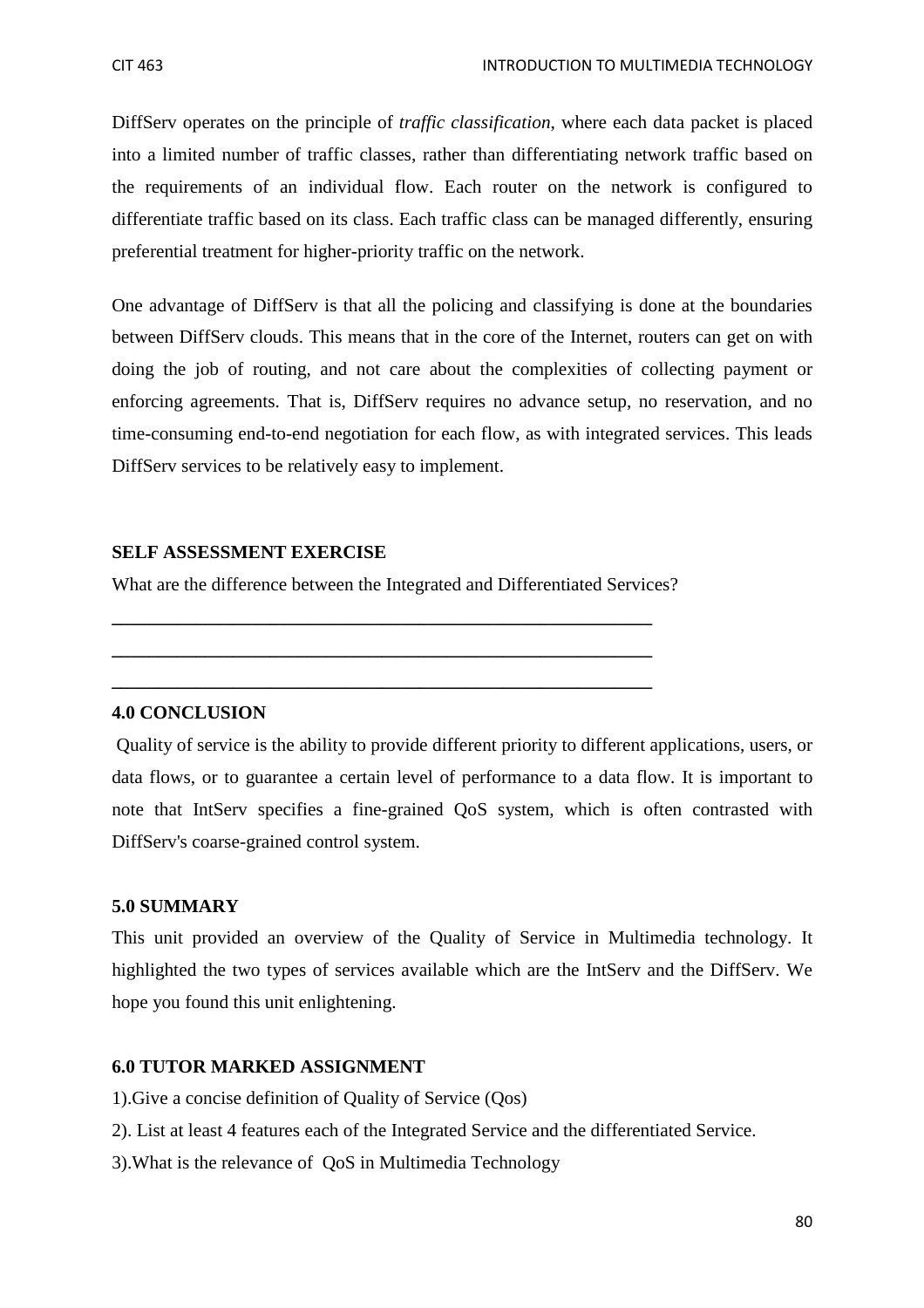#### **7.0 REFERENCES/FURTHER READINGS**

- Xipeng Xiao (2008,) *Technical, Commercial and Regulatory Challenges of QoS: An Internet Service Model Perspective*. Morgan Kaufmann, ISBN 0-12-373693-5
- John Evans, Clarence Filsfils (2007),*Deploying IP and MPLS QoS for Multiservice Networks: Theory and Practice* .Morgan Kaufmann, ISBN 0-12-370549-5
- Lelli, F. Maron, G. Orlando, S. Client Side Estimation of a Remote Service Execution. 15th International Symposium on Modeling, Analysis, and Simulation of Computer and Telecommunication Systems, 2007. MASCOTS '07.

Mario Marchese (2007) *QoS Over Heterogeneous Networks* Wiley, ISBN 978-0-470-017524)

 Kalevi Kilkki (1999) Differentiated Services for the Internet", Macmillan Technical Publishing, Indianapolis, IN, USA.

### **UNIT 4 ATM**

### **CONTENTS**

- 1.0 Introduction
- 2.0 Objectives
- 3.0 Main Content
- 3.1 ATM (Asynchronous Transfer Mode)
- 3.2 How ATM works
- 3.3 Types of ATM Network
- 4.0 Conclusion
- 5.0 Summary
- 6.0 Tutor Marked Assignment
- 7.0 References/Further Readings

#### **1.0 INTRODUCTION**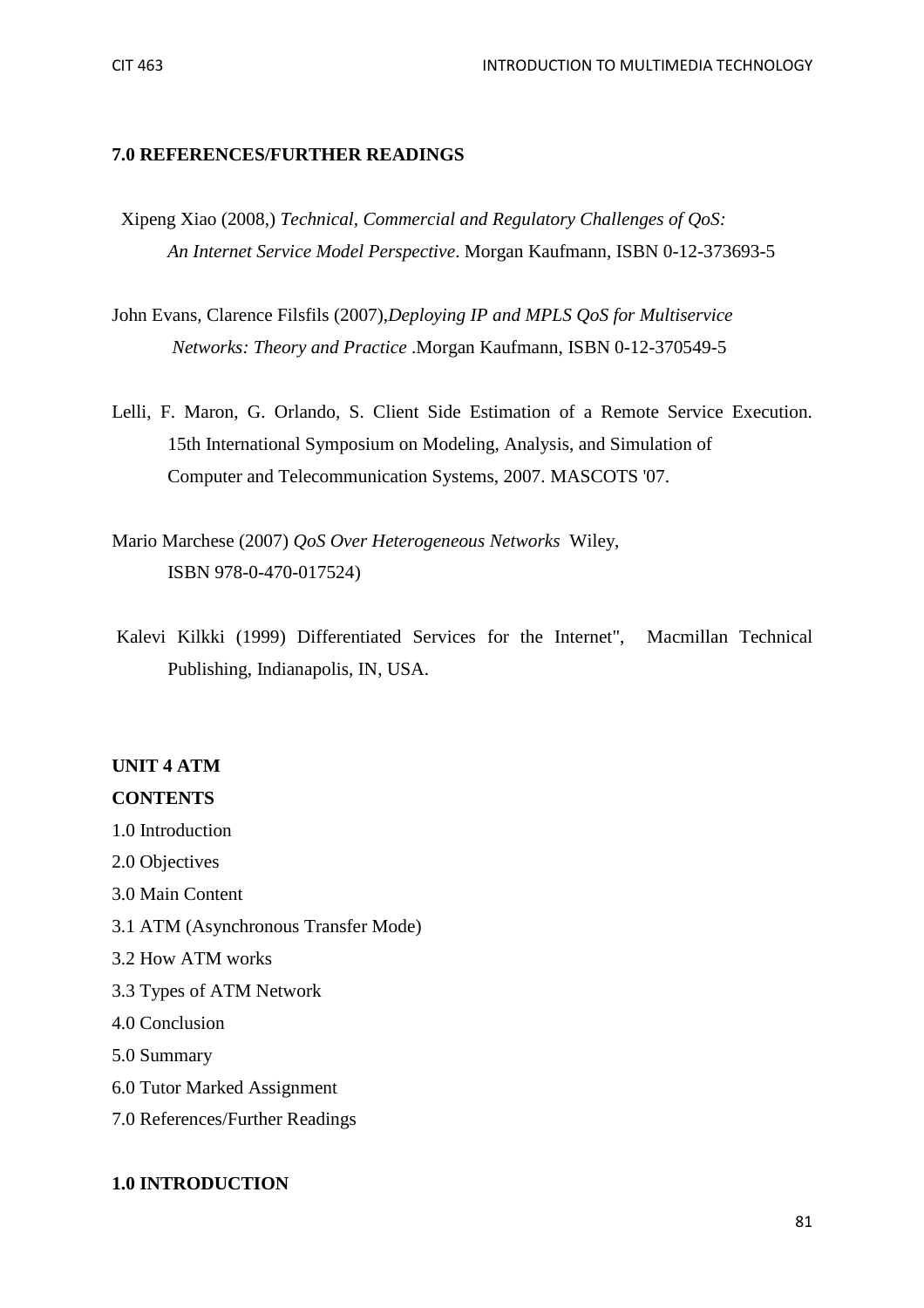In the previous unit we examined the quality of Service and the types of services associated with it. Here, we will be looking at ATM, the Asynchronous transfer Mode in Multimedia Technology. Do make the most of your studies.

#### **2.0 OBJECTIVES**

At the end of this unit, you should be able to:

- Identify what an ATM is
- State the typical features of the Asynchronous transfer Mode

#### **3.0 MAIN CONTENT**

#### **3.1 ATM (Asynchronous transfer Mode)**

ATM is a new networking technology that is being used increasingly in network backbones and wide area networks. ATM is an attempt to meet the requirements of three different types of network traffic:

- Audio (voice telephone over short and long distances)
- Video (cable television)
- Data (computer communications in LAN and WAN environments)

ATM is a high-speed network that uses fiber-optic cables or category 5 copper cables. It is a point-to-point switches network, meaning that central devices called switches are directly connected to end stations and to each other.

ATM is widely used as a backbone technology in carrier networks and large enterprises, but never became popular as a local network (LAN) topology. ATM is highly scalable and supports transmission speeds of 1.5, 25, 100, 155, 622, 2488 and 9953 Mbps. ATM is also running as slow as 9.6 Kbps between ships at sea. An ATM switch can be added into the middle of a switch fabric to enhance total capacity, and the new switch is automatically updated using ATM's PNNI routing protocol.

#### **3.2 HOW ATM WORKS**

Rather than transmitting frames, which can be variably sized, ATM communicates with cells. A cell is exactly 53 octets long. An octet is exactly 8 bits of data. Octets are more precisely defined than bytes, which are usually but not always 8 bits.

Rather than specifying the source and destination addresses of the stations communicating, an ATM cell indicates the path the data will flow through. Small cells all of the same sizes are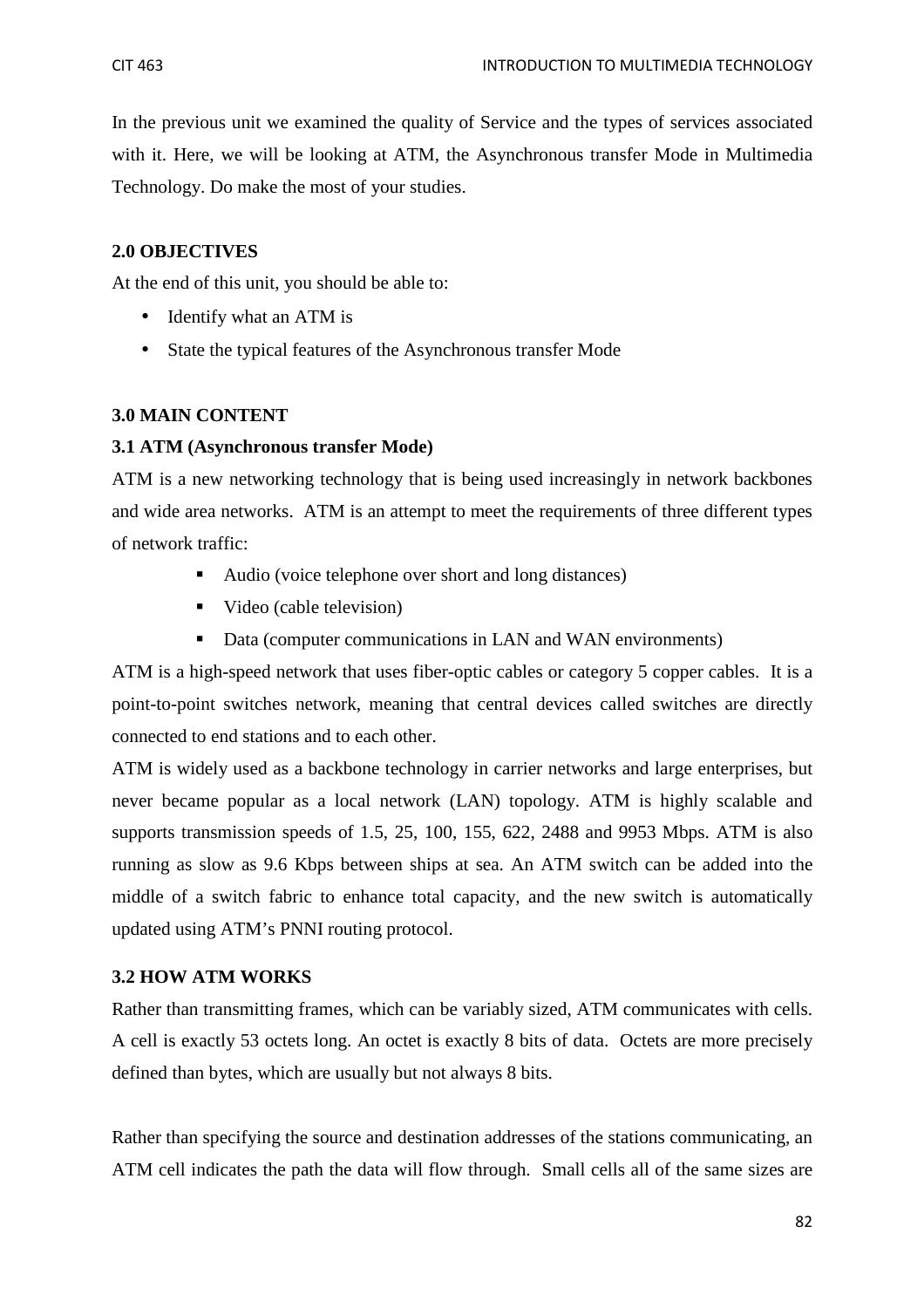used to minimize latency and to make it easy for devices to process a cell, so intermediate devices (called switches) can maintain a very high data rate. The small constant cell size also allows ATM equipment to transmit video, audio and computer data over the same network, and assures that no single type of data hogs the line.

#### **3.3 TYPES OF ATM NETWORK**

ATM is a circuit-based network, in that a virtual circuit is set up between two devices to communicate over the network. There are two types of circuits in an ATM network:

- **Permanent Virtual Circuit (PVC):** A circuit that is set up once in the switches to allow communication between two devices
- **Switched Virtual Circuit (SVC):** A circuit that is temporarily set up just for the duration of a communication two devices.

ATM is a descendant of packet-switching. Its high-speed advantage comes from transmitting uniform data packets that are subdivided into data frames, and each frame is enclosed within an addressable 53-byte cell and routed by hardware switching. The switching achieves very high-speed data transmission rate, between 155 and 622 Mbps (theoretically, up to 1.2) gigabits per second). ATM offers fast, real-time, demand-responsive switching for efficient use of network resources using broadband and baseband LANs or WANs**.** 

Asynchronous Transfer Mode (ATM) seeks to provide:

- A single network interface to communication channels for each media type audio, video, image and text.
- Adaptability of an application's bandwidth requirements.
- **Flexibility for handling different data types.**
- A common signalling structure.

The ATM (Asynchronous transfer Mode) provides the following levels of service:

- Constant Bit Rate (CBR) guarantees bandwidth for real time voice and video.
- Real time variable Bit Rate (RT-VBR) supports interactive multimedia that requires minimal delays.
- Non-real time variable bit rate (NRT- VBR) is used for busy transaction traffic.
- Available Bit Rate (ABR) adjusts bandwidth according to congestion levels for LAN traffic.
- Unspecified Bit Rate (UBR) provides the best effort for noncritical data such as file transfers.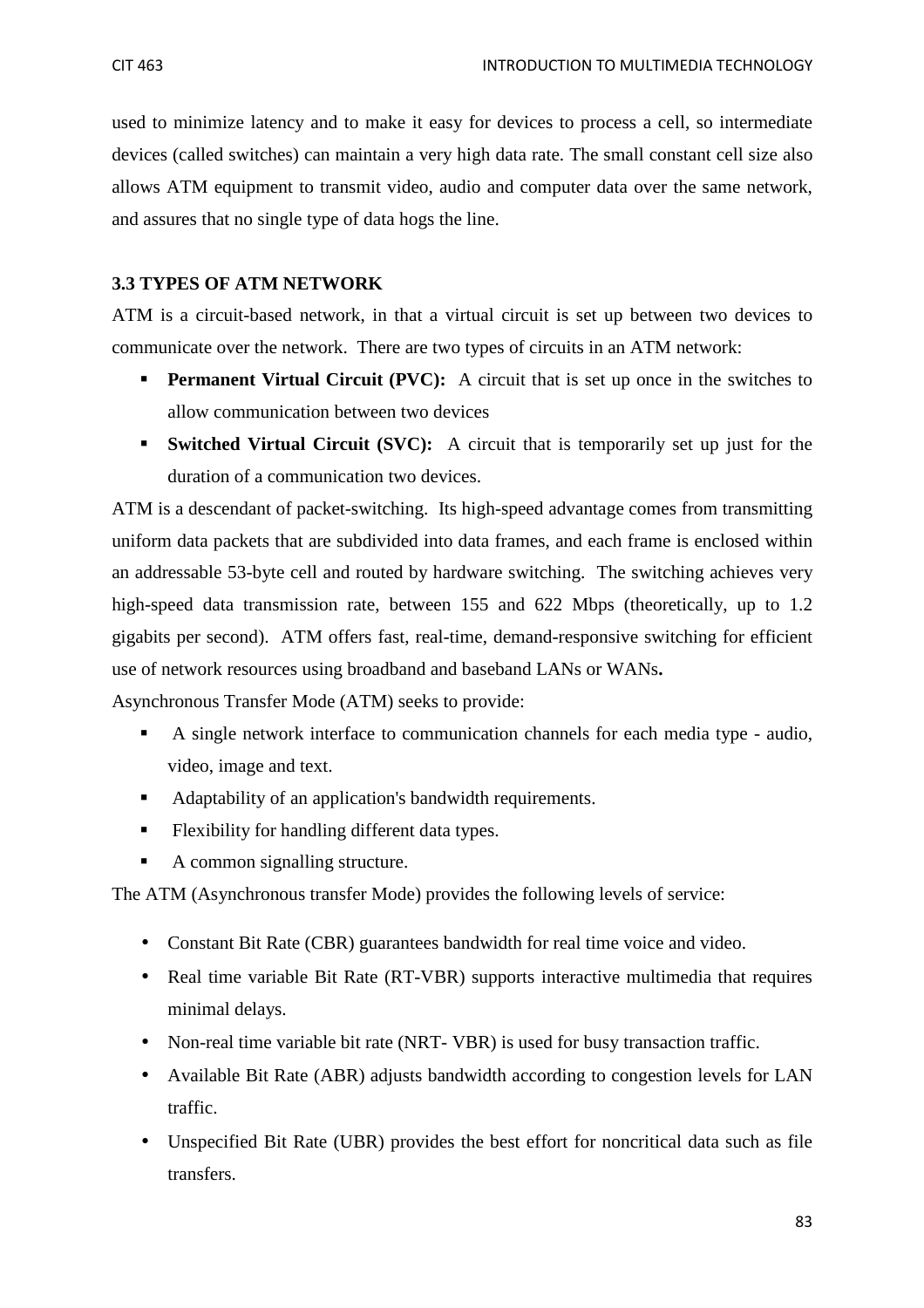#### **SELF ASSESSMENT EXERCISE**

State one limitation and delimitation of the Asynchronous Transfer Mode (ATM)

\_\_\_\_\_\_\_\_\_\_\_\_\_\_\_\_\_\_\_\_\_\_\_\_\_\_\_\_\_\_\_\_\_\_\_\_\_\_\_\_\_\_\_\_\_\_\_\_\_\_\_\_\_\_\_\_\_\_

#### **4.0 CONCLUSION**

In conclusion, ATM is replacing frame relay as the digital network over which public telephone systems operate worldwide. It was, however, designed with service for computers in mind and is being used with much success as a high-speed back-bone. ATM will eventually provide direct connection between private networks and public telephone networks for very high-speed access to the Internet.

#### **5.0 SUMMARY**

We considered the Asynchronous Transfer mode. There are two types of circuits in an ATM network namely Permanent Virtual Circuit and the Switched Virtual Circuit. To test your knowledge, attempt the exercise below.

### **6.0 TUTOR MARKED ASSIGNMENT**

 1).Explain what you understand by the term Asynchronous Transfer Mode (ATM) 2).List at least 3 Functions of the Asynchronous Transfer Mode (ATM)

#### **7.0 REFERENCES/FURTHER READINGS**

- Agnew, P.W. and Kellerman, A.S. (1996). Distributed Multimedia: Technologies, Applications, and Opportunities in the Digital Information Industry (1st Edition) Addison Wesley.
- Boyle. (1998).Design for Multimedia Learning, Prentice Hall, (ISBN 0-13-242155-8)
- Buford, J.F.K, (1994). Multimedia Systems, ACM Press, 1994 (ISBN 0-201-53258-1).
- Chellis, James et.al (1997) MSCE: Networking Essentials Study Guide Sybex Network Press, San Francisco.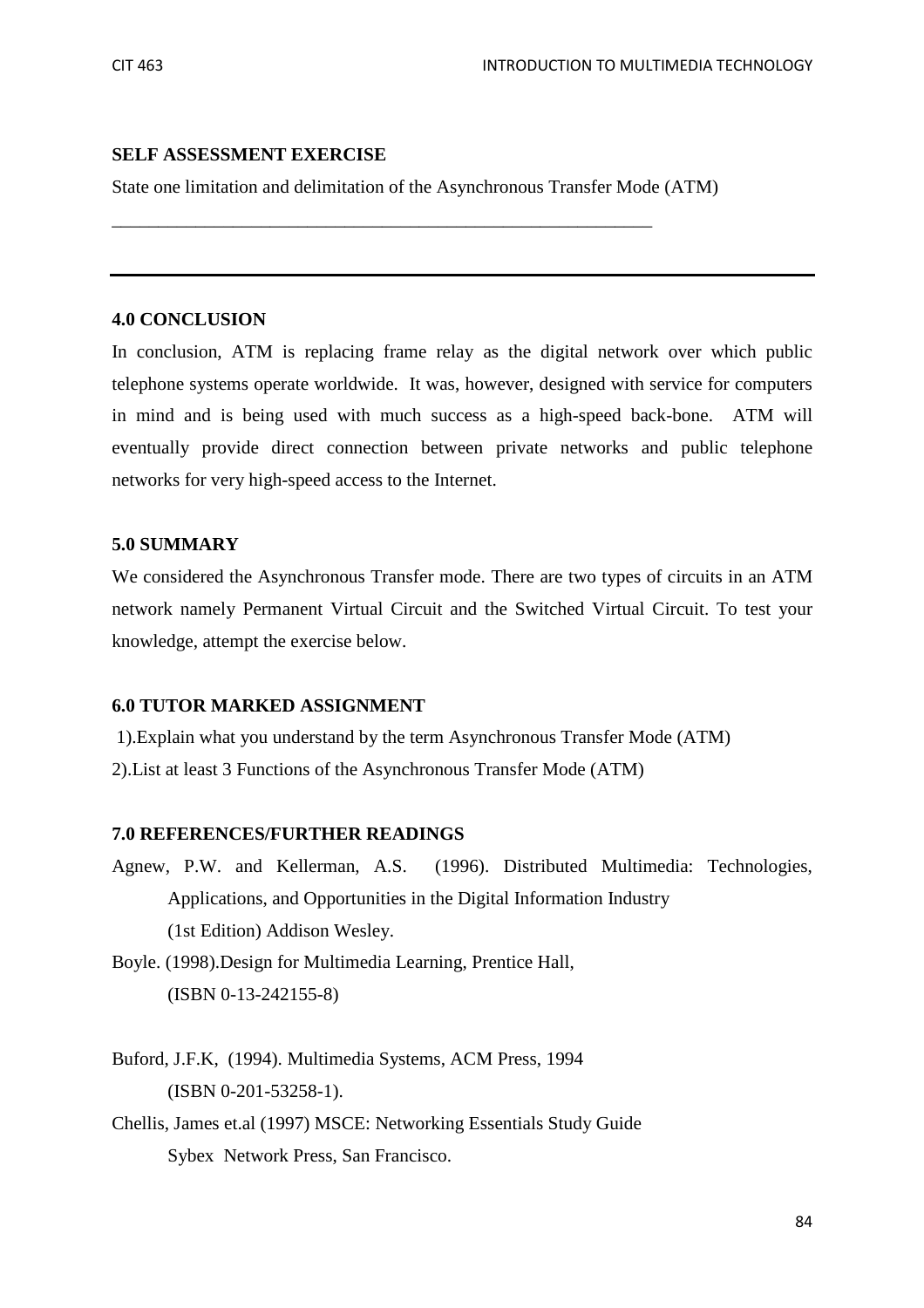Fluckiger. (1994). Understanding Networked Multimedia, Prentice Hall

- Sloane, (2002). Multimedia Communication, McGraw Hill. (ISBN 0-077092228)
- J. Vince, (1995).Virtual Reality Systems, Addison Wesley, (ISBN 0-201-87687-6)
- Vaughan, Tay, 1998, Multimedia: Making It Work (fourth edition), Osborne/ McGraw-Hill, Berkeley.
- Shuman, J. G. (2002). Multimedia Elements. *Multimedia In Action.* Vikas Publishing House Pvt Ltd.
- Watkinson, (2004). The Art of Digital Audio, -Heinmann. Synthesizer Basics, GPI Publications.

### **MODULE 4 MULTIMEDIA APPLICATION DEVELOPMENT**

Unit 1 Multicast Unit 2 Routing Unit 3 Protocols Unit 4 Video Conference **UNIT1 MULTICAST CONTENTS**  1.0 Introduction 2.0 Objectives 3.0 Main Content 3.1 Multicast 3.1.1 Multicast Applications 3.2 M bone 4.0 Conclusion 5.0 Summary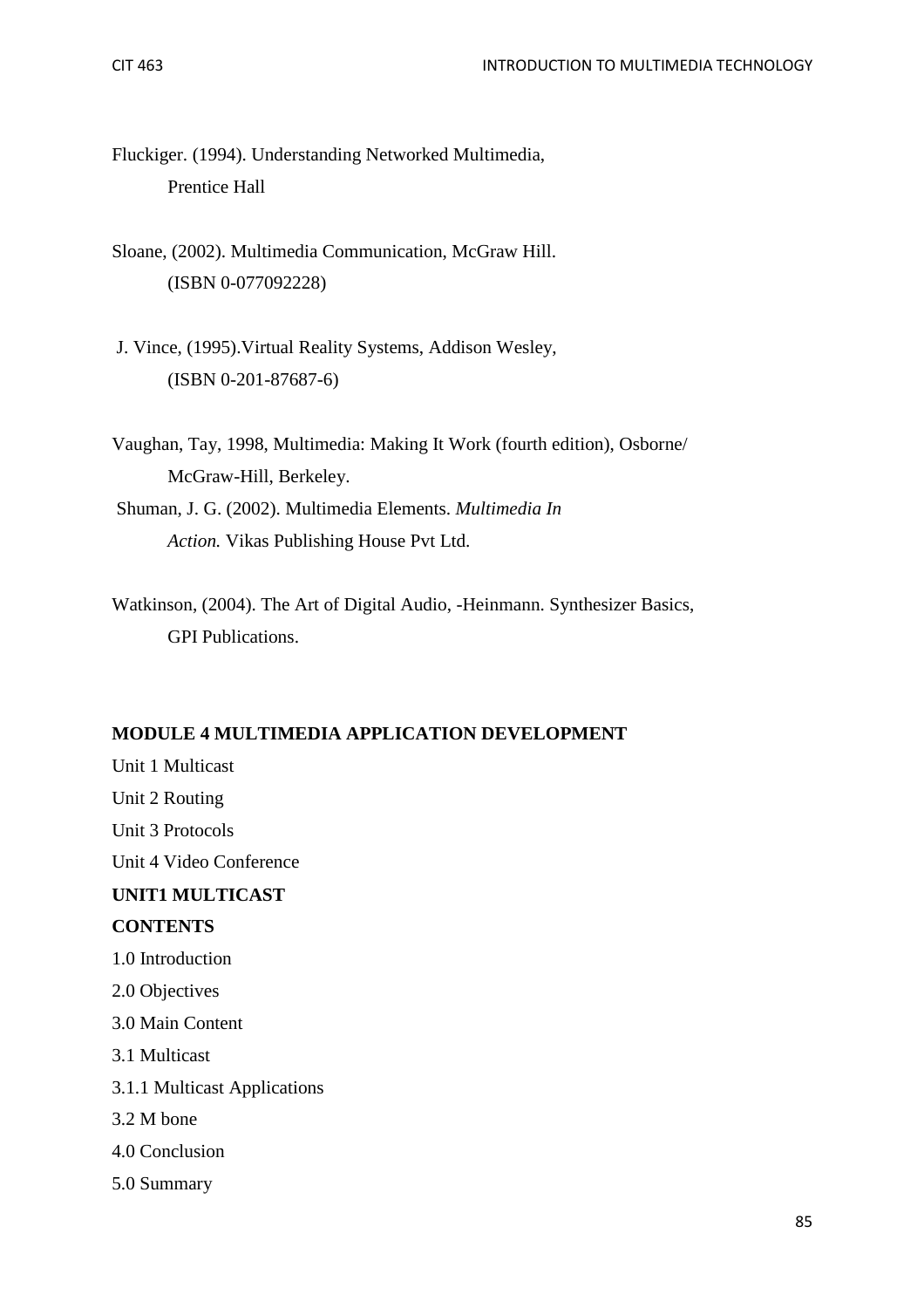6.0 Tutor Marked Assignment

7.0 References/Further Readings

### **1.0 INTRODUCTION**

In this unit, we will learn the basics about Multicast process in the transfer of Information and then go on to study about some other Multimedia protocols in the Multimedia System.

### **2.0 OBJECTIVES**

What you would study in this unit, would enable you:

- Explain what a Multicast is
- Understand the Mbone Concept.
- Identify the major characteristics of an Mbone

### **3.0 MAIN CONTENT**

### **3.1 MULTICAST**

In computer networking, **multicast** is the delivery of a message or information to a group of destination computers simultaneously in a single transmission from source and creating copies automatically in other network elements, such as routers.

Multicast is most commonly implemented in IP multicast, which is often employed in Internet Protocol (IP) applications of streaming media and Internet television. In IP multicast the implementation of the multicast concept occurs at the IP routing level, where routers create optimal distribution paths for datagram sent to a multicast destination address.

In multicast communication, there is one source and a group of destinations. The relationship is one-to-may. In this type of communication, the source address is a unicast address, but the destination address is a group address, which defines one or more destinations. The group address identifies the members of the group.

A multicast packet starts from the source S1 and goes to all destinations that belong to group G1. In multicasting, when a router receives a packet, it may forward it through several of its interfaces.

At the Data Link Layer, *multicast* describes one-to-many distribution such as Ethernet multicast addressing, Asynchronous Transfer Mode (ATM) point-to-multipoint virtual circuits (P2MP) or Infini band multicast.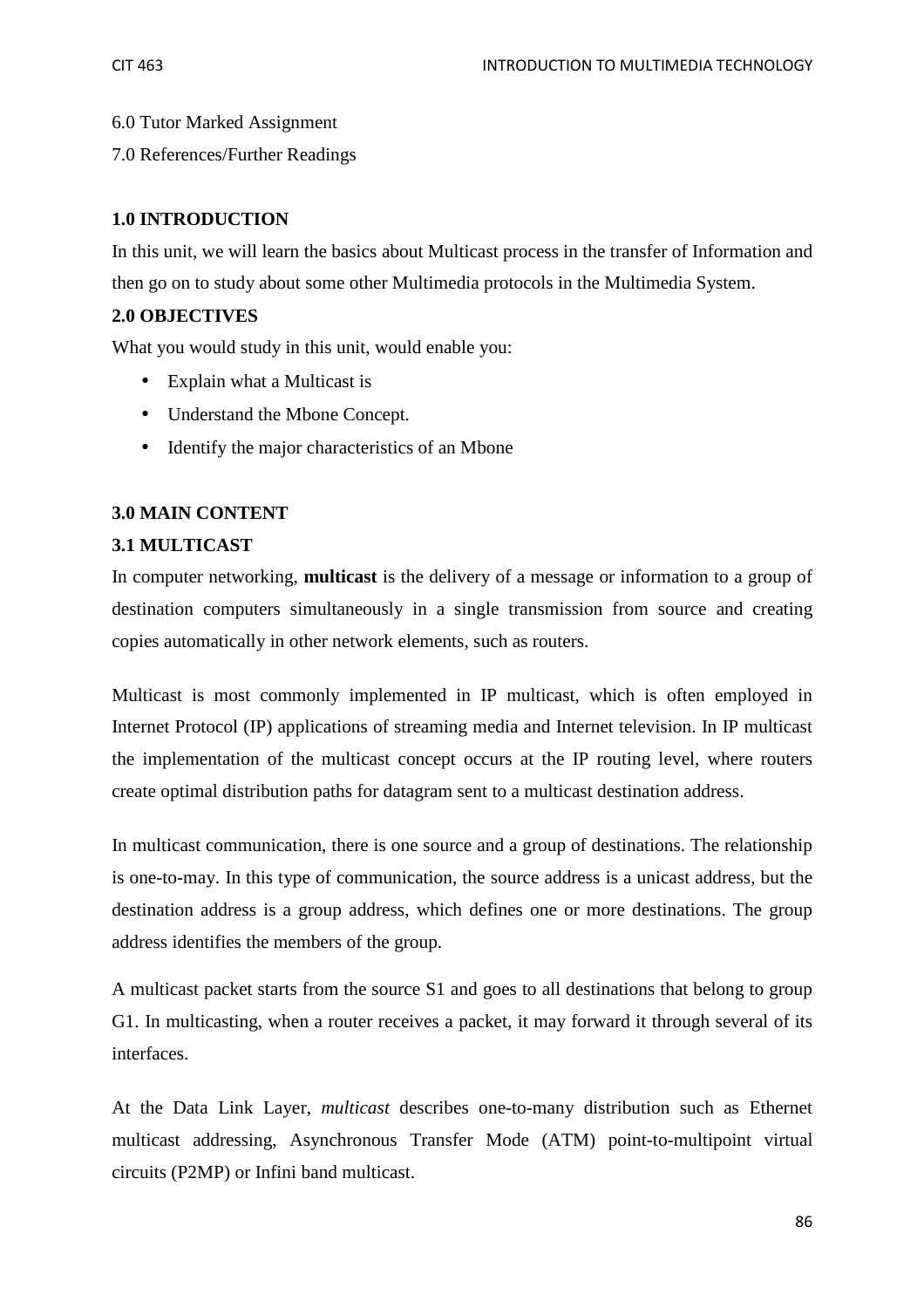### **3.1.1 MULTICAST APPLICATION**

Multicasting has many applications today such as access to distributed databases, information dissemination, teleconferencing and distance learning

#### **Access to Distributed Databases**

Most of the large databases today are distributed. That is, the information is stored in more than one location, usually at the time of production. The user who needs to have access to the database does not need to know the location of the information. The user's request is multicast to all the database locations, and the location that has the information responds

#### **Information Dissemination**

Businesses often need to send information to their customers. If the nature of information is the same for everyone, the information can be multicast. For example, a software update can be sent to all purchasers of a particular software package.

#### **Dissemination of News**

In a similar manner, news can be easily disseminated through multicasting. One single message can be sent to those interested in a particular topic. For example, the statistics of the championship of a college tournament can be sent to the sports editor s of many newspapers.

#### **Teleconferencing**

Teleconferencing involves multicasting. The individuals attending a teleconference all need to receive the same information at the same time. Temporary or permanent groups can be formed for this purpose.

#### **Distance Learning**

One growing area in the use of multicasting is distance learning. Lessons taught by one single professor can be received by a specific group of students. This is especially convenient for those students who find it difficult to attend classes on campus.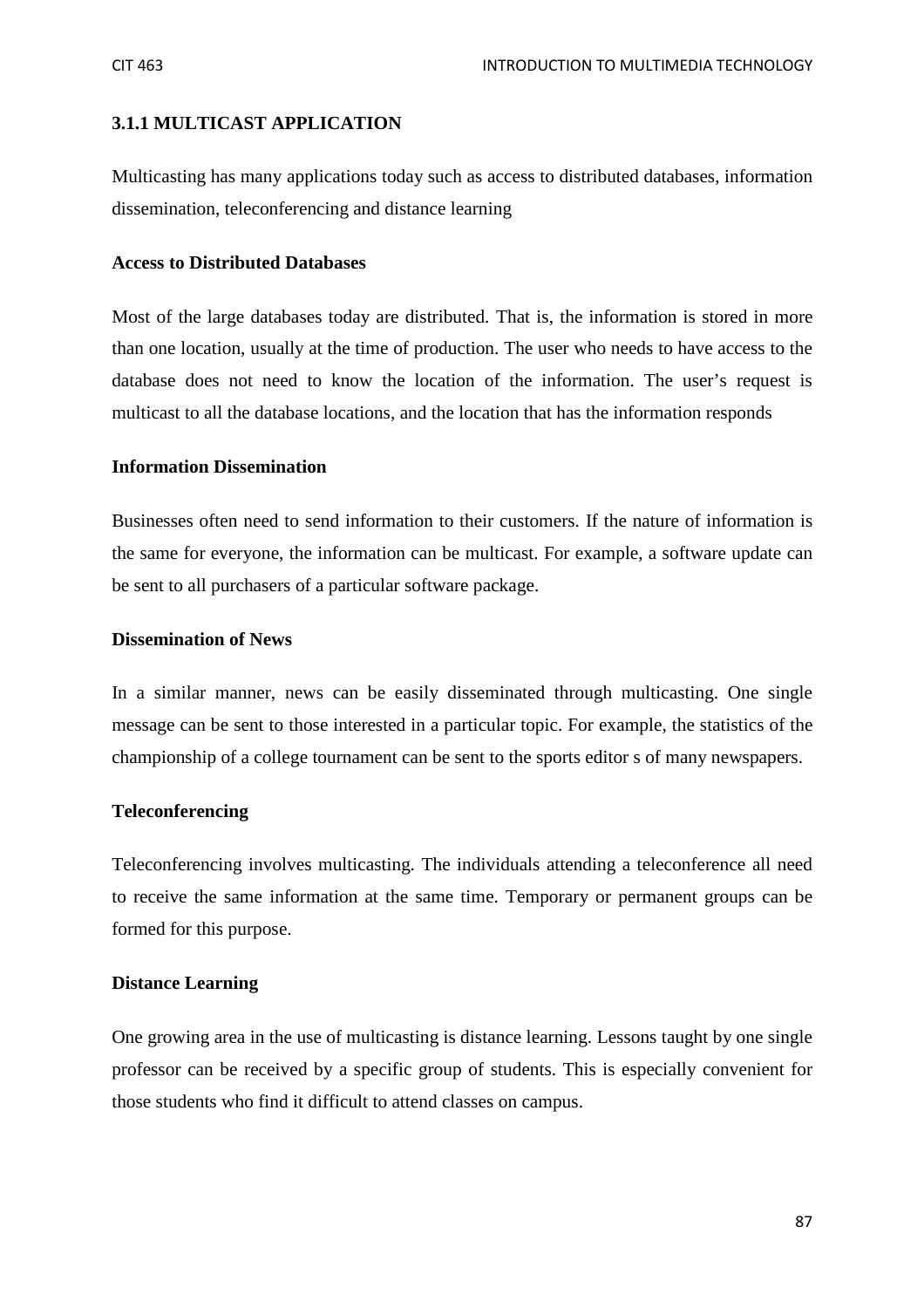### **3.2 MBONE**

Mbone (short for "multicast backbone") is a virtual network invented by Van Jacobson. The purpose of "Mbone" is to minimize the amount of data required for multipoint audio/videoconferencing. Since most Internet routers have IP multicast disabled due to concerns of bandwidth tracking and billing, the Mbone evolved to connect multicast-capable networks over the existing Internet infrastructure. The commercialization of multicast routers is difficult because there are no efficient access control capabilities to the multicast trees (multicast routers and their protocols), and because Internet service providers have difficulty computing charges for multicast traffic.

Some of its major characteristics are

Topology: combination of mesh and star networks

IP addresses: 224.2.0.0; routing schemes: DVMRP, MOSPF

Session registration: IGMP

Mbone uses a network of Mrouters that can support IP multicast, and enables access to realtime interactive multimedia on the Internet.

### **SELF ASSESSMENT EXERCISE**

Give a concise description of the term 'Multicast'

**\_\_\_\_\_\_\_\_\_\_\_\_\_\_\_\_\_\_\_\_\_\_\_\_\_\_\_\_\_\_\_\_\_\_\_\_\_\_\_\_\_\_\_\_\_\_\_\_\_\_\_\_\_\_\_\_\_\_** 

**\_\_\_\_\_\_\_\_\_\_\_\_\_\_\_\_\_\_\_\_\_\_\_\_\_\_\_\_\_\_\_\_\_\_\_\_\_\_\_\_\_\_\_\_\_\_\_\_\_\_\_\_\_\_\_\_\_\_** 

**\_\_\_\_\_\_\_\_\_\_\_\_\_\_\_\_\_\_\_\_\_\_\_\_\_\_\_\_\_\_\_\_\_\_\_\_\_\_\_\_\_\_\_\_\_\_\_\_\_\_\_\_\_\_\_\_\_\_** 

#### **4.0 CONCLUSION**

In this unit, we learnt that multicast is the delivery of a message or information to a group of destination computers simultaneously in a single transmission from source and creating copies automatically in other network elements.

#### **5.0 SUMMARY**

In multicast communication, there is one source and a group of destinations. The relationship is one-to-may. In this type of communication, the source address is a unicast address, but the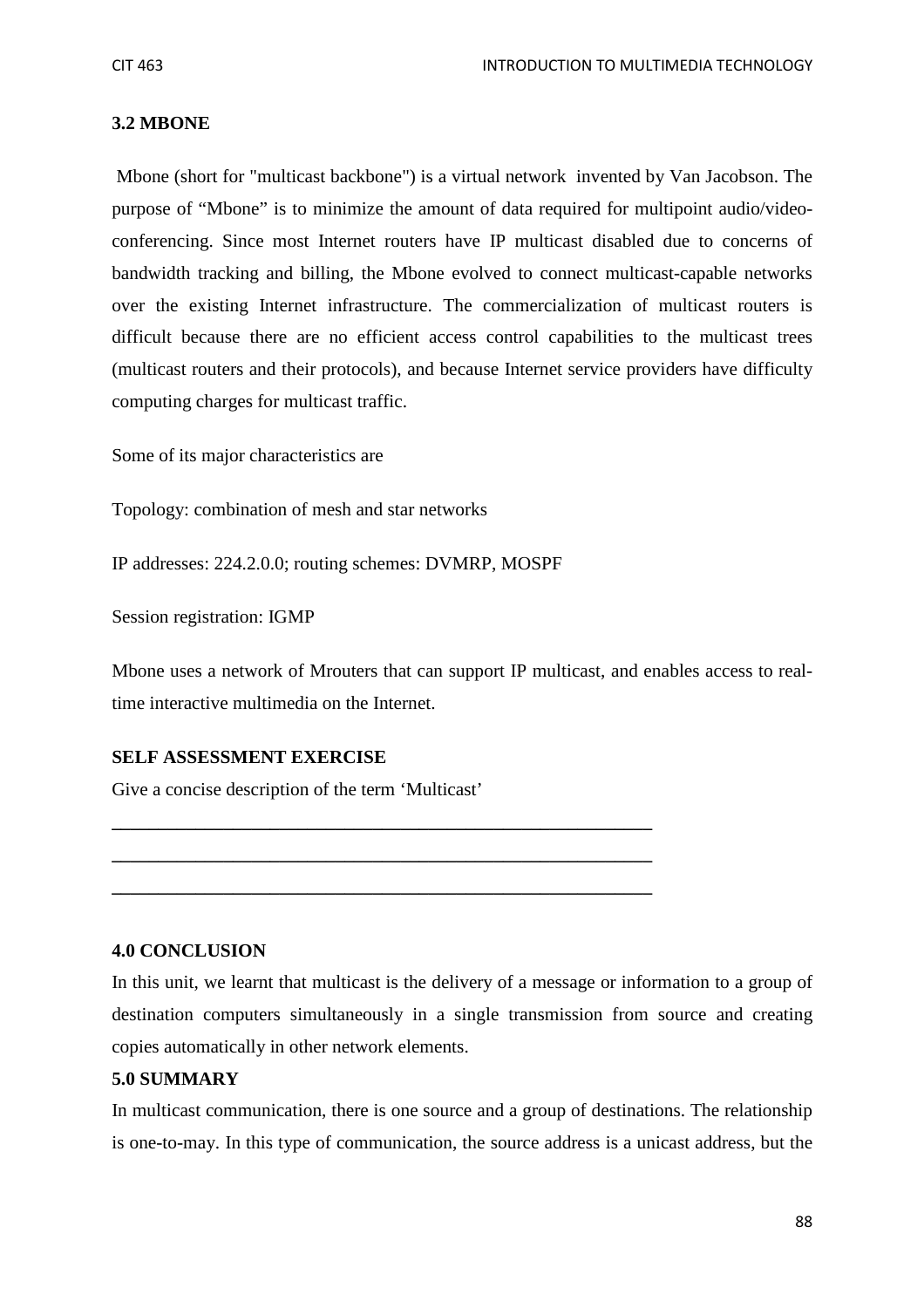destination address is a group address, which defines one or more destinations. The group address identifies the members of the group.

### **6.0 TUTOR MARKED ASSIGNMENT**

- 1).Describe the basic characteristics of an Mbone?
- 2) What is multicasting?
- 3) List and describe the different aspects of multicasting

#### **REFERENCES/FURTHER READINGS**

- Ash, Gerald (1997). *Dynamic Routing in Telecommunication Networks*. McGraw-Hill. ISBN 0070064148.
- Doyle, Jeff and Carroll, Jennifer (2005). *Routing TCP/IP, Volume I, Second Ed.*. Cisco Press. ISBN 1587052024.Ciscopress ISBN 1-58705-202-4
- Doyle, Jeff and Carroll, Jennifer (2001). *Routing TCP/IP, Volume II,*. Cisco Press. ISBN 1578700892.Ciscopress ISBN 1-57870-089-2
- Huitema, Christian (2000). *Routing in the Internet, Second Ed.*. Prentice-Hall. ISBN 0321227352.
	- Kurose, James E. and Ross, Keith W. (2004). *Computer Networking, Third Ed.*. Benjamin/Cummings. ISBN 0321227352.
	- Medhi, Deepankar and Ramasamy, Karthikeyan (2007). *Network Routing: Algorithms, Protocols, and Architectures*. Morgan Kaufmann. ISBN 0120885883.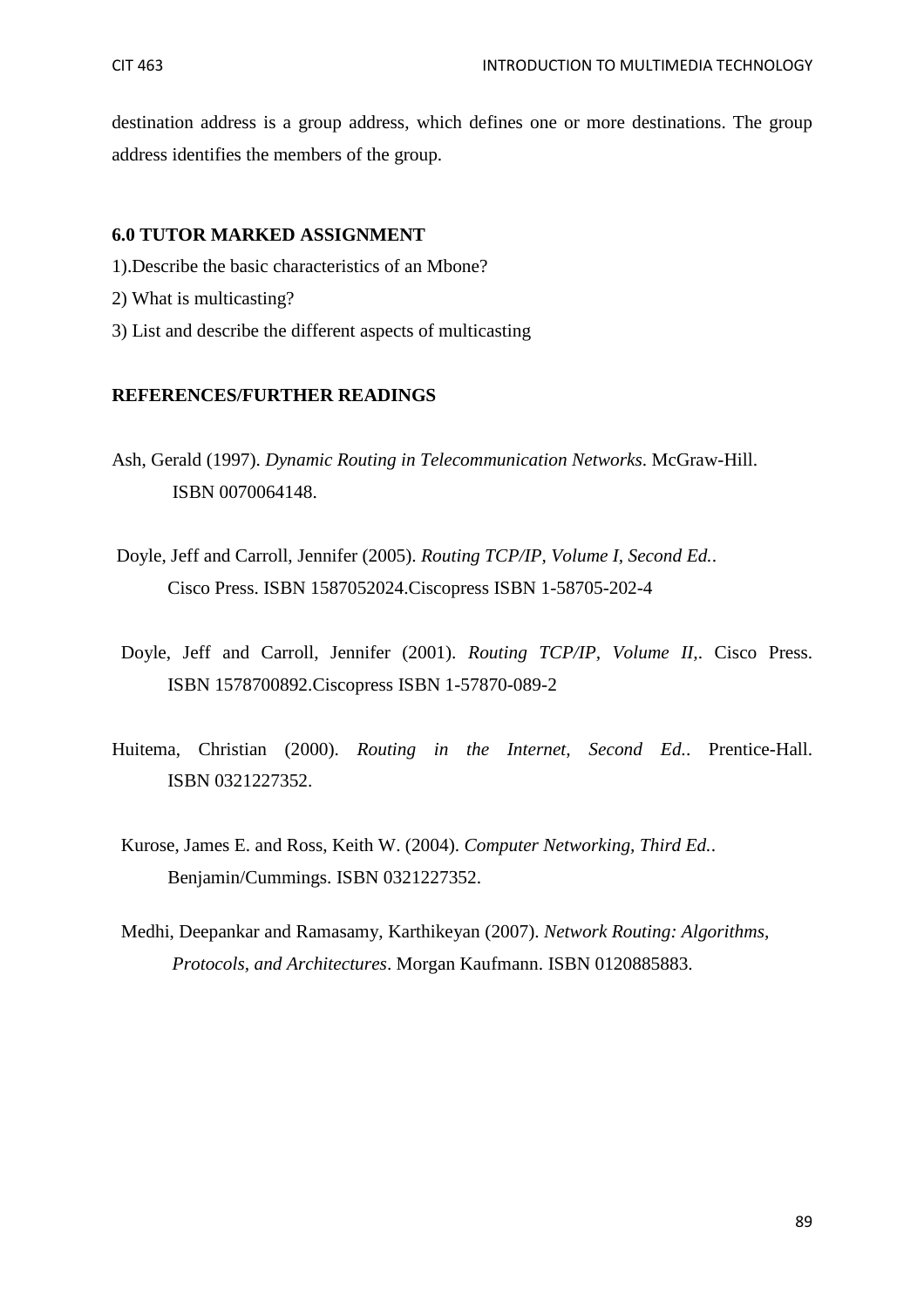## **UNIT 2 ROUTING CONTENTS**

# 1.0 Introduction

- 
- 2.0 Objectives
- 3.0 Main Content
- 3.1 Routing
- 4.0 Conclusion
- 5.0 Summary
- 6.0 Tutor Marked Assignment
- 7.0 References/Further Readings

### **1.0 INTRODUCTION**

### **2.0 OBJECTIVES**

At the end of this unit, you should be able to:

- Give a concise explanation of what a Router is
- Identify the desired features of a Router
- Discuss the relationship between the Router and Internet

### **3.0 MAIN CONTENT**

### **3.1 ROUTING OR ROUTEING**

Routing or routeing is the process of selecting paths in a network along which to send network traffic. Routing is performed for many kinds of networks, including the telephone network (Circuit switching) , electronic data networks (such as the Internet), and transportation networks. In packet switching networks, routing directs packet forwarding, the transit of logically addressed packets from their source toward their ultimate destination through intermediate nodes, typically hardware devices called routers, bridges, gateways, firewalls, or switches.

Routing, in a more narrow sense, is often contrasted with bridging in its assumption that network addresses are structured and that similar addresses imply proximity within the network. Because structured addresses allow a single routing table entry to represent the route to a group of devices, structured addressing (routing, in the narrow sense) outperforms unstructured addressing (bridging) in large networks, and has become the dominant form of addressing on the Internet, though bridging is still widely used within localized environments.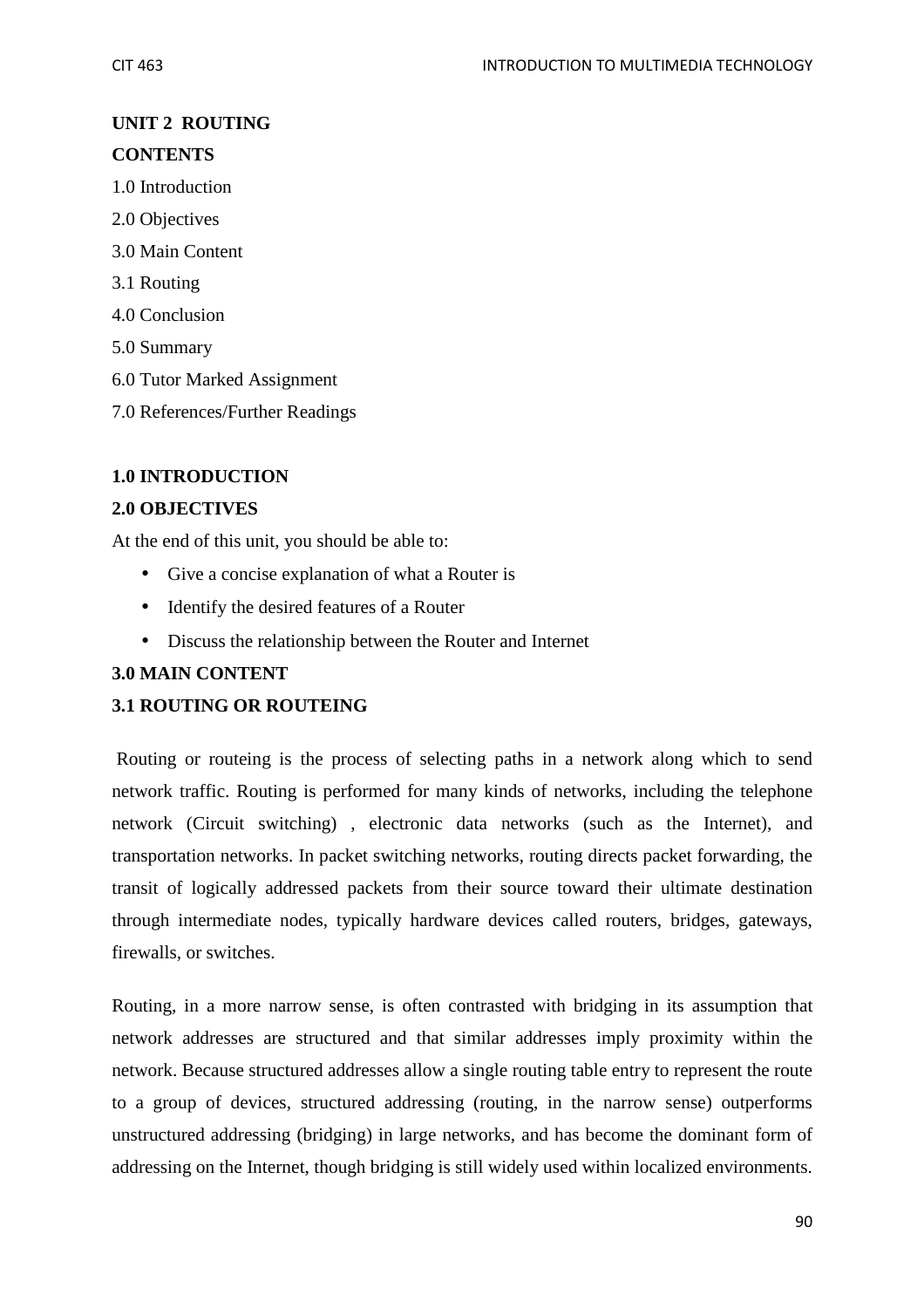Routing is a key feature of the Internet because it enables messages to pass from one computer to another and eventually reach the target machine. Each intermediary computer performs routing by passing along the message to the next computer. Part of this process involves analyzing a *routing table* to determine the best path.

Routers are more advanced devices used to connect separate networks to form an internetwork. An internetwork is created when two or more independent networks are connected yet continue to function separately. A network grows and become a more integral part of an organization. It is a common request to supply multiple paths through a network to provide fault tolerance. A bridge cannot handle multiple paths for data and can in fact, create a situation in which the packet can travel in an endless loop. Routers can be used like bridges to connect multiple network segments and filter traffic, also, unlike bridges, routers can be used to form complex networks.

As shown in Figure below, routers can connect complex networks with multiple paths between network segments. Each network segment, also called a sub network (or subnet), is assigned a network address. Each node on a subnet is assigned an address as well. Using a combination of the network and node address, the router can route a packet from the source to a destination address somewhere else on the network.

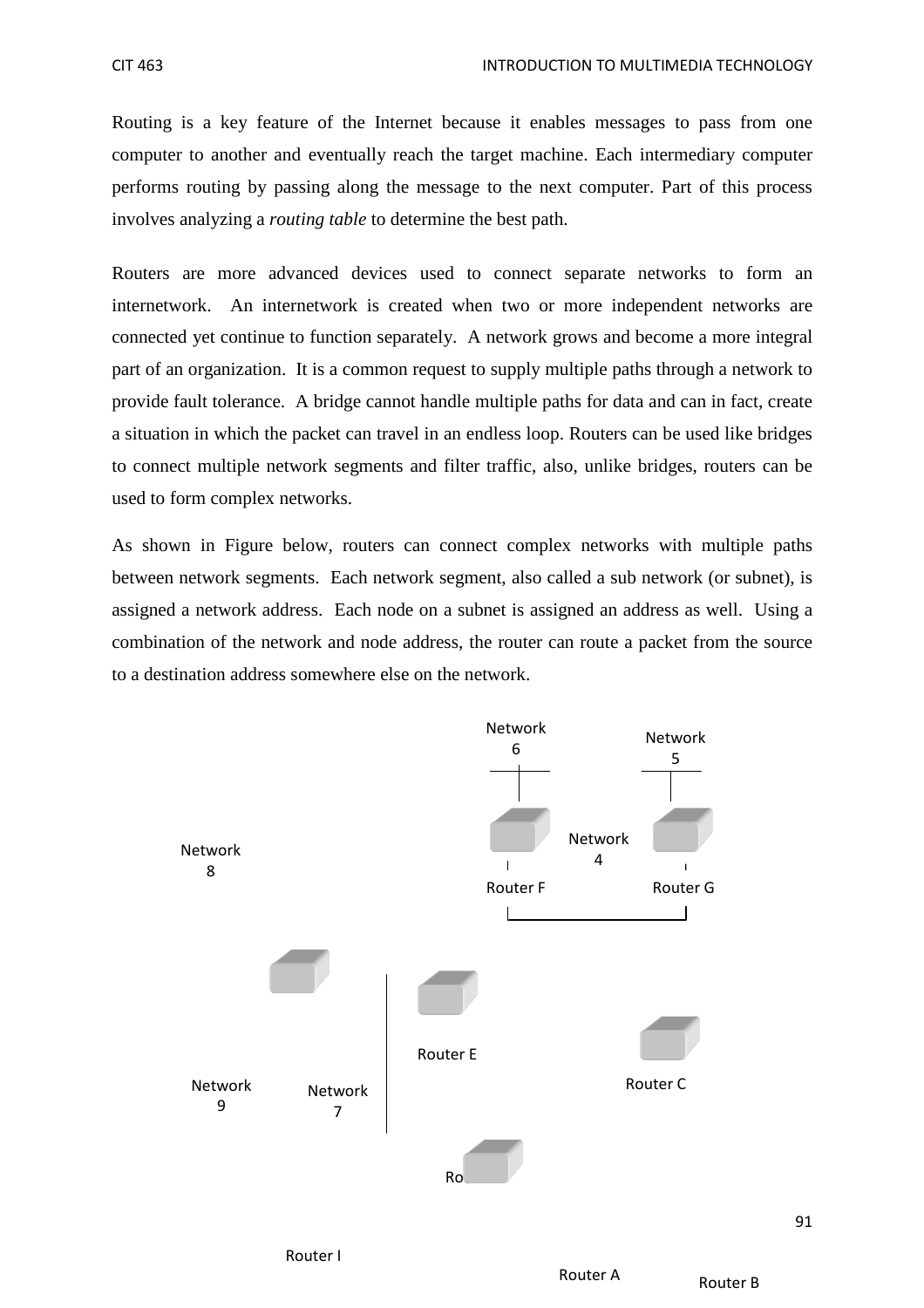



Figure Routers can connect networks with many different paths between the networks.

To successfully route a packet through the internetwork, a router must determine the packet's path. When the router receives a packet, it analyzes the packet's destination network address and looks up that address in its routing table. The router then repackages the data and sends it to the next router in the path.

Because routers operate at a higher layer of the OSI model than bridges do, router can easily send information over different network architectures. For example, a packet received from a token ring network can be sent over an Ethernet network. The router removes the token ring frame, examines the packet to determine the network address repackages the data into Ethernet frames and sends the data out onto the Ethernet network.

Dynamic routers are easier to maintain and provide better route selection than static routers, but the routing table updates and discovery generate additional network traffic. This is especially true with distance-vector protocols such as RIP, which sends its entire routing table across the network every 30 seconds.

#### **SELF ASSESSMENT EXERCISE**

Mention the essential features of a Router

#### **4.0 CONCLUSION**

In this unit, we highlighted the process of Routing. We learnt the relationship level between the Router and the Internet.

\_\_\_\_\_\_\_\_\_\_\_\_\_\_\_\_\_\_\_\_\_\_\_\_\_\_\_\_\_\_\_\_\_\_\_\_\_\_\_\_\_\_\_\_\_\_\_\_\_\_\_\_\_\_\_\_\_\_

\_\_\_\_\_\_\_\_\_\_\_\_\_\_\_\_\_\_\_\_\_\_\_\_\_\_\_\_\_\_\_\_\_\_\_\_\_\_\_\_\_\_\_\_\_\_\_\_\_\_\_\_\_\_\_\_\_\_

\_\_\_\_\_\_\_\_\_\_\_\_\_\_\_\_\_\_\_\_\_\_\_\_\_\_\_\_\_\_\_\_\_\_\_\_\_\_\_\_\_\_\_\_\_\_\_\_\_\_\_\_\_\_\_\_\_\_

\_\_\_\_\_\_\_\_\_\_\_\_\_\_\_\_\_\_\_\_\_\_\_\_\_\_\_\_\_\_\_\_\_\_\_\_\_\_\_\_\_\_\_\_\_\_\_\_\_\_\_\_\_\_\_\_\_\_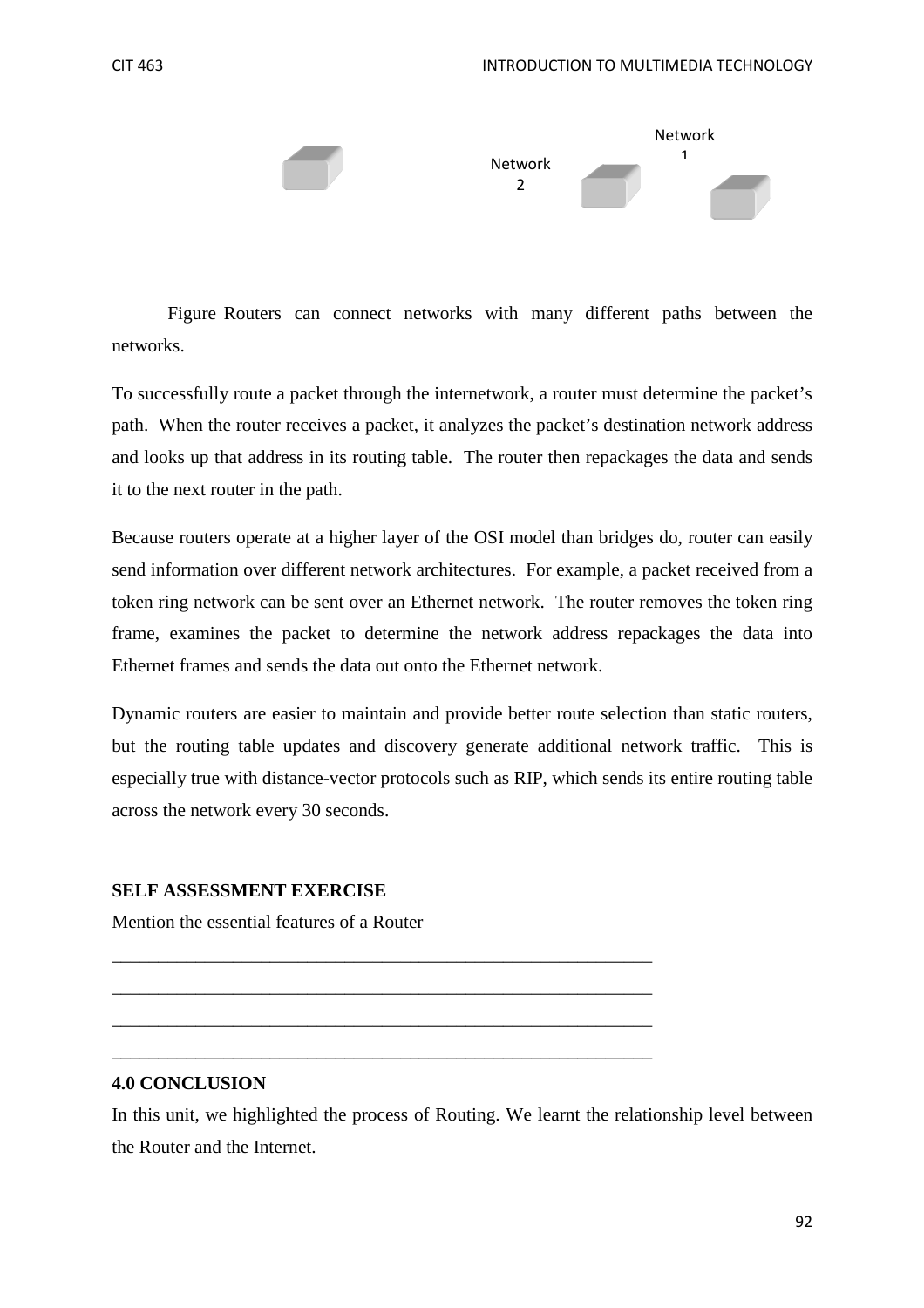### **5.0 SUMMARY**

Routing is often confused with *bridging,* which performs a similar function. The principal difference between the two is that bridging occurs at a lower level and is therefore more of a hardware function whereas routing occurs at a higher level where the software component is more important. And because routing occurs at a higher level, it can perform more complex analysis to determine the optimal path for the packet. This unit provided an overview of the concept of routing.

### **6.0 TUTOR MARKED ASSIGNMENT**

- 1) Give a concise definition of Router?
- 2) Differentiate between Routing and Bridging
- 3) Describe the basic functions of a Router

### **7.0 REFERENCES/FURTHER READINGS**

Buford.J.F.K (1994). Multimedia Systems, ACM Press, (ISBN 0-201-53258-1).

Chellis, James et.al (1997) MSCE: Networking Essentials Study Guide Sybex Network Press, San Francisco

Usha V. R, Director (2003). Commonwealth Educational Media Centre for Asia (CEMCA), New Delhi.

Fluckiger. (1994). Understanding Networked Multimedia, Prentice Hall.

Boyle. (1998).Design for Multimedia Learning, Prentice Hall, (ISBN 0-13-242155-8)

Agnew, P.W. and Kellerman, A.S. (1996). Distributed Multimedia: Technologies, Applications, and Opportunities in the Digital Information Industry (1st Edition) Addison Wesley.

Sloane, McGraw Hill. (2002). Multimedia Communication, (ISBN 0-077092228)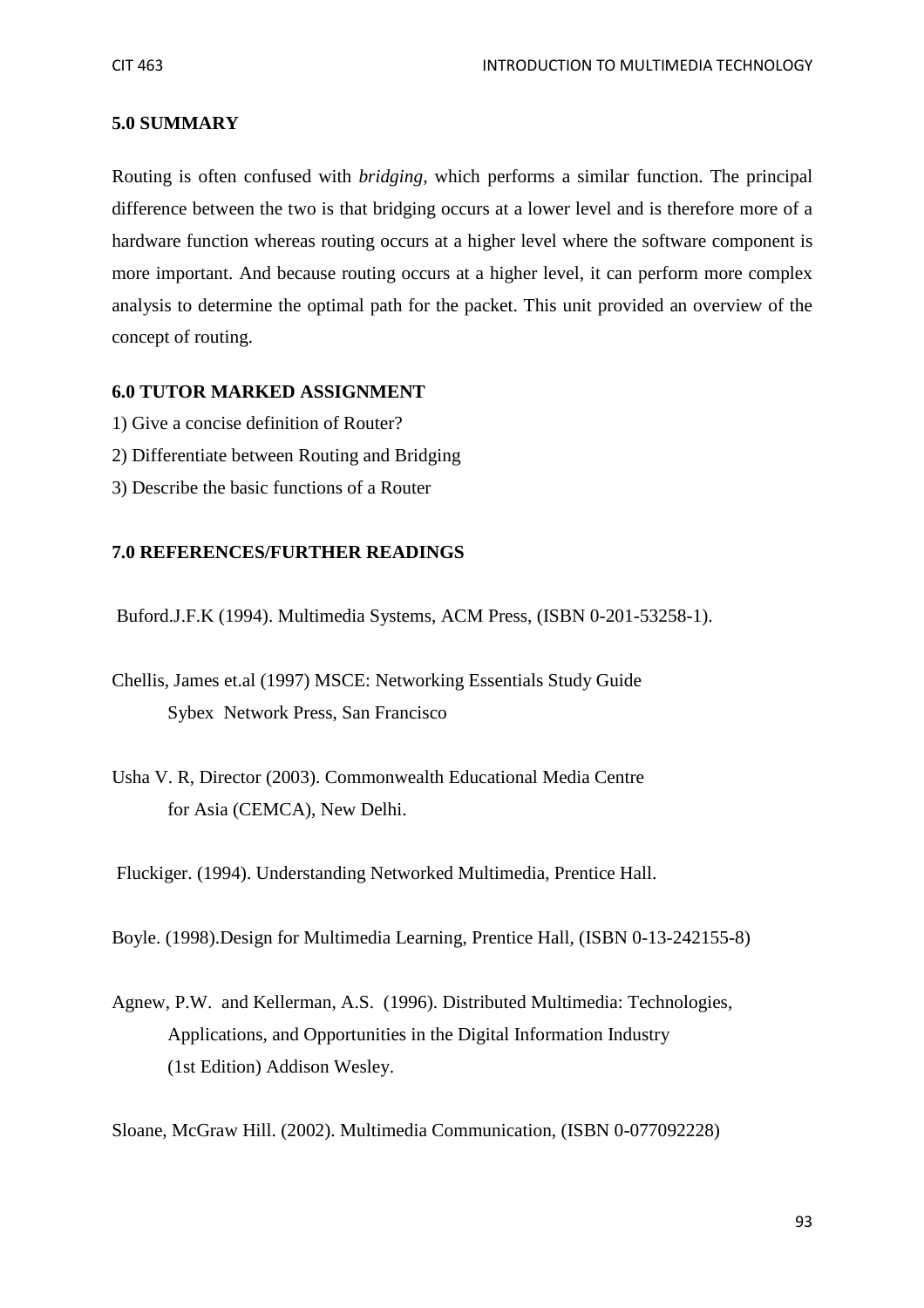- Vaughan, Tay, 1998, Multimedia: Making It Work (first edition) Osborne/McGraw-Hill, Berkeley.
- Maurer H, (1996). Hyperwave: The Next Generation Web Solution, Addison Wesley, (ISBn 0-201-40346).

Watkinson, (2004). The Art of Digital Audio, -Heinmann. Synthesizer Basics, GPI Publications.

### **UNIT 3 PROTOCOLS**

### **CONTENTS**

- 1.0 Introduction
- 2.0 Objectives
- 3.0 Main Content
- 3.1 Protocols
- 3.1.1 Session Control Protocol
- 3.1.2 Real Time Transfer Protocol
- 4.0 Conclusion
- 5.0 Summary
- 6.0 Tutor Marked Assignment
- 7.0 References/Further Readings

### **1.0 INTRODUCTION**

In this unit, we shall define what a protocol and its different elements. This will facilitate a deeper understanding of the different multimedia applications.

### **2.0 OBJECTIVES**

At the end of this unit, you should be able to:

- Give a concise definition of a Protocol
- Identify the features of the elements of a protocol.
- Differentiate between a Session control protocol and a real time transfer protocol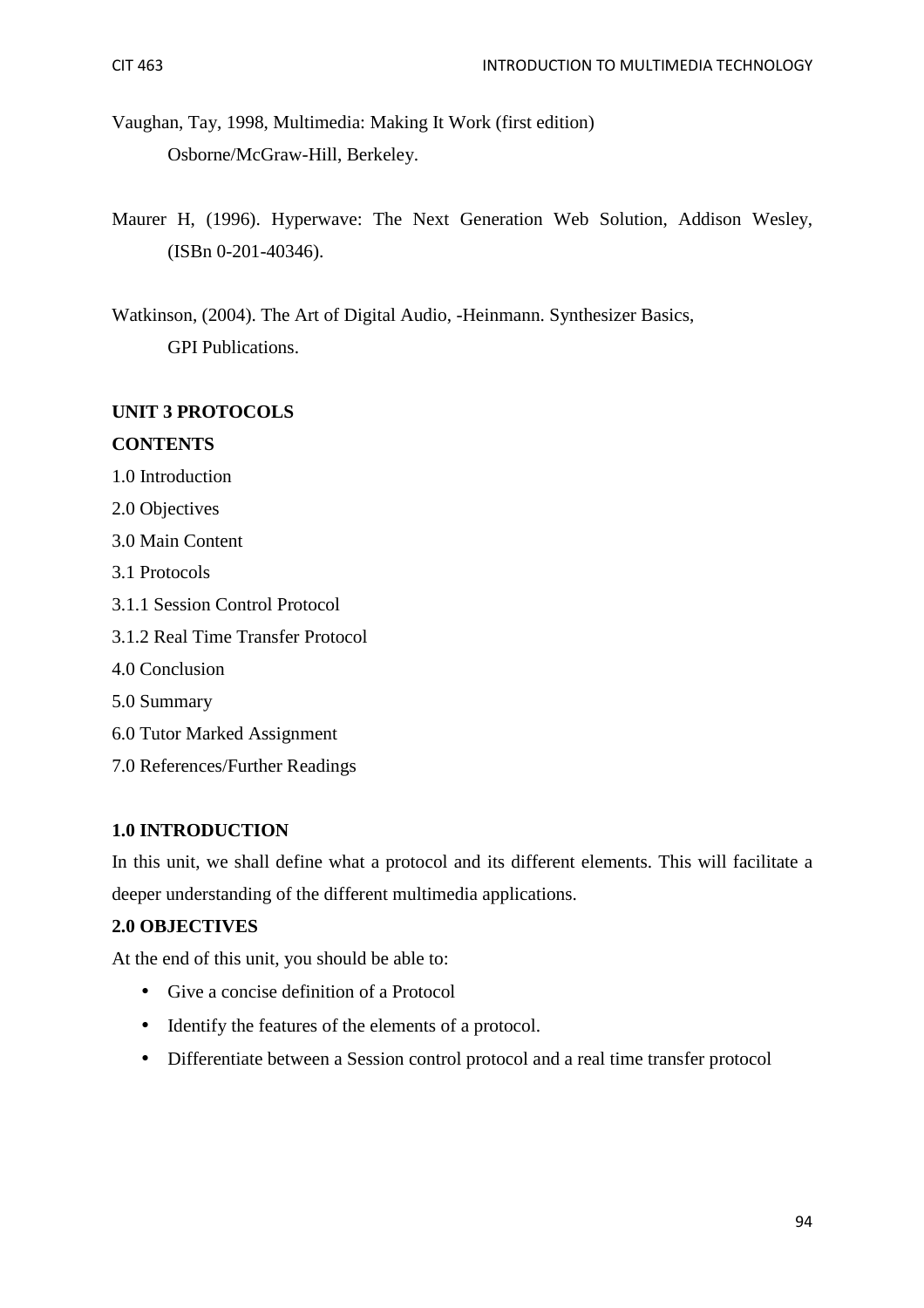#### **3.0 MAIN CONTENT**

#### **3.1 PROTOCOL**

In computer networks, communication occurs between entities in different systems. An entity is anything capable of sending or receiving information. However two entities cannot simply send bit streams to each other and expect to be understood. For communication to occur, the entities must agree on a protocol. A protocol is a set of rules that govern data communications. A protocol defines what is communicated, and when it is communicated. The key elements of a protocol are syntax, semantics and timing.

**Syntax:** The term syntax refers to the structure or format of the data, meaning the order in which they are presented. For example, a simple protocol might expect the first 8 bits to be the address of the receiver, and the rest of the stream to be the message itself.

**Semantics:** The word Semantics refers to the meaning of each section of bits. How is a particular pattern to be interpreted, and what action is to be taken based on that interpretation? For example does an address identify the route to be taken or the final destination of the message?

**Timing:** The term timing refers to two characteristics: when data should be sent and how fast they can be sent. For example, if the sender produces data at 100Mbps but the receiver can process data at only1Mbps, the transmission will overload the receiver and some data will be lost.

Some examples of major protocols are explained below.

#### **3.1.1 SESSION CONTROL PROTOCOL**

Session Control Protocol **(SCP)** is a simple protocol which lets a server and client has multiple conversations over a single TCP connection. The protocol is designed to be simple to implement, and is modelled after TCP. (Transport Control Protocol)

SCP's main service is dialogue control. This service allows either end of the connection to establish a virtual session over a single transport connection. SCP also allows a sender to indicate message boundaries, and allows a receiver to reject an incoming session. SCP allows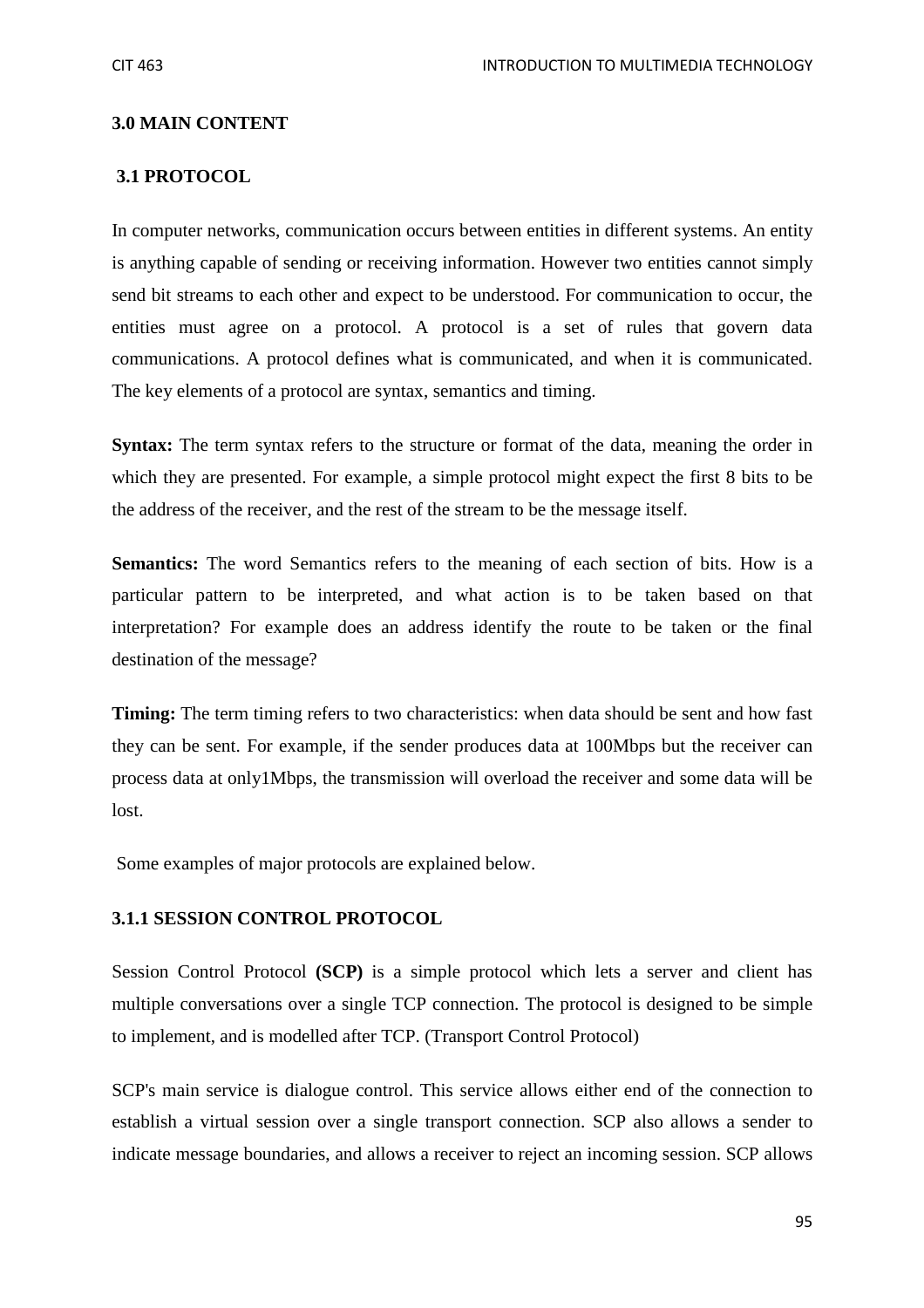data to be sent with the session establishment; the recipient does not confirm successful connection establishment, but may reject unsuccessful attempts. This simplifies the design of the protocol, and removes the latency required for a confirmed operation.

Session Control Protocol has a fixed overhead of 8 bytes per segment. This overhead is half the size of an IPNG address, and is only incurred once per segment, instead of once per packet. In its design, the session control protocol should be simple enough to implement for a single application.

### **3.1.2 REAL-TIME TRANSFER PROTOCOL (RTP)**

 **Real-time Transfer Protocol (RTP)** is the Internet-standard protocol for the transport of real-time data, including audio and video. It can be used for media-on-demand as well as interactive services such as Internet telephony. RTP consists of a data and a control part. The latter is called RTCP.

The data part of RTP is a thin protocol providing support for applications with real-time properties such as continuous media (e.g., audio and video), including timing reconstruction, loss detection, security and content identification.

RTCP provides support for real-time conferencing of groups of any size within an Internet. This support includes source identification and support for gateways like audio and video bridges as well as multicast-to-unicast translators. It also offers quality-of-service feedback from receivers to the multicast group as well as support for the synchronization of different media streams.

#### **SELF ASSESSMENT EXERCISE**

State the basic features of a Session Control protocol and a real time transfer protocol?

#### **4.0 CONCLUSION**

In this unit, we considered some of the transfer protocols in the multimedia System. Some of them are Session Control Protocol, real time transfer protocol etc. We equally studies about the key elements of a protocol.

### **5.0 SUMMARY**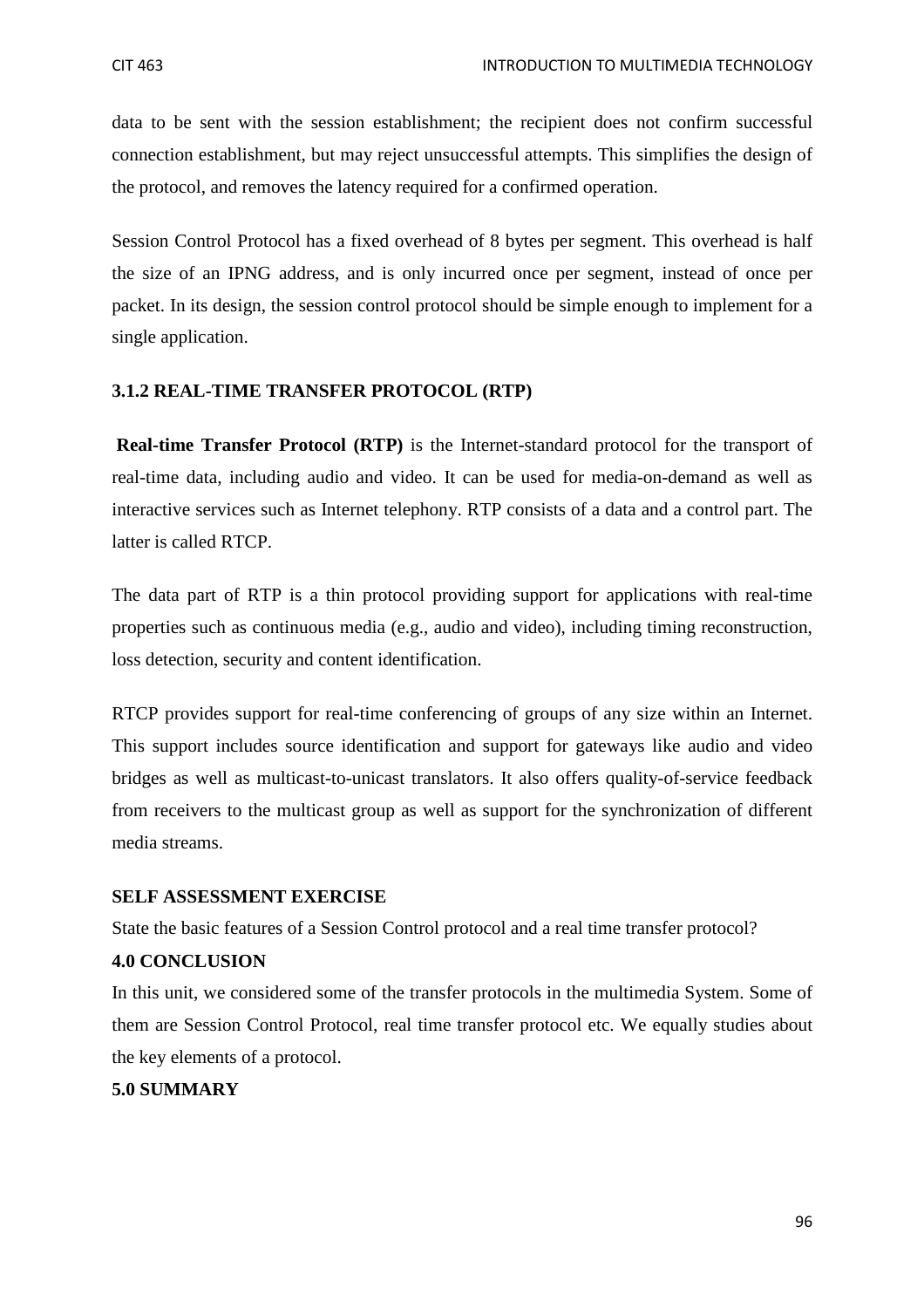A protocol is a set of rules that govern data communications. A protocol defines what is communicated, and when it is communicated. The key elements of a protocol are syntax, semantics and timing.

### **6.0 TUTOR MARKED ASSIGNMENT**

- 1).Explain what you understand by the Term Protocol
- 2) List and explain the major elements of a Protocol.

#### **7.0 REFERENCES/FURTHER READINGS**

- Chellis, James et.al (1997) MSCE: Networking Essentials Study Guide Sybex Network Press, San Francisco
- Ifeachor, E. C., and Jervis, B. W.,( 2002) *Digital Signal Processing: A Practical Approach* (Harlow, England: Pearson Education Limited)
- Rabiner, L.R., and Gold, B., (1975): *Theory and Application of Digital Signal Processing* (Englewood Cliffs, New Jersey: Prentice-Hall, Inc.)
- Larsen E., Aarts R.M. (March 2002). "Reproducing low-pitched signals through small loudspeakers" (PDF). *J. Audio Eng. Soc.* **50** (3): 147–164. http://www.extra.research.philips.com/hera/people/aarts/papers/aar02n4.pdf.

### **UNIT 4 VIDEO CONFERENCE**

#### **CONTENTS**

- 1.0 Introduction
- 2.0 Objectives
- 3.0 Main Content
- 3.1VideoConference
- 3.1.1 Dedicated System
- 3.1.2 Desktop System
- 4.0 Conclusion
- 5.0 Summary
- 6.0 Tutor Marked Assignment
- 7.0 References/Further Readings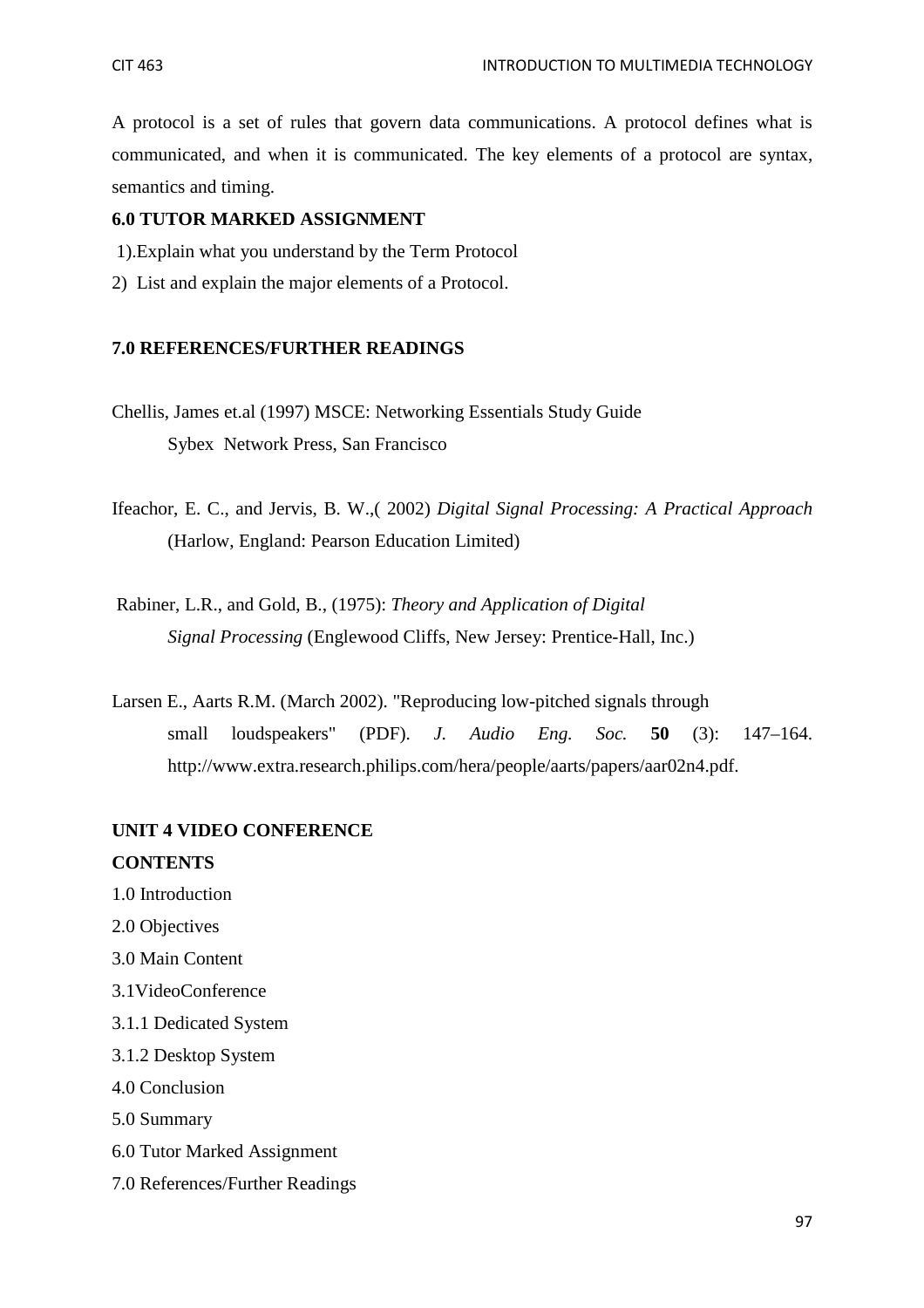### **1.0 INTRODUCTION**

In this unit, you'll gain knowledge of the concept of Video conferencing. You would also learn about the different types of video conferencing system.

### **2.0 OBJECTIVES**

What you would study in this unit would equip you to do the following:

- What is Video Conferencing
- In your own words explain the concept of Video Conferencing
- Identify the types of Video Conferencing Systems

### **3.0 MAIN CONTENT**

### **3.1 Video Conference**

A **videoconference** or **video conference** (also known as a *video teleconference*) is a set of interactive telecommunication technologies that allows two or more locations to interact via two-way video and audio transmissions simultaneously. It has also been called 'visual collaboration' and is a type of groupware. Videoconferencing differs from videophone calls in that it's designed to serve a conference rather than individuals.

The core technology used in a videoconferencing system is digital compression of audio and video streams in real time. The hardware or software that performs compression is called a codec (coder/decoder).The components required for a videoconferencing system includes:

- **Video input** : video camera or webcam
- **Video output**: computer monitor , television or projector
- **Audio input**: microphones, CD/DVD player, cassette player, or any other source of PreAmp audio outlet.
- **Audio output**: usually loudspeakers associated with the display device or telephone
- **Data transfer**: analog or digital telephone network, LAN or Internet.

### **3.1.1 DEDICATED SYSTEMS**

There are basically two types of videoconferencing systems: Dedicated and Deskstop systems which are examined below.

Dedicated systems have all required components packaged into a single piece of equipment, usually a console with a high quality remote controlled video camera. These cameras can be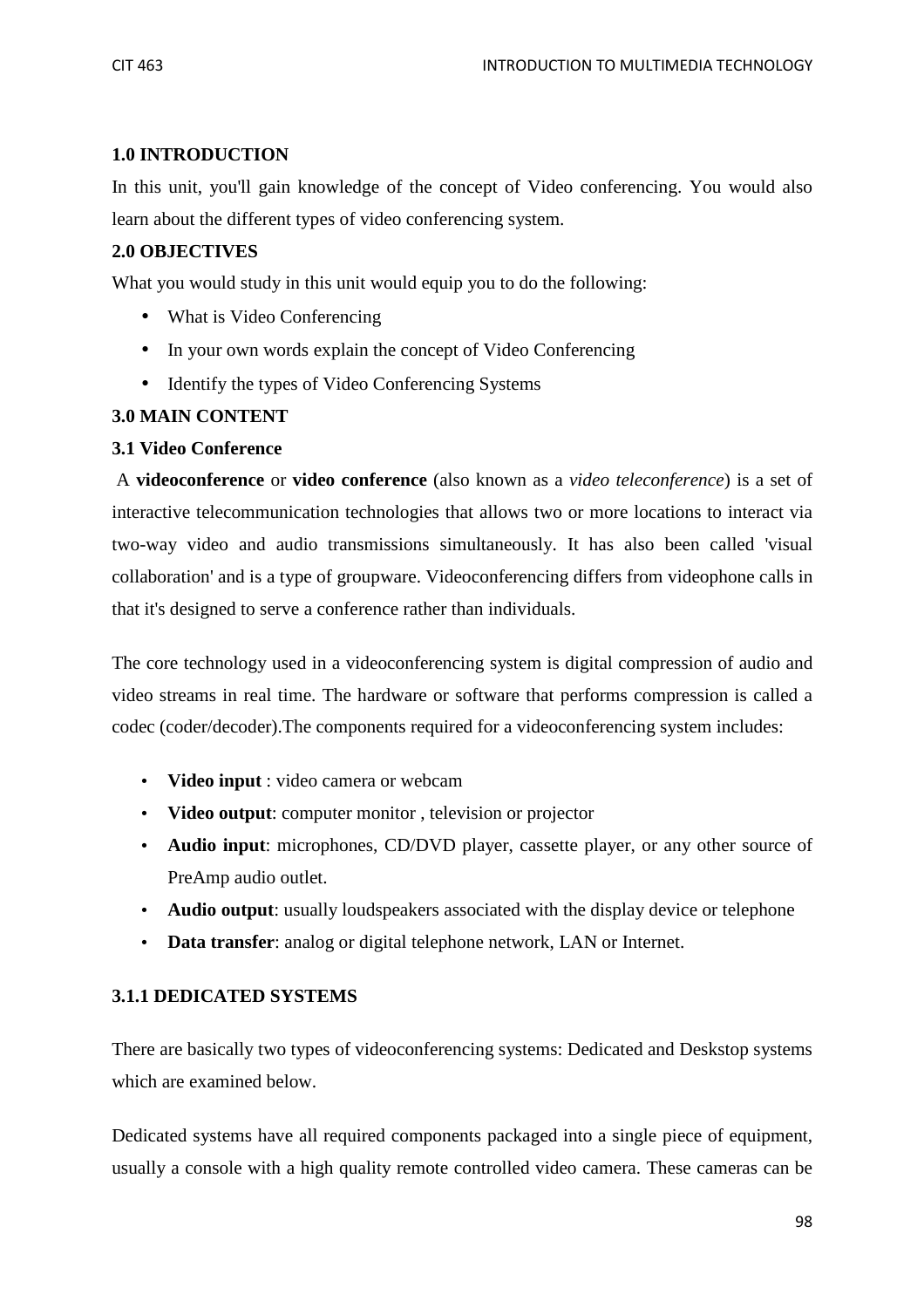controlled at a distance to pan left and right, tilt up and down, and zoom. They became known as PTZ cameras. The console contains all electrical interfaces, the control computer, and the software or hardware-based codec. Omni-directional microphones are connected to the console, as well as a TV monitor with loudspeakers and/or a video projector. There are several types of dedicated videoconferencing devices:

Large group videoconferencings are non-portable, large, more expensive devices used for large rooms and auditoriums.

Small group videoconferencings are non-portable or portable, smaller, less expensive devices used for small meeting rooms.

Individual videoconferencing are usually portable devices, meant for single users, have fixed cameras, microphones and loudspeakers integrated into the console.

#### **3.1.2 DESKTOP SYSTEMS**

Desktop systems are add-ons (hardware boards, usually) to normal PCs, transforming them into videoconferencing devices. A range of different cameras and microphones can be used with the board, which contains the necessary codec and transmission interfaces. Most of the desktops systems work with the H.323 standard. Videoconferences carried out via dispersed PCs are also known as e-meetings.

#### **SELF ASSESSMENT EXERCISE**

What are the components required for a video Conferencing System?

\_\_\_\_\_\_\_\_\_\_\_\_\_\_\_\_\_\_\_\_\_\_\_\_\_\_\_\_\_\_\_\_\_\_\_\_\_\_\_\_\_\_\_\_\_\_\_\_\_\_\_\_\_\_\_\_\_\_

\_\_\_\_\_\_\_\_\_\_\_\_\_\_\_\_\_\_\_\_\_\_\_\_\_\_\_\_\_\_\_\_\_\_\_\_\_\_\_\_\_\_\_\_\_\_\_\_\_\_\_\_\_\_\_\_\_\_

\_\_\_\_\_\_\_\_\_\_\_\_\_\_\_\_\_\_\_\_\_\_\_\_\_\_\_\_\_\_\_\_\_\_\_\_\_\_\_\_\_\_\_\_\_\_\_\_\_\_\_\_\_\_\_\_\_\_

#### **4.0 CONCLUSION**

To wrap up, we discovered that Videoconferencing uses telecommunications of audio and video to bring people at different sites together for meetings, conferences etc.

#### **5.0 SUMMARY**

In this unit, we covered the concept of Video Conferencing and its types. W e also discovered that the core technology used in a videoconferencing system is digital compression of audio and video streams in real time. The hardware or software that performs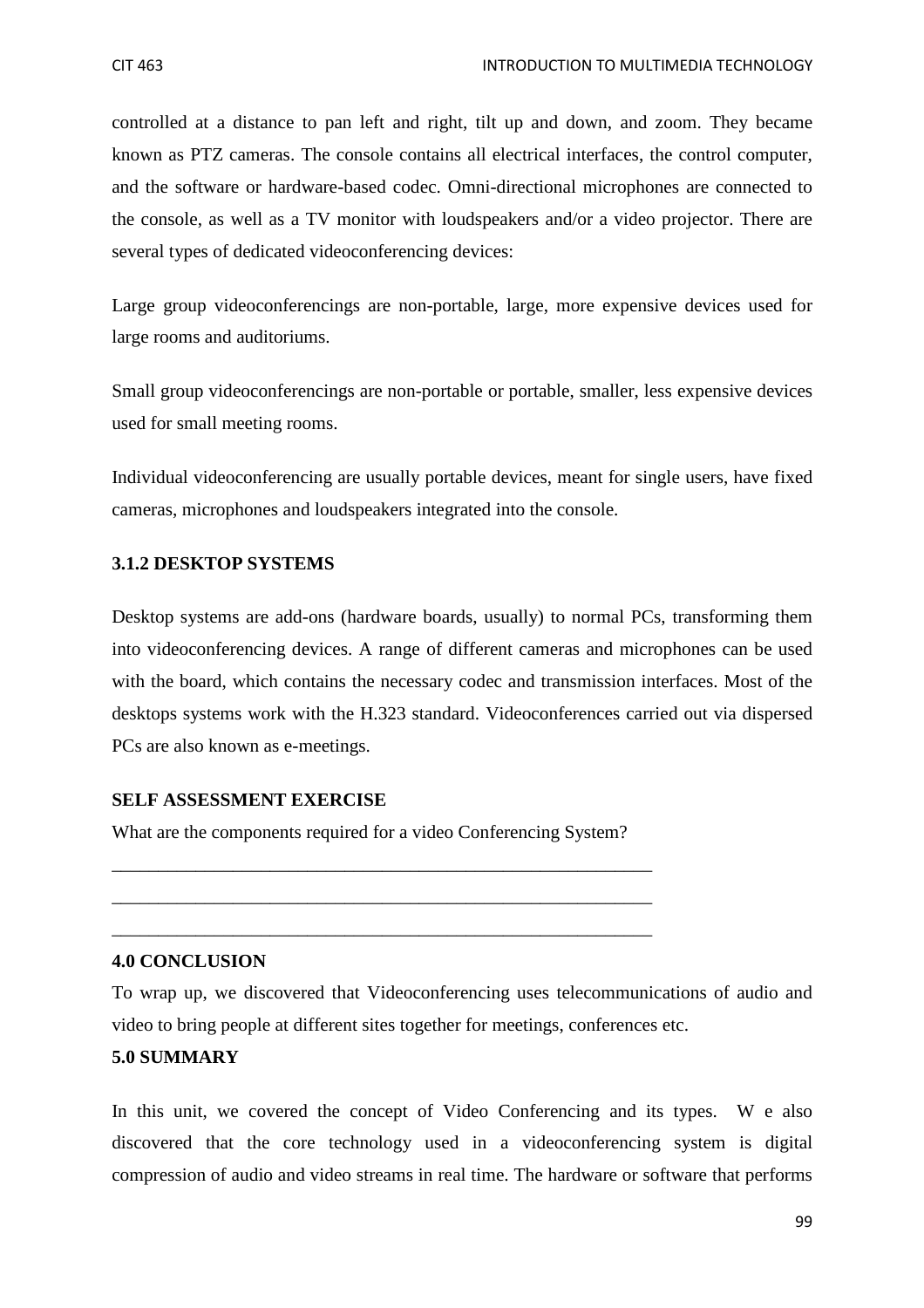compression is called a codec (coder/decoder).The components required for a videoconferencing system includes video output, video input, audio output, audio input etc.

### **6.0 TUTOR MARKED ASSIGNMENTS**

- 1).Explain the features of the dedicated and the desktop systems of Video Conferencing?
- 2) What are components required for a video conferencing system
- 3) Describe the Term "Video Conferencing"

### **7.0 REFERENCES / FURTHER READINGS**

- Wolfe, Mark. (2007) "Broadband videoconferencing as Knowledge Management tool," Journal of Knowledge Management 11, no. 2
- Ferran, Carlos and Watts, Stephanie. (2008) "Videoconferencing in the field: A heuristic processing model," Management Science 54, no. 9
- Tokson, Matthew J. (2007) Virtual Confrontation: Is Videoconference Testimony by a Witness Constitutional? University of Chicago Law Review, , Vol. 74, No. 4.
- Amy B. Woszczynski et.al( 2008), Handbook of Distance Learning for Real-Time and Asynchronous Information Technology Education, Idea Group Inc (IGI), 2008, pg. 17, ISBN 1-59904-964-3, ISBN 978-1-59904-964-9.
- Jackman, Elizabeth (2010) New Video Conferencing System Streamlines Fire fighter Training, ---Peoria Times, Peoria, AZ, February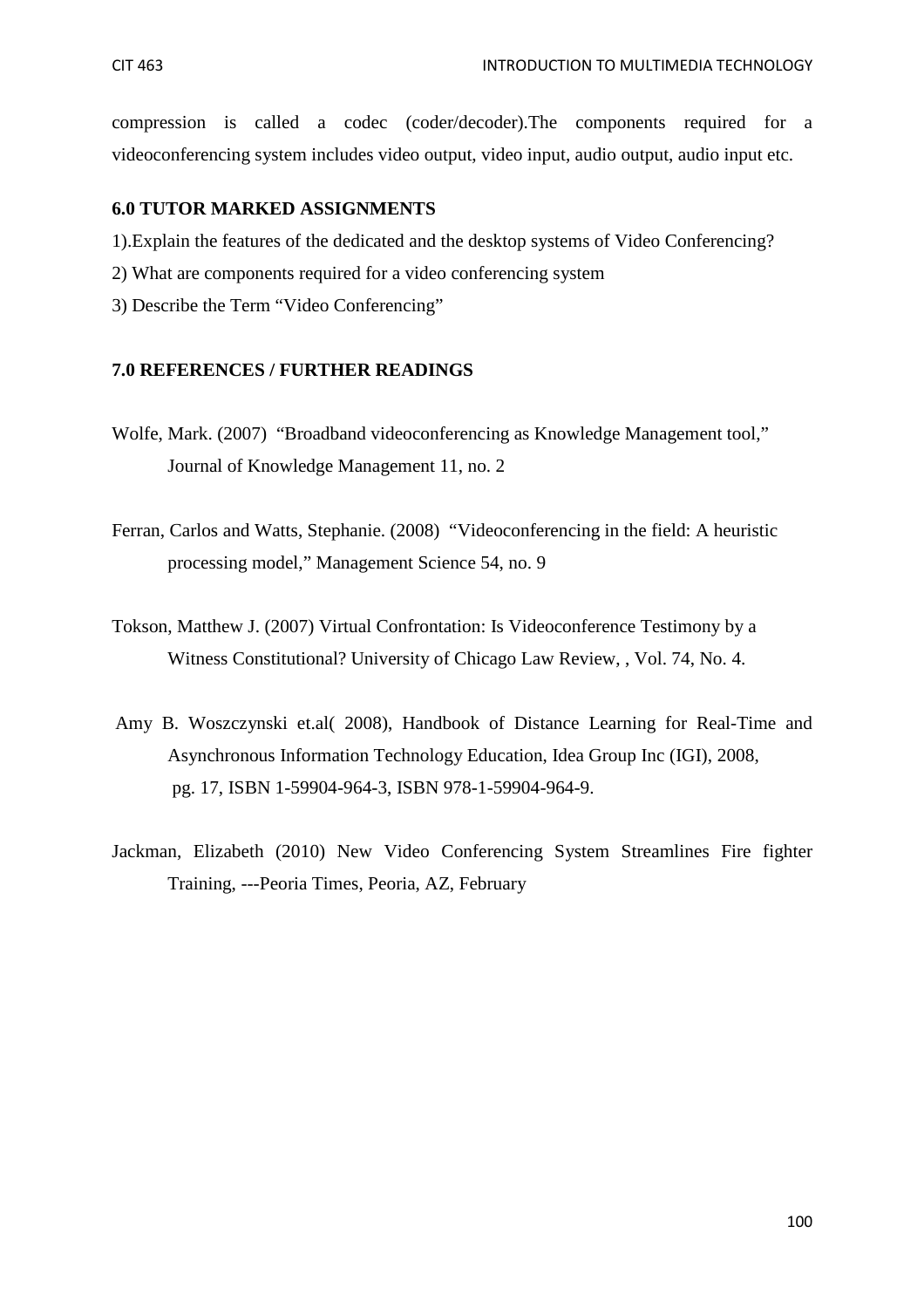### **MODULE 5 MULTIMEDIA ACCESS SYSTEMS**

Unit 1 Internet Telephony

Unit 2 Computer Telephony Integration

Unit 3 Digital Subscriber Line

Unit 4 Digital/ Cable Television

# **UNIT 1 INTERNET TELEPHONY**

### **CONTENTS**

- 1.0 Introduction
- 2.0 Objectives
- 3.0 Main Content
- 3.1 Internet Telephony
- 3.2.1 Super nodes in Internet Telephony
- 3.2.2 VoIP vs Internet telephony
- 3.2.3 Advantages & Disadvantages of Internet Telephony
- 4.0 Conclusion
- 5.0 Summary
- 6.0 Tutor Marked Assignment
- 7.0 References/Further Readings

### **1.0 INTRODUCTION**

Internet Telephony refers to communications services—voice, fax, SMS, and/or voicemessaging applications—that are transported via the Internet, rather than the public switched telephone network (PSTN). In this unit, we shall consider deeply the concept of Internet Telephony as this will give a deeper understanding of the relationship between VoIP and the Internet Telephony.

### **2.0 OBJECTIVES**

At the end of this unit, you should be able to:

- Describe Internet Telephony Service
- Identify the steps involved in processing a VoIP call.
- List the advantages and Disadvantages of Internet Telephony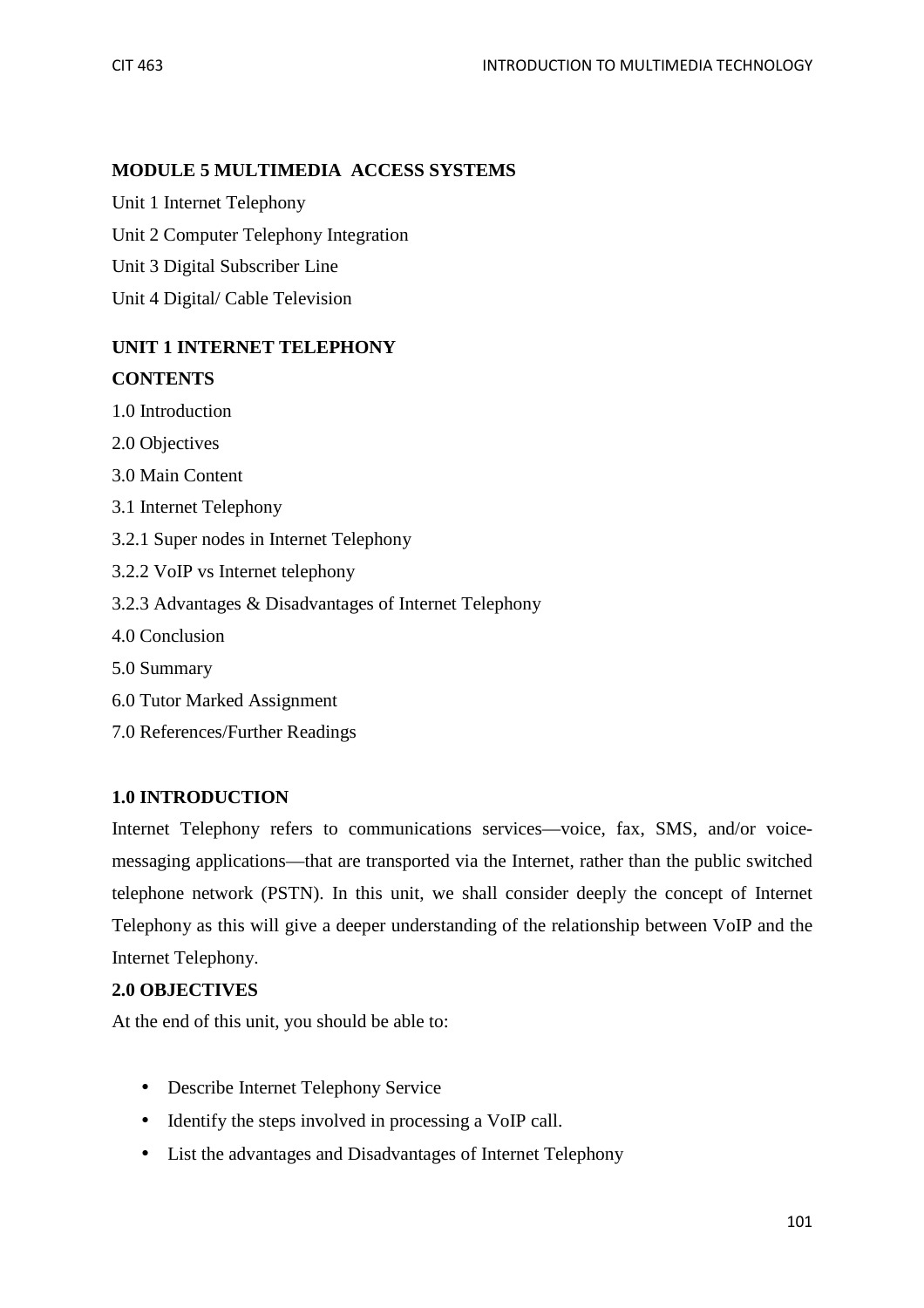#### **3.0 MAIN CONTENT**

#### **3.1 INTERNET TELEPHONY**

Internet Telephony refers to communications services—voice, fax, SMS, and/or voicemessaging applications—that are transported via the Internet, rather than the public switched telephone network (PSTN). The steps involved in originating a VoIP telephone call are signalling and media channel setup, digitization of the analog voice signal, encoding, packetting , and transmission as Internet Protocol (IP) packets over a packet-switched network. On the receiving side, similar steps (usually in the reverse order) such as reception of the IP packets, decoding of the packets and digital-to-analog conversion reproduce the original voice stream.

Internet telephony makes use of the Internet instead of traditional telephone lines for the purposes of conversation. In Internet telephony, voice is transported via the Internet instead of the Public Switched Telephone Network or PSTN.

The basic operation of internet telephony system commences when a person talks into a microphone. The microphone is in turn connected to a sound card installed in the computer, which accepts an analogue waveform and converts it into a digital data stream. Internet telephony software operating on the computer takes the digitized voice data stream, which normally represents a 64-Kbps PCM or 32- Kbps ADPCM- encoded voice and compresses the standard encoding data stream into a lower data rate based on the use of a proprietary or standardized voice compression technique.

There are two primary transport protocols used for an internet telephony session. Transmission control Protocol (TCP) is used to transport addressing or directory information while User datagram protocol (UDP) is used for the actual transfer of voiced-digitized packets.

#### **3.2.1 SUPERNODES IN INTERNET TELEPHONY**

A super node assists other users to communicate or use Skype software efficiently. One computer helps other computers anonymously, and securely facilitates communication between other Skype users who cannot establish a direct connection due to firewall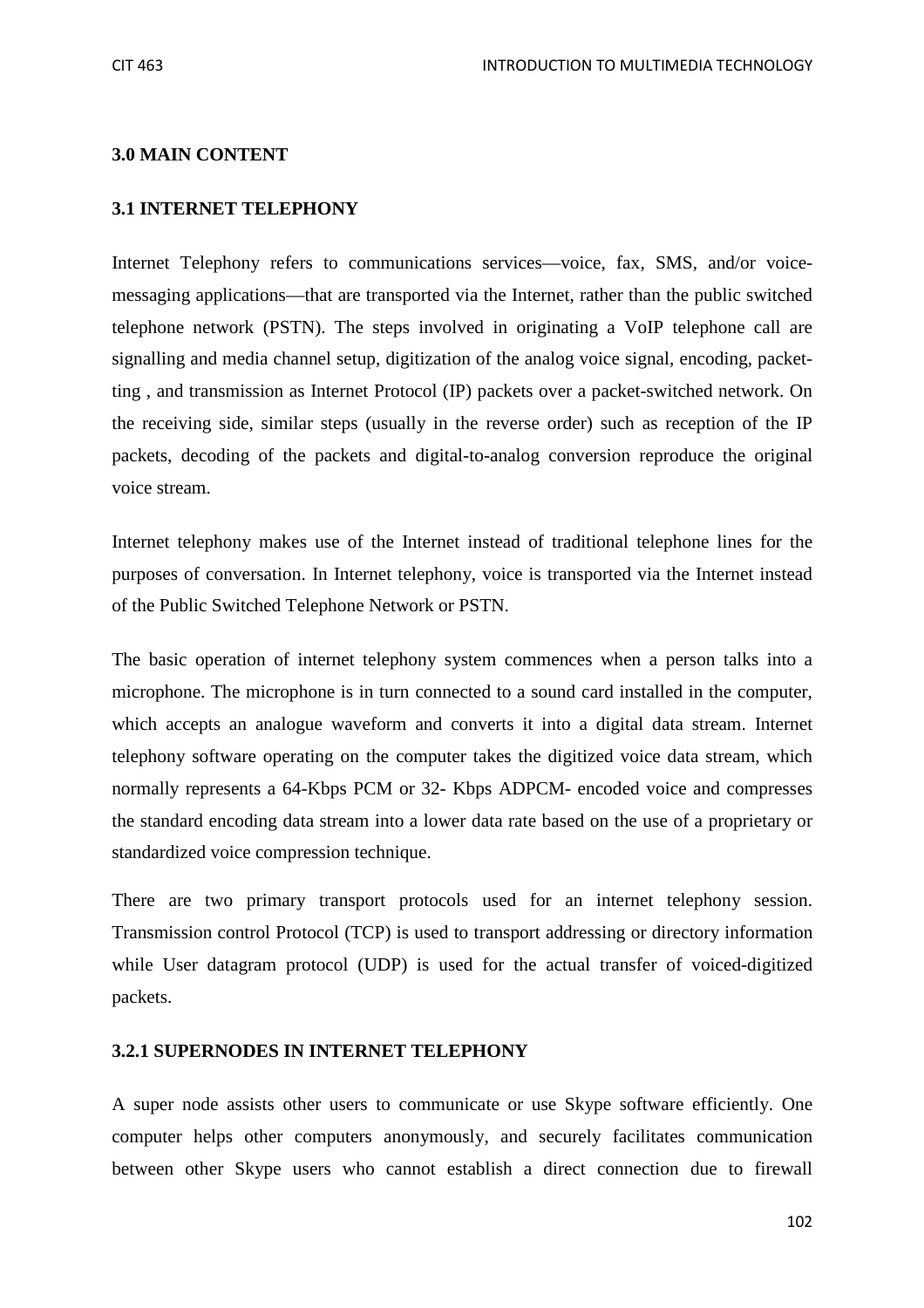constraints. Super node communication forwards requests and does other operations on behalf of ordinary nodes. Users are unaware of the super node's assistance.

#### **3.2.2 VoIP vs INTERNET TELEPHONY**

Internet telephony refers to communication using the Internet. VoIP refers to making phone calls over an enterprise network. In VoIP, users place calls using IP phones. VoIP is a full duplex (two-way) system where both parties can talk at the same time. A conventional telephone system is full-duplex. In Internet telephony, only one person can speak at a time.

#### **3.2.3 ADVANTAGES AND DISADVANTAGES OF INTERNET TELEPHONY**

Internet telephony is an advantage to both developers and clients because the Internet telephony service provider (ITSP) can use a single infrastructure for both Internet access and Internet telephony. It also results in better bandwidth utilisation. Calls between two users using the same software are free. Users have the benefits of receiving voice mail messages when they are busy or offline, ease of use, and cheap international calls. Skype, the most popular Internet telephony application at this point, is freeware, ad-free and has no spyware.

Some disadvantages exist. Users need to have a PC and a broadband connection to use this facility. To conduct a free conversation both the users need similar software. Callers cannot keep live track of call cost, and the software experiences bad call reception when using other programs at the same time.

#### **SELF ASSESSMENT EXERCISE**

What do you understand by the term Internet Telephony?

#### **8.0 CONCLUSION**

In this unit you have learnt about the concept of Internet Telephony and its features. You have also learnt that about the relationship between VoIP and the Internet Telephony.

#### **5.0 SUMMARY**

Internet Telephony refers to communications services—voice, fax, SMS, and/or voicemessaging applications—that are transported via the Internet, rather than the public switched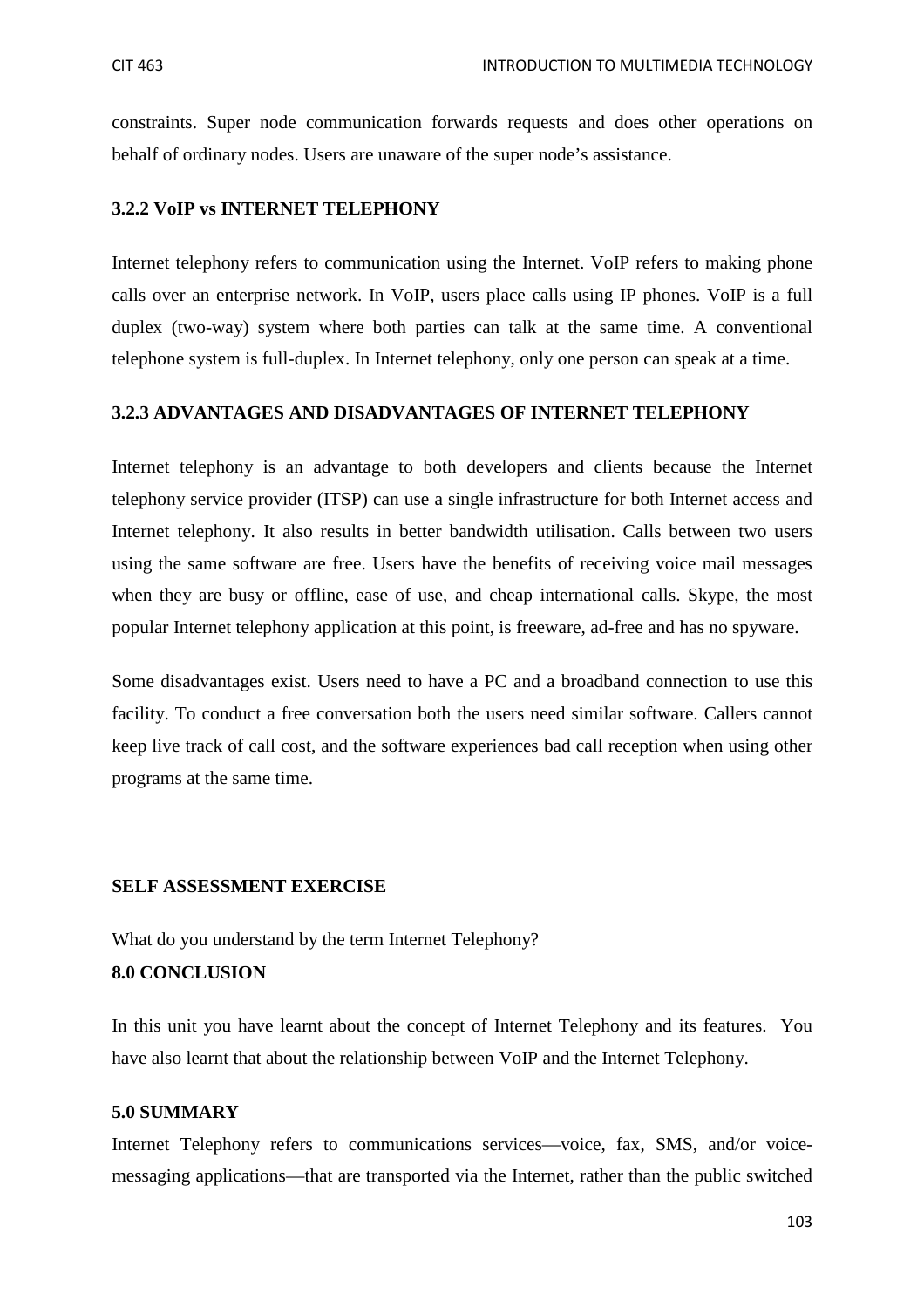telephone network (PSTN). VoIP is a full duplex (two-way) system where both parties can talk at the same time. A conventional telephone system is full-duplex. In Internet telephony, only one person can speak at a time.

### **6.0 TUTOR MARKED ASSIGNMENT**

- 1).Distinguish between the VoIP and the Internet Telephony
- 2).Explain the Advantages and disadvantages of the Internet Telephony.
- 3) Explain the concept of Super nodes in Internet Telephony.
- 4).What is the significance of a Super node in Internet Telephony?

#### **7.0 REFERENCES/FURTHER READINGS**

Behouz, F.A (2007) Data Communucations and Networks. Mc Graw Hill. Boston.

- Gill ,Held (2007) Voice and Data Internetworking. Mc Graw Hill, New York
- Parsons, J and Dan O (2004) Computer Concepts  $7<sup>TH</sup>$  edition. Thomson Learning Inc. Australia.
- Ifeachor, Emmanuel C., and Jervis, Barrie W., 2002: *Digital Signal Processing: A Practical Approach* (Harlow, England: Pearson Education Limited)
- Rabiner, Lawrence R., and Gold, Bernard, 1975: *Theory and Application of Digital Signal Processing* (Englewood Cliffs, New Jersey: Prentice-Hall, Inc.)
- Larsen E., Aarts R.M. (March 2002). "Reproducing low-pitched signals through small loudspeakers" (PDF). *J. Audio Eng. Soc.* **50** (3): 147–164. http://www.extra.research.philips.com/hera/people/aarts/papers/aar02n4.pdf.

# **UNIT 2 COMPUTER TELEPHONY INTEGRATION CONTENTS**

- 1.0 Introduction
- 2.0 Objectives
- 3.0 Main Content
- 3.1 Computer Telephony Integration
- 3.1.1 First party call control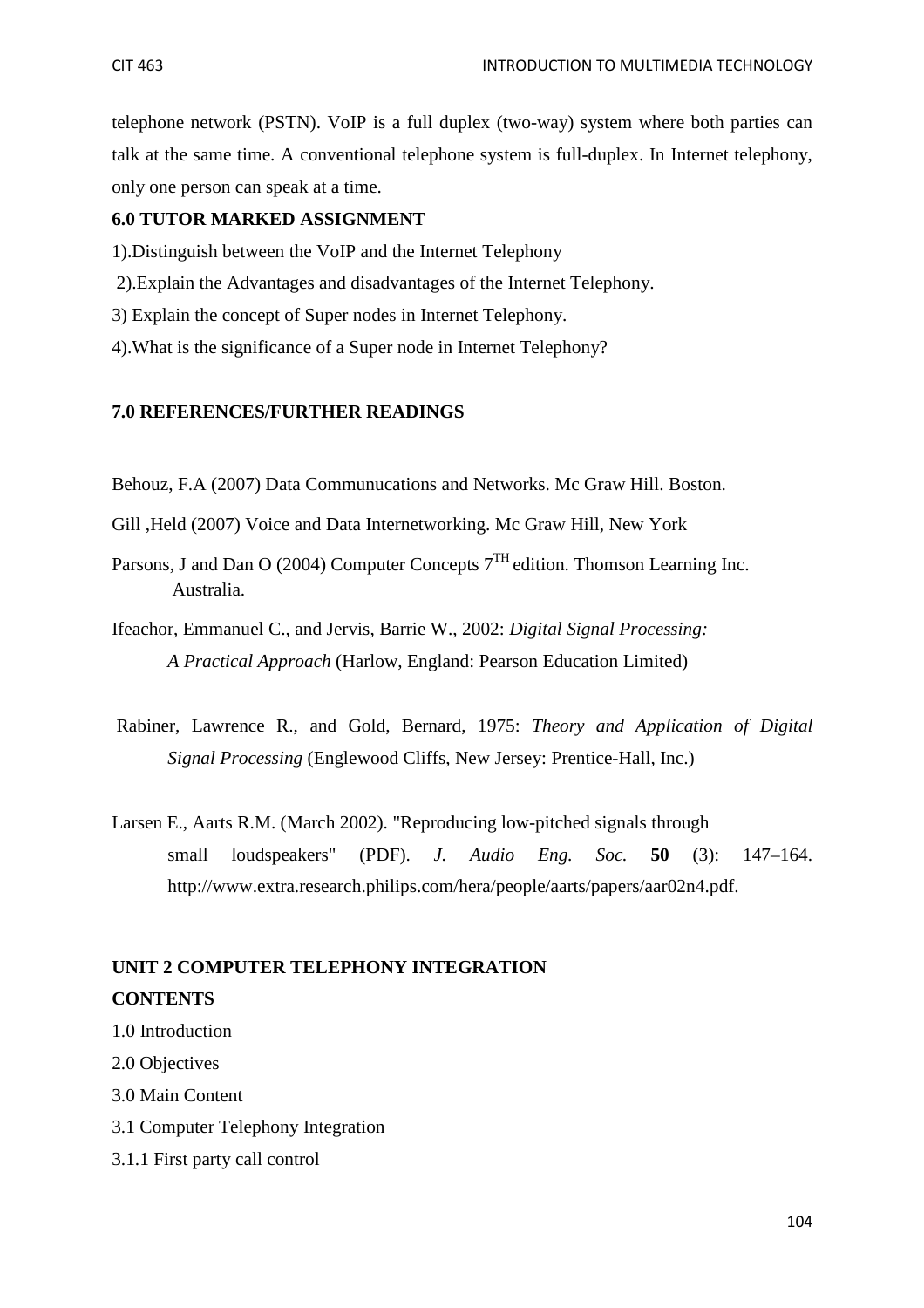- 3.1.2 Third party call control
- 4.0 Conclusion
- 5.0 Summary
- 6.0 Tutor Marked Assignment
- 7.0 References/Further Readings

### **1.0 INTRODUCTION**

In this unit we will consider the technology known as the Computer Telephony Integration. The unit will equally analyse the origins, functions and forms of Computer Telephony Integration.

### **2.0 OBJECTIVES**

At the end of this unit, you should be able to:

- Give a concise description of the forms of Computer Telephony Integration?
- Explain the need for a computer Telephony Integration
- Explain the First-party call control form of CTI

### **3.0MAIN CONTENT**

### **3.1 COMPUTER TELEPHONY INTEGRATION**

Computer telephony integration, also called computer–telephone integration or **CTI**, is technology that allows interactions on a telephone and a computer to be integrated or coordinated. As contact channels have expanded from voice to include email, web, and fax, the definition of CTI has expanded to include the integration of all customer contact channels (voice, email, web, fax, etc.) with computer systems.

The origins of CTI can be found in simple screen population (or "screen pop") technology. This allows data collected from the telephone systems to be used as input data to query databases with customer information and populate that data instantaneously in the customer service representative screen. The net effect is the agent already has the required screen on his/her terminal before speaking with the customer.

These are some of the Functions of the CTI:

• Call information display (caller's number (ANI), number dialled (DNIS), and Screen population on answer, with or without using calling line data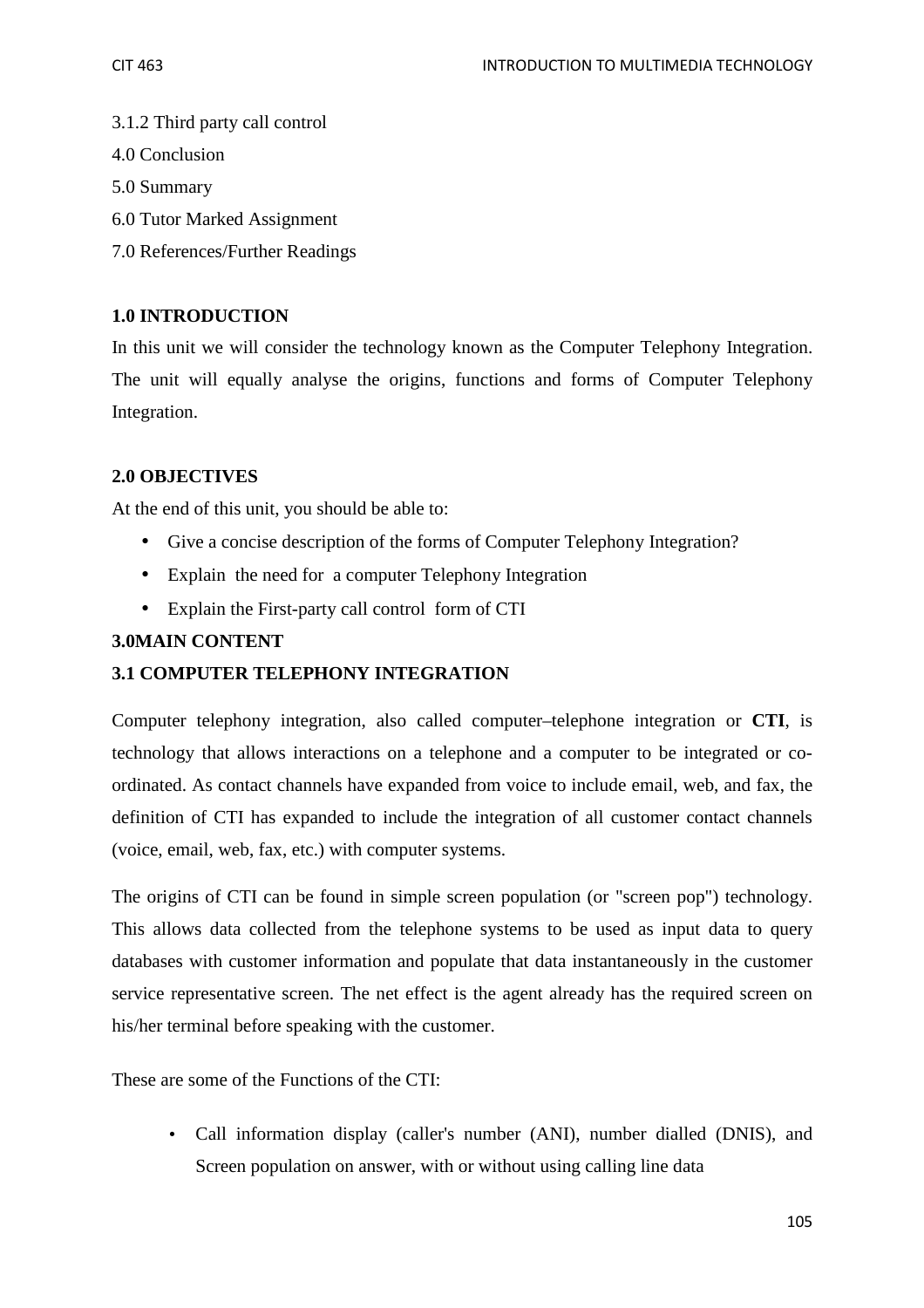- Automatic dialling and computer controlled dialling (fast dial, preview, and predictive dial.)
- Phone control. (answer, hang up, hold, conference, etc.)
- Coordinated phone and data transfers between two parties (i.e. pass on the Screen pop with the call)
- Call centre phone control. (logging on; after-call work notification)
- Advanced functions such as call routing, reporting functions, automation of desktop activities, and multi-channel blending of phone, e-mail, and web requests
- Agent state control (for example, after-call work for a set duration, then automatic change to the ready state)

There are two forms of CTI. They are the First-party call control and Third-party call control.

### **3.1.1 FIRST PARTY CALL CONTROL**

First party call control operates as if there is a direct connection between the user's computer and the phone set. An example of this would be a modem card in a desktop computer, or a phone plugged directly into the computer. Typically, only the computer associated with the phone can control it, by sending commands directly to the phone. The computer can control all the functions of the phone, normally at the computer user's direction. First party call control is the easiest to implement but is not suited to large scale applications such as call centres

#### **3.1.2 THIRD-PARTY CALL CONTROL**

Third-party call control is more difficult to implement and often requires a dedicated telephony server to interface between the telephone network and the computer network. Third party call control works by sending commands from a user's computer to a telephony server, which in turn controls the phone centrally. Specifically, the user's computer has no direct connection to the phone set, which is actually controlled by an external device. Information about a phone call can be displayed on the corresponding computer workstation's screen while instructions to control the phone can be sent from the computer to the telephone network. Any computer in the network has the potential to control any phone in the telephone system. The phone does not need to be attached directly to the user's computer, although it may physically be integrated into the computer (such as a VoIP soft phone), requiring only a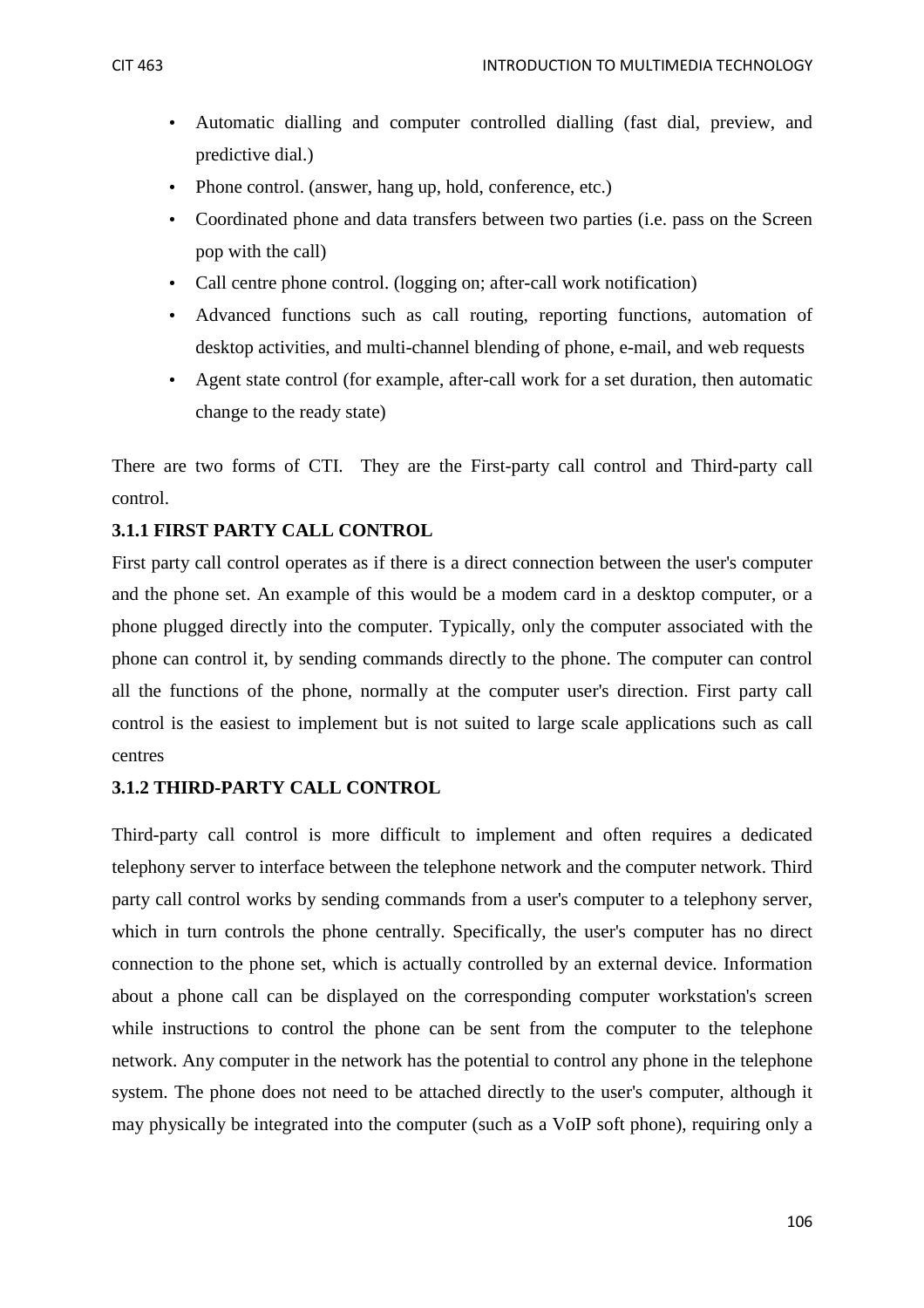microphone and headset in the circuit, without even a keypad, to connect to the telephone network.

### **SELF ASSESSMENT EXERCISE**

Explain the principles of Computer Telephony Integration

**\_\_\_\_\_\_\_\_\_\_\_\_\_\_\_\_\_\_\_\_\_\_\_\_\_\_\_\_\_\_\_\_\_\_\_\_\_\_\_\_\_\_\_\_\_\_\_\_\_\_\_\_\_\_\_\_\_\_** 

**\_\_\_\_\_\_\_\_\_\_\_\_\_\_\_\_\_\_\_\_\_\_\_\_\_\_\_\_\_\_\_\_\_\_\_\_\_\_\_\_\_\_\_\_\_\_\_\_\_\_\_\_\_\_\_\_\_\_** 

**\_\_\_\_\_\_\_\_\_\_\_\_\_\_\_\_\_\_\_\_\_\_\_\_\_\_\_\_\_\_\_\_\_\_\_\_\_\_\_\_\_\_\_\_\_\_\_\_\_\_\_\_\_\_\_\_\_\_** 

### **4.0 CONCLUSION**

We have introduced to you that **CTI** is technology that allows interactions on a telephone and a computer to be integrated or co-ordinated.

We discovered that there are two forms of the CTI and they are the First-party call control and Third-party call control

### **5.0 SUMMARY**

In summary, this unit looked at the basic information about Computer Telephony Integration. We also considered the different forms of Computer Telephony Integration. You can now attempt the questions below.

### **5.0 TUTOR MARKED ASSIGNMENT**

- **1)** Explain what a Computer Telephony Integration is
- 1). Give a concise description of the functions of the CTI
- 2). Explain the differences between the First-party call control and Third-party call control

### **7.0 REFERENCES/FURTHER READINGS**

Boyle. (1998).Design for Multimedia Learning, Prentice Hall, (ISBN 0-13-242155-8)

P.W. Agnew and A.S. Kellerman. (1996). Distributed Multimedia: Technologies, Applications, and Opportunities in theDigital Information Industry (1st Edition) Addison Wesley.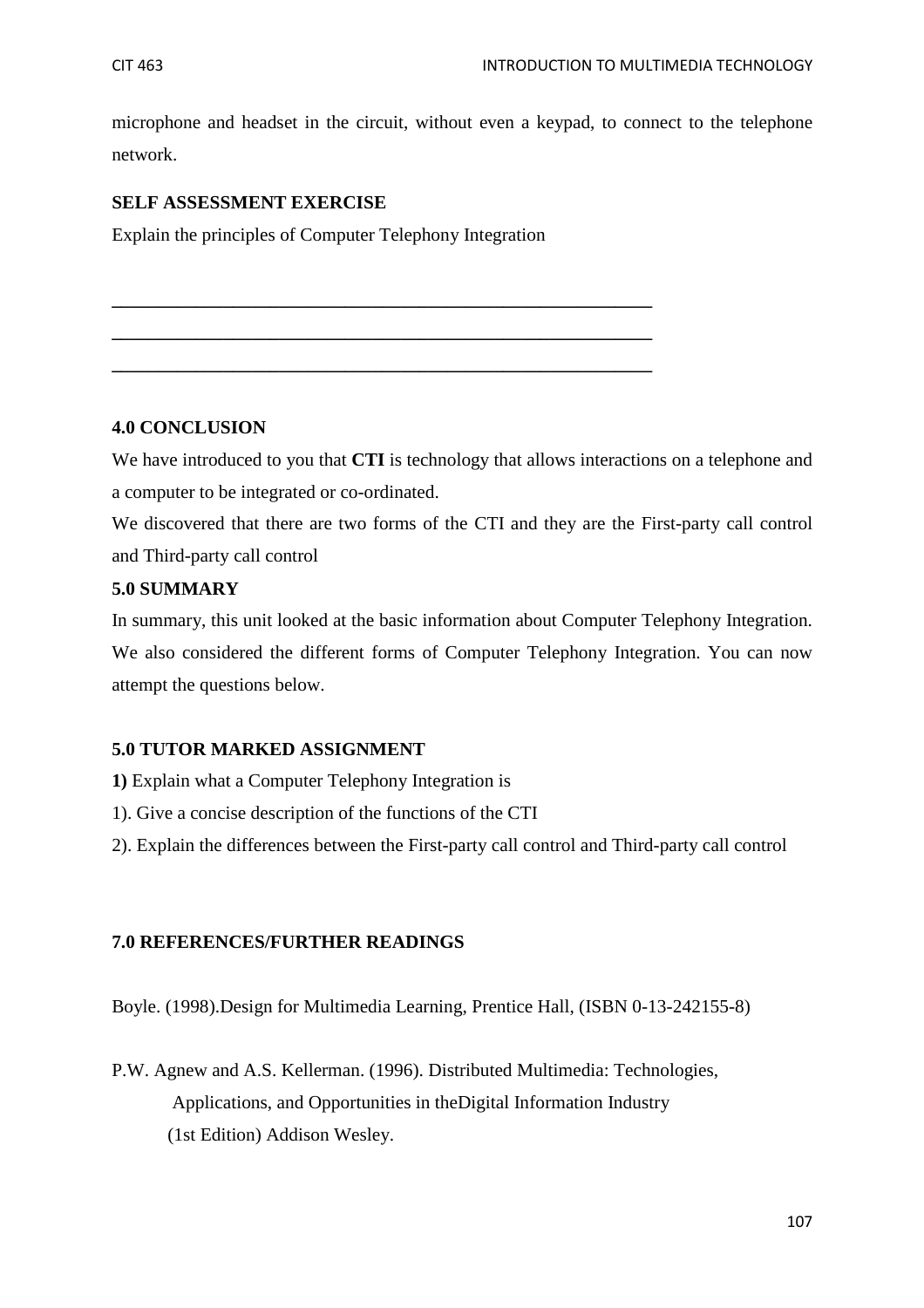Sloane, McGraw Hill. (2002). Multimedia Communication, (ISBN 0-077092228)

- Vaughan, Tay, 1998, Multimedia: Making It Work (first edition) Osborne/McGraw-Hill, Berkeley.
- Shuman,J. G.(2002). Multimedia Elements. *Multimedia in Action.* Vikas Publishing House Pvt Ltd.
- H. Maurer, Addison Wesley, (1996). Hyperwave: The Next Generation Web Solution, (ISBn 0-201-40346).
- T. Kientzle, Addison Wesley, 1997. A programmer's Guide to Sound, (ISBN 0-201-41972-6)
- Watkinson, (2004). The Art of Digital Audio, -Heinmann. Synthesizer Basics, GPI Publications.
- James D. Murray and William van Ryper, (1996). Encyclopaedia of Graphics File Formats, Second Edition, O'Reilly & Associates.

### **UNIT 3 DIGITAL SUBSCRIBER LINE CONTENTS**

- 1.0 Introduction
- 2.0 Objectives
- 3.0 Main Content
- 3.1 Digital Subscriber Line
- 3.2 Types of Digital Subscriber Line
- 3.2.1Asymmetric Digital Subscriber Line (ADSL)
- 3.2.2 High Bit Rate Digital Subscriber Line (HDSL)
- 3.3.3 Symmetric Digital Subscriber Line (SDSL)
- 3.3.4Very High Bit Rate Digital Subscriber Line (VDSL)
- 3.5 Summary of Digital Subscriber Technologies
- 4.0 Conclusion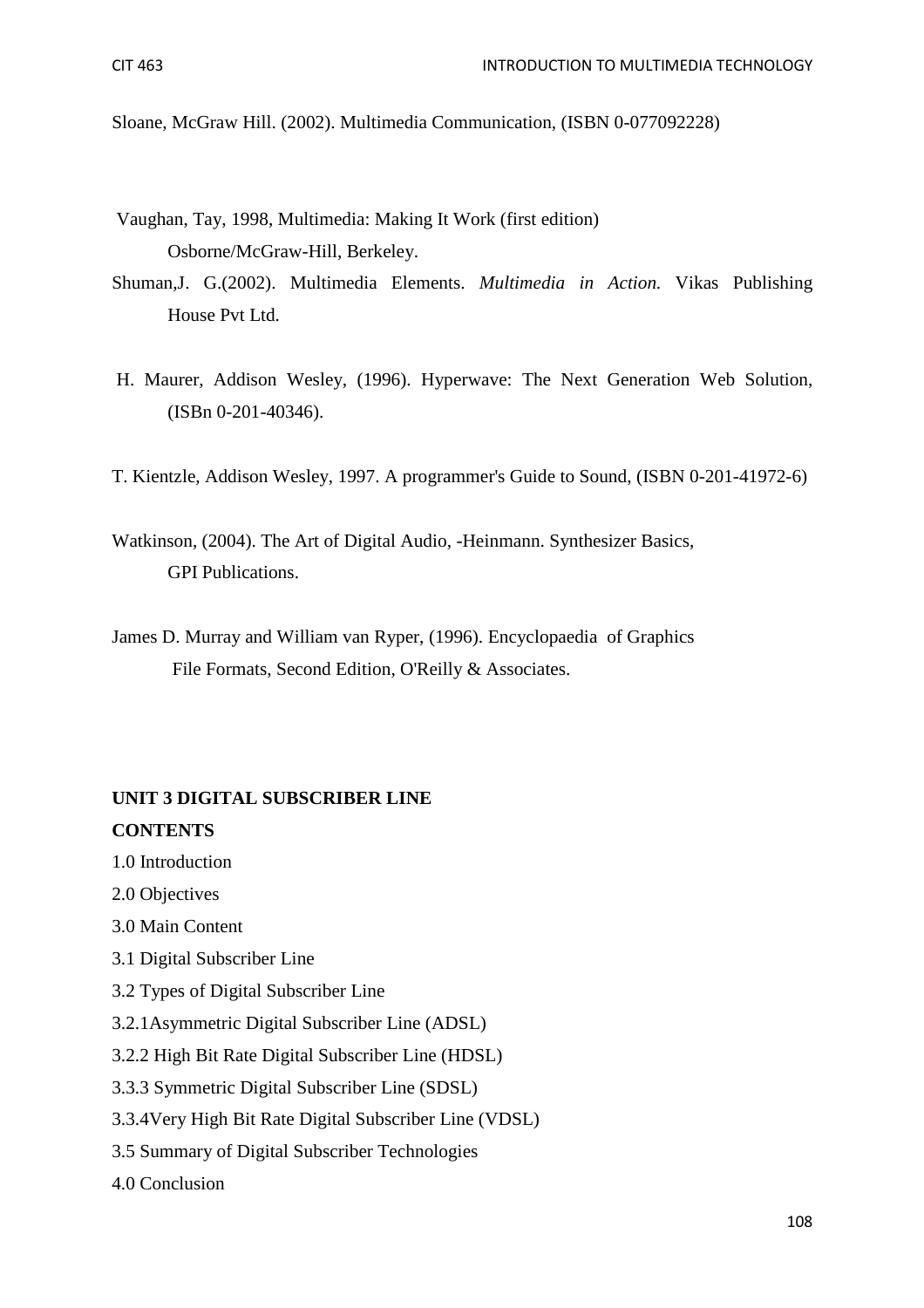#### 5.0 Summary

- 6.0 Tutor Marked Assignment
- 7.0 References/Further Readings

## **1.0 INTRODUCTION**

After traditional modems reached their peak data rate, telephone companies developed another technology, DSL (Digital Subscriber Line), to provide higher speed access to the internet. Digital Subscriber line technology is one of the most promising for supporting high speed digital communication over the existing local loops. There are several other types of the Digital Subscriber Line; some of them will be discussed below.

## **2.0 OBJECTIVES**

At the end of this unit, you should be able to:

- Describe what Digital Subscriber Line is
- Discuss the features of the Digital Subscriber Technology
- Compare the differences between the different types of Technologies.

## **3.0 MAIN CONTENT**

## **3.1 DIGITAL SUBSCRIBER LINE**

Digital Subscriber Line (**DSL**) is a family of technologies that provides digital data transmission over the wires of a local telephone network. It is a high-speed Internet service that competes with cable Internet to provide online access to local customers. DSL operates over standard copper telephone lines like dial-up service, but is many times faster than dialup. In addition to being a faster than dial-up, DSL does not tie up the phone line. Coexisting with telephone service in this way allows users to surf the Net and use the phone at the same time.

DSL service requires a DSL modem, which connects to the telephone wall jack and computer. The device acts as a modulator, translating the computer's digital signals into voltage sent across the telephone lines to a central hub known as a Digital Subscriber Line Access Multiplier (DSLA M, or *dee-slam*). In lay terms the DSLAM acts as a switchboard for local DSL clients, routing requests and responses between each client's computer address and the Internet. Voice calls and DSL can coexist on copper lines because each service utilizes its own frequency band.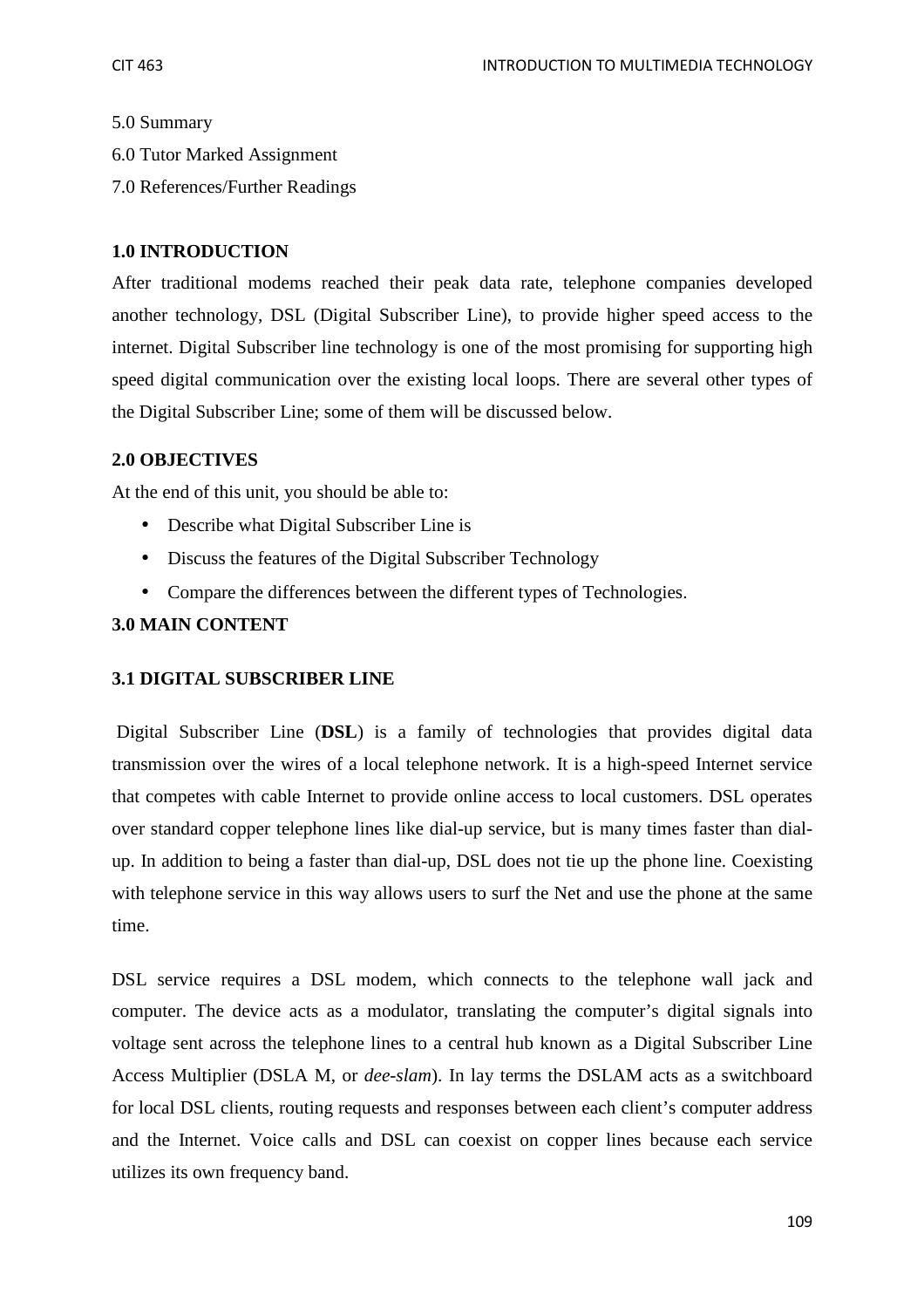The DSL "service lane" is split for a two-way traffic, or downstream and upstream signals. When you click on a link, you are requesting something from the Internet, initiating upstream traffic. The returned webpage arrives as downstream traffic. Since requests only require small bits of data, the upstream lane can be fairly narrow (low bandwidth), but the downstream lane must be much wider (high bandwidth) to send WebPages, multimedia, graphics, files and programs. Thus, standard DSL is called *Asynchronous DSL* or ADSL, because the download speed is much faster than the upload speed.

## **3.2.1 ASYMMETRIC DIGITAL SUBSCRIBER LINE (ADSL)**

The first technology in the set is **asymmetric DSL (ADSL**). ADSL, like a 56K modem, provides higher speed (bit rate) in the downstream direction (from the Internet to the resident) than in the upstream direction (from the resident to the Internet). That is the reason it is called asymmetric. Unlike the asymmetry in 56K modems, the designers of ADSL specifically divided the available bandwidth of the local loop unevenly for the residential customer. The service is not suitable for business customers who need a large bandwidth in both directions.

## **3.2.2 HIGH BIT RATE DIGITAL SUBSCRIBER LINE (HDSL)**

The high-bit-rate digital subscriber line (HDSL) was designed as an alternative to the T-1 line (1.544 Mbps). The T-1 line uses alternate mark inversion (AMI) encoding, which is very susceptible to high frequencies. This limits the length of a T-1 line to 3200 ft (1 km). For longer distances, a repeater is necessary, which means increased costs.

HDSL uses 2B1Q encoding, which is less susceptible to attenuation. A data rate of 1.544 Mbps (sometime up to 2 Mbps) can be achieve without repeaters up to a distance of 12,000 ft (3.86 km). HDSL uses two twisted pairs (one pair for each direction) to achieve full-duplex transmission.

## **3.2.3 SYMMETRIC DIGITAL SUBSCRIBER LINE (SDSL)**

The symmetric digital subscriber line (SDSL) is a one twisted-pair version of HDSL. It provides full-duplex symmetric communication supporting up to 768 kbps in each direction. SDSL, which provides symmetric communication, can be considered an alternative to ADSL. ADSL provides asymmetric communication, with a downstream bit rate that is much higher than the upstream bit rate. Although this feature meets the needs of most residential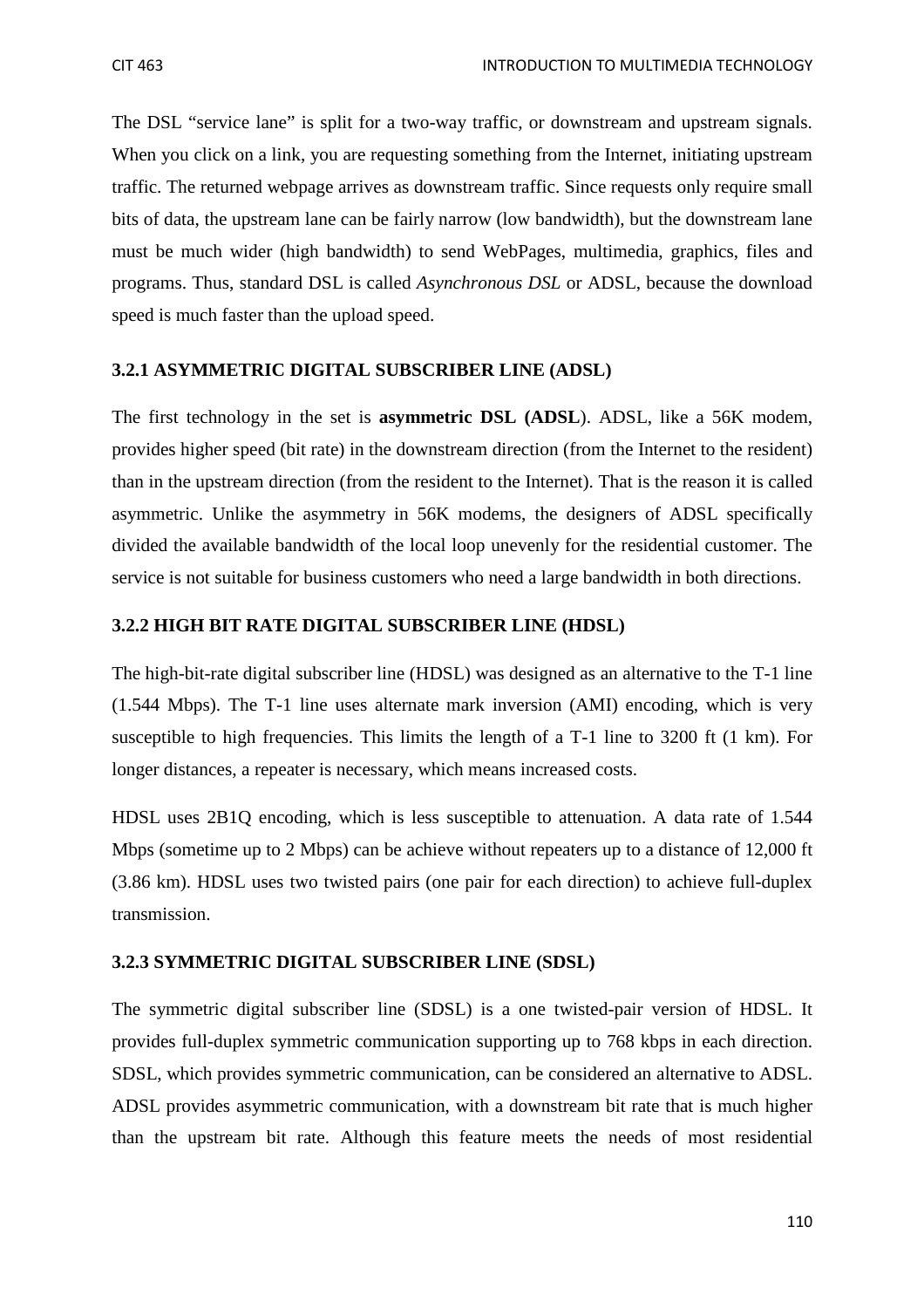subscribers, it is not suitable for businesses that send and receive data in large volumes in both directions.

# **3.2.4 VERY HIGH BIT RATE DIGITAL SUBSCRIBER LINE (VDSL)**

The very high-bit-rate digital subscriber line **(VDSL),** an alternative approach that is similar to ADSL, uses coaxial, fibre-optic, or twisted-pair cable for short distances. T he modulation technique is DMT. It provides a range of bit rates (25 to 55 Mbps) for upstream communication at distances of 3000 to 10,000 ft. the downstream rate is normally 3.2 Mbps.

The figure below shows the summary of DSL technologies. Note that the data rate and distances are approximations and can vary from one implementation to another.

## **3.5 SUMMARY OF DSL TECHNOLOGIES**

| <b>Technology</b> | <b>Downstream</b> | <b>Upstream</b> | Distance (ft) | <b>Twisted</b> | <b>Line Code</b> |
|-------------------|-------------------|-----------------|---------------|----------------|------------------|
|                   | Rate              | Rate            |               | <b>Pairs</b>   |                  |
| <b>ADSL</b>       | $1.5-6.1$ Mbps    | 16-640 kbps     | 12,000        |                | <b>DMT</b>       |
| <b>ADSL</b> Lite  | 1.5 Mbps          | 500 kbps        | 18,000        |                | <b>DMT</b>       |
| <b>HDSL</b>       | $1.5-2.0$ Mbps    | $1.5-2.0$ Mbps  | 12,000        | $\overline{2}$ | 2B1O             |
| <b>SDSL</b>       | 768 kbps          | 768 kbps        | 12,000        |                | 2B1O             |
| VDSL              | $25-55$ Mbps      | 3.2 Mbps        | 3000-10,000   | -1             | <b>DMT</b>       |

# **SELF ASSESSMENT EXERCISE**

What do you understand by a DSLAM

## **4.0 CONCLUSION**

Digital subscriber line is a high speed, digital, always on the internet access technology that runs over standard phone lines. It is one of the fastest internet connections that is affordable to individuals. A Digital Subscriber Line (DSL) connection can simultaneously carry voice

**\_\_\_\_\_\_\_\_\_\_\_\_\_\_\_\_\_\_\_\_\_\_\_\_\_\_\_\_\_\_\_\_\_\_\_\_\_\_\_\_\_\_\_\_\_\_\_\_\_\_\_\_\_\_\_\_\_\_** 

**\_\_\_\_\_\_\_\_\_\_\_\_\_\_\_\_\_\_\_\_\_\_\_\_\_\_\_\_\_\_\_\_\_\_\_\_\_\_\_\_\_\_\_\_\_\_\_\_\_\_\_\_\_\_\_\_\_\_** 

**\_\_\_\_\_\_\_\_\_\_\_\_\_\_\_\_\_\_\_\_\_\_\_\_\_\_\_\_\_\_\_\_\_\_\_\_\_\_\_\_\_\_\_\_\_\_\_\_\_\_\_\_\_\_\_\_\_\_**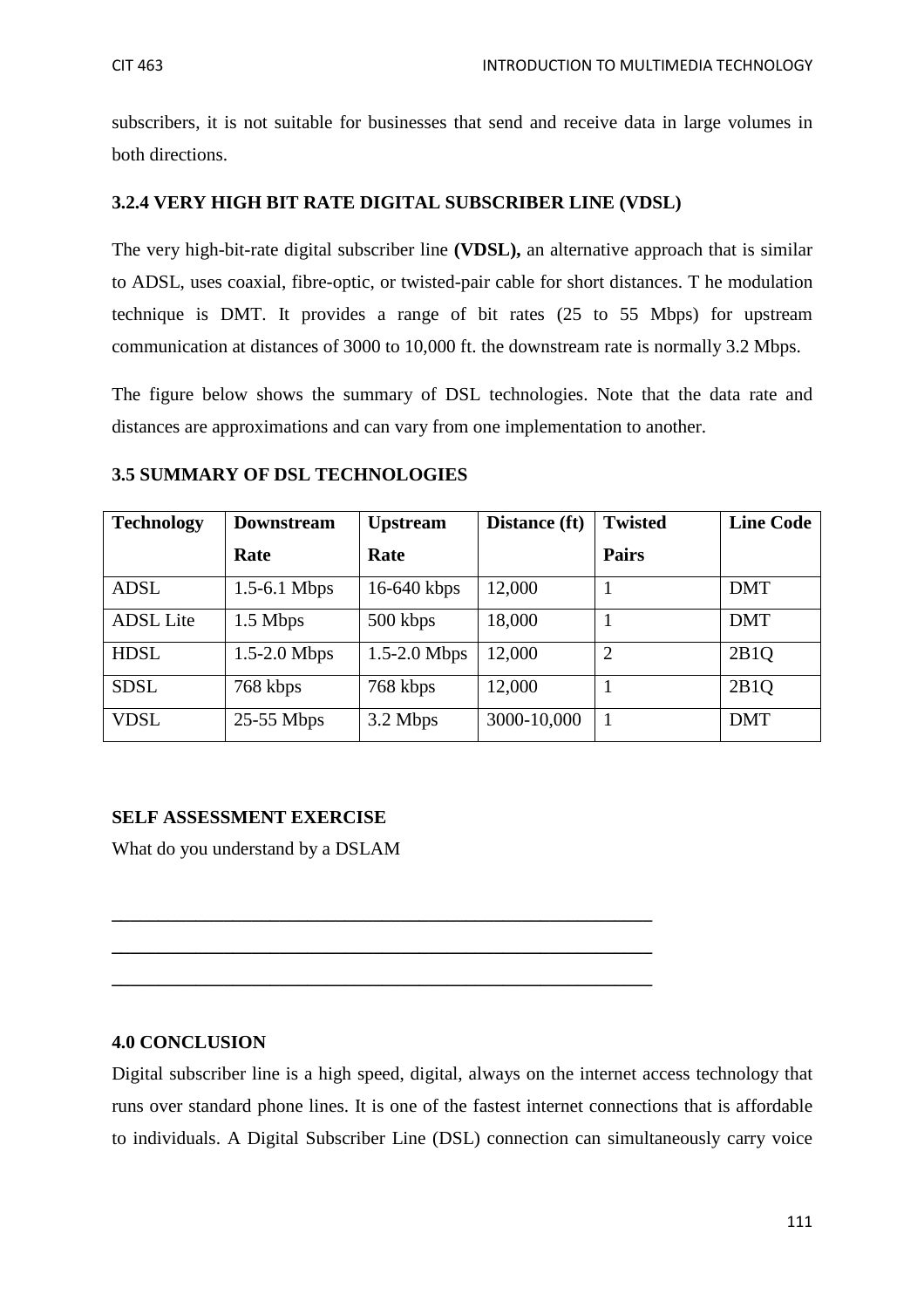and data, if permitted by the DSL provider. The digital data and analogue voice signals travel over the DSL line to the local switching station.

#### **5.0 SUMMARY**

In summary, this unit looked at the basic information about the Digital Subscriber Line. We also considered the different forms of DSL. Please attempt the questions below.

#### **6.0 TUTOR MARKED ASSIGNMENT**

- 1). State 2 reasons for a Digital Subscriber Modem.
- 2). Explain the differences between the different types of Digital Subscriber Lines
- 3) What a digital Subscriber line

#### **7.0 REFERENCES/FURTHER READINGS**

Behouz, F.A (2007) Data Communucations and Networks. Mc Graw Hill. Boston.

J.F.K, Buford. (1994). Multimedia Systems, ACM Press, (ISBN 0-201-53258-1).

Fluckiger. (1994). Understanding Networked Multimedia, Prentice Hall.

Chellis, James et.al (1997) MSCE: Networking Essentials Study Guide Sybex Network Press, San Francisco

Boyle. (1998).Design for Multimedia Learning, Prentice Hall, (ISBN 0-13-242155-8) Agnew P.W. and Kellerman. A.S. (1996). Distributed Multimedia: Technologies, Applications, and Opportunities in the Digital Information Industry (1st Edition) Addison Wesley.

- Vaughan, Tay, (1998) Multimedia: Making It Work (first edition) Osborne/McGraw-Hill, Berkeley, pg. 3.
- J. G. Shuman, (2002). Multimedia Elements. *Multimedia in Action.* Vikas Publishing House Pvt Ltd.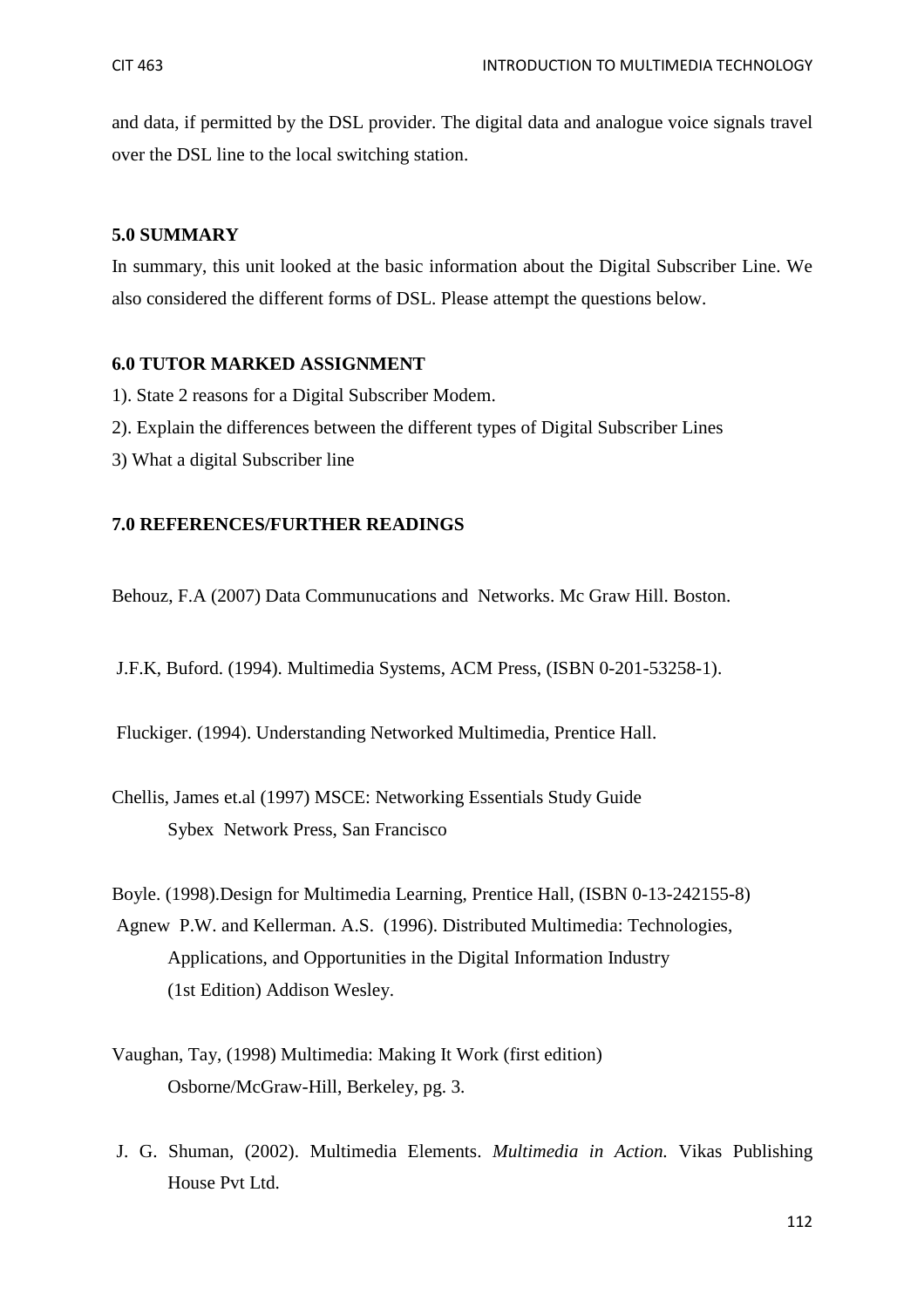T. Kientzle,(1997). A programmer's Guide to Sound, Addison Wesley,(ISBN 0-201-41972-6)

James D. M and William,V R, (1996). Encyclopaedia of Graphics File Formats, Second Edition, O'Reilly & Associates.

# **UNIT 4 DIGITAL TELEVISION /CABLE TELEVISION CONTENTS**

- 1.0 Introduction
- 2.0 Objectives
- 3.0 Main Content
- 3.1 Digital Television
- 3.2 Cable Television
- 4.0 Conclusion
- 5.0 Summary
- 6.0 Tutor Marked Assignment
- 7.0 References/Further Readings

## **1.0 INTRODUCTION**

In this unit, we will study the features and attributes of the Cable Television and the Digital Television.

## **2.0 OBJECTIVES**

What you would study in this unit, would enable you to:

- Explain the basic features of a Digital Television
- Discover the advantages of the Digital Television over the Analogue Television
- Discuss the major features of a Cable Television

# **3.1 DIGITAL TELEVISION**

Digital television (**DTV**) is the transmission of audio and video by digital signals, in contrast to the analogue signals used by analogue TV. Many countries are replacing over-the-air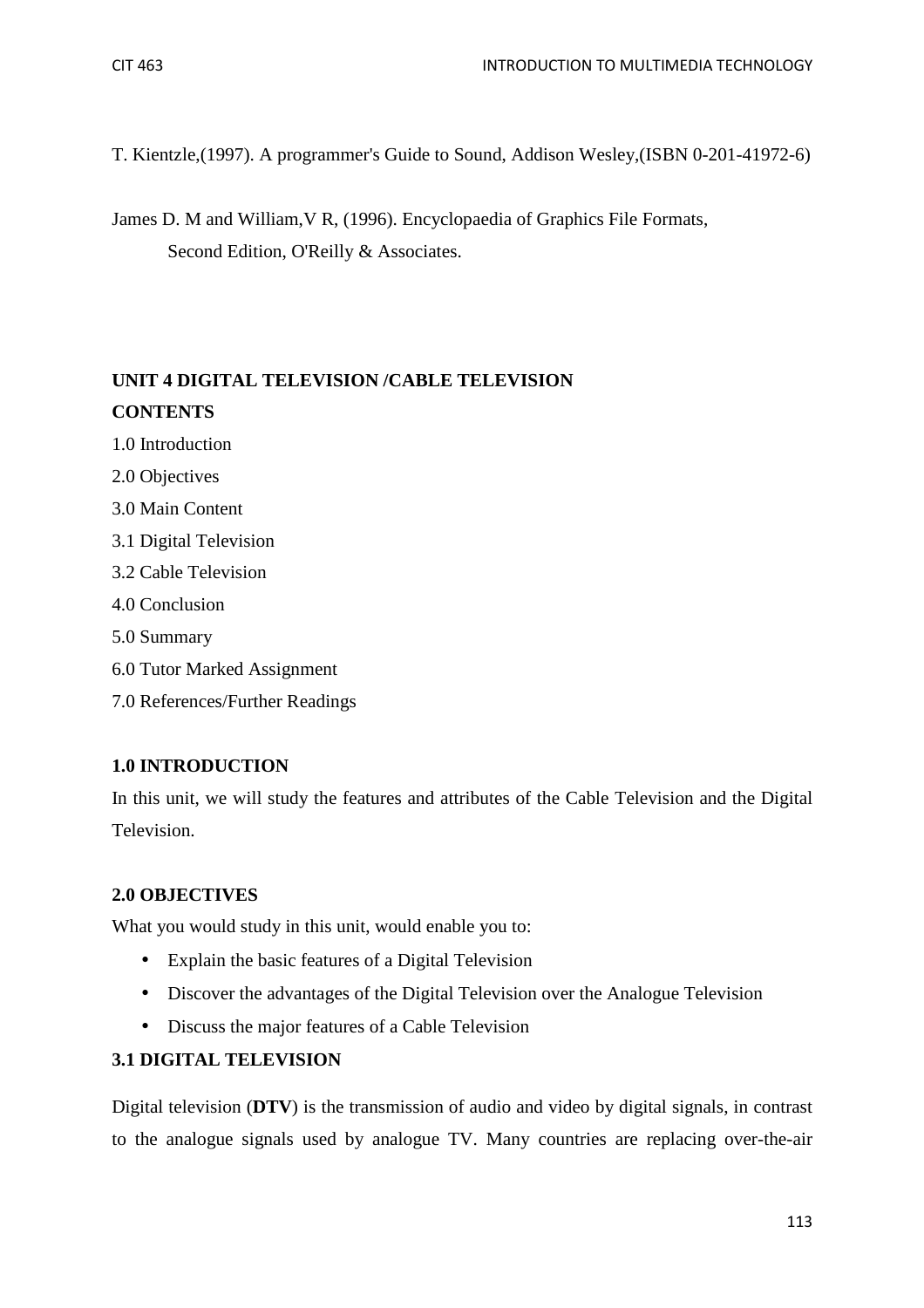broadcast analogue television with digital television to allow other uses of the radio spectrum formerly used for analogue TV broadcast.

Digital television supports many different picture formats defined by the combination of size, aspect ratio (width to height ratio) and interlacing. With digital terrestrial television broadcasting, the range of formats can be broadly divided into two categories: HDTV and SDTV. These terms by themselves are not very precise, and many subtle intermediate cases exist.

DTV has several advantages over analogue TV, the most significant being that digital channels take up less bandwidth, and the bandwidth needs are continuously variable, at a corresponding reduction in image quality depending on the level of compression as well as the resolution of the transmitted image. This means that digital broadcasters can provide more digital channels in the same space, provide high-definition television service, or provide other non-television services such as multimedia or interactivity. DTV also permits special services such as multiplexing (more than one program on the same channel), electronic program guides and additional languages (spoken or subtitled).

Digital signals react differently to interference than analogue signals. For example, common problems with analogue television include ghosting of images, noise from weak signals, and many other potential problems which degrade the quality of the image and sound, although the program material may still be watchable. With digital television, the audio and video must be synchronized digitally, so reception of the digital signal must be very nearly complete; otherwise, neither audio nor video will be usable.

#### **3.2 CABLE TELEVISION**

Cable television is a system of providing television to consumers via radio frequency signals transmitted to televisions through coaxial cables or Digital light pulses though fixed optical fibres located on the subscriber's property. It is much like the over-the-air method used in traditional television broadcasting (via radio waves) in which a television antenna is required. FM radio programming, high-speed Internet, telephony, and similar non-television services may also be provided. The major difference is the change of radio frequency signals used and optical connections to the subscriber property.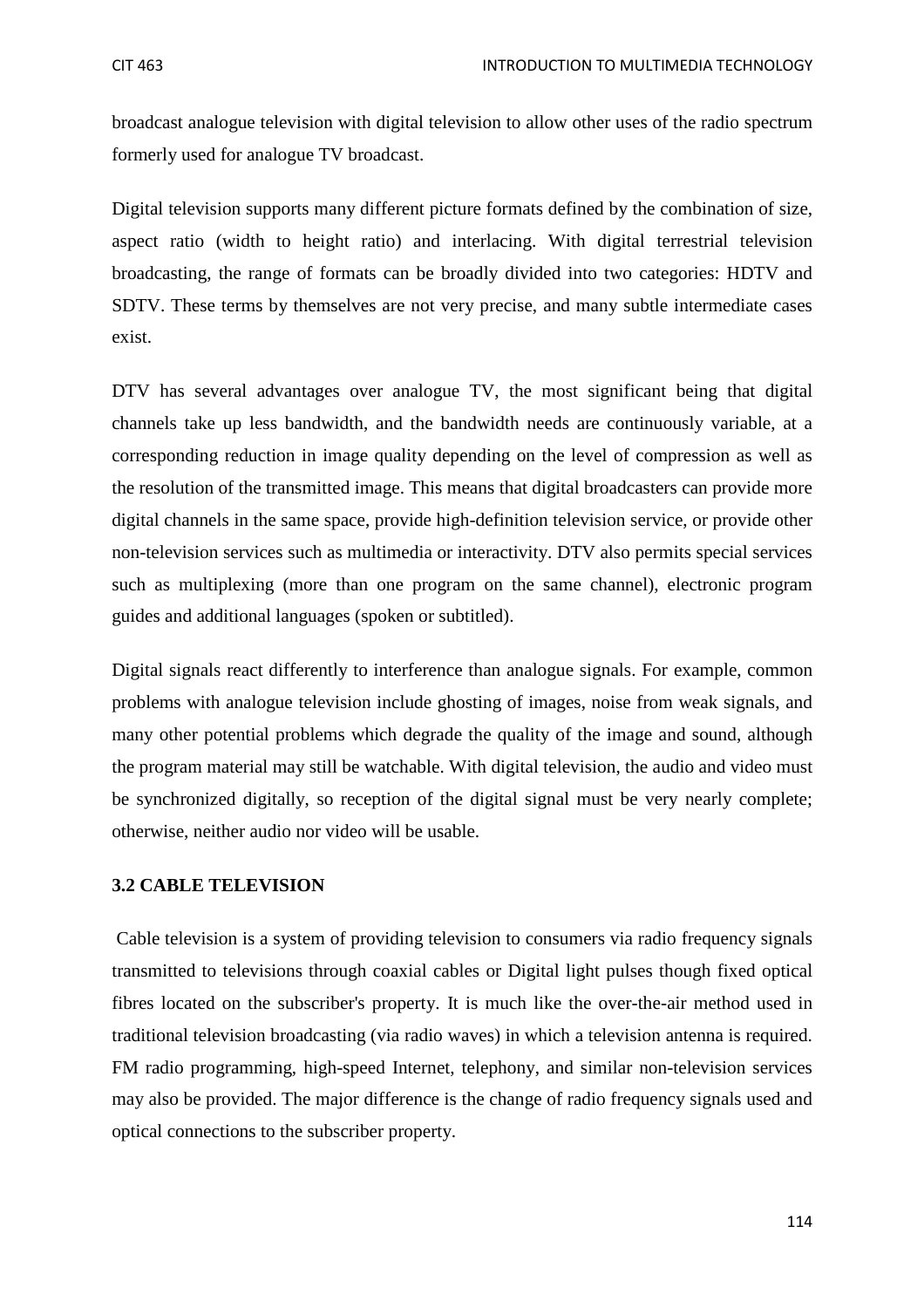The abbreviation **CATV** is often used to mean "Cable TV". It originally stood for **Community Antenna Television**, from cable television's origins in 1948: in areas where over-the-air reception was limited by distance from transmitters or mountainous terrain, large "community antennas" were constructed, and cable was run from them to individual homes. The origins of cable *broadcasting* are even older as radio programming was distributed by cable in some European cities as far back as 1924.It is most commonplace in North America, Europe, Australia and East Asia, though it is present in many other countries, mainly in South America and the Middle East.

Coaxial cables are capable of bi-directional carriage of signals as well as the transmission of large amounts of data. Cable television signals use only a portion of the bandwidth available over coaxial lines. This leaves plenty of space available for other digital services such as cable internet, cable telephony and wireless services, using both unlicensed and licensed spectrum.

Broadband Internet is achieved over coaxial cable by using cable modems to convert the network data into a type of digital signal that can be transferred over coaxial cable. Many large cable systems have upgraded or are upgrading their equipment to allow for bidirectional signals, thus allowing for greater upload speed and always-on convenience, though these upgrades are expensive.

## **4.0 CONCLUSION**

In conclusion, we looked into the features of the Cable Television as a system of providing television to consumers via radio frequency signals transmitted to televisions through coaxial cables or Digital light pulses though fixed optical fibres located on the subscriber's property while the Digital Television is the transmission of audio and video by digital signals.

# **5.0 SUMMARY**

In summary, we learnt about the different access networks to Information. Some of these examples are the Cable Television and the digital Television.

Hope you grasped these key points? You can now attempt the questions below.

# **6.0 TUTOR MARKED ASSIGNMENT**

1).List the common features of a digital Television

2).Give 3 Advantages of a Digital Television over an analogue Television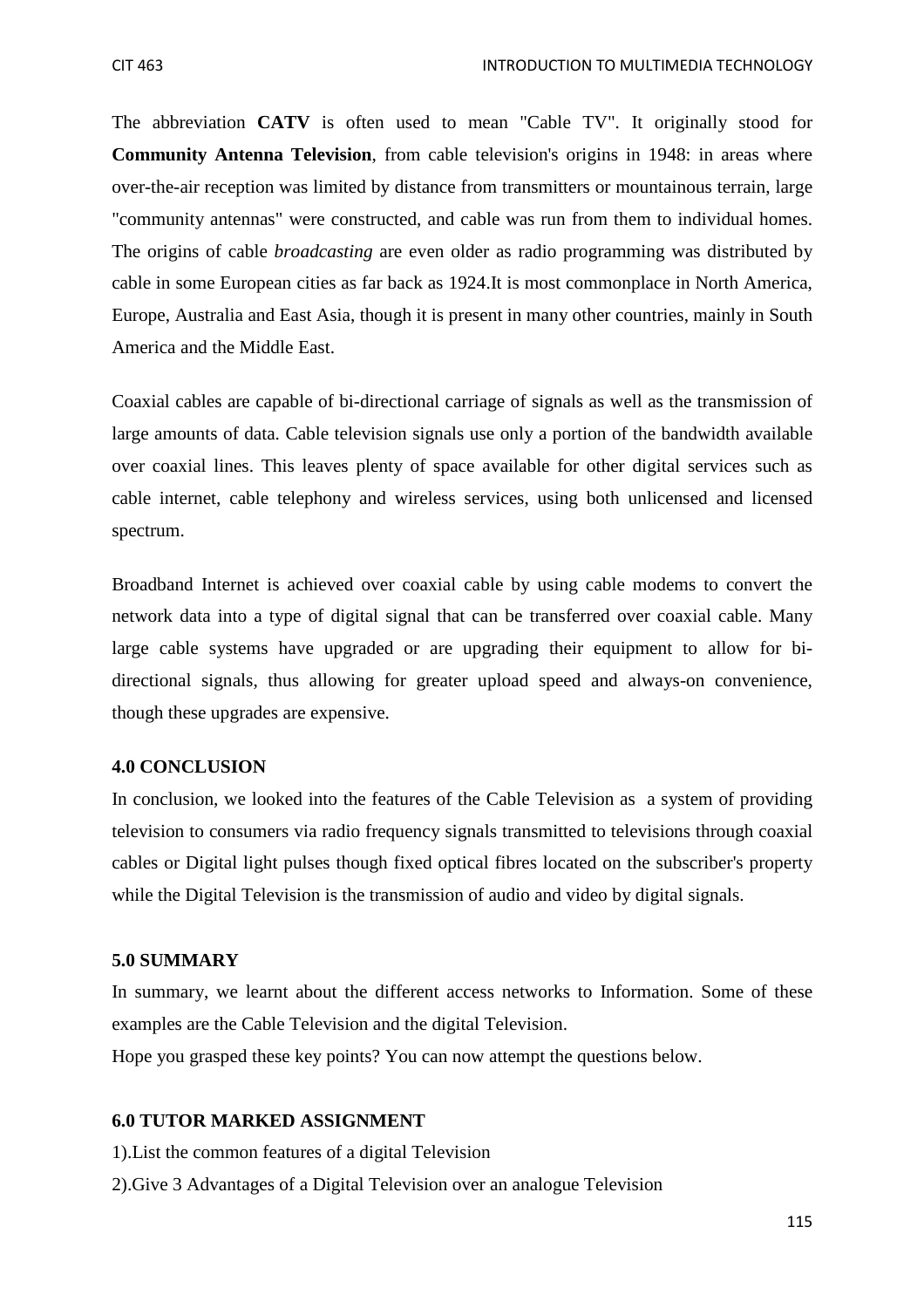3).Explain what a Cable Television is

## **SELF ASSESSMENT EXERCISE**

What are the differences between a Digital and an Analogue Television?

**\_\_\_\_\_\_\_\_\_\_\_\_\_\_\_\_\_\_\_\_\_\_\_\_\_\_\_\_\_\_\_\_\_\_\_\_\_\_\_\_\_\_\_\_\_\_\_\_\_\_\_\_\_\_\_\_\_** 

**\_\_\_\_\_\_\_\_\_\_\_\_\_\_\_\_\_\_\_\_\_\_\_\_\_\_\_\_\_\_\_\_\_\_\_\_\_\_\_\_\_\_\_\_\_\_\_\_\_\_\_\_\_\_\_\_\_\_** 

**\_\_\_\_\_\_\_\_\_\_\_\_\_\_\_\_\_\_\_\_\_\_\_\_\_\_\_\_\_\_\_\_\_\_\_\_\_\_\_\_\_\_\_\_\_\_\_\_\_\_\_\_\_\_\_\_\_\_** 

#### **7.0 REFERENCES/FURTHER READINGS**

**\_\_\_\_\_\_\_\_\_\_\_\_\_\_\_\_\_\_\_\_\_\_\_\_\_\_\_\_\_\_\_\_\_\_\_\_\_\_\_\_\_\_** 

Agnew ,P.W & Kellerman A.S.. (1996). Distributed Multimedia: Technologies, Applications, and Opportunities in the Digital Information Industry (1st Edition) Addison Wesley.

Behouz, F.A (2007) Data Communucations and Networks. Mc Graw Hill. Boston.

Boyle. (1998).Design for Multimedia Learning, Prentice Hall, (ISBN 0-13-242155-8)

- Parsons, J and Dan O (2004) Computer Concepts  $7<sup>TH</sup>$  edition. Thomson Learning Inc. Australia.
- Vaughan, Tay, 1998, Multimedia: Making It Work (first edition) Osborne/McGraw-Hill, Berkeley.
- Shuman,J. G.(2002). Multimedia Elements. *Multimedia in Action.* Vikas Publishing House Pvt Ltd.
- Watkinson, (2004). The Art of Digital Audio, -Heinmann. Synthesizer Basics, GPI Publications.
- Brook and Wynne, Hodder and Stoughton (2001).Signal Processing: Principles and Applications.